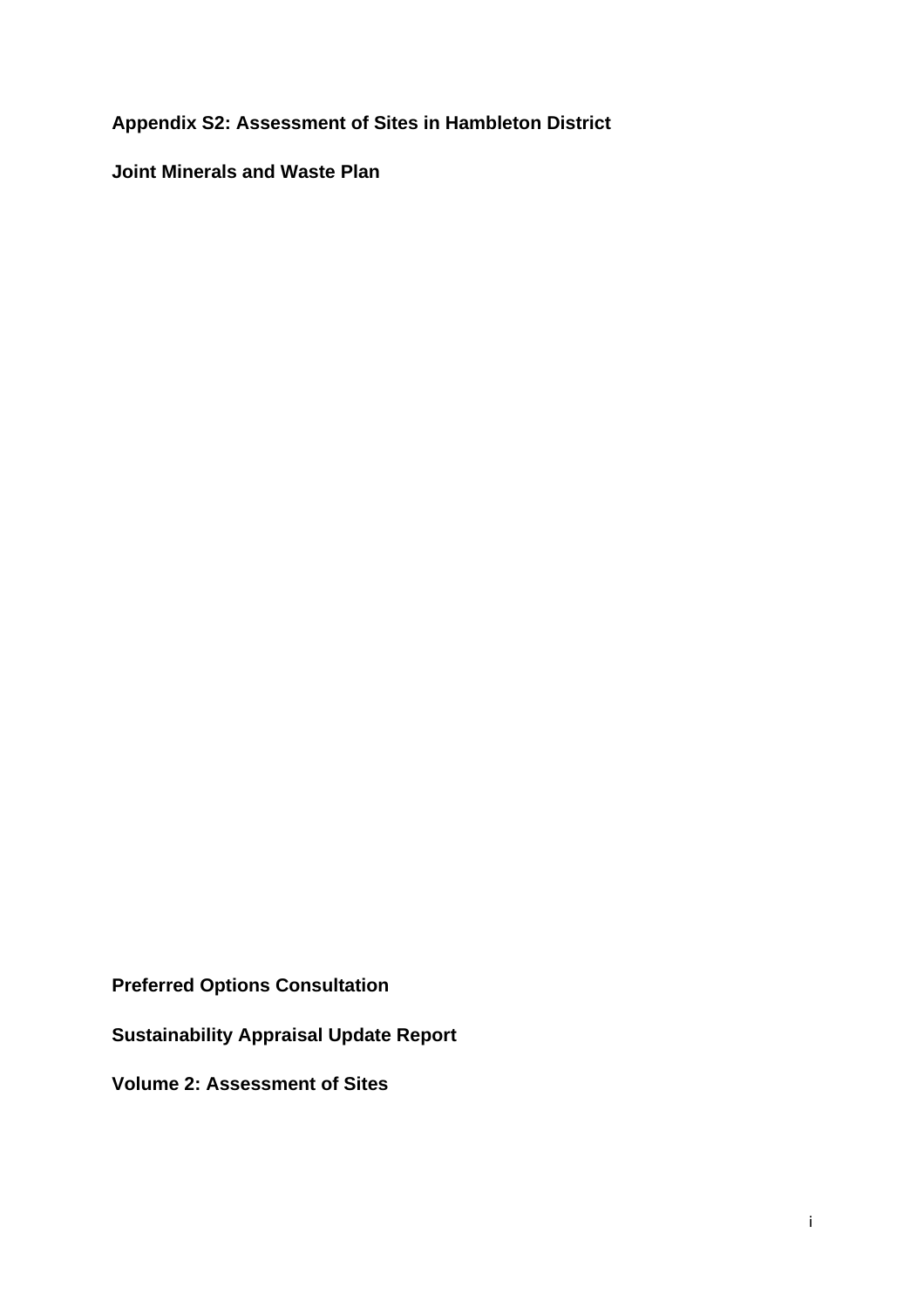# **Contents**

| Reference | Site Name                                                        | Preferred or                              | Type of Site                  | Page |
|-----------|------------------------------------------------------------------|-------------------------------------------|-------------------------------|------|
|           |                                                                  | <b>Discounted</b>                         |                               | No.  |
| MJP06     | Langwith Hall Farm,<br>east of Well                              | Preferred                                 | Extraction of sand and gravel |      |
| MJP07     | Oaklands, near Well                                              | Part Preferred/<br><b>Part Discounted</b> | Extraction of sand and gravel | 15   |
| MJP33     | Home Farm, Kirkby<br>Fleetham                                    | Part Preferred/<br><b>Part Discounted</b> | Extraction of sand and gravel | 29   |
| MJP43     | Land to west of<br>Scruton                                       | Part Preferred/<br><b>Part Discounted</b> | Extraction of sand and gravel | 44   |
| MJP38     | Mill Cottages, West<br>Tanfield                                  | Discounted                                | Extraction of sand and gravel | 58   |
| MJP60     | Land to West of<br>Kirkby Fleetham                               | <b>Discounted</b>                         | Extraction of sand and gravel | 70   |
| MJP61     | Land to south of Alne<br><b>Brickworks, Forest</b><br>Lane, Alne | Preferred                                 | Extraction of clay            | 83   |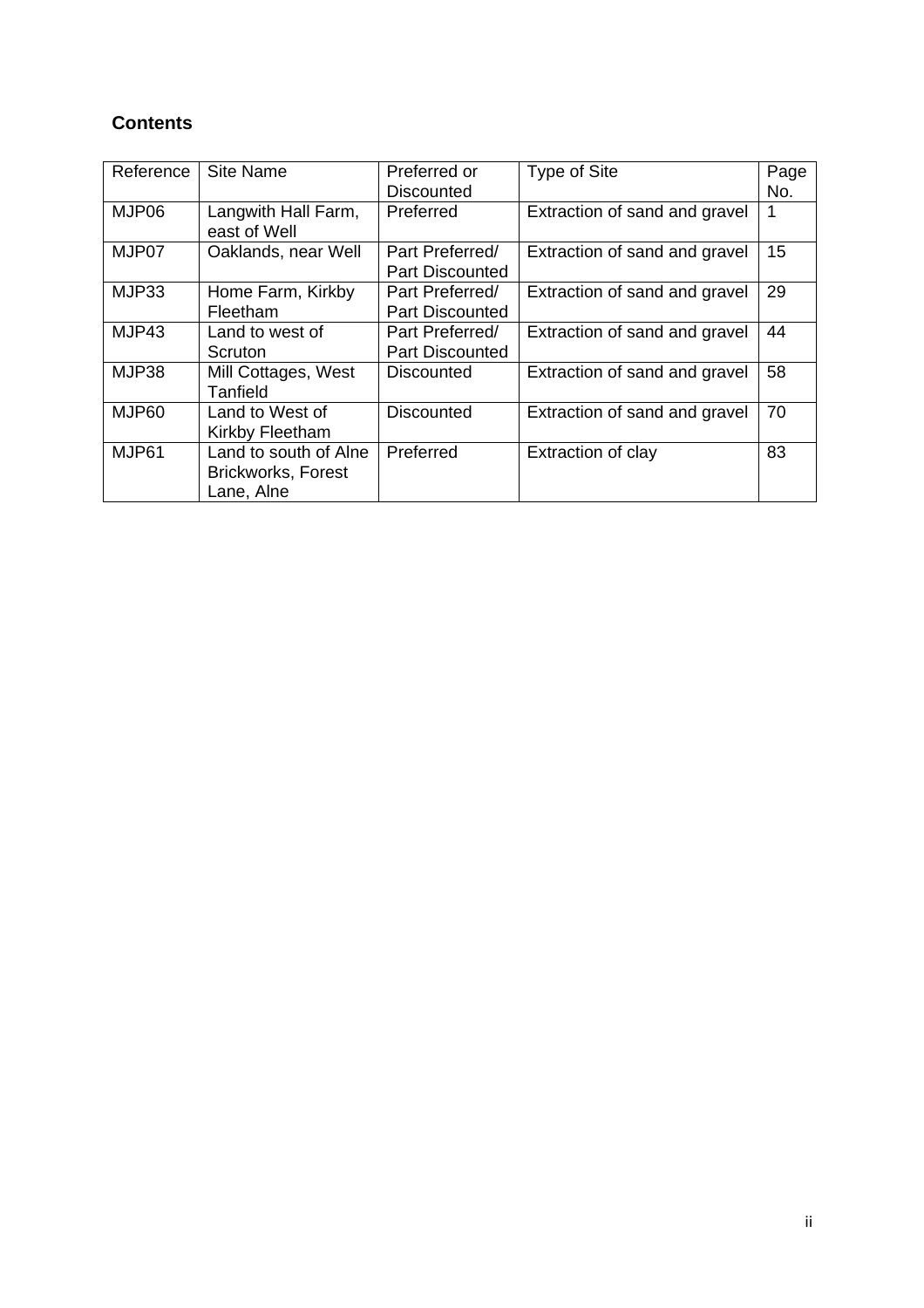## **MJP06 – Langwith Hall Farm, east of Well**

| Site Name                   | MJP06 (Land to south of Langwith House, Long Lane, Well, Bedale, Hambleton)                                                                                                                                                                                      |
|-----------------------------|------------------------------------------------------------------------------------------------------------------------------------------------------------------------------------------------------------------------------------------------------------------|
| <b>Current Use</b>          | Agriculture                                                                                                                                                                                                                                                      |
| Nature of Planning Proposal | Extraction of sand and gravel                                                                                                                                                                                                                                    |
| <b>Size</b>                 | 43.1 ha                                                                                                                                                                                                                                                          |
| Proposed life of site       | 4 to 5 years commencing in 2016 (subject to the outcome of the planning application currently<br>submitted)                                                                                                                                                      |
| <b>Notes</b>                | Possible restoration to lake, nature conservation, agriculture and forestry. Proposed extension to<br>existing quarry. Planning application awaiting determination for similar, but not identical area as<br>includes retention of plant site (NY/2011/0242/ENV) |

SA FINDINGS SUMMARISE SIGNIFICANT EFFECTS ONLY. A WIDER RANGE OF CONSTRAINTS AND OPPORTUNITIES WERE INITIALLY ANALYSED AND DISTILLED DOWN TO ONLY THOSE WITH THE POTENTIAL TO BE SIGNIFICANT (SEE ALSO SITE ASSESSMENT METHODOLOGY SUMMARY REPORT FOR A FULL LIST OF CONSTRAINTS AND OPPORTUNITIES / SITE ASSESSMENT SPREADSHEET).

| <b>Proposed</b><br><b>Sustainability</b> | Key Facts for Consideration by the Assessment Panel and Initial Observations on Significance              |    |  |   | <b>Score</b> |    |           |       |
|------------------------------------------|-----------------------------------------------------------------------------------------------------------|----|--|---|--------------|----|-----------|-------|
| <b>Objective</b>                         |                                                                                                           | P. |  | D |              | S. | <b>M</b>  |       |
| 1. To protect                            | Proximity of international / national and local designations and key features Natura 2000: 10 km to       |    |  |   |              |    | $\ddot{}$ | $\pm$ |
| and enhance                              | the west lies the North Pennine Moors Special Protection Area / Special Area of Conservation (SPA/SAC);   |    |  |   |              |    |           |       |
| biodiversity                             | Sites of Special Scientific Interest (SSSI): 3.96 km to Ripon Parks SSSI; Sites of Interest to Nature     |    |  |   |              |    | ?         |       |
| and geo-                                 | Conservation (SINC): Eastern Boundary of site immediately adjacent to very linear Moor Lane, Kirklington  |    |  |   |              |    |           |       |
| diversity and                            | (SE28-10) SINC. Next nearest SINC around 30 metres away - Nosterfield Quarry North (SE28-12). House       |    |  |   |              |    |           |       |
| improve                                  | Close Wood SINC (SE28-04) also 0.6 km away; Kirklington Low and High Wood SINC is 1.2 km away; Low        |    |  |   |              |    |           |       |
| habitat                                  | Park Wood is 1.7 km away and Low Park House Track (deleted SINC) 1.5 km away. Local Nature Reserve        |    |  |   |              |    |           |       |
| connectivity                             | (LNR): Nosterfield LNR is 1.2 km to south-west.                                                           |    |  |   |              |    |           |       |
|                                          | Priority Habitat: Very small area of deciduous woodland shown on map (may be mapping anomaly)             |    |  |   |              |    |           |       |
|                                          | overlapping boundary; Ecological networks: Living Landscape is circa 10% of site (southern area) in River |    |  |   |              |    |           |       |
|                                          | Ure Corridor NY10; Very small area of England Habitat Network around Fox covert; Green Infrastructure     |    |  |   |              |    |           |       |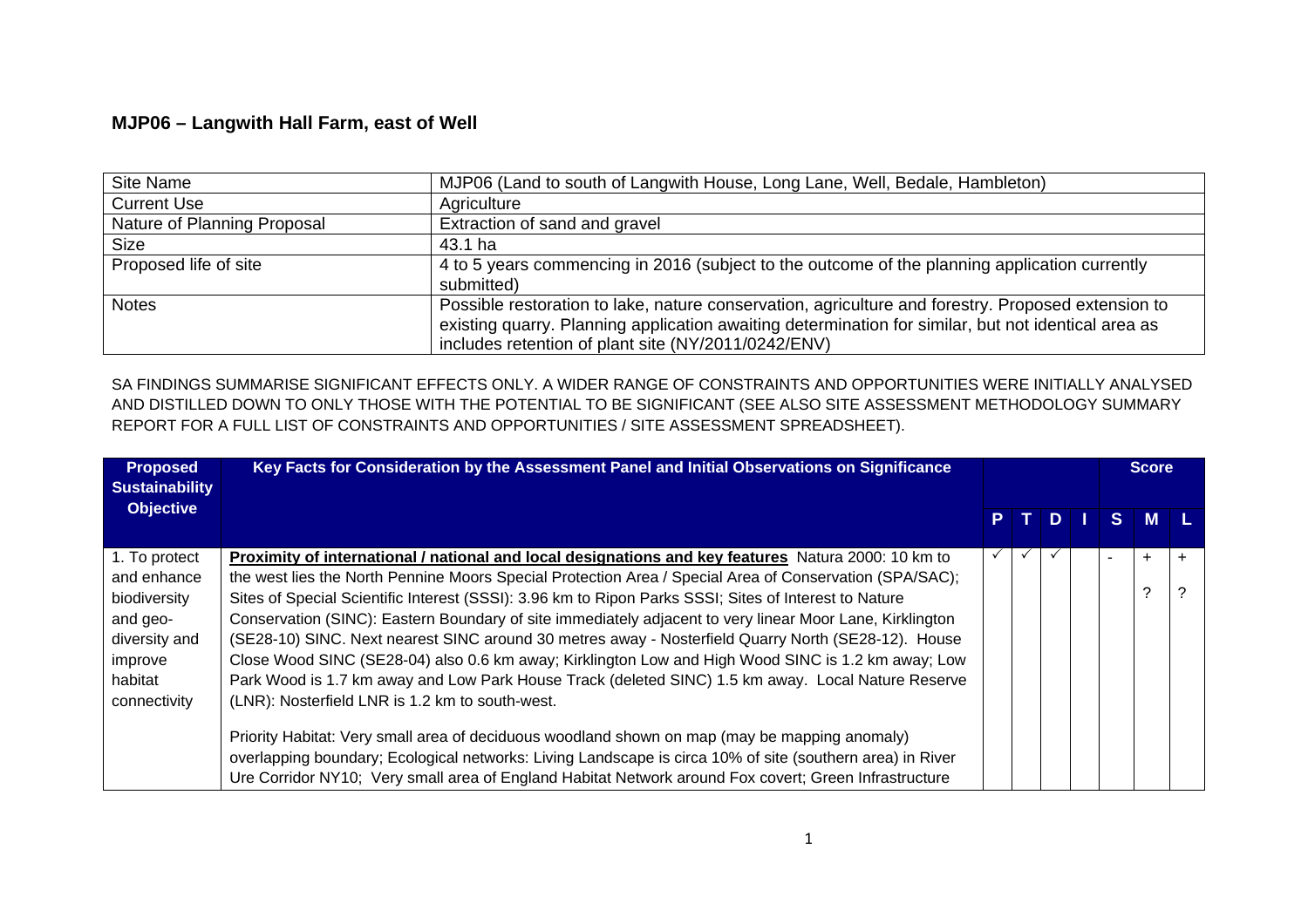| <b>Proposed</b>       | Key Facts for Consideration by the Assessment Panel and Initial Observations on Significance                                                                                                                                                                                                                                                                                                                                                                                                                                                                                                                                                              |  |  |     | <b>Score</b> |   |   |  |
|-----------------------|-----------------------------------------------------------------------------------------------------------------------------------------------------------------------------------------------------------------------------------------------------------------------------------------------------------------------------------------------------------------------------------------------------------------------------------------------------------------------------------------------------------------------------------------------------------------------------------------------------------------------------------------------------------|--|--|-----|--------------|---|---|--|
| <b>Sustainability</b> |                                                                                                                                                                                                                                                                                                                                                                                                                                                                                                                                                                                                                                                           |  |  |     |              |   |   |  |
| <b>Objective</b>      |                                                                                                                                                                                                                                                                                                                                                                                                                                                                                                                                                                                                                                                           |  |  | $D$ |              | S | M |  |
|                       | (GI): Site in Bedale sub regional GI network. Site visit recorded hedgerows and standalone trees on site.                                                                                                                                                                                                                                                                                                                                                                                                                                                                                                                                                 |  |  |     |              |   |   |  |
|                       | Summary of effects on designated sites and important features for biodiversity / geodiversity<br>Considering the source of any impacts, as well as potential pathways and receptors it is considered that<br>there would be no significant impact on the integrity of Natura 2000 sites. It is also considered that there<br>would be no impact upon SSSIs. Impacts upon SINC network likely to be minor and possible to mitigate.<br>E.g. using stand off from Moor Lane SINC and control measures for dust.                                                                                                                                             |  |  |     |              |   |   |  |
|                       | Protected species that may be supported by habitats on site include kingfisher, water vole, nesting birds,<br>foraging bats and badger. There is also the potential for the site to attract bittern in the future as it is<br>recorded locally. There may be an impact on the aquatic ecology of Ings Goit as the site would involve the<br>diversion of this water course into a lake (this diversion is also likely to lead to a loss of foraging habitat<br>onsite which may affect certain species). There have been extensive ecological surveys undertaken as part<br>of a current planning application. This also includes Phase 1 habitat survey. |  |  |     |              |   |   |  |
|                       | A nearby previously restored minerals site has created priority habitats including reed bed and calcareous<br>grassland. Other priority habitats surrounding the site are found in SINCs and Nosterfield LNR. There are<br>opportunities through appropriate restoration to create priority habitats that will provide habitat connectivity<br>and aid species movement.                                                                                                                                                                                                                                                                                  |  |  |     |              |   |   |  |
|                       | Current Nosterfield Quarry site is known to have Crassula helmsii which is notoriously difficult to eradicate.<br>As works proposed site include working below the water table and there are hydrological links off site via<br>Ings Goit there is a significant likelihood of invasive species being spread.                                                                                                                                                                                                                                                                                                                                             |  |  |     |              |   |   |  |
|                       | Cumulative impacts may result from existing quarrying at Ladybridge Farm, previous quarrying at Nosterfield<br>Quarry and potential future quarrying. This could cause impacts upon protected species resulting from<br>disturbance to habitats and operational impacts such as noise and dust. There is also potential for positive<br>cumulative impacts resulting from habitat restoration schemes that collectively are creating priority habitats<br>and therefore improving the local area in terms of habitat connectivity.                                                                                                                        |  |  |     |              |   |   |  |
|                       | In the short term there would be potential negative impacts upon habitats and species of conservation                                                                                                                                                                                                                                                                                                                                                                                                                                                                                                                                                     |  |  |     |              |   |   |  |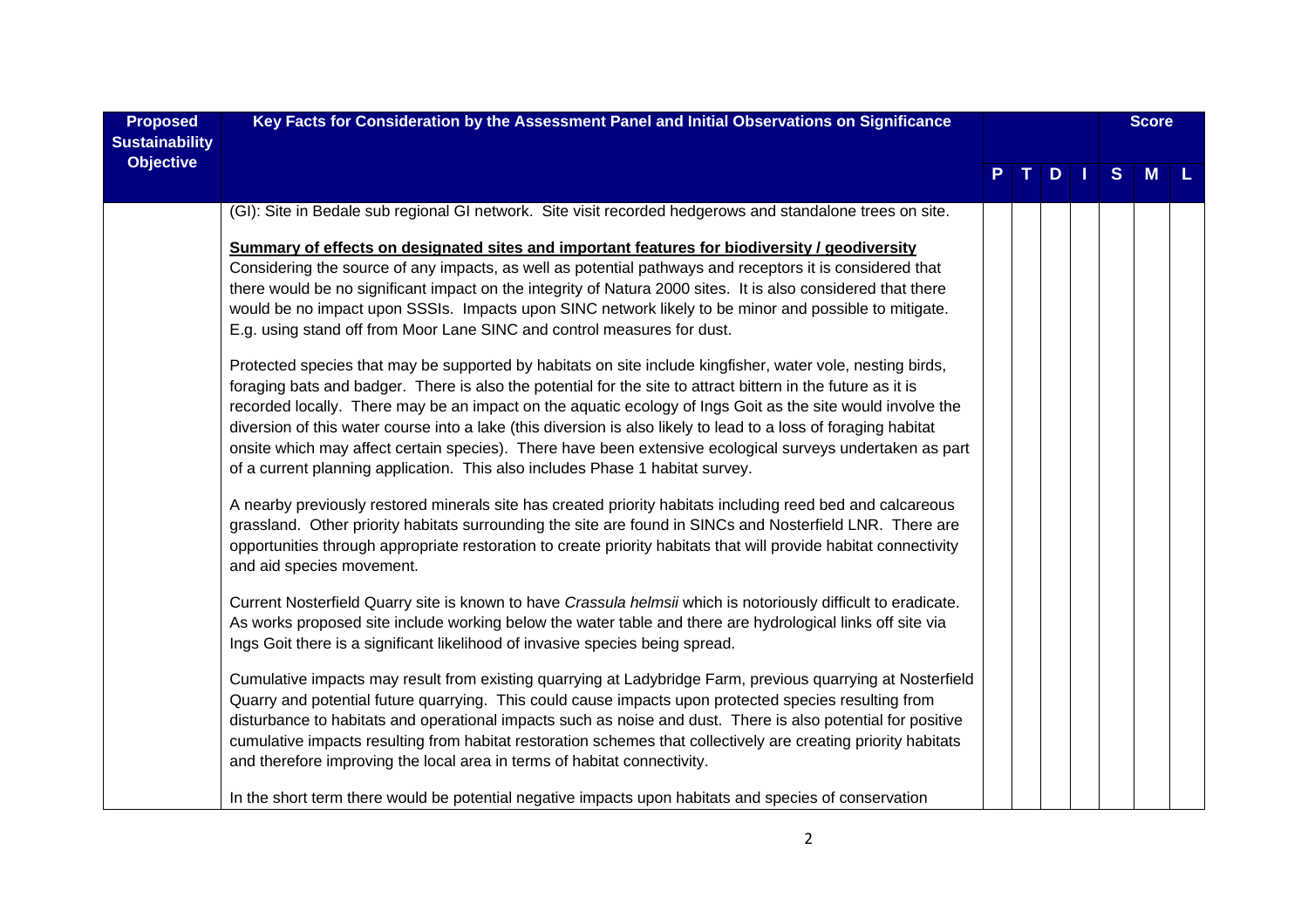| <b>Proposed</b>            | Key Facts for Consideration by the Assessment Panel and Initial Observations on Significance                                                                                                                                                                                                                                            |   |              |              | <b>Score</b> |    |          |   |
|----------------------------|-----------------------------------------------------------------------------------------------------------------------------------------------------------------------------------------------------------------------------------------------------------------------------------------------------------------------------------------|---|--------------|--------------|--------------|----|----------|---|
| <b>Sustainability</b>      |                                                                                                                                                                                                                                                                                                                                         |   |              |              |              |    |          |   |
| <b>Objective</b>           |                                                                                                                                                                                                                                                                                                                                         |   |              | D.           |              | S  | <b>M</b> |   |
|                            |                                                                                                                                                                                                                                                                                                                                         |   |              |              |              |    |          |   |
|                            | concern. In the medium and long term, opportunities to create priority habitats that will support species of<br>conservation concern will come into play, provided that the restoration scheme prioritises biodiversity as a<br>long term objective of the site including long term management (landownership will be key to successful |   |              |              |              |    |          |   |
|                            | restoration as long term management is very difficult to secure if the developer does not own or have an<br>agreement in place on the land).                                                                                                                                                                                            |   |              |              |              |    |          |   |
| 2. To enhance              | Proximity of water quality / quantity receptors Site in a Nitrate Vulnerable Zone (groundwater); no                                                                                                                                                                                                                                     | ✓ | $\checkmark$ | $\checkmark$ |              |    | $\sim$   |   |
| or maintain                | groundwater source protection zones; In Humber River Basin Management Plan (RBMP) site is in Swale /                                                                                                                                                                                                                                    |   |              |              |              |    |          |   |
| water quality              | Ure / Nidd / Ouse (SUNO) management area. Nearest section of river is Ings Goit from source to Burneston                                                                                                                                                                                                                                |   |              |              |              | -- | $\sim$   |   |
| and improve                | Beck at 0 m distance (cuts through site). This has good ecological status and good overall status, with a                                                                                                                                                                                                                               |   |              |              |              | ?  | ?        | ? |
| efficiency of<br>water use | status objective of good by 2015. No RBMP lakes. Groundwater: SUNO Magnesian Limestone (overall<br>status: good / objective: good by 2015).                                                                                                                                                                                             |   |              |              |              |    |          |   |
|                            | Catchment Abstraction Management Strategy (CAMS): surface water resources available at least 50% of                                                                                                                                                                                                                                     |   |              |              |              |    |          |   |
|                            | time. At low flows new extraction licenses may be more restricted.                                                                                                                                                                                                                                                                      |   |              |              |              |    |          |   |
|                            | <b>Summary of effects on water quality</b> Any site is likely to require the diversion of Ings Goit which, without                                                                                                                                                                                                                      |   |              |              |              |    |          |   |
|                            | mitigation could have significant effects on water body status. The current planning application rates this                                                                                                                                                                                                                             |   |              |              |              |    |          |   |
|                            | impact as of moderate significance due to the low ecological sensitivity of that water body <sup>1</sup> . Spillages could                                                                                                                                                                                                              |   |              |              |              |    |          |   |
|                            | affect groundwater, particularly as it is likely that this site would involve working below the water table as in                                                                                                                                                                                                                       |   |              |              |              |    |          |   |
|                            | the recent application at this site. Groundwater flow may also be affected. This could affect levels in other<br>water bodies in the vicinity, if there is hydraulic connectivity. If this site is similar to the current planning                                                                                                      |   |              |              |              |    |          |   |
|                            | application in the area, impacts on the principal aquifer may be lessened by geological barriers between the                                                                                                                                                                                                                            |   |              |              |              |    |          |   |
|                            | site and the aquifer. The planning application also highlights the potential for increases in nitrates as a                                                                                                                                                                                                                             |   |              |              |              |    |          |   |
|                            | possible eutrophication risk. In terms of this assessment if it is assumed that 43.1 ha would be excavated,                                                                                                                                                                                                                             |   |              |              |              |    |          |   |
|                            | this would be above the 25 ha that would actually be worked in the current application. However, it is far                                                                                                                                                                                                                              |   |              |              |              |    |          |   |
|                            | from clear whether the area cited in this submission would also include other areas such as landscaping.                                                                                                                                                                                                                                |   |              |              |              |    |          |   |
|                            | Therefore significance is rated as major negative but with considerable uncertainty as effects may be                                                                                                                                                                                                                                   |   |              |              |              |    |          |   |

<sup>1&</sup>lt;br><sup>1</sup> Nosterfield Quarry, Langwith Farm Extension Environmental Statement Volume 2.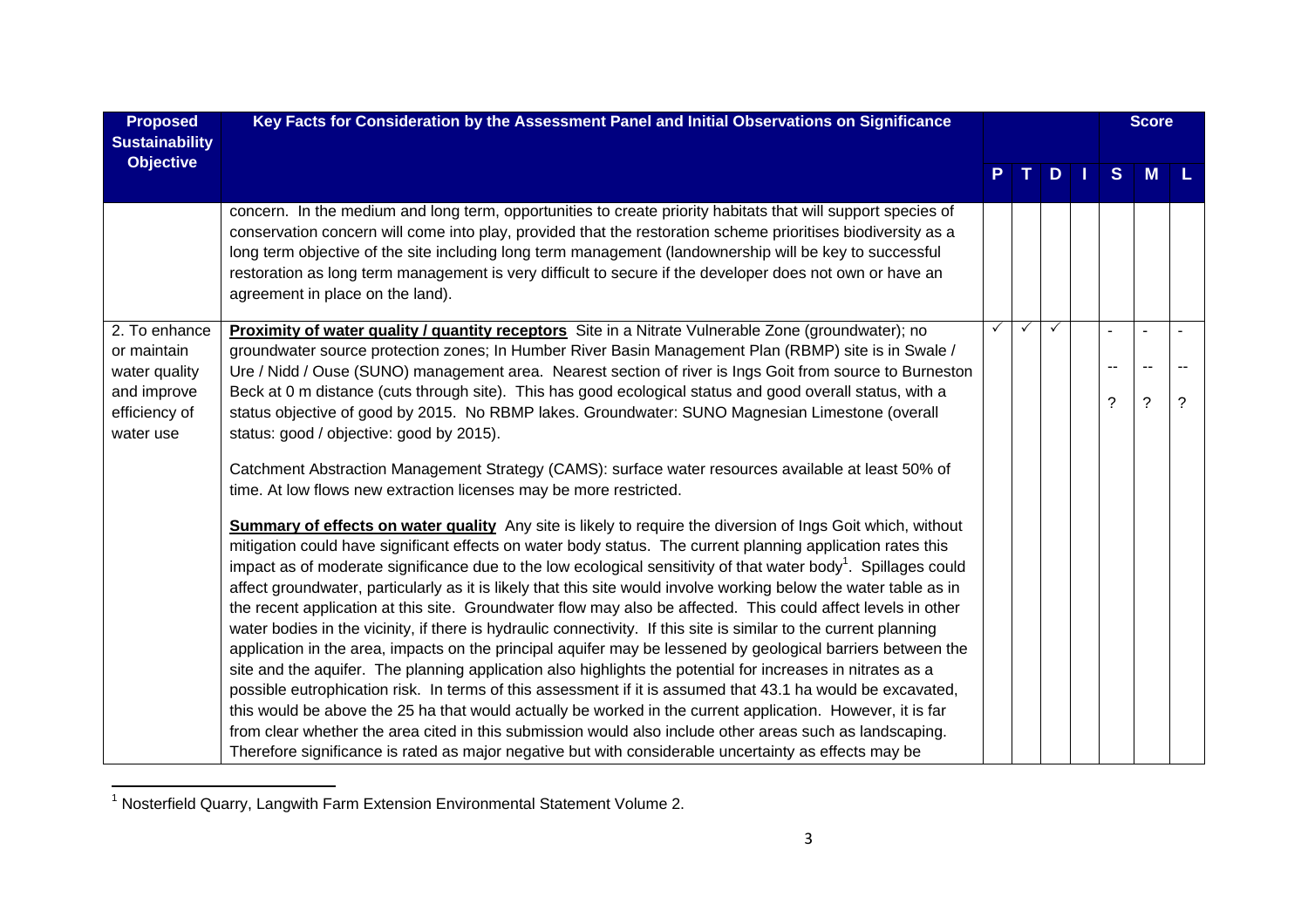| <b>Proposed</b><br><b>Sustainability</b>                                                                                                                           | Key Facts for Consideration by the Assessment Panel and Initial Observations on Significance                                                                                                                                                                                                                                                                                                                                                                                                                                                                                                                                                                                                                                                                                                                                                                                                                                                                                                                                                                                                                                                                                                                                                                                                                                                                                                                                                                                                                                                                                                                                                                                                                         |  |              |               | <b>Score</b> |          |      |
|--------------------------------------------------------------------------------------------------------------------------------------------------------------------|----------------------------------------------------------------------------------------------------------------------------------------------------------------------------------------------------------------------------------------------------------------------------------------------------------------------------------------------------------------------------------------------------------------------------------------------------------------------------------------------------------------------------------------------------------------------------------------------------------------------------------------------------------------------------------------------------------------------------------------------------------------------------------------------------------------------------------------------------------------------------------------------------------------------------------------------------------------------------------------------------------------------------------------------------------------------------------------------------------------------------------------------------------------------------------------------------------------------------------------------------------------------------------------------------------------------------------------------------------------------------------------------------------------------------------------------------------------------------------------------------------------------------------------------------------------------------------------------------------------------------------------------------------------------------------------------------------------------|--|--------------|---------------|--------------|----------|------|
| <b>Objective</b>                                                                                                                                                   |                                                                                                                                                                                                                                                                                                                                                                                                                                                                                                                                                                                                                                                                                                                                                                                                                                                                                                                                                                                                                                                                                                                                                                                                                                                                                                                                                                                                                                                                                                                                                                                                                                                                                                                      |  |              | $D$   $\vert$ | S            | <b>M</b> | - L. |
|                                                                                                                                                                    | 'moderate' in line with the current application if the whole area is not to be worked. Impacts may lessen over<br>time as restoration restores some hydrological regimes, but it is likely that at least some hydrological<br>features will be permanently changed. Impacts may be mitigated through sound environmental<br>management.                                                                                                                                                                                                                                                                                                                                                                                                                                                                                                                                                                                                                                                                                                                                                                                                                                                                                                                                                                                                                                                                                                                                                                                                                                                                                                                                                                              |  |              |               |              |          |      |
| 3. To reduce<br>transport<br>miles and<br>associated<br>emissions<br>from transport<br>and<br>encourage the<br>use of<br>sustainable<br>modes of<br>transportation | <b>Proximity of transport receptors</b> Site is close to the A1 (3.8km east) giving reasonably good access to<br>York, Leeds and Harrogate and Teesside (though its central location does not align it with one specific<br>market area). Access: Confirmed as being use of existing Nosterfield Quarry access on to B6267<br>(approximately 500m east of Nosterfield village). Light vehicles: 34 two-way movements (as sourced from<br>application details NY/2011/0242/ENV); HGV Vehicles: 200 two-way movements (as sourced from<br>application details NY/2011/0242/ENV).<br>Net change in daily two-way trips: Light vehicles 0; HGVs: 0. Traffic Assessment rating: Yellow.<br>PROW: None on site.<br>Rail: 6.5km north (station at Bedale 6.5km north); Strategic Road: A6108 is 2.8km south; B6267 is a timber<br>route; Canal / Freight waterway: Ripon Canal 10km south.<br><b>Summary of effects on transport</b> Site would generate significant HGV movements (200 two-way<br>movements per day), though the net overall impact on traffic levels is effectively the same as current levels<br>(though effects will be extended for the duration of this extension). Although access to the A1 is relatively<br>good, the site is centrally located between northern and southern markets (therefore not particularly<br>proximal to either). HGV movement is acceptable onto B6267, however, minor works may be required to<br>improve the existing access arrangements so a traffic assessment would be required. No sustainable<br>transport is likely to contribute to the site.<br>We have rated this site as minor negative for the short term as this site would maintain traffic levels at the |  | $\checkmark$ | $\checkmark$  |              | $\Omega$ | 0    |
|                                                                                                                                                                    | Nosterfield Quarry site and use an established point of access, The Traffic Assessment recommends that<br>similar routing restrictions to those currently in place are maintained as part of any subsequent planning                                                                                                                                                                                                                                                                                                                                                                                                                                                                                                                                                                                                                                                                                                                                                                                                                                                                                                                                                                                                                                                                                                                                                                                                                                                                                                                                                                                                                                                                                                 |  |              |               |              |          |      |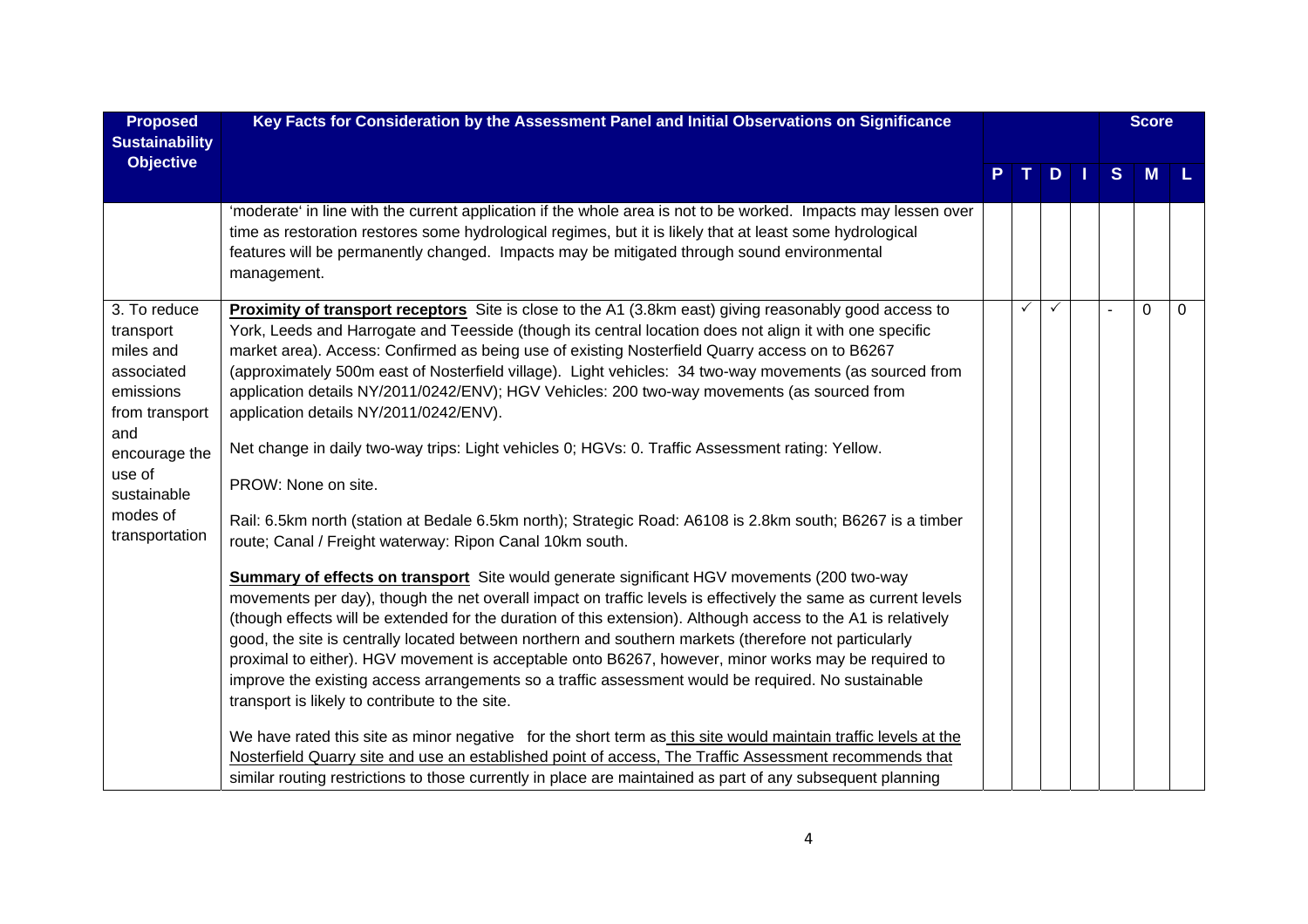| <b>Proposed</b><br><b>Sustainability</b>                                                  | Key Facts for Consideration by the Assessment Panel and Initial Observations on Significance                                                                                                                                                                                                                                                                                                                                                                                                                                                                                                                                                                                                                                                                                                                                                                                                                                                                                                                                                                                                                                                                                                                                                |  |              |              |              |    | <b>Score</b> |   |
|-------------------------------------------------------------------------------------------|---------------------------------------------------------------------------------------------------------------------------------------------------------------------------------------------------------------------------------------------------------------------------------------------------------------------------------------------------------------------------------------------------------------------------------------------------------------------------------------------------------------------------------------------------------------------------------------------------------------------------------------------------------------------------------------------------------------------------------------------------------------------------------------------------------------------------------------------------------------------------------------------------------------------------------------------------------------------------------------------------------------------------------------------------------------------------------------------------------------------------------------------------------------------------------------------------------------------------------------------|--|--------------|--------------|--------------|----|--------------|---|
| <b>Objective</b>                                                                          |                                                                                                                                                                                                                                                                                                                                                                                                                                                                                                                                                                                                                                                                                                                                                                                                                                                                                                                                                                                                                                                                                                                                                                                                                                             |  |              | D            |              | S. | M            |   |
|                                                                                           | consent.                                                                                                                                                                                                                                                                                                                                                                                                                                                                                                                                                                                                                                                                                                                                                                                                                                                                                                                                                                                                                                                                                                                                                                                                                                    |  |              |              |              |    |              |   |
| 4. To protect<br>and improve<br>air quality                                               | Proximity of air quality receptors No Air Quality Management Areas (AQMAs) or Hazardous substances<br>consultation zones nearby.<br>Summary of effects on air quality The current application notes minor dust impacts on nearby SINC sites<br>and Nosterfield Quarry LNR. Scoping of the current planning application suggested that dust and air quality<br>impacts would not be significant enough for further assessment. In particular, wet working means that dust<br>is less likely, aside from during initial soil stripping and during restoration. The planning application ruled out<br>impacts to Nosterfield and Thornborough on account of distance, citing only limited isolated properties as<br>potentially exposed to levels that were significantly below a nuisance level <sup>2</sup> . Nonetheless this is a site with a<br>slightly different boundary that may involve different configurations of working and for which mitigation is not<br>yet considered. There are very limited numbers of isolated buildings set away from the road en route to the<br>A1. Therefore minor impacts are predicted in the short and medium term, with uncertainty noted, depending<br>largely on haulage routes and mitigation. |  | $\checkmark$ | $\checkmark$ | $\checkmark$ | ?  | $\sim$<br>?  | 0 |
| 5. To use soil<br>and land<br>efficiently and<br>safeguard or<br>enhance their<br>quality | Proximity of soil and land receptors Agricultural Land Classification (ALC): Grade 3. Land instability: not<br>in risk area. Contaminated land: Greenfield site so contamination unlikely.<br>Summary of effects on soil / land Up to 43.1 ha of possible best and most versatile land will be lost.<br>Some of this may be restored.                                                                                                                                                                                                                                                                                                                                                                                                                                                                                                                                                                                                                                                                                                                                                                                                                                                                                                       |  | $\checkmark$ | $\checkmark$ |              |    | ?            | ? |

 $\overline{a}$  as sourced from application details NY/2011/0242/ENV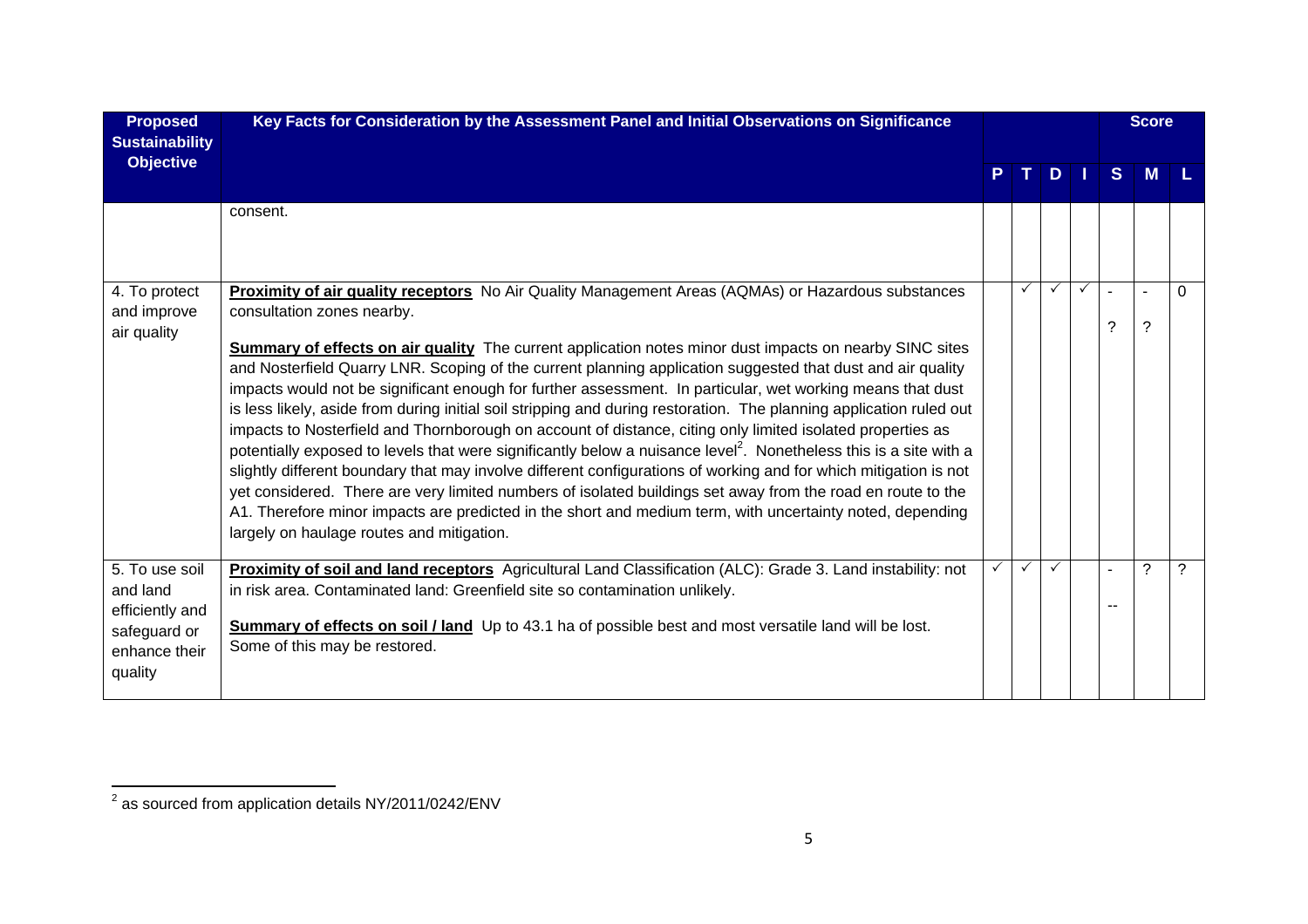| <b>Proposed</b><br><b>Sustainability</b>                                   | Key Facts for Consideration by the Assessment Panel and Initial Observations on Significance                                                                                                                                                                                                                                                                                                                                                                                                                                                                                                                                                                                                                                                                                                                                                                                                                                                                                                                                                                                                                                                                                              |  |   |   | <b>Score</b> |     |      |
|----------------------------------------------------------------------------|-------------------------------------------------------------------------------------------------------------------------------------------------------------------------------------------------------------------------------------------------------------------------------------------------------------------------------------------------------------------------------------------------------------------------------------------------------------------------------------------------------------------------------------------------------------------------------------------------------------------------------------------------------------------------------------------------------------------------------------------------------------------------------------------------------------------------------------------------------------------------------------------------------------------------------------------------------------------------------------------------------------------------------------------------------------------------------------------------------------------------------------------------------------------------------------------|--|---|---|--------------|-----|------|
| <b>Objective</b>                                                           |                                                                                                                                                                                                                                                                                                                                                                                                                                                                                                                                                                                                                                                                                                                                                                                                                                                                                                                                                                                                                                                                                                                                                                                           |  | D |   | S            | M   |      |
| 6. Reduce the<br>causes of<br>climate<br>change                            | Proximity of factors relevant to exacerbating climate change Very small area of deciduous woodland<br>shown on map overlapping boundary. Fox covert woodland adjacent.<br>Summary of effects on climate change An annual output of 500,000 tonnes of sand and gravel is likely to<br>require many HGVs to transport it (200 two way HGV vehicle movements per day estimated <sup>3</sup> ). Despite this<br>site's proximity to the A1 the site is midway between northern and southern markets. It will therefore make a<br>significant negative contribution to CO2. Insignificant high carbon habitats are likely to be lost.                                                                                                                                                                                                                                                                                                                                                                                                                                                                                                                                                          |  |   |   |              |     |      |
| 7. To respond<br>and adapt to<br>the effects of<br>climate<br>change       | Proximity of factors relevant to the adaptive capacity <sup>4</sup> of a site Circa 35% of site in flood zone 3 (mainly<br>in south but cutting into central parts of the site); Additional 5% in flood zone 2 (similar areas). About 20% of<br>site is at 1 in 30 risk of surface water flooding; A further 5% of the site is at a 1 in 100 risk with a further 10%<br>at 1 in 1000 risk. Risk is spread in patches across the site.<br>Ecological networks: West of site (5% (around Fox Covert)) intersects with the England Habitat Network.<br>Summary of effects on climate change adaptation Flooding is considered insignificant to minor negative<br>as sand and gravel extraction is considered water compatible, though workers on site would need<br>emergency planning in place for severe flood events. Fox Covert is already isolated from the surrounding<br>landscape so effects are considered neutral. In the medium and longer term restoration to nature<br>conservation would increase the adaptive capacity of the habitats. In the longer term, restoration to water<br>in the floodplain may be beneficial in terms of reducing risk elsewhere in the catchment. |  |   | ✓ | $\Omega$     | $+$ | $++$ |
| 8. To minimise<br>the use of<br>resources and<br>encourage<br>their re-use | Proximity of factors relevant to the resource usage of a site No spatial factors identified.<br>Summary of effects on resource usage This site will contribute to the need for sand and gravel.<br>However, it may to a degree offset recycled materials that could potentially replace sand and gravel.<br>However, this impact can only be considered at the plan level rather than in relation to an individual site. All                                                                                                                                                                                                                                                                                                                                                                                                                                                                                                                                                                                                                                                                                                                                                              |  |   |   |              |     |      |

 $^{\rm 3}$  as sourced from application details NY/2011/0242/ENV.<br><sup>4</sup> Adaptive capacity is defined as the ability of a system to adjust to climate change to moderate potential; damage or take advantage of opportunities (adapted from CARE International, 2015. Adaptive Capacity [URL: http://www.careclimatechange.org/tk/integration/en/key\_concepts/adaptive\_capacity.html ]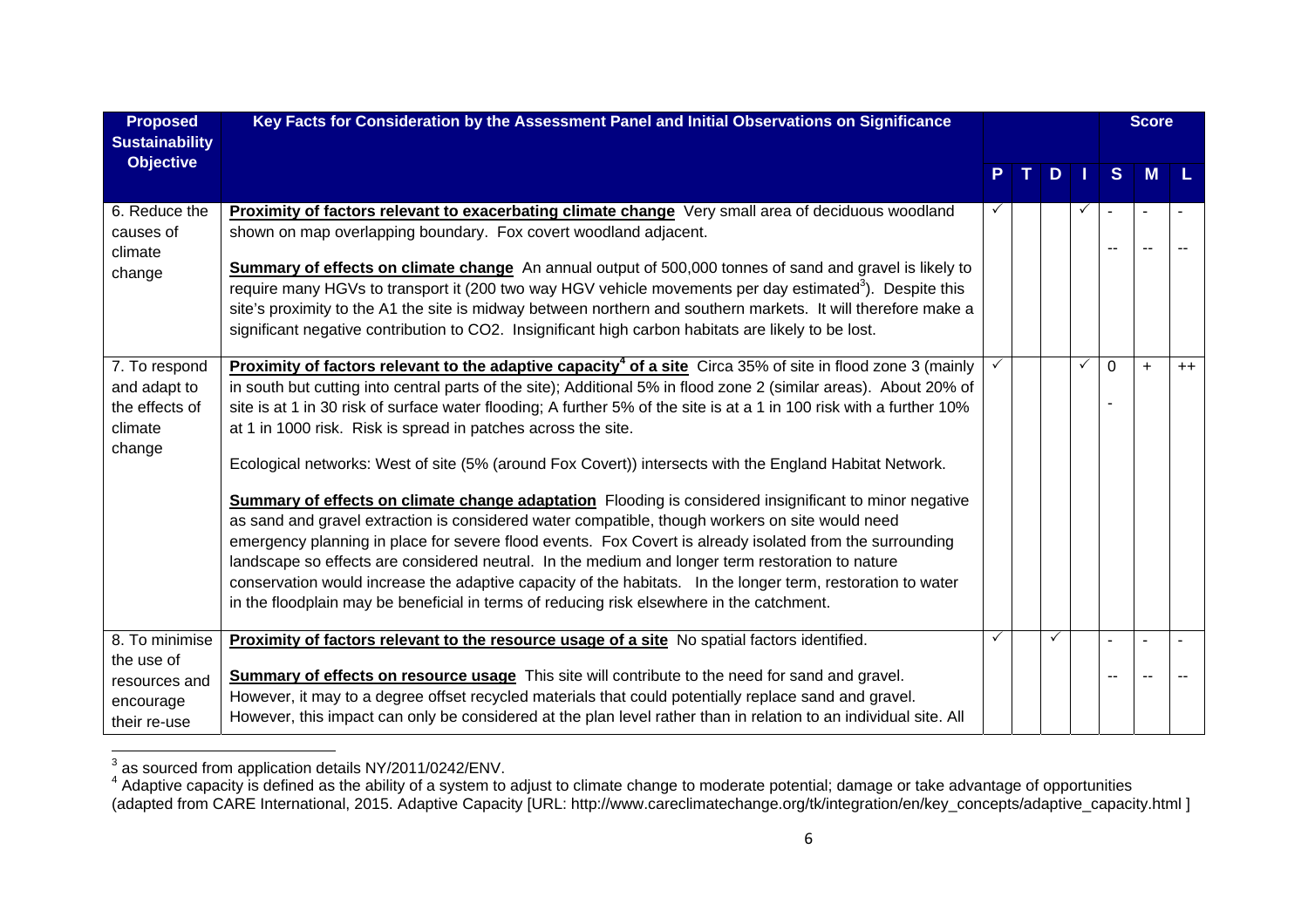| <b>Proposed</b><br><b>Sustainability</b>                                                                                                    | Key Facts for Consideration by the Assessment Panel and Initial Observations on Significance                                                                                                                                                                                                                                                                                                                                                                                                                                                                                                                                                                                                                                                                                                                                                                                                                                                                                                                                                                                                                                                                                                                                                                                                                                   |   |   |   | <b>Score</b> |   |
|---------------------------------------------------------------------------------------------------------------------------------------------|--------------------------------------------------------------------------------------------------------------------------------------------------------------------------------------------------------------------------------------------------------------------------------------------------------------------------------------------------------------------------------------------------------------------------------------------------------------------------------------------------------------------------------------------------------------------------------------------------------------------------------------------------------------------------------------------------------------------------------------------------------------------------------------------------------------------------------------------------------------------------------------------------------------------------------------------------------------------------------------------------------------------------------------------------------------------------------------------------------------------------------------------------------------------------------------------------------------------------------------------------------------------------------------------------------------------------------|---|---|---|--------------|---|
| <b>Objective</b>                                                                                                                            |                                                                                                                                                                                                                                                                                                                                                                                                                                                                                                                                                                                                                                                                                                                                                                                                                                                                                                                                                                                                                                                                                                                                                                                                                                                                                                                                |   | D | S | M            |   |
| and<br>safeguarding                                                                                                                         | that can be said here is that 500,000 tonnes of virgin minerals would be extracted each year which will be<br>unavailable for future use (unless recycled). This works against the SA objective, so it is scored negatively.                                                                                                                                                                                                                                                                                                                                                                                                                                                                                                                                                                                                                                                                                                                                                                                                                                                                                                                                                                                                                                                                                                   |   |   |   |              |   |
| 9. To minimise<br>waste<br>generation<br>and prioritise<br>management<br>of waste as<br>high up the<br>waste<br>hierarchy as<br>practicable | <b>Proximity of factors relevant to managing waste higher up the waste hierarchy</b> No spatial factors<br>identified.<br>Summary of effects on the waste hierarchy The site would not deal with waste and no details are<br>provided of how waste would be managed on site.                                                                                                                                                                                                                                                                                                                                                                                                                                                                                                                                                                                                                                                                                                                                                                                                                                                                                                                                                                                                                                                   |   |   | 0 | 0            | 0 |
| $10.$ To<br>conserve or<br>enhance the<br>historic<br>environment<br>and its setting,<br>cultural<br>heritage and<br>character              | Proximity of historic environment receptors No conservation areas within 1 km; Registered Parks and<br>Gardens: Thorp Perrow (Grade 2) is 3.5km north-west, Norton Conyers (Grade 2) is 4.6km south-east;<br>Registered battlefields: None within 5km; World Heritage sites: None within 5 km; Listed buildings: None<br>within 1km but 5 in Nosterfield just over 1km from site.<br>Historic Land Characterisation (HLC) Broad type: Enclosed land; HLC Type: Modern improved fields;<br>Undesignated archaeology in this area includes evidence for prehistoric activity including pits and ditches,<br>and worked stone. Romano-British pottery has also been recovered alongside human remains as well as<br>later medieval pottery and ditches.<br><b>Summary of effects on the historic environment</b> As this allocation site is a smaller part of a larger area<br>of similar character type, the proposed extraction is unlikely to have a major impact upon the historic<br>landscape character of the immediately surrounding area, although it is acknowledged that within the site<br>the historic landscape character will become invisible as development will replace an earlier field system.<br>As 20% of the HLC project area has been identified as modern improved fields, this effect is not considered | ✓ |   |   |              |   |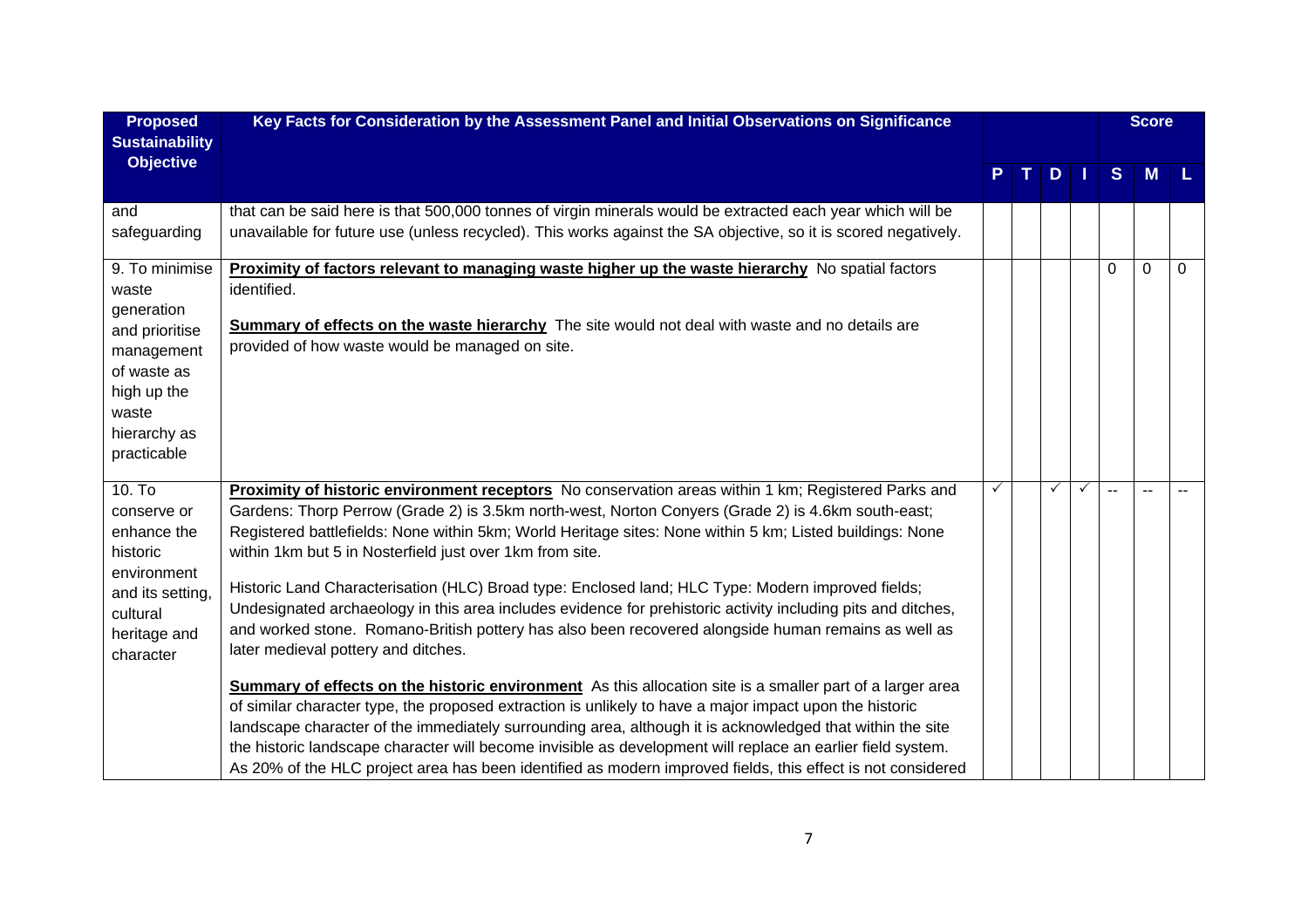| <b>Proposed</b><br><b>Sustainability</b>        | Key Facts for Consideration by the Assessment Panel and Initial Observations on Significance                                                                                                                                                                                                                                                                                                                                                                                                                                          |              |   |   |  |    |   |          |  |  |  | <b>Score</b> |  |
|-------------------------------------------------|---------------------------------------------------------------------------------------------------------------------------------------------------------------------------------------------------------------------------------------------------------------------------------------------------------------------------------------------------------------------------------------------------------------------------------------------------------------------------------------------------------------------------------------|--------------|---|---|--|----|---|----------|--|--|--|--------------|--|
| <b>Objective</b>                                |                                                                                                                                                                                                                                                                                                                                                                                                                                                                                                                                       |              |   | D |  | S. | M |          |  |  |  |              |  |
|                                                 | to be significant.                                                                                                                                                                                                                                                                                                                                                                                                                                                                                                                    |              |   |   |  |    |   |          |  |  |  |              |  |
|                                                 | There is high archaeological potential for the survival of archaeological remains within the site from the early<br>prehistoric period onwards. The site has been archaeologically evaluated and it is assumed that allocating<br>this site would be likely to cause the loss of these archaeological remains if the site is extracted without<br>mitigation.                                                                                                                                                                         |              |   |   |  |    |   |          |  |  |  |              |  |
|                                                 | The results of the field evaluation have provided certainty about the nature and significance of below ground<br>deposits. It is assumed that the archaeological impact will occur throughout the duration of extraction for<br>however many years this will be. It is assumed that mineral extraction will result in the total destruction of<br>the undesignated archaeological remains. As archaeology is a finite, irreplaceable resource, the impact will<br>therefore be significant.                                           |              |   |   |  |    |   |          |  |  |  |              |  |
|                                                 | The impact upon historic landscape character is not felt to be significant.                                                                                                                                                                                                                                                                                                                                                                                                                                                           |              |   |   |  |    |   |          |  |  |  |              |  |
| 11. To protect                                  | Proximity of landscape / townscape receptors and summary of character National Parks, AONBs:                                                                                                                                                                                                                                                                                                                                                                                                                                          | $\checkmark$ | ✓ |   |  |    |   | $\Omega$ |  |  |  |              |  |
| and enhance                                     | Nidderdale AONB 3.6km west; Heritage Coast: None within 10km; Inheritance Tax Exemption Land (ITE):                                                                                                                                                                                                                                                                                                                                                                                                                                   |              |   |   |  |    |   |          |  |  |  |              |  |
| the quality and                                 | Norton Conyers 4.7km south-east.                                                                                                                                                                                                                                                                                                                                                                                                                                                                                                      |              |   |   |  |    |   |          |  |  |  |              |  |
| character of<br>landscapes<br>and<br>townscapes | National Character Area (NCA): Southern Magnesian Limestone; North Yorkshire Landscape Character<br>Assessment (NYLCA): Area 6- Magnesian Limestone Ridge; District LCA: Area 5c in Hambleton LCA -<br>Intensively farmed lowland (open);                                                                                                                                                                                                                                                                                             |              |   |   |  |    |   |          |  |  |  |              |  |
|                                                 | Intrusion: Undisturbed; Light pollution: Low - only 38 on CPRE scale of 1-255 (1= dark).                                                                                                                                                                                                                                                                                                                                                                                                                                              |              |   |   |  |    |   |          |  |  |  |              |  |
|                                                 | <b>Summary of effects on landscape / townscape</b> No impact in terms of designated landscapes, and the<br>Environmental Statement (ES) for the similar site assesses the landscape character setting as being of<br>moderate sensitivity. However the landscape is also sensitive because of the proximity to Thornborough<br>Henges, although historic quarrying has had a greater adverse impact than extraction from this site is likely<br>to have. The ES assesses the impact on the setting of the Henges as negligible/minor. |              |   |   |  |    |   |          |  |  |  |              |  |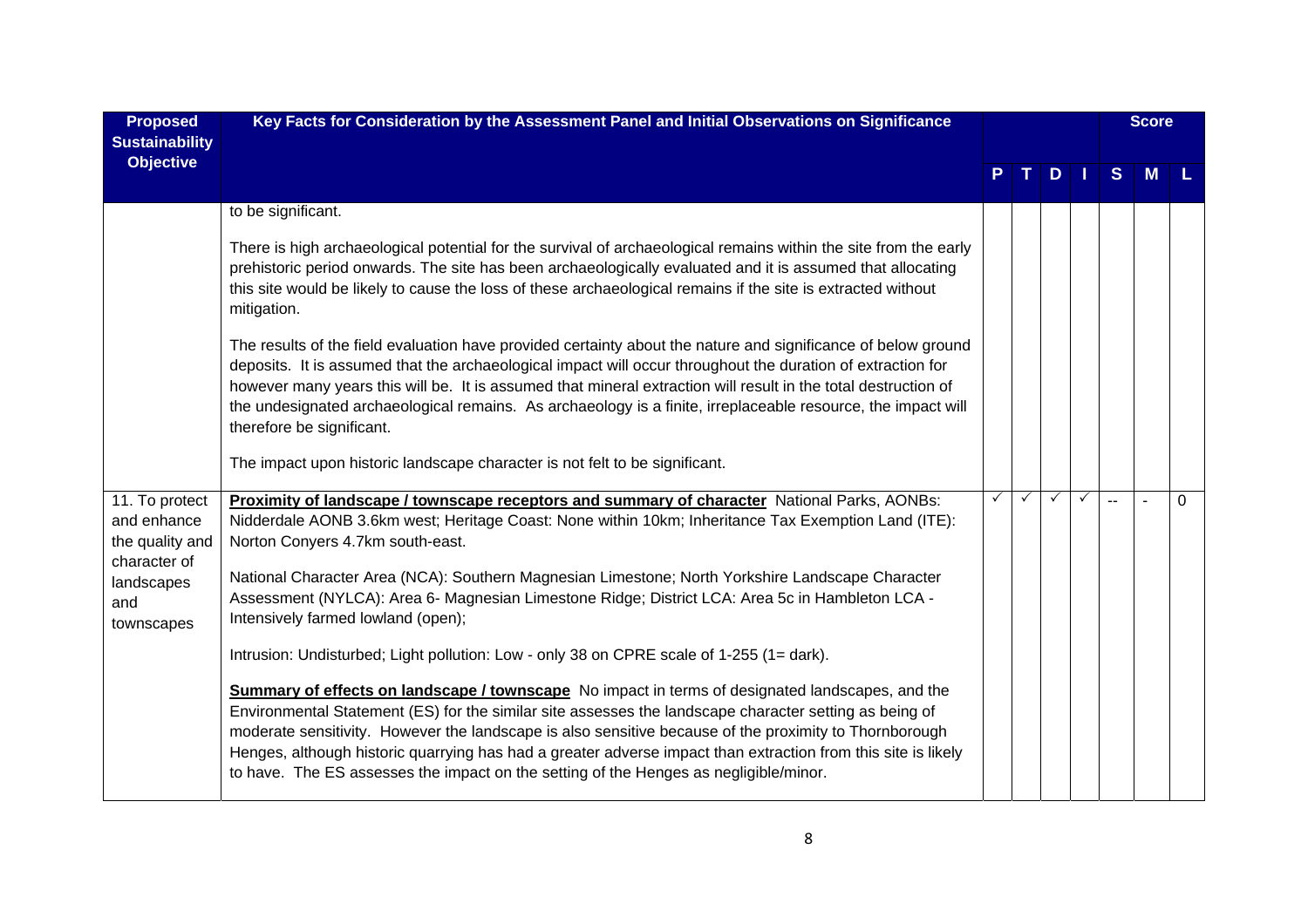| <b>Proposed</b><br><b>Sustainability</b>                                           | Key Facts for Consideration by the Assessment Panel and Initial Observations on Significance                                                                                                                                                                                                                                                                                                                                                                                                                                                                                                                                                                                                                                                                                                                                                                                                                          |  | $D \mid \mid$ |              |              |     |          |   | <b>Score</b> |  |
|------------------------------------------------------------------------------------|-----------------------------------------------------------------------------------------------------------------------------------------------------------------------------------------------------------------------------------------------------------------------------------------------------------------------------------------------------------------------------------------------------------------------------------------------------------------------------------------------------------------------------------------------------------------------------------------------------------------------------------------------------------------------------------------------------------------------------------------------------------------------------------------------------------------------------------------------------------------------------------------------------------------------|--|---------------|--------------|--------------|-----|----------|---|--------------|--|
| <b>Objective</b>                                                                   |                                                                                                                                                                                                                                                                                                                                                                                                                                                                                                                                                                                                                                                                                                                                                                                                                                                                                                                       |  |               |              |              | S   | <b>M</b> |   |              |  |
|                                                                                    | The site is closest to Nosterfield (around 1 km distant to the south-west), but the village is already affected<br>by existing quarrying at Nosterfield Quarry, including the Ladybridge Farm extension. It is likely to be visible<br>in the middle distance from parts of Well, where there are residential properties on sloping ground to the<br>south west of the village.                                                                                                                                                                                                                                                                                                                                                                                                                                                                                                                                       |  |               |              |              |     |          |   |              |  |
|                                                                                    | The wider area is generally tranquil, but the immediate locality is affected by active quarrying, mineral<br>processing, and associated traffic. In terms of urban intrusion the wider landscape is assessed as<br>undisturbed by CPRE, but on closer inspection it has been much affected by current and previous quarrying<br>which has introduced industrial processes and artificial landforms. Quarry traffic is unlikely to affect<br>character as there is already quarry traffic.                                                                                                                                                                                                                                                                                                                                                                                                                             |  |               |              |              |     |          |   |              |  |
|                                                                                    | In the short term there would be a significant further loss of historic landscape, productive farmland,<br>hedgerows and hedgerow trees, and the timescale for the operation of the processing plant would be<br>extended. There would be a permanent loss of best and most versatile soils and the landscape would be<br>affected by the loss of the original route of lngs Goit. The cumulative impacts with adjoining areas of<br>disturbance would be most apparent and it is considered that extensive development in this area would lead<br>to a loss of legibility of the landscape. In the medium term, these same impacts would be on-going, though<br>as restoration of adjoining areas continues, and mitigation becomes more effective, visual impact could<br>reduce. In the long term, the 'restored' area would become integrated with adjoining areas of new landscape<br>including wetland habitat. |  |               |              |              |     |          |   |              |  |
| 12. Achieve<br>sustainable<br>economic<br>growth and<br>create and<br>support jobs | <b>Proximity of factors relevant to sustainable economic growth</b> Site is close to the A1 giving reasonably<br>good access to York, Leeds and Harrogate and Teesside (though its central location does not align it with<br>one specific market area).<br>Summary of effects on sustainable economic growth This site would ultimately result in 2.3 million<br>tonnes of sand and gravel being made available to the market. This would make a significant contribution to<br>the building sector by helping to boost supply of a key building material. It would also directly support jobs in<br>extraction and freight. The effect is considered to be short term however.                                                                                                                                                                                                                                      |  | $\checkmark$  | $\checkmark$ | $\checkmark$ | $+$ | $\Omega$ | 0 |              |  |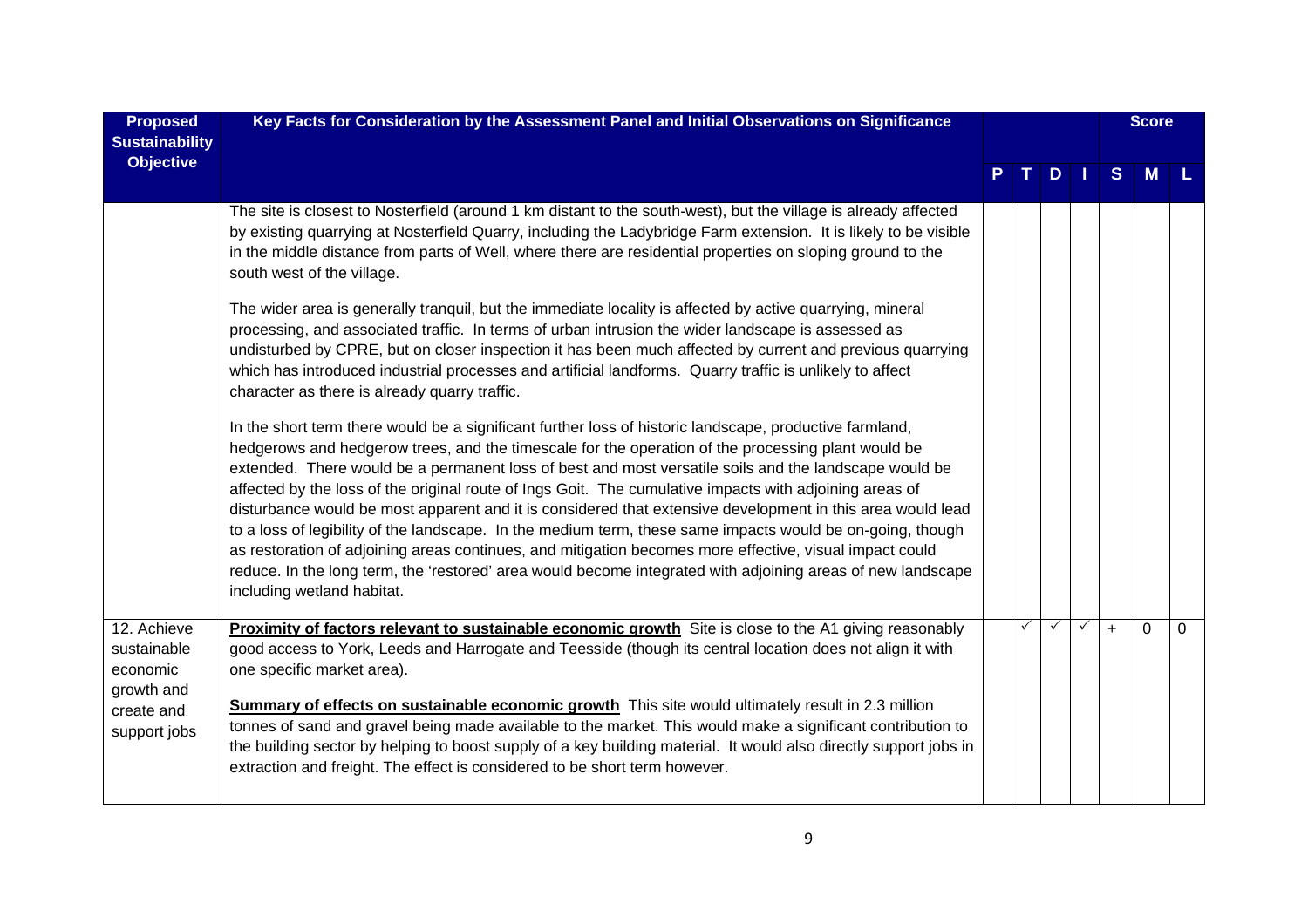| <b>Proposed</b><br><b>Sustainability</b>                                                | Key Facts for Consideration by the Assessment Panel and Initial Observations on Significance                                                                                                                                                                                                                                                                                                                                                                                                                                                                                                                                                                                                                                                                                                                                                                                                                                                                                                                                                                                                                                                                                                                                                                                                                                                     |   |              |              |                             | <b>Score</b> |      |
|-----------------------------------------------------------------------------------------|--------------------------------------------------------------------------------------------------------------------------------------------------------------------------------------------------------------------------------------------------------------------------------------------------------------------------------------------------------------------------------------------------------------------------------------------------------------------------------------------------------------------------------------------------------------------------------------------------------------------------------------------------------------------------------------------------------------------------------------------------------------------------------------------------------------------------------------------------------------------------------------------------------------------------------------------------------------------------------------------------------------------------------------------------------------------------------------------------------------------------------------------------------------------------------------------------------------------------------------------------------------------------------------------------------------------------------------------------|---|--------------|--------------|-----------------------------|--------------|------|
| <b>Objective</b>                                                                        |                                                                                                                                                                                                                                                                                                                                                                                                                                                                                                                                                                                                                                                                                                                                                                                                                                                                                                                                                                                                                                                                                                                                                                                                                                                                                                                                                  |   | D            | - 1          | S                           | M            |      |
| 13. Maintain<br>and enhance<br>the viability<br>and vitality of<br>local<br>communities | Proximity of factors relevant to community vitality / viability In Tanfield Index of Multiple Deprivation<br>(IMD) Area which is not in most deprived 20%, Nosterfield is the nearest settlement (850m south). The<br>following significant settlements are within 5km of MJP06: Well, Nosterfield, Snape, Kirklington, West<br>Tanfield, Carthorpe, Burneston (all Hambleton), North Stainley (Harrogate District). Snape is a Service<br>Village (to which Hambleton local plan policy CP6 applies - housing at a level appropriate to the needs of<br>local communities) and Burneston is a Secondary Village (CP6 - new housing in exceptional<br>circumstances). North Stainley is a Group C settlement in Harrogate (only very limited growth).<br>Summary of effects on vitality / viability Some job opportunities arise from this site, and while the site<br>would provide a source of sand and gravel which could aid future development, the immediate settlements<br>are unlikely to directly benefit in any significant way. The site may have a deleterious effect on local tourism<br>if it detracts from the experience of visiting Thornborough Henge. Overall any effect is considered to be a<br>mixture of small scale positive and minor negative in the short term, with negative effects enduring in the<br>medium term. |   |              | ✓            | $\blacksquare$<br>$\ddot{}$ | $\ddot{?}$   | 0    |
| 14. To provide<br>opportunities<br>to enable<br>recreation,<br>leisure and<br>learning  | Proximity to recreation, leisure and learning receptors Footpath 10.25/7/1 is 100m north-east; Footpath<br>10.165/10/2 is 227m north. Common land: The Village Green and Gypsey Moor is c800m south; The Village<br>Green, Nosterfield is 950m south west.<br>Summary of effects on recreation, leisure and learning In the long term restoration will benefit<br>recreation and leisure, but in the short term these footpaths will be subjected to significant visual<br>disamentity, though these rights of way will already be subject to significant views of quarries. Minor<br>negative.                                                                                                                                                                                                                                                                                                                                                                                                                                                                                                                                                                                                                                                                                                                                                  | ✓ |              |              |                             |              | $++$ |
| 15. To protect<br>and improve<br>the wellbeing,<br>health and<br>safety of local        | Proximity to population / community receptors / factors relevant to health and wellbeing No schools<br>or health centres within 1km. Nearest settlement is Nosterfield 850m South.<br>Summary of effects on health and wellbeing There are scattered buildings around this site which may be<br>within range of noise and dust impacts, particularly as soil is stripped or re-profiled (if wet-worked dust may<br>lessen, though some operations such as drying may also generate dust). Nosterfield should be out of range                                                                                                                                                                                                                                                                                                                                                                                                                                                                                                                                                                                                                                                                                                                                                                                                                     | ✓ | $\checkmark$ | $\checkmark$ | $\overline{0}$              | $\mathbf 0$  | $+$  |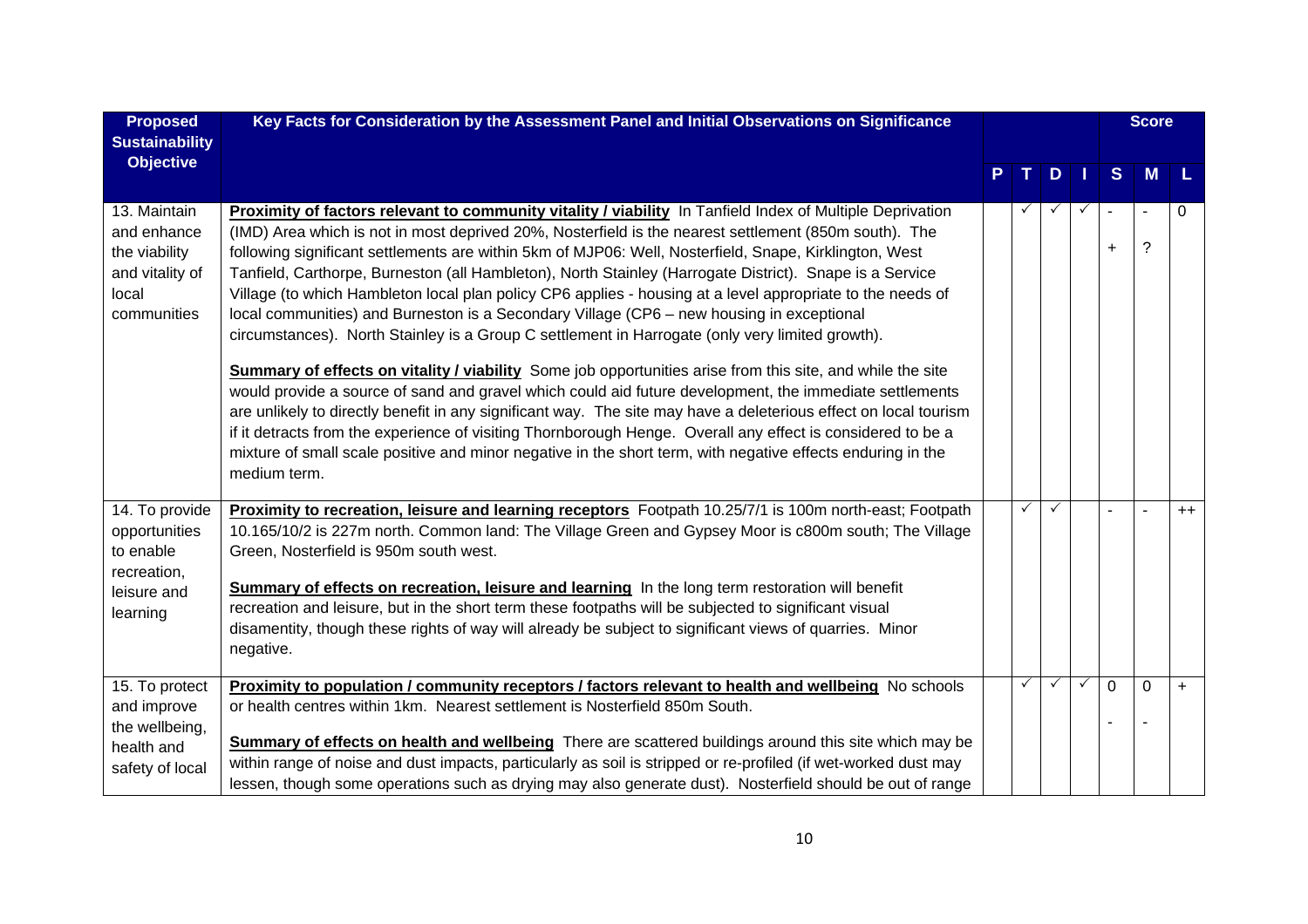| <b>Proposed</b><br><b>Sustainability</b>                                                                     | Key Facts for Consideration by the Assessment Panel and Initial Observations on Significance                                                                                                                                                                                                                                                                                                                                                                                                                                                                                                                                                                                                                                                                       |    |              |              |               |          | <b>Score</b> |           |
|--------------------------------------------------------------------------------------------------------------|--------------------------------------------------------------------------------------------------------------------------------------------------------------------------------------------------------------------------------------------------------------------------------------------------------------------------------------------------------------------------------------------------------------------------------------------------------------------------------------------------------------------------------------------------------------------------------------------------------------------------------------------------------------------------------------------------------------------------------------------------------------------|----|--------------|--------------|---------------|----------|--------------|-----------|
| <b>Objective</b>                                                                                             |                                                                                                                                                                                                                                                                                                                                                                                                                                                                                                                                                                                                                                                                                                                                                                    | P. | T I          |              | $D \mid \mid$ | S        | M            |           |
| communities                                                                                                  | of significant impacts, though this would need to be shown in noise and dust assessments. Restoration may<br>bring some wellbeing benefits.                                                                                                                                                                                                                                                                                                                                                                                                                                                                                                                                                                                                                        |    |              |              |               |          |              |           |
| 16. To<br>minimise flood<br>risk and<br>reduce the<br>impact of<br>flooding                                  | Proximity to flood zones Circa 35% of site in flood zone 3 (mainly in south but cutting into central parts of<br>the site). Additional 5% in flood zone 2 (similar areas). About 20% of site is at 1 in 30 risk of surface water<br>flooding; A further 5% at 1 in 100 risk; A further 10% at 1 in 1000 risk. Risk is spread in patches across the<br>site.<br><b>Summary of effects on flooding</b> Flooding is considered insignificant to minor negative as sand and gravel<br>extraction is considered water compatible, though workers on site would need emergency planning in place<br>for severe flood events. In the longer term, restoration to water in the floodplain may be beneficial in terms<br>of reducing flood risk elsewhere in the catchment. |    | $\checkmark$ |              | ✓             | $\Omega$ | 0            | $\ddot{}$ |
| 17. To<br>address the<br>needs of a<br>changing<br>population in<br>a sustainable<br>and inclusive<br>manner | <b>Proximity to factors relevant to the needs of a changing population</b> The site does not conflict with any<br>known allocations in other plans.<br><b>Summary of effects on a changing population</b> The site would make a significant contribution to self-<br>sufficiency in the supply of sand and gravel and may also support markets outside of the plan area.                                                                                                                                                                                                                                                                                                                                                                                           |    | $\checkmark$ | $\checkmark$ |               | $+$      | $\ddot{}$    |           |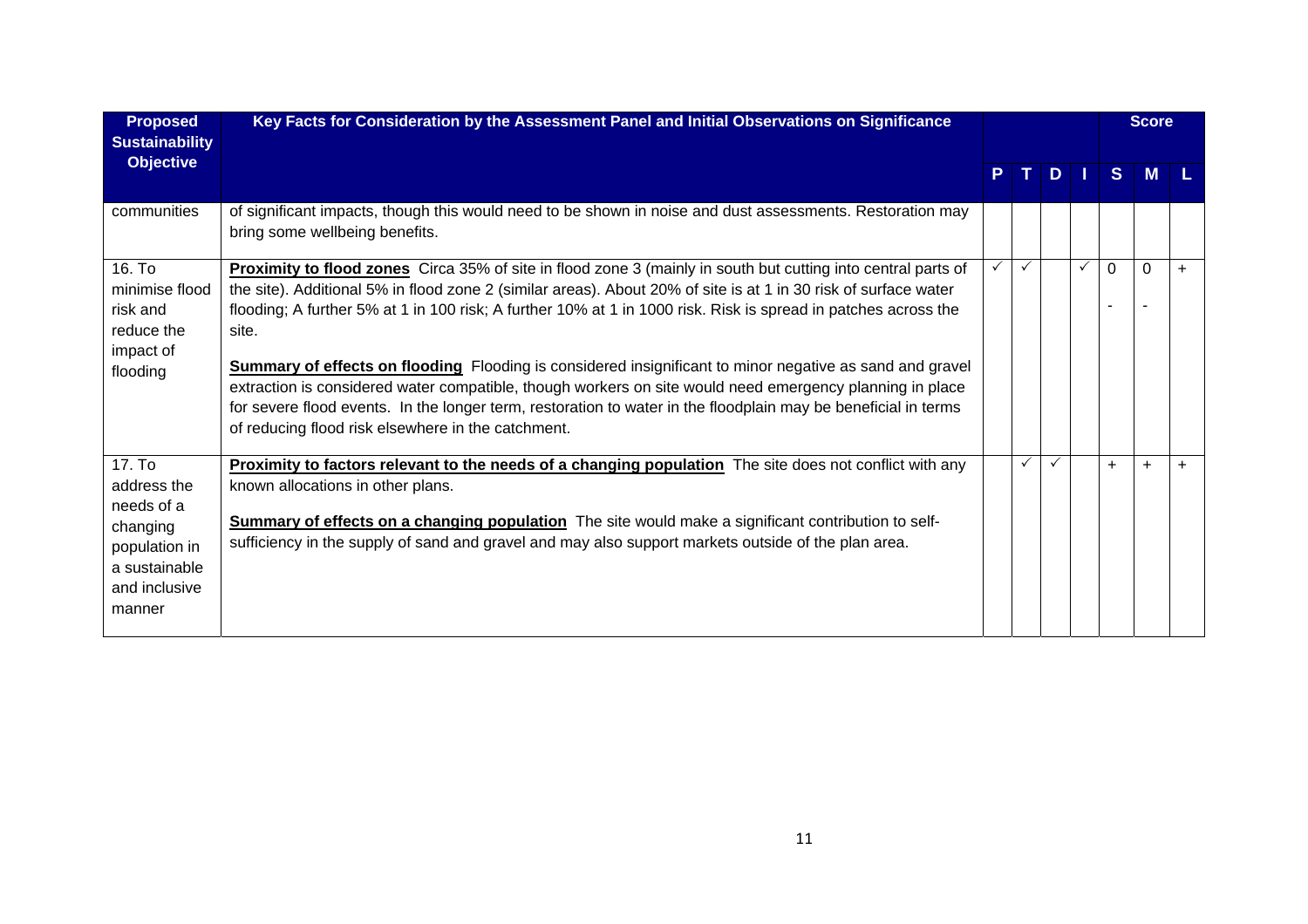| <b>Proposed</b><br><b>Sustainability</b> | Key Facts for Consideration by the Assessment Panel and Initial Observations on Significance                                                                                                                                                                                                                                                                                                                                                                                                                                                                                                                                                                                                                                                                                                                                                                                                                                                                                                                                                                                                                                                                                                                                                                                                                                                                                                                                                                                                                                                                                                                                                                                                                                                                                                                                                                                                                                                                                                                                                                                                                        |              |    |              |                | <b>Score</b> |          |
|------------------------------------------|---------------------------------------------------------------------------------------------------------------------------------------------------------------------------------------------------------------------------------------------------------------------------------------------------------------------------------------------------------------------------------------------------------------------------------------------------------------------------------------------------------------------------------------------------------------------------------------------------------------------------------------------------------------------------------------------------------------------------------------------------------------------------------------------------------------------------------------------------------------------------------------------------------------------------------------------------------------------------------------------------------------------------------------------------------------------------------------------------------------------------------------------------------------------------------------------------------------------------------------------------------------------------------------------------------------------------------------------------------------------------------------------------------------------------------------------------------------------------------------------------------------------------------------------------------------------------------------------------------------------------------------------------------------------------------------------------------------------------------------------------------------------------------------------------------------------------------------------------------------------------------------------------------------------------------------------------------------------------------------------------------------------------------------------------------------------------------------------------------------------|--------------|----|--------------|----------------|--------------|----------|
| <b>Objective</b>                         |                                                                                                                                                                                                                                                                                                                                                                                                                                                                                                                                                                                                                                                                                                                                                                                                                                                                                                                                                                                                                                                                                                                                                                                                                                                                                                                                                                                                                                                                                                                                                                                                                                                                                                                                                                                                                                                                                                                                                                                                                                                                                                                     | т.           | D. |              | <sub>S</sub>   | M            |          |
| Cumulative<br>effects                    | <b>Cumulative / Synergistic effects</b><br>Planning context: Well is about 1.6 km west of the site while Nosterfield is about 850m south west. North<br>Stainley is about 3.5km south, Kirklington is about 3.5km east and Burneston is more distant. Snape is<br>about 2.5 km north, Carthorpe is about 2.5 km north-east. Snape is a 'Service Village' and 'Well' is<br>'Secondary Village' in the adopted Hambleton Core Strategy. These settlements lie in the Bedale sub area<br>(which will take 15% of Hambleton's housing between 2016 and 2021). In each sub area two thirds of new<br>housing development will be concentrated in the service centres, while in designated service villages 'new<br>housing will be supported in the designated Service Villagesat a level appropriate to the needs of local<br>communities and within defined Development Limits'. 20% of employment land will be focussed in the<br>Bedale sub area. No housing or employment allocations are located within 200m of the site.<br>North Stainley is in Harrogate. It is a Group C settlement which will accommodate only very limited growth<br>mainly in the form of sustainable development within their existing built up areas (Policy SG2). There are no<br>predicted cumulative effects arising out of the analysis of district local plans.<br>Other Minerals and Waste Joint Plan Sites: Seven other potential minerals and waste plan sites lie within<br>5km, MJP07 adjacent to the west, MJP38 2.1km south, MJP39 2.5km south west, MJP14 2.9km south,<br>MJP10 4.2km south, MJP57 5km south, MJP11 4.7km west.<br>Historic minerals and waste sites: In terms of active and dormant sites, 3 active quarries lie within 5km,<br>Nosterfield 700m south-west, Ripon 3.7km south, Gebdykes 4.6km west. Haw Wood dormant sand and<br>gravel quarry lies 4.8km south west.<br>Traffic from this site may combine with other active/future sites en route to the A1 which could raise dust,<br>noise, pollution and accident levels either site of the road without mitigation. This would affect a very limited | $\checkmark$ |    | $\checkmark$ | $\blacksquare$ | $\Omega$     | $\Omega$ |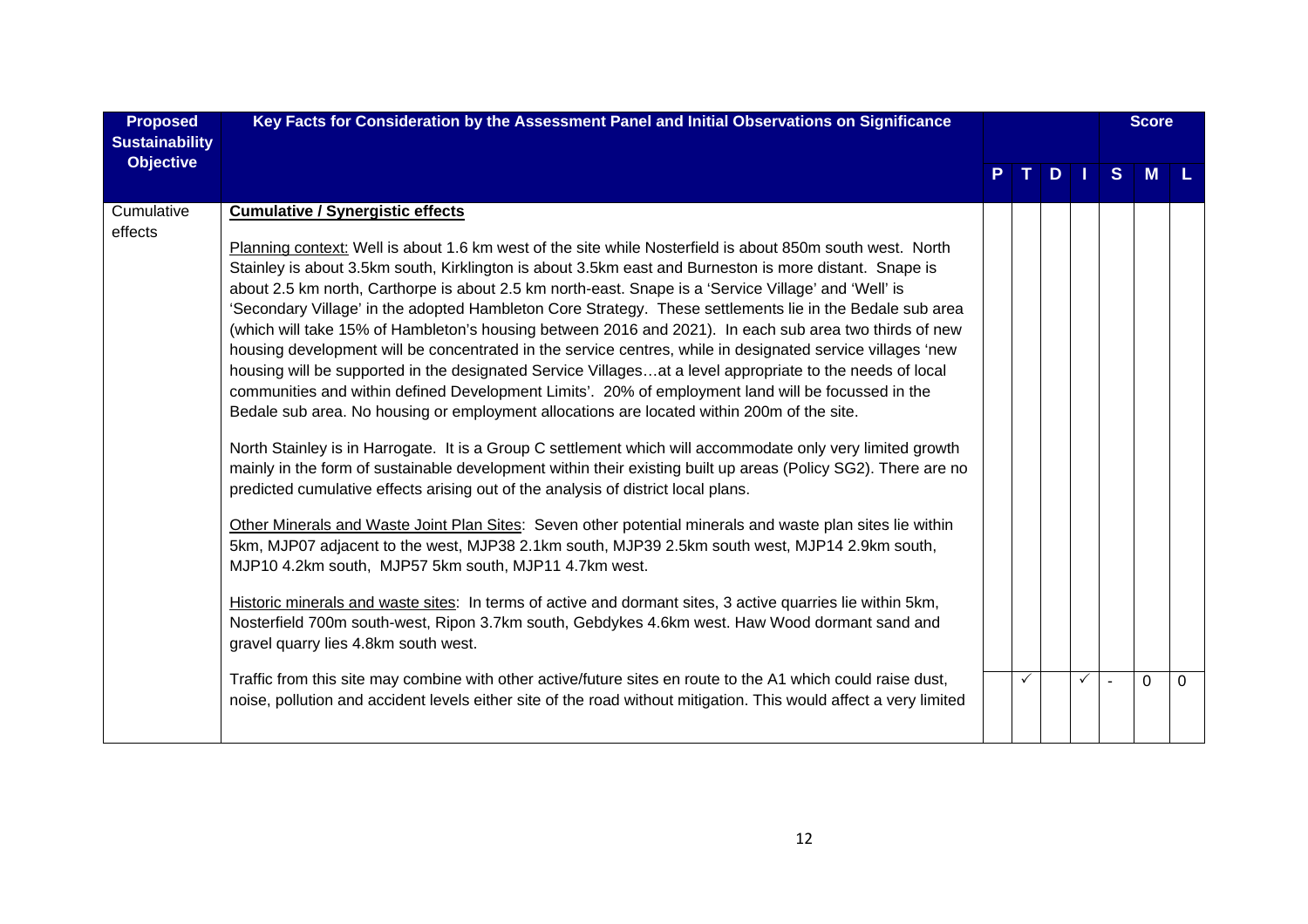| <b>Proposed</b><br><b>Sustainability</b> | Key Facts for Consideration by the Assessment Panel and Initial Observations on Significance                                                                                                                                                                                                                                     |              |              |                     | <b>Score</b>             |                |
|------------------------------------------|----------------------------------------------------------------------------------------------------------------------------------------------------------------------------------------------------------------------------------------------------------------------------------------------------------------------------------|--------------|--------------|---------------------|--------------------------|----------------|
| <b>Objective</b>                         |                                                                                                                                                                                                                                                                                                                                  |              | D            | S                   | M                        |                |
|                                          | number of receptors however.                                                                                                                                                                                                                                                                                                     | $\checkmark$ |              |                     |                          |                |
|                                          | Cumulative landscape impact is also an issue in this area and combined with other nearby development a<br>major negative cumulative landscape impact is anticipated in the short and early medium term. Impacts in                                                                                                               |              |              | $\blacksquare$<br>٠ | $\ddot{?}$<br>$\ddot{}$  | ?<br>$\ddot{}$ |
|                                          | the long term are uncertain depending on restoration                                                                                                                                                                                                                                                                             |              |              |                     |                          |                |
|                                          | Cumulative impacts were noted under objective 1 resulting from existing quarrying at Ladybridge Farm,<br>previous quarrying at Nosterfield Quarry and potential future quarrying. This could cause impacts upon<br>protected species resulting from disturbance to habitats (in particular Ings Goit and its associated species) |              |              | +                   | $\tilde{?}$              | ?              |
|                                          | and operational impacts such as noise and dust. There is also potential for positive cumulative impacts<br>resulting from habitat restoration schemes that collectively are creating priority habitats and therefore<br>improving the local area in terms of habitat connectivity.                                               | $\checkmark$ | $\checkmark$ | --                  | $\overline{\phantom{a}}$ |                |
|                                          | MJP06 and the adjacent MJP07 could lead to cumulative hydrological impacts, particularly relating to Ings<br>Goit watercourse which passes through both sites.                                                                                                                                                                   |              |              | ?                   | $\tilde{?}$              | ?              |
| Limitations /                            | No significant data gaps. More detailed assessment would be required to fully evaluate a number of effects however. This should be                                                                                                                                                                                               |              |              |                     |                          |                |
| data gaps                                | addressed at any subsequent planning application stage.                                                                                                                                                                                                                                                                          |              |              |                     |                          |                |
| <b>Score</b>                             |                                                                                                                                                                                                                                                                                                                                  |              |              |                     |                          |                |
| $++$                                     | The Site option is predicted to have major positive effects on the achievement of the SA objective. For example, this may include a significant<br>contribution to issues or receptor of more than local significance, or to several issues or receptors of local significance.                                                  |              |              |                     |                          |                |
| $\ddot{}$                                | The Site option is predicted to have minor positive effects on achievement of the SA objective. For example, this may include a significant<br>contribution to an issue or receptor of more local significance.                                                                                                                  |              |              |                     |                          |                |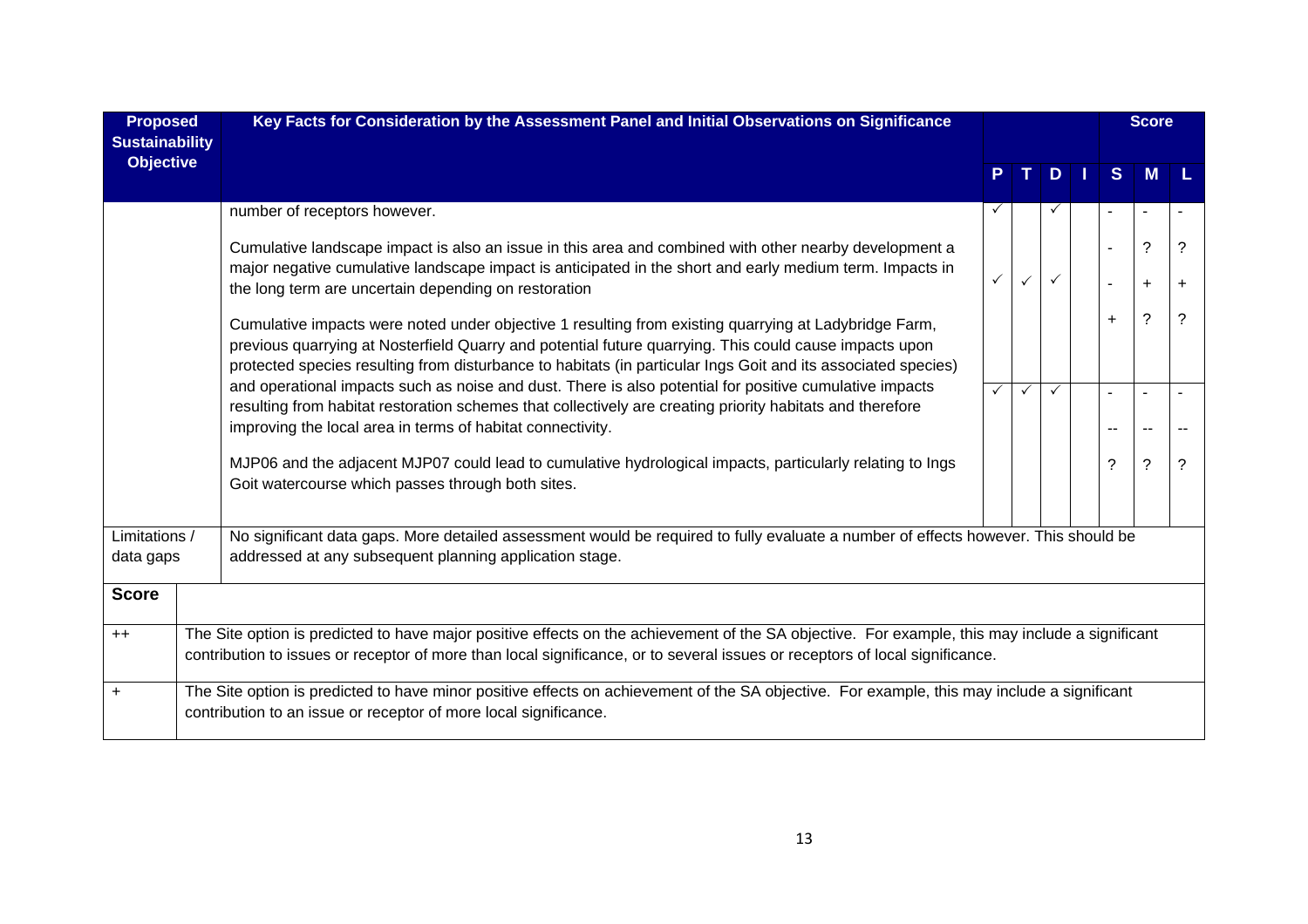| <b>Proposed</b><br><b>Sustainability</b> | Key Facts for Consideration by the Assessment Panel and Initial Observations on Significance                                                                                                                                      |  |  | <b>Score</b> |  |
|------------------------------------------|-----------------------------------------------------------------------------------------------------------------------------------------------------------------------------------------------------------------------------------|--|--|--------------|--|
| <b>Objective</b>                         |                                                                                                                                                                                                                                   |  |  | PTDISML      |  |
|                                          | The Site option will have no effect on the achievement of the SA objective <sup>5</sup> .                                                                                                                                         |  |  |              |  |
|                                          | The Site option is predicted to have minor negative effects on the achievement of the SA objective. For example, this may include a negative<br>contribution to an issue or receptor of local significance.                       |  |  |              |  |
|                                          | The Site option is predicted to have major negative effects on the achievement of the SA objective. For example, this may include a significant<br>negative contribution to an issue or receptor of more than local significance. |  |  |              |  |
|                                          | The impact of the Site option on the SA objective is uncertain.                                                                                                                                                                   |  |  |              |  |

#### **Mitigation requirements identified through Site Assessment process**

- Design to mitigate impact on ecological issues
- Design to mitigate impact on best and most versatile agricultural land
- Design to include landscaping to mitigate impact on heritage assets (Scheduled Monuments, other potential archaeological remains, Listed Buildings, Conservation areas) and their settings and the impact on villages and local landscape features
- Design to include suitable flood risk assessment, attenuation and surface water drainage (including appropriate mitigation for the impact of relocating the stream)
- Improvements to access
- Appropriate arrangements for control of the effects of noise and dust, etc.
- Appropriate restoration scheme using opportunities for habitat creation

 $5$  This includes where there is no clear link between the site SA objective and the site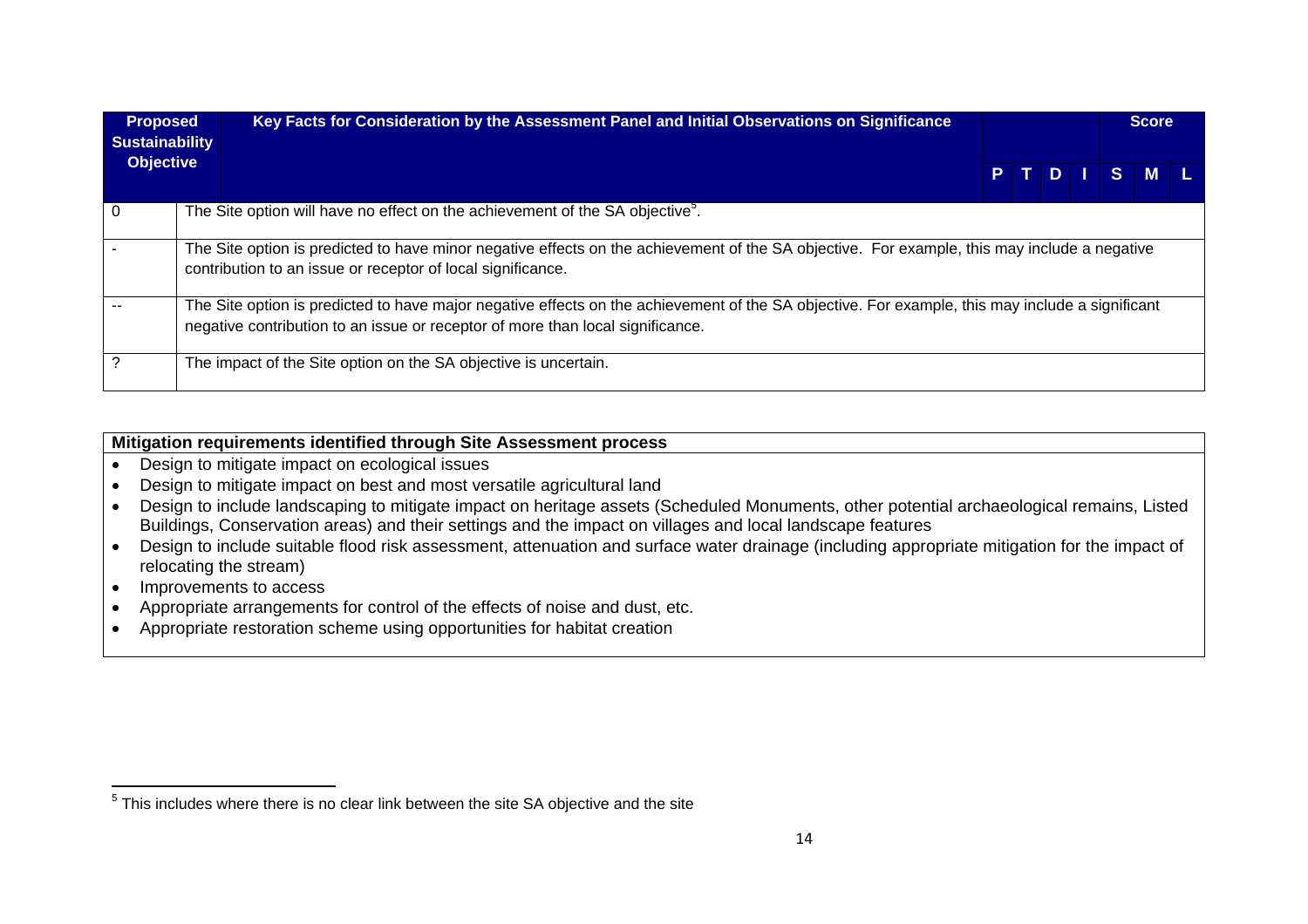#### **MJP07 – Oaklands, near Well**

| Site Name                   | Site MJP07 (Oaklands, Well, Bedale, Hambleton)                     |
|-----------------------------|--------------------------------------------------------------------|
| <b>Current Use</b>          | <b>Current Use: Agriculture</b>                                    |
| Nature of Planning Proposal | Nature of Planning Proposal: Extraction of Sand and Gravel         |
| <b>Size</b>                 | Size: 44.6 ha                                                      |
| Proposed life of site       | Proposed life of site: 6 years from commencement                   |
| <b>Notes</b>                | Notes: Unknown restoration. Proposed extension to existing quarry. |

SA FINDINGS SUMMARISE SIGNIFICANT EFFECTS ONLY. A WIDER RANGE OF CONSTRAINTS AND OPPORTUNITIES WERE INITIALLY ANALYSED AND DISTILLED DOWN TO ONLY THOSE WITH THE POTENTIAL TO BE SIGNIFICANT (SEE ALSO SITE ASSESSMENT METHODOLOGY SUMMARY REPORT FOR A FULL LIST OF CONSTRAINTS AND OPPORTUNITIES).

| <b>Proposed</b><br><b>Sustainability</b>                                                                        | Key Facts for Consideration by the Assessment Panel and Initial Observations on Significance                                                                                                                                                                                                                                                                                                                                                                                                                                                                                                                                                                                                                                                                                                                                                                                                                                                                                                                                                                                                                                                                                                                                                                                                                                                                                                                                         |  |     |   | <b>Score</b> |  |
|-----------------------------------------------------------------------------------------------------------------|--------------------------------------------------------------------------------------------------------------------------------------------------------------------------------------------------------------------------------------------------------------------------------------------------------------------------------------------------------------------------------------------------------------------------------------------------------------------------------------------------------------------------------------------------------------------------------------------------------------------------------------------------------------------------------------------------------------------------------------------------------------------------------------------------------------------------------------------------------------------------------------------------------------------------------------------------------------------------------------------------------------------------------------------------------------------------------------------------------------------------------------------------------------------------------------------------------------------------------------------------------------------------------------------------------------------------------------------------------------------------------------------------------------------------------------|--|-----|---|--------------|--|
| <b>Objective</b>                                                                                                |                                                                                                                                                                                                                                                                                                                                                                                                                                                                                                                                                                                                                                                                                                                                                                                                                                                                                                                                                                                                                                                                                                                                                                                                                                                                                                                                                                                                                                      |  | PTD | S | <b>M</b>     |  |
| 1. To protect<br>and enhance<br>biodiversity<br>and geo-<br>diversity and<br>improve<br>habitat<br>connectivity | Proximity of international / national and local designations and key features Natura 2000: 9.5 km to<br>the west lies the North Pennine Moors SPA/SAC; SSSI: 4.4 km to Ripon Parks SSSI, 4.8 km to Marr Field<br>Fen SSSI, 5.1 km to Hack Fall Wood SSSI; SINC: 14 SINCs lie within 2km. Of these one is located within<br>500m, Nosterfield Quarry c. 400m south-east. LNR: Nosterfield LNR is 1 km to the south.<br>Priority Habitat: Very small area of deciduous woodland and lowland fen shown on map (may be mapping<br>anomaly) overlapping boundary. Deciduous woodland lies adjacent to the site to the east and lowland fen<br>lies adjacent to the site to the south. Ecological networks: Very small area of England Habitat Network<br>around Fox covert in the east of the site. GI: In Bedale sub regional GI network. Site visit recorded<br>hedgerows and standalone trees on site.<br>Summary of effects on designated sites and important features for biodiversity / geodiversity<br>Considering sources of impacts, pathways and receptors it is considered that there would be no significant<br>impact on the integrity of Natura 2000 sites. It is also considered that there would be no impact upon SSSIs.<br>Possible impacts upon SINC network likely to be minor and possible to mitigate.<br>The site may have potential impacts upon protected species using the current habitats within and adjacent |  |     |   | ÷            |  |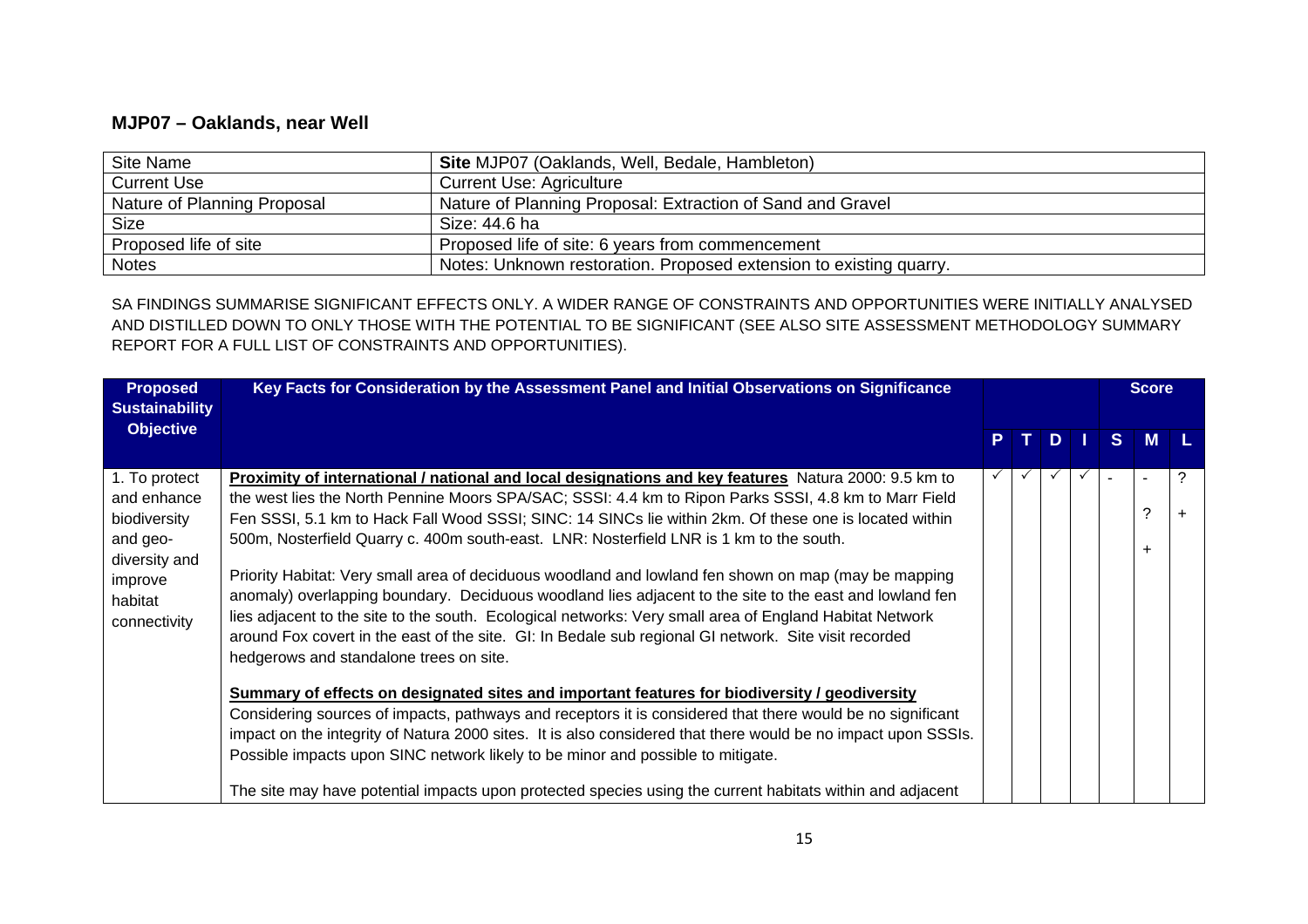| <b>Proposed</b><br><b>Sustainability</b> | Key Facts for Consideration by the Assessment Panel and Initial Observations on Significance                                                                                                                                                                                                                                                                                                                                                                                                                                                                                                                                                                                                                                                                                                   |  |    |    |   | <b>Score</b> |  |
|------------------------------------------|------------------------------------------------------------------------------------------------------------------------------------------------------------------------------------------------------------------------------------------------------------------------------------------------------------------------------------------------------------------------------------------------------------------------------------------------------------------------------------------------------------------------------------------------------------------------------------------------------------------------------------------------------------------------------------------------------------------------------------------------------------------------------------------------|--|----|----|---|--------------|--|
| <b>Objective</b>                         |                                                                                                                                                                                                                                                                                                                                                                                                                                                                                                                                                                                                                                                                                                                                                                                                |  | D. | H. | S | M            |  |
|                                          | to the proposed site including badger, nesting birds, foraging bats, water vole, kingfisher. In addition there is<br>a need to consider species using habitats within the restored quarry that might be affected through<br>disturbance - e.g. bittern are known to use the reed bed that is adjacent to the proposed site. Habitats<br>affected include Ings Goit watercourse, reed bed (restored quarry), hedgerows and trees.                                                                                                                                                                                                                                                                                                                                                               |  |    |    |   |              |  |
|                                          | The previously restored minerals site has created priority habitats including reed bed and calcareous<br>grassland. Other priority habitats surrounding the site are found in SINCs and Nosterfield LNR. There are<br>opportunities through appropriate restoration to create priority habitats that will provide habitat connectivity<br>and aid species movement.                                                                                                                                                                                                                                                                                                                                                                                                                            |  |    |    |   |              |  |
|                                          | Current Nosterfield Quarry site known to have Crassula helmsii which is notoriously difficult to eradicate. As<br>works to the proposed site are assumed to include working below the water table, and there are hydrological<br>links off site via Ings Goit, there is a significant likelihood of invasive species being spread.                                                                                                                                                                                                                                                                                                                                                                                                                                                             |  |    |    |   |              |  |
|                                          | Cumulative impacts may result from existing quarrying at Ladybridge Farm, previous quarrying at Nosterfield<br>Quarry and potential future quarrying. This could cause impacts upon protected species resulting from<br>disturbance to habitats (in particular Ings Goit and its associated species) and operational impacts such as<br>noise and dust. There is also potential for positive cumulative impacts resulting from habitat restoration<br>schemes that collectively are creating priority habitats and therefore improving the local area in terms of<br>habitat connectivity.                                                                                                                                                                                                     |  |    |    |   |              |  |
|                                          | In the short term there would be potential negative impacts upon habitats and species of conservation<br>concern. In the medium and long term, impacts are uncertain as site restoration is currently unknown.<br>However opportunities to create priority habitats that will support species of conservation concern exist,<br>provided that any restoration scheme prioritises biodiversity and long term management of the site as long<br>term objectives of the site (land ownership will be key to successful restoration as long term management is<br>very difficult to secure if the developer does not own or have an agreement in place on the land). In<br>particular here there is the potential to extend the previously created reed bed within the Nosterfield Quarry<br>site. |  |    |    |   |              |  |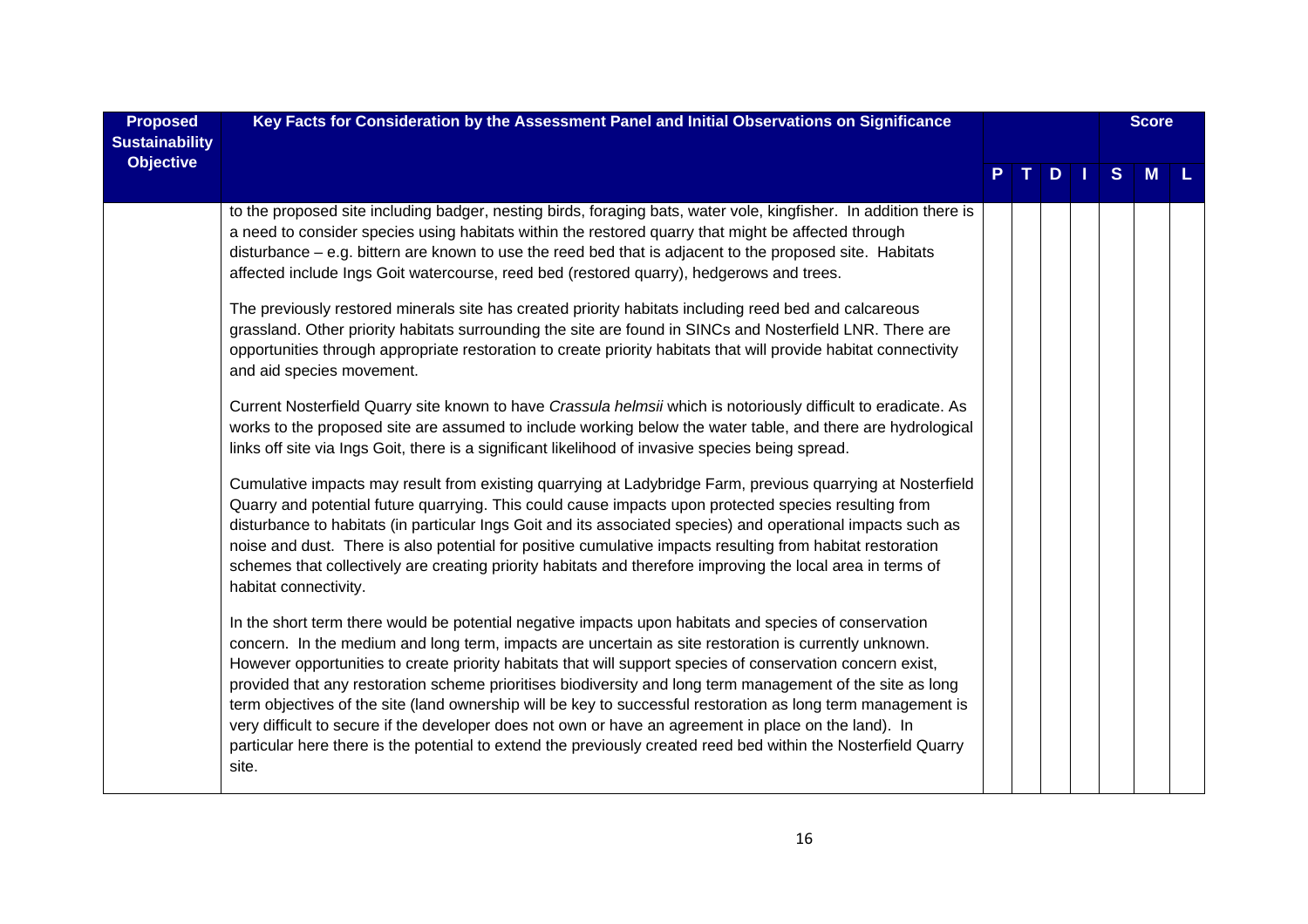| <b>Proposed</b><br><b>Sustainability</b>                                                   | Key Facts for Consideration by the Assessment Panel and Initial Observations on Significance                                                                                                                                                                                                                                                                                                                                                                                                                                                                                                                                                                                                                                                                                                                                                                                                                                                                                                                                                                                                                                                                                                                                                                                                                                                                                                                                                                                                                                                                                                                                                                                                                                                                                                                                                                                                                                                     |              |   |              |   | <b>Score</b>                  |          |
|--------------------------------------------------------------------------------------------|--------------------------------------------------------------------------------------------------------------------------------------------------------------------------------------------------------------------------------------------------------------------------------------------------------------------------------------------------------------------------------------------------------------------------------------------------------------------------------------------------------------------------------------------------------------------------------------------------------------------------------------------------------------------------------------------------------------------------------------------------------------------------------------------------------------------------------------------------------------------------------------------------------------------------------------------------------------------------------------------------------------------------------------------------------------------------------------------------------------------------------------------------------------------------------------------------------------------------------------------------------------------------------------------------------------------------------------------------------------------------------------------------------------------------------------------------------------------------------------------------------------------------------------------------------------------------------------------------------------------------------------------------------------------------------------------------------------------------------------------------------------------------------------------------------------------------------------------------------------------------------------------------------------------------------------------------|--------------|---|--------------|---|-------------------------------|----------|
| <b>Objective</b>                                                                           |                                                                                                                                                                                                                                                                                                                                                                                                                                                                                                                                                                                                                                                                                                                                                                                                                                                                                                                                                                                                                                                                                                                                                                                                                                                                                                                                                                                                                                                                                                                                                                                                                                                                                                                                                                                                                                                                                                                                                  | T.           | D |              | S | M                             |          |
| 2. To enhance<br>or maintain<br>water quality<br>and improve<br>efficiency of<br>water use | <b>Proximity of water quality / quantity receptors</b> The site lies in a groundwater and surface water NVZ; the<br>site does not lie within or adjacent to a groundwater Source Protection Zone; In the Humber RBMP, site is in<br>SUNO management area. Nearest section of river is Ings Goit from source to Burneston Beck at 0 m<br>distance (cuts through site). This has good ecological status and good overall status, with a status objective<br>of good by 2015. No RBMP lakes. Groundwater: SUNO Magnesian Limestone (overall status: good /<br>objective: good by 2015).<br>CAMS: surface water resources are available at least 50% of time. At low flows new extraction licenses may<br>be more restricted.<br>Summary of effects on water quality Any site is likely to require the diversion of Ings Goit which, without<br>mitigation this could have significant effects on water body status. The planning application for an adjacent<br>site to the east that would also require the diversion of Ings Goit rates this impact as of moderate<br>significance due to the low ecological sensitivity of that water body <sup>6</sup> . Spillages could affect groundwater,<br>particularly as this site would involve working below the water table. Groundwater flow may also be<br>affected. This could affect levels in other water bodies in the vicinity, if there is hydraulic connectivity. An<br>adjacent planning application also highlights the potential for increases in nitrates as a possible<br>eutrophication risk, an issue that could possibly affect this site also.<br>In the absence of further information with regard to hydrology, significance is rated as major negative but<br>with considerable uncertainty as it is likely that at least some hydrological features will be permanently<br>changed. Impacts may lessen over time as restoration restores some hydrological regimes. Impacts may |              |   |              | ? | ?                             | ?        |
| 3. To reduce<br>transport<br>miles and<br>associated                                       | be mitigatable through sound environmental management.<br>Proximity of transport receptors Site is close to the A1 (4.7km east) giving reasonably good access to<br>York, Leeds and Harrogate and Teesside (though its central location does not align it with a specific market<br>area). Access: Confirmed as being use of existing Nosterfield Quarry access on to B6267 (approximately<br>500m east of Nosterfield village). Light vehicles: Around 34 two-way movements; HGV Vehicles: Around                                                                                                                                                                                                                                                                                                                                                                                                                                                                                                                                                                                                                                                                                                                                                                                                                                                                                                                                                                                                                                                                                                                                                                                                                                                                                                                                                                                                                                               | $\checkmark$ |   | $\checkmark$ | ? | $\overline{\phantom{a}}$<br>? | $\Omega$ |

<sup>&</sup>lt;sup>6</sup> Nosterfield Quarry, Langwith Farm Extension Environmental Statement Volume 2.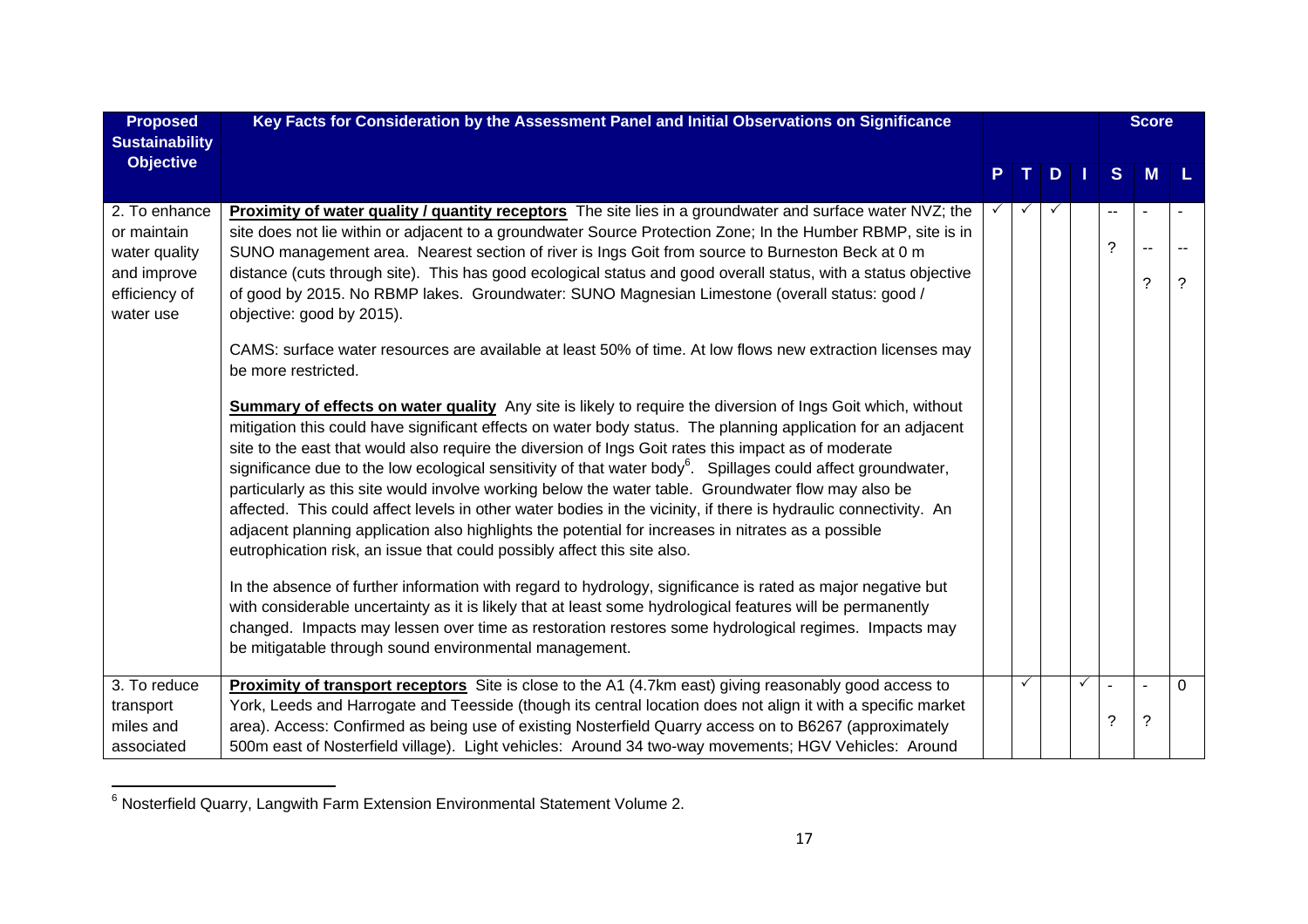| <b>Proposed</b><br><b>Sustainability</b>                                                                   | Key Facts for Consideration by the Assessment Panel and Initial Observations on Significance                                                                                                                                                                                                                                                                                                                                                                                                                                                                                                                                                                                                                                                                                                                                                                                                                                                                                                                                                                                                                                                                                                                                                                                                                                                                                                                               |   |               |              |   | <b>Score</b> |                |
|------------------------------------------------------------------------------------------------------------|----------------------------------------------------------------------------------------------------------------------------------------------------------------------------------------------------------------------------------------------------------------------------------------------------------------------------------------------------------------------------------------------------------------------------------------------------------------------------------------------------------------------------------------------------------------------------------------------------------------------------------------------------------------------------------------------------------------------------------------------------------------------------------------------------------------------------------------------------------------------------------------------------------------------------------------------------------------------------------------------------------------------------------------------------------------------------------------------------------------------------------------------------------------------------------------------------------------------------------------------------------------------------------------------------------------------------------------------------------------------------------------------------------------------------|---|---------------|--------------|---|--------------|----------------|
| <b>Objective</b>                                                                                           |                                                                                                                                                                                                                                                                                                                                                                                                                                                                                                                                                                                                                                                                                                                                                                                                                                                                                                                                                                                                                                                                                                                                                                                                                                                                                                                                                                                                                            |   | $D$   $\vert$ |              | S | M            |                |
| emissions<br>from transport<br>and<br>encourage the<br>use of<br>sustainable<br>modes of<br>transportation | 200 two-way movements;<br>Net change in daily two-way trip generations: Light vehicles: 0; HGVs: 0. Traffic Assessment Rating: Yellow.<br>PROW: According to Highways Assessment this site is affected by a registered public right of way which<br>must be kept clear of any obstruction until such time as an alternate route has been provided and confirmed<br>by order.<br>Rail: 6.5km north (station at Bedale); Strategic Road: A6108 is 2.5km south; B6267 is a timber route; Canal /<br>Freight waterway: Ripon Canal 10km south.<br><b>Summary of effects on transport</b> Site would generate significant HGV movements (200 two-way<br>movements per day) though the net overall impact on traffic levels is effectively the same as current levels<br>(though effects will be extended for the duration of this extension after MJP06). Access to the A1 is<br>relatively good. HGV movement is acceptable onto B6267, however, minor works may be required to<br>improve the existing access arrangements. It is recommended that similar routing restrictions to those<br>currently in place are maintained as part of any subsequent planning consent.<br>No sustainable transport is likely to contribute to the site though a travel plan / traffic assessment will be<br>required. Access to the site may be affected by a Highway Authority improvement scheme. Minor negative<br>to uncertain effects |   |               |              |   | $\Omega$     |                |
| 4. To protect<br>and improve<br>air quality                                                                | Proximity of air quality receptors No AQMAs within 2km. Site does not lie within a Hazardous<br>substances consultation zone. The site is around 450m from the nearest settlement, Well, and around 50<br>metres from the nearest isolated property. A priority woodland to the east may be a receptor for dust.<br><b>Summary of effects on air quality</b> The site lies in close proximity to a number of residential receptors<br>which may experience air quality impacts in relation to dust from the site. The adjacent priority woodland<br>may also experience minor dust deposition impacts. However, it is assumed that wet working would take<br>place at the site meaning that dust impacts are less likely, aside from during initial soil stripping and during<br>restoration. Generally, there are few dwellings en route to the A1, so pollution from traffic is very limited.                                                                                                                                                                                                                                                                                                                                                                                                                                                                                                                            | ✓ |               | $\checkmark$ | ? | $\ddot{?}$   | $\overline{?}$ |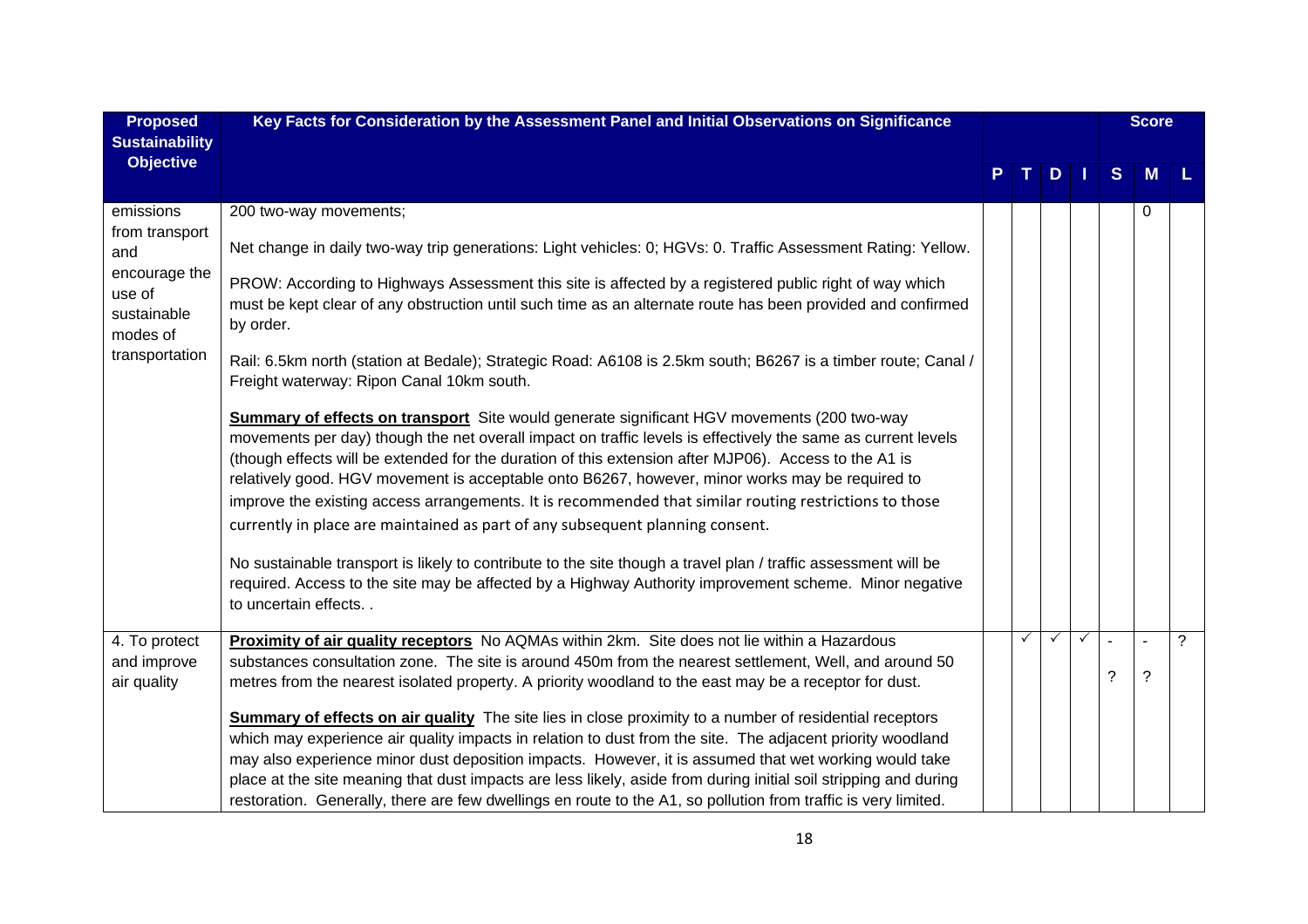| <b>Proposed</b><br><b>Sustainability</b>                             | Key Facts for Consideration by the Assessment Panel and Initial Observations on Significance                                                                                                                                                                                                                                                                                                                                                                                                                                                                                                                                                                                                                                                                                                                                                                                                                    |   |              |     |              |             | <b>Score</b>     |                |
|----------------------------------------------------------------------|-----------------------------------------------------------------------------------------------------------------------------------------------------------------------------------------------------------------------------------------------------------------------------------------------------------------------------------------------------------------------------------------------------------------------------------------------------------------------------------------------------------------------------------------------------------------------------------------------------------------------------------------------------------------------------------------------------------------------------------------------------------------------------------------------------------------------------------------------------------------------------------------------------------------|---|--------------|-----|--------------|-------------|------------------|----------------|
| <b>Objective</b>                                                     |                                                                                                                                                                                                                                                                                                                                                                                                                                                                                                                                                                                                                                                                                                                                                                                                                                                                                                                 |   |              | TDI |              | S           | <b>M</b>         |                |
|                                                                      | Therefore minor impacts are predicted in the short and medium term during site construction, operation and<br>restoration, with uncertainty noted, depending largely on haulage routes and any mitigation that may be<br>implemented. Long term impacts are uncertain as site restoration plans are currently unknown.                                                                                                                                                                                                                                                                                                                                                                                                                                                                                                                                                                                          |   |              |     |              |             |                  |                |
| 5. To use soil<br>and land<br>efficiently and                        | Proximity of soil and land receptors Agricultural Land Classification: Grade 3. Land instability: not in risk<br>area. Contaminated land: Greenfield site / not applicable.                                                                                                                                                                                                                                                                                                                                                                                                                                                                                                                                                                                                                                                                                                                                     |   | $\checkmark$ | ✓   |              | --          |                  | $\overline{?}$ |
| safeguard or<br>enhance their<br>quality                             | <b>Summary of effects on soil / land</b> Up to 44.6 ha of possible best and most versatile land (it is not known<br>whether land is grade 3a or 3b) will be lost. Some of this may be restored although this is uncertain as site<br>restoration plans are currently unknown.                                                                                                                                                                                                                                                                                                                                                                                                                                                                                                                                                                                                                                   |   |              |     |              |             | 2                |                |
| 6. Reduce the<br>causes of<br>climate<br>change                      | Proximity of factors relevant to exacerbating climate change Very small area of deciduous woodland<br>and lowland fen shown on map overlapping boundary. Fox Covert woodland adjacent.<br>Summary of effects on climate change An annual output of 500,000 tonnes of sand and gravel is likely to<br>require 200 HGVs to transport it, despite this site's proximity to the A1. The site is midway between<br>northern and southern markets. It will therefore make a significant negative contribution to CO2.<br>Insignificant carbon stores are likely to be lost.                                                                                                                                                                                                                                                                                                                                           | ✓ |              |     | ✓            | $\sim$      |                  |                |
| 7. To respond<br>and adapt to<br>the effects of<br>climate<br>change | <b>Proximity of factors relevant to the adaptive capacity<sup>7</sup> of a site</b> Circa 45% of site is in flood zone 3 and<br>an additional 5% is in flood zone 2. About 20% of site is at 1 in 30 risk of surface water flooding; A further<br>10% at 1 in 100 risk; A further 15% at 1 in 1000 risk. Risk is concentrated in the centre of the site. Ecological<br>networks: East of site (5% (around Fox Covert)) intersects with the England Habitat Network.<br><b>Summary of effects on climate change adaptation</b> Flooding is considered insignificant to minor negative<br>as sand and gravel extraction is considered water compatible, though workers on site would need<br>emergency planning in place for severe flood events. Fox Covert is already isolated from the surrounding<br>landscape so effects are considered neutral. In the medium and longer term effects are uncertain as site |   |              |     | $\checkmark$ | $\mathbf 0$ | $\mathbf 0$<br>7 | $\overline{?}$ |

 $^7$  Adaptive capacity is defined as the ability of a system to adjust to climate change to moderate potential; damage or take advantage of opportunities (adapted from CARE International, 2015. Adaptive Capacity [URL: http://www.careclimatechange.org/tk/integration/en/key\_concepts/adaptive\_capacity.html ]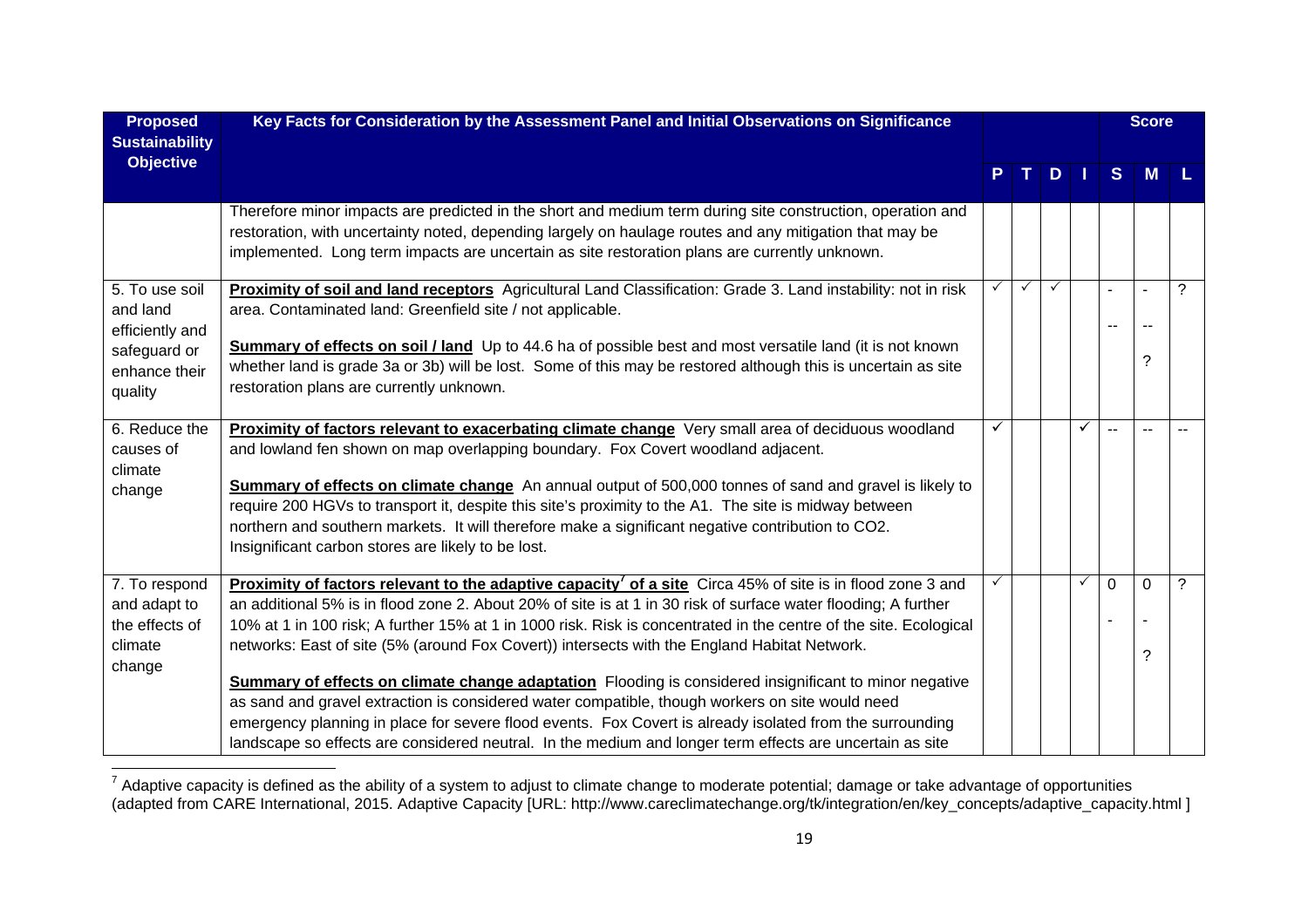| <b>Proposed</b><br><b>Sustainability</b> | Key Facts for Consideration by the Assessment Panel and Initial Observations on Significance                                                              |   |   |              |    | <b>Score</b> |          |
|------------------------------------------|-----------------------------------------------------------------------------------------------------------------------------------------------------------|---|---|--------------|----|--------------|----------|
| <b>Objective</b>                         |                                                                                                                                                           |   | D |              | S  | M            |          |
|                                          | restoration plans are currently unknown.                                                                                                                  |   |   |              |    |              |          |
| 8. To minimise<br>the use of             | Proximity of factors relevant to the resource usage of a site No spatial factors identified.                                                              | ✓ | ✓ |              |    | $\sim$       |          |
| resources and                            | Summary of effects on resource usage This site will contribute to the need for sand and gravel.                                                           |   |   |              | -- | $\sim$       |          |
| encourage                                | However, it may to a degree offset recycled materials that could potentially replace sand and gravel.                                                     |   |   |              |    |              |          |
| their re-use                             | However, this impact can only be considered at the plan level rather than in relation to an individual site. All                                          |   |   |              |    |              |          |
| and                                      | that can be said here is that 500,000 tonnes of virgin minerals would be extracted each year which will be                                                |   |   |              |    |              |          |
| safeguarding                             | unavailable for future use (unless recycled). This works against the SA objective, so it is scored negatively.                                            |   |   |              |    |              |          |
| 9. To minimise                           | <b>Proximity of factors relevant to managing waste higher up the waste hierarchy</b> No spatial factors                                                   |   |   |              | 0  | $\Omega$     | $\Omega$ |
| waste                                    | identified.                                                                                                                                               |   |   |              |    |              |          |
| generation                               |                                                                                                                                                           |   |   |              |    |              |          |
| and prioritise                           | <b>Summary of effects on the waste hierarchy</b> The site would not deal with waste and no details are<br>provided of how waste would be managed on site. |   |   |              |    |              |          |
| management                               |                                                                                                                                                           |   |   |              |    |              |          |
| of waste as                              |                                                                                                                                                           |   |   |              |    |              |          |
| high up the                              |                                                                                                                                                           |   |   |              |    |              |          |
| waste                                    |                                                                                                                                                           |   |   |              |    |              |          |
| hierarchy as<br>practicable              |                                                                                                                                                           |   |   |              |    |              |          |
|                                          |                                                                                                                                                           |   |   |              |    |              |          |
| $10.$ To                                 | Proximity of historic environment receptors Well Conservation Area lies 400m north-west of the site;                                                      |   | ✓ | $\checkmark$ |    |              |          |
| conserve or                              | Registered Parks and Gardens: Thorp Perrow Grade 2 (ID 1,001,075) is 2.8km north-west, Hack Fall Grade                                                    |   |   |              |    |              |          |
| enhance the                              | 1 (DNY895) 5km south-west; Registered battlefields: None within 5km; World Heritage sites: None within 5                                                  |   |   |              |    |              |          |
| historic                                 | km; Scheduled Monuments: 'Three Round Barrows at Three Hills' (Designation. ID 1,015,764) is 1.1km                                                        |   |   |              |    |              |          |
| environment                              | south-east, 'Earth Circles, Cursus, Pit Alignments and Burial Sites' (Designation ID 1,0004,912) is 1km                                                   |   |   |              |    |              |          |
| and its setting,                         | south.                                                                                                                                                    |   |   |              |    |              |          |
| cultural                                 |                                                                                                                                                           |   |   |              |    |              |          |
| heritage and                             | Listed buildings: Several listed buildings in Well circa 0.5km north-west (2 grade 1 and 9 grade 2) and                                                   |   |   |              |    |              |          |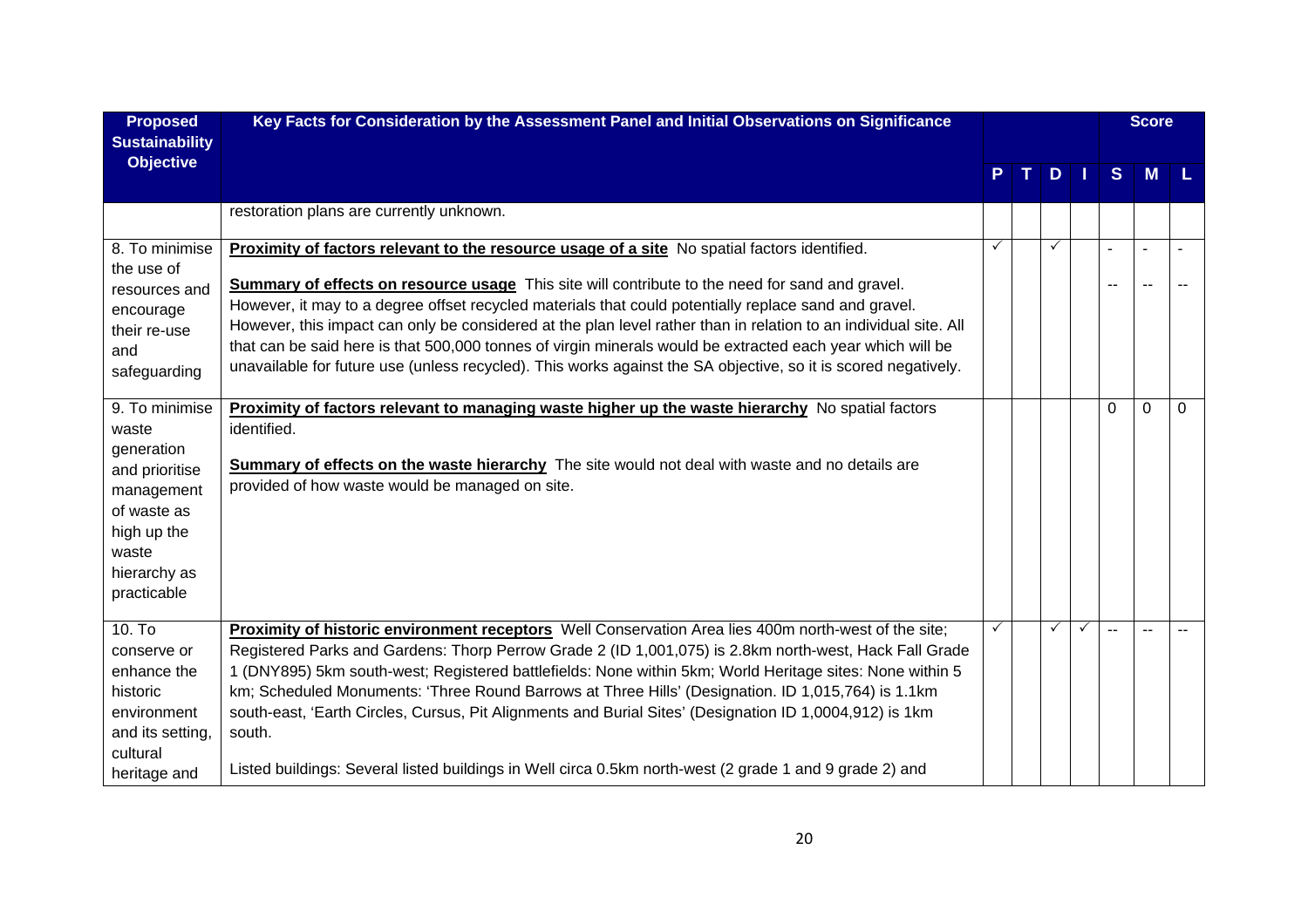| <b>Proposed</b><br><b>Sustainability</b> | Key Facts for Consideration by the Assessment Panel and Initial Observations on Significance                                                                                                                                                                                                                                                                                                                                                                                                                                                                                                 |              |              |              |              |                | <b>Score</b> |             |
|------------------------------------------|----------------------------------------------------------------------------------------------------------------------------------------------------------------------------------------------------------------------------------------------------------------------------------------------------------------------------------------------------------------------------------------------------------------------------------------------------------------------------------------------------------------------------------------------------------------------------------------------|--------------|--------------|--------------|--------------|----------------|--------------|-------------|
| <b>Objective</b>                         |                                                                                                                                                                                                                                                                                                                                                                                                                                                                                                                                                                                              |              |              | D            |              | S              | M            |             |
| character                                | Nosterfield (5 grade 2 buildings) circa 0.7km south.                                                                                                                                                                                                                                                                                                                                                                                                                                                                                                                                         |              |              |              |              |                |              |             |
|                                          | HLC Broad type: Enclosed land; HLC Type: Modern improved fields; Undesignated archaeology in this area<br>includes evidence for prehistoric activity including pits and ditches, and worked stone. Romano-British<br>pottery has also been recovered alongside human remains as well as later medieval pottery and ditches.                                                                                                                                                                                                                                                                  |              |              |              |              |                |              |             |
|                                          | <b>Summary of effects on the historic environment</b> As this allocation site is a smaller part of a larger area<br>of similar character type, the proposed extraction is unlikely to have a major impact upon the historic<br>landscape character of the immediately surrounding area, although it is acknowledged that within the site<br>the historic landscape character will become invisible as development will replace an earlier field system.<br>As 20% of the HLC project area has been identified as modern improved fields, this effect is not considered<br>to be significant. |              |              |              |              |                |              |             |
|                                          | There is high archaeological potential for the survival of archaeological remains within the site from the early<br>prehistoric period onwards. The site has been archaeologically evaluated and it is assumed that allocating<br>this site would be likely to cause the loss of these archaeological remains if the site is extracted without<br>mitigation.                                                                                                                                                                                                                                |              |              |              |              |                |              |             |
|                                          | The results of the field evaluation have provided certainty about the nature and significance of below ground<br>deposits. It is assumed that the archaeological impact will occur throughout the duration of extraction (6<br>years). It is also assumed that mineral extraction will result in the total destruction of the undesignated<br>archaeological remains. As archaeology is a finite, irreplaceable resource, the impact will therefore be<br>significant.                                                                                                                       |              |              |              |              |                |              |             |
|                                          | The impact upon historic landscape character is not felt to be significant.                                                                                                                                                                                                                                                                                                                                                                                                                                                                                                                  |              |              |              |              |                |              |             |
| 11. To protect<br>and enhance            | Proximity of landscape / townscape receptors and summary of character No National Parks within<br>10km, AONBs: Nidderdale AONB 3.7km west; Heritage Coast: None within 10km; ITE Land: None within                                                                                                                                                                                                                                                                                                                                                                                           | $\checkmark$ | $\checkmark$ | $\checkmark$ | $\checkmark$ | $\overline{a}$ | ä,           | $\tilde{?}$ |
| the quality and<br>character of          | 5km.                                                                                                                                                                                                                                                                                                                                                                                                                                                                                                                                                                                         |              |              |              |              |                | ?            |             |
| landscapes                               | NCA: Southern Magnesian Limestone; NY LCA: Area 6 - Magnesian Limestone Ridge'; District LCA: Area                                                                                                                                                                                                                                                                                                                                                                                                                                                                                           |              |              |              |              |                |              |             |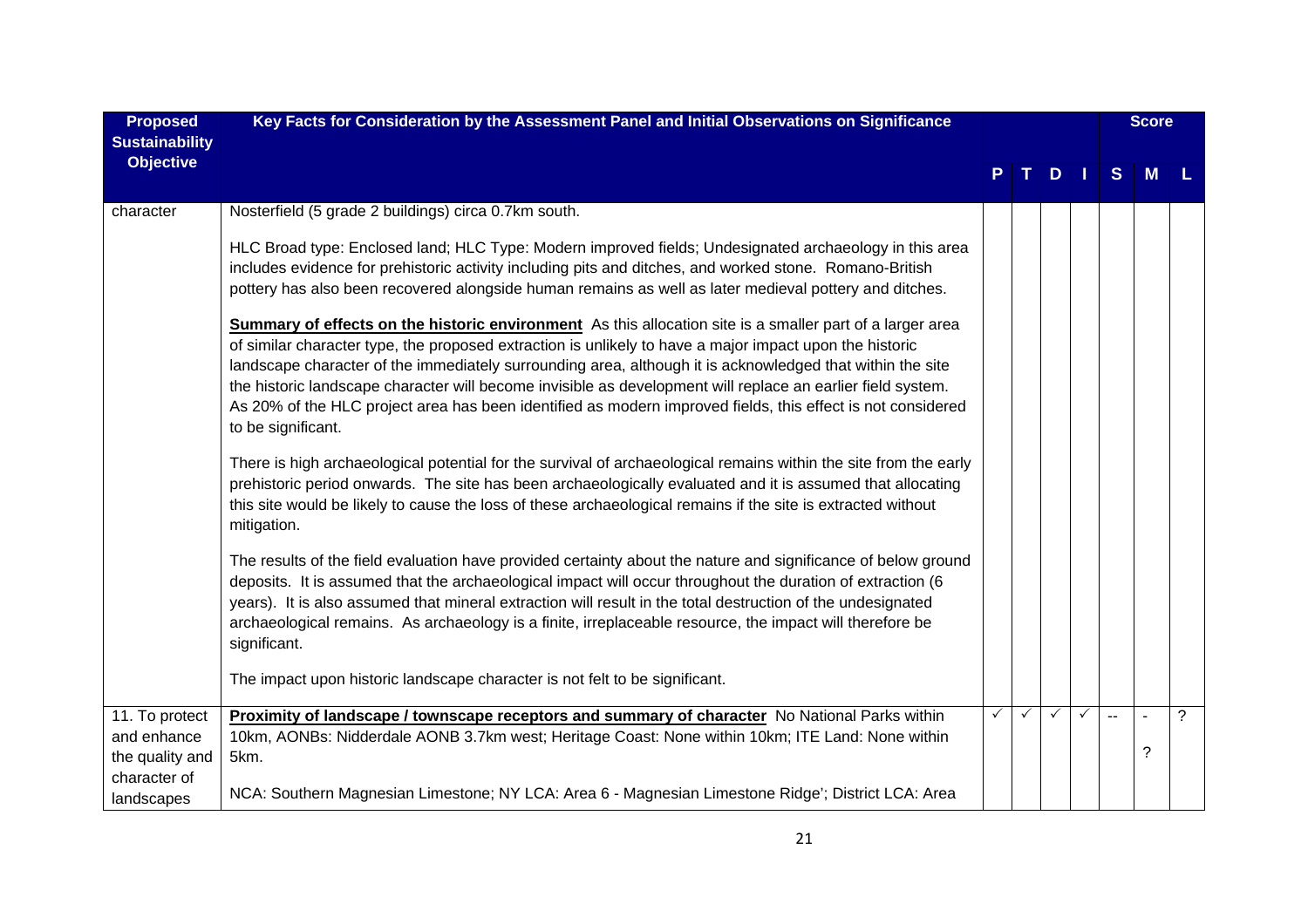| <b>Proposed</b>                           | Key Facts for Consideration by the Assessment Panel and Initial Observations on Significance                                                                                                                                                                                                                                                                                                                                                                                                                                                                                                                                                                                                                                                                                                                  |  |   |      |   | <b>Score</b> |  |
|-------------------------------------------|---------------------------------------------------------------------------------------------------------------------------------------------------------------------------------------------------------------------------------------------------------------------------------------------------------------------------------------------------------------------------------------------------------------------------------------------------------------------------------------------------------------------------------------------------------------------------------------------------------------------------------------------------------------------------------------------------------------------------------------------------------------------------------------------------------------|--|---|------|---|--------------|--|
| <b>Sustainability</b><br><b>Objective</b> |                                                                                                                                                                                                                                                                                                                                                                                                                                                                                                                                                                                                                                                                                                                                                                                                               |  | D | - 11 | S | M            |  |
| and<br>townscapes                         | 5c in Hambleton LCA - 'Intensively farmed lowland (open)'; Intrusion: Undisturbed; Light pollution: Low - only<br>29 on CPRE scale of 1-255 (where 1 is dark).                                                                                                                                                                                                                                                                                                                                                                                                                                                                                                                                                                                                                                                |  |   |      |   |              |  |
|                                           | <b>Summary of effects on landscape / townscape</b> No impact in terms of designated landscapes. However<br>the landscape is also sensitive because of the proximity to Thornborough Henges, although historic<br>quarrying has had a greater adverse impact than extraction from this site is likely to have.                                                                                                                                                                                                                                                                                                                                                                                                                                                                                                 |  |   |      |   |              |  |
|                                           | The site will negatively affect the landscape setting of Well, which is just over 0.5 km distant, with parts of<br>the settlement overlooking the site from slopes to the west. The settlement of Nosterfield which is partly<br>surrounded by active and past quarries is unlikely to be affected as partly restored areas of Nosterfield<br>Quarry intervene.                                                                                                                                                                                                                                                                                                                                                                                                                                               |  |   |      |   |              |  |
|                                           | The wider area is generally tranquil, but the immediate locality is affected by active quarrying, mineral<br>processing, and associated traffic. In terms of urban intrusion the wider landscape is assessed as<br>undisturbed by CPRE, but on closer inspection it has been much affected by current and previous quarrying<br>which has introduced industrial processes and artificial landforms. Quarry traffic is unlikely to affect<br>character as there is already quarry traffic.                                                                                                                                                                                                                                                                                                                     |  |   |      |   |              |  |
|                                           | The local area has been extensively disturbed by sand and gravel extraction and also limestone quarrying to<br>the west of Nosterfield. Locally its character has been largely changed (this site would result in the loss of<br>another section of valley resulting in the loss of most of the original low lying valley) to an area dominated by<br>wetlands. It would be beneficial from the landscape perspective to retain and enhance some of the existing<br>natural and cultural landscape which has evolved over time, particularly within the setting of local villages.<br>However if this site were to be allocated there could be benefits in taking a strategic approach to the<br>creation of new landscapes, together with the Langwith House Farm, Nosterfield and Ladybridge Farm<br>areas. |  |   |      |   |              |  |
|                                           | In the short term there would be a significant further loss of historic landscape, productive farmland,<br>hedgerows and hedgerow trees. This quarry would bring extraction close to the village of Well, and greatly<br>extend the area disturbed by quarrying. The landscape would be further affected by the loss of the original                                                                                                                                                                                                                                                                                                                                                                                                                                                                          |  |   |      |   |              |  |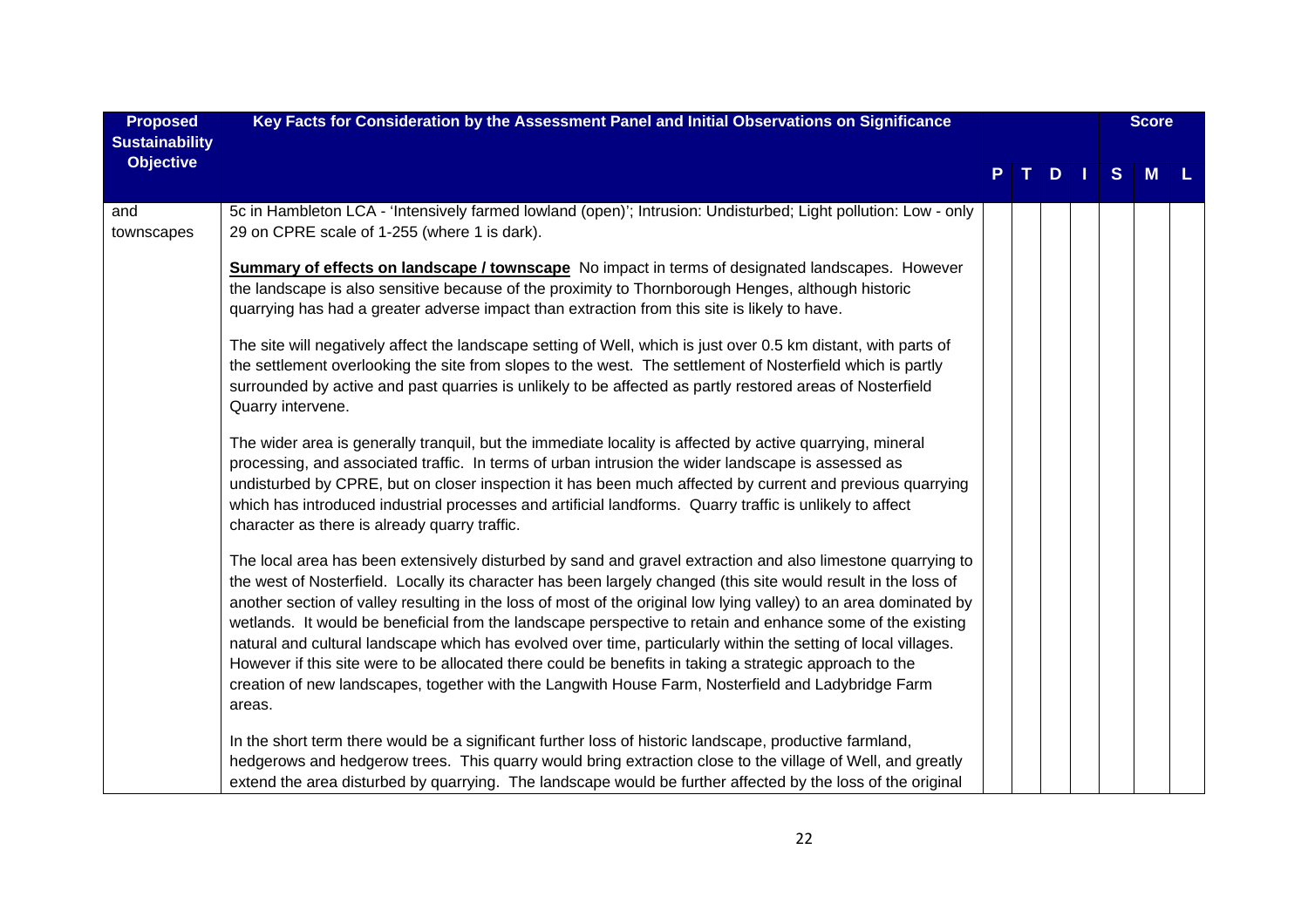| <b>Proposed</b><br><b>Sustainability</b>                                                | Key Facts for Consideration by the Assessment Panel and Initial Observations on Significance                                                                                                                                                                                                                                                                                                                                                                                                                                                                                                                                                                                                                                                                                                                                                                                                                                                                                                                                         |   |              |              |             | <b>Score</b>     |          |
|-----------------------------------------------------------------------------------------|--------------------------------------------------------------------------------------------------------------------------------------------------------------------------------------------------------------------------------------------------------------------------------------------------------------------------------------------------------------------------------------------------------------------------------------------------------------------------------------------------------------------------------------------------------------------------------------------------------------------------------------------------------------------------------------------------------------------------------------------------------------------------------------------------------------------------------------------------------------------------------------------------------------------------------------------------------------------------------------------------------------------------------------|---|--------------|--------------|-------------|------------------|----------|
| <b>Objective</b>                                                                        |                                                                                                                                                                                                                                                                                                                                                                                                                                                                                                                                                                                                                                                                                                                                                                                                                                                                                                                                                                                                                                      |   | D            | - 1          | S           | M                |          |
|                                                                                         | route of Ings Goit. The cumulative impacts with adjoining areas of disturbance would be most apparent and<br>it is considered that extensive development in this area would lead to a loss of legibility of the landscape. In<br>the medium term, these same impacts would be on-going, though as restoration of adjoining areas<br>continues, and mitigation becomes more effective, visual impact could reduce. In the medium to long term<br>effects are uncertain as site restoration plans are currently unknown.                                                                                                                                                                                                                                                                                                                                                                                                                                                                                                               |   |              |              |             |                  |          |
| 12. Achieve<br>sustainable<br>economic<br>growth and                                    | Proximity of factors relevant to sustainable economic growth Site is close to the A1 giving reasonably<br>good access to York, Leeds and Harrogate and Teesside (though its central location does not align it with<br>one specific market area).                                                                                                                                                                                                                                                                                                                                                                                                                                                                                                                                                                                                                                                                                                                                                                                    | ✓ | $\checkmark$ | $\checkmark$ | $+$<br>$++$ | $+$<br>$++$      | $\Omega$ |
| create and<br>support jobs                                                              | Summary of effects on sustainable economic growth This site would ultimately result in 2.5-3.6 million<br>tonnes of sand and gravel being made available to the market. This would make a significant contribution to<br>the building sector by helping to boost supply of a key building material. It would also directly support jobs in<br>extraction and freight. The effect is considered to be short term however.                                                                                                                                                                                                                                                                                                                                                                                                                                                                                                                                                                                                             |   |              |              |             | 0                |          |
| 13. Maintain<br>and enhance<br>the viability<br>and vitality of<br>local<br>communities | Proximity of factors relevant to community vitality / viability Index of Multiple Deprivation area is<br>Tanfield: Not in most deprived 20%. Well is the nearest settlement 450m north-west. Nosterfield also lies<br>600m south. The Hambleton Core Strategy lists Well as a secondary village. Low level of development is<br>allowable in secondary villages as illustrated by policy CP6 in Core Strategy "within the designated<br>secondary villages land will not be allocated for housing, unless there are exceptional circumstances, but<br>proposals for housing will be supported within the defined Development Limits where it constitutes infill or<br>other development that is small in scale, or redevelopment or the conversion of buildings. Development<br>outside but adjacent to the Development Limits may be supported where it constitutes an exception to<br>achieve affordable housing'<br>Summary of effects on vitality / viability Job opportunities arising from this site are likely to be limited, |   |              |              | $\Omega$    | $\mathbf 0$<br>? | ?        |
|                                                                                         | and while the site would provide a further source of sand and gravel which could aid future development, the<br>immediate settlements are unlikely to directly benefit in any significant way. The site is unlikely to either<br>hinder or boost local tourism in the short term although it is considered that opportunities to boost tourism in<br>the area could arise in the long term depending on site restoration. Overall any effect is considered to be                                                                                                                                                                                                                                                                                                                                                                                                                                                                                                                                                                     |   |              |              |             |                  |          |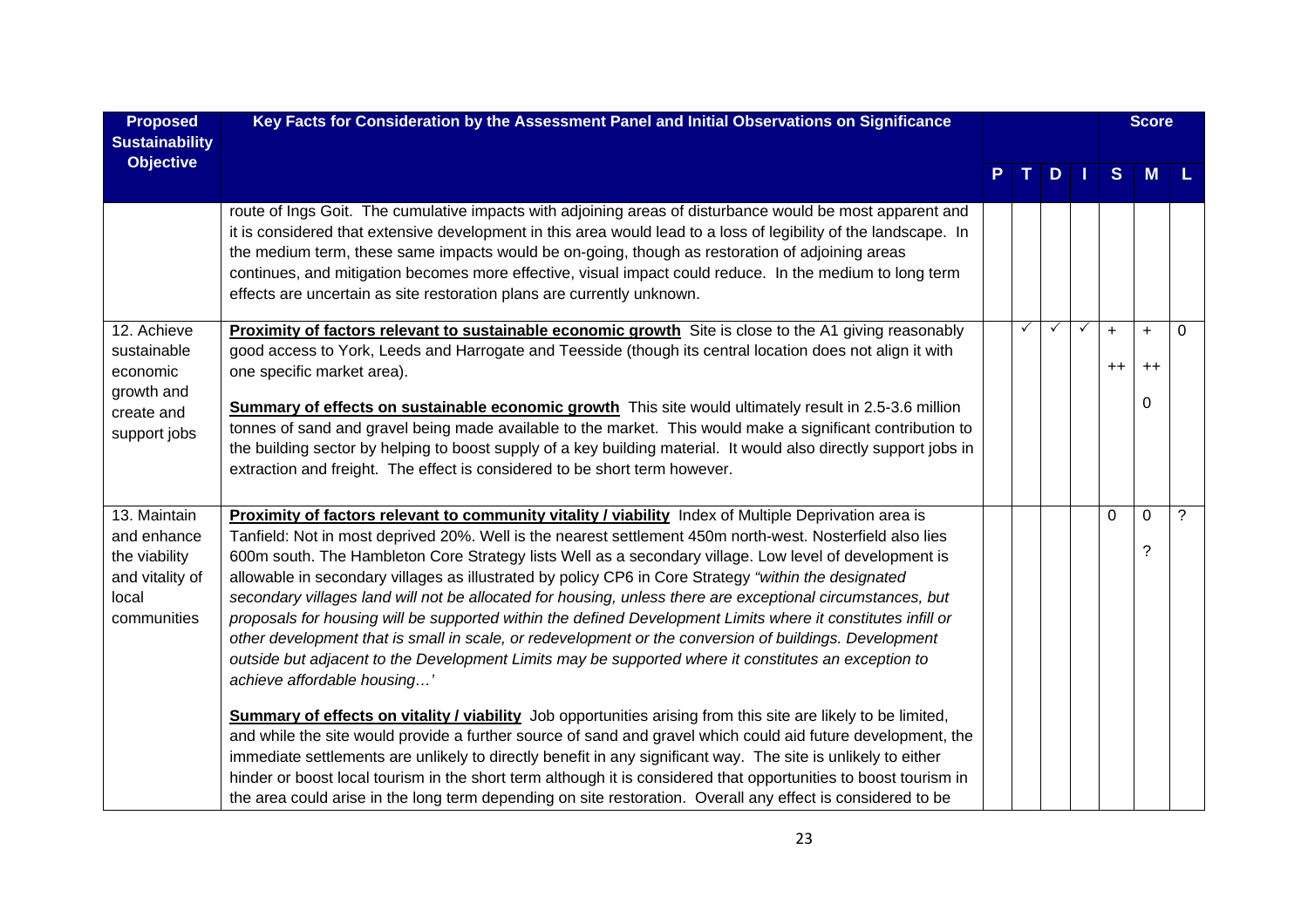| <b>Proposed</b><br><b>Sustainability</b>                                         | Key Facts for Consideration by the Assessment Panel and Initial Observations on Significance                                                                                                                                                                                                                                                                                                                                                       |              |              |              |          | <b>Score</b>        |   |
|----------------------------------------------------------------------------------|----------------------------------------------------------------------------------------------------------------------------------------------------------------------------------------------------------------------------------------------------------------------------------------------------------------------------------------------------------------------------------------------------------------------------------------------------|--------------|--------------|--------------|----------|---------------------|---|
| <b>Objective</b>                                                                 |                                                                                                                                                                                                                                                                                                                                                                                                                                                    |              | $D$          |              | S        | <b>M</b>            |   |
|                                                                                  | insignificant in the short term and uncertain in the medium and long term.                                                                                                                                                                                                                                                                                                                                                                         |              |              |              |          |                     |   |
| 14. To provide<br>opportunities<br>to enable<br>recreation,<br>leisure and       | Proximity to recreation, leisure and learning receptors Footpath 10.165/8/1 runs along western<br>boundary of site and joins footpath 10.165/6/1 which runs c. 130m south of the site. A local footpath lies<br>circa 130m north of the site. No draft common land within 500m (but an area lies 670m south). Village<br>Green listed in Well circa 0.5km to the north-west.                                                                       | ✓            |              |              |          | ?                   | ? |
| learning                                                                         | Summary of effects on recreation, leisure and learning In the long term restoration has the potential to<br>benefit recreation and leisure (although this is uncertain as site restoration plans are unknown), but in the<br>short term these footpaths will be subjected to significant visual effects, though these rights of way will<br>already be subject to significant views of quarries. Minor negative.                                   |              |              |              |          |                     |   |
| 15. To protect<br>and improve<br>the wellbeing,<br>health and<br>safety of local | <b>Proximity to population / community receptors / factors relevant to health and wellbeing.</b> Well is the<br>nearest settlement 450m north-west. Nosterfield also lies 600m south. Individual properties: Oaklands 50m<br>north, Oak Tree Farm 470m north, Langwith House 480m north-east. No clinics, health centres or hospitals<br>within 1km.                                                                                               | $\checkmark$ | $\checkmark$ | $\checkmark$ |          | $\blacksquare$<br>? | ? |
| communities                                                                      | Summary of effects on health and wellbeing Traffic levels in the area will increase as a result of the<br>allocation however a possible route to the A1 avoids the majority of residential receptors. Other amenity<br>impacts including dust, noise and visual impacts are likely to arise in the short and early medium term.<br>Impacts in the medium and long term are uncertain as site restoration plans are currently unknown.              |              |              |              |          |                     |   |
| 16. T <sub>o</sub><br>minimise flood<br>risk and                                 | Proximity to flood zones Circa 45% of site is in flood zone 3 and an additional 5% is in flood zone 2.<br>About 20% of site is at 1 in 30 risk of surface water flooding. A further 10% at 1 in 100 risk, while a further<br>15% is at 1 in 1000 risk. Risk is concentrated in the centre of the site.                                                                                                                                             | ✓            |              | $\checkmark$ | $\Omega$ | $\Omega$            | ? |
| reduce the<br>impact of<br>flooding                                              | <b>Summary of effects on flooding</b> Flooding is considered insignificant to minor negative as sand and gravel<br>extraction is considered water compatible, though workers on site would need emergency planning in place<br>for severe flood events. In the longer term, should the site be restored to a water use in the floodplain this<br>may be beneficial in terms of reducing flood risk elsewhere in the catchment. Impacts are however |              |              |              |          | ?                   |   |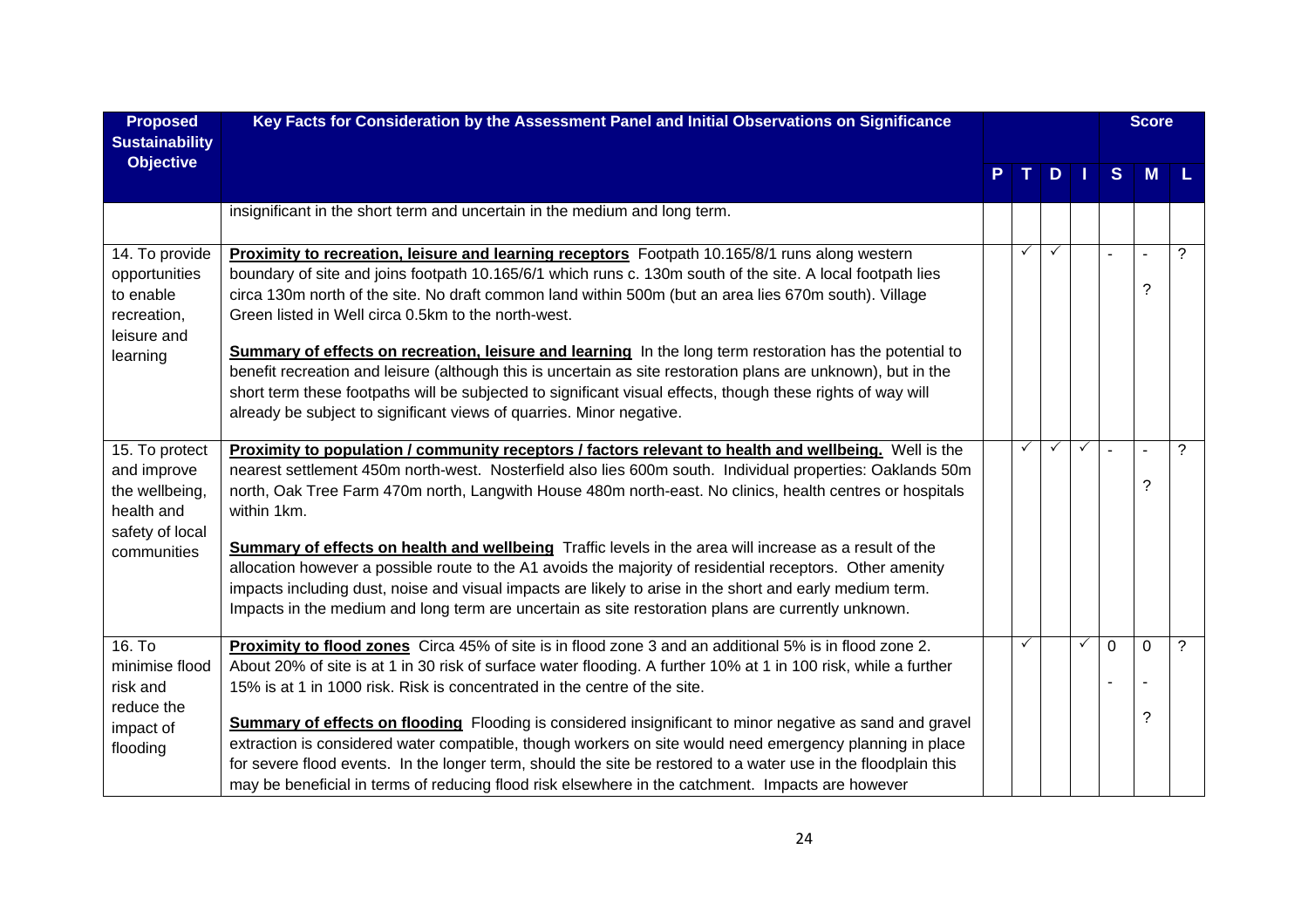| <b>Proposed</b><br><b>Sustainability</b>                                                                     | Key Facts for Consideration by the Assessment Panel and Initial Observations on Significance                                                                                                                                                                                                                                                                                                                                                                                                                                                                                                                                                                                                                                                                                                                                                                                                                                                                                                                                                                                                                                                                                                                                                                                                                                              |              |               |      | <b>Score</b>     |   |
|--------------------------------------------------------------------------------------------------------------|-------------------------------------------------------------------------------------------------------------------------------------------------------------------------------------------------------------------------------------------------------------------------------------------------------------------------------------------------------------------------------------------------------------------------------------------------------------------------------------------------------------------------------------------------------------------------------------------------------------------------------------------------------------------------------------------------------------------------------------------------------------------------------------------------------------------------------------------------------------------------------------------------------------------------------------------------------------------------------------------------------------------------------------------------------------------------------------------------------------------------------------------------------------------------------------------------------------------------------------------------------------------------------------------------------------------------------------------|--------------|---------------|------|------------------|---|
| <b>Objective</b>                                                                                             |                                                                                                                                                                                                                                                                                                                                                                                                                                                                                                                                                                                                                                                                                                                                                                                                                                                                                                                                                                                                                                                                                                                                                                                                                                                                                                                                           |              | $D \mid \mid$ | S    | M                |   |
|                                                                                                              | uncertain as site restoration plans are currently unknown.                                                                                                                                                                                                                                                                                                                                                                                                                                                                                                                                                                                                                                                                                                                                                                                                                                                                                                                                                                                                                                                                                                                                                                                                                                                                                |              |               |      |                  |   |
| 17. To<br>address the<br>needs of a<br>changing<br>population in<br>a sustainable<br>and inclusive<br>manner | Proximity to factors relevant to the needs of a changing population The site does not conflict with any<br>known allocations in other plans.<br>Summary of effects on a changing population The site would make a significant contribution to self-<br>sufficiency in the supply of sand and gravel and may also support markets outside of the plan area.                                                                                                                                                                                                                                                                                                                                                                                                                                                                                                                                                                                                                                                                                                                                                                                                                                                                                                                                                                                | $\checkmark$ |               | $++$ | $++$<br>$\Omega$ | 0 |
| Cumulative<br>effects                                                                                        | <b>Cumulative / Synergistic effects</b><br>Planning context: Well is about 400m m west of the site while Nosterfield is about 600m south. North<br>Stainley is about 3.5km south, Kirklington is about 3.5km east. Snape is about 2.5 km north, Carthorpe is<br>about 2.5 km north-east and Burneston is more distant. Snape is a 'Service Village' and 'Well' is 'Secondary<br>Village' in the adopted Hambleton Core Strategy. These settlements lie in the Bedale sub area (which will<br>take 15% of Hambleton's housing between 2016 and 2021). In each sub area two thirds of new housing<br>development will be concentrated in the service centres, while in designated service villages 'new housing<br>will be supported in the designated Service Villagesat a level appropriate to the needs of local<br>communities and within defined Development Limits'. 20% of employment land will be focussed in the<br>Bedale sub area. No housing or employment allocations are located within 200m of the site.<br>North Stainley is in Harrogate. It is a Group C settlement which will accommodate only very limited growth<br>mainly in the form of sustainable development within their existing built up areas (Policy SG2). There are no<br>predicted cumulative effects arising out of the analysis of district local plans. |              |               |      |                  |   |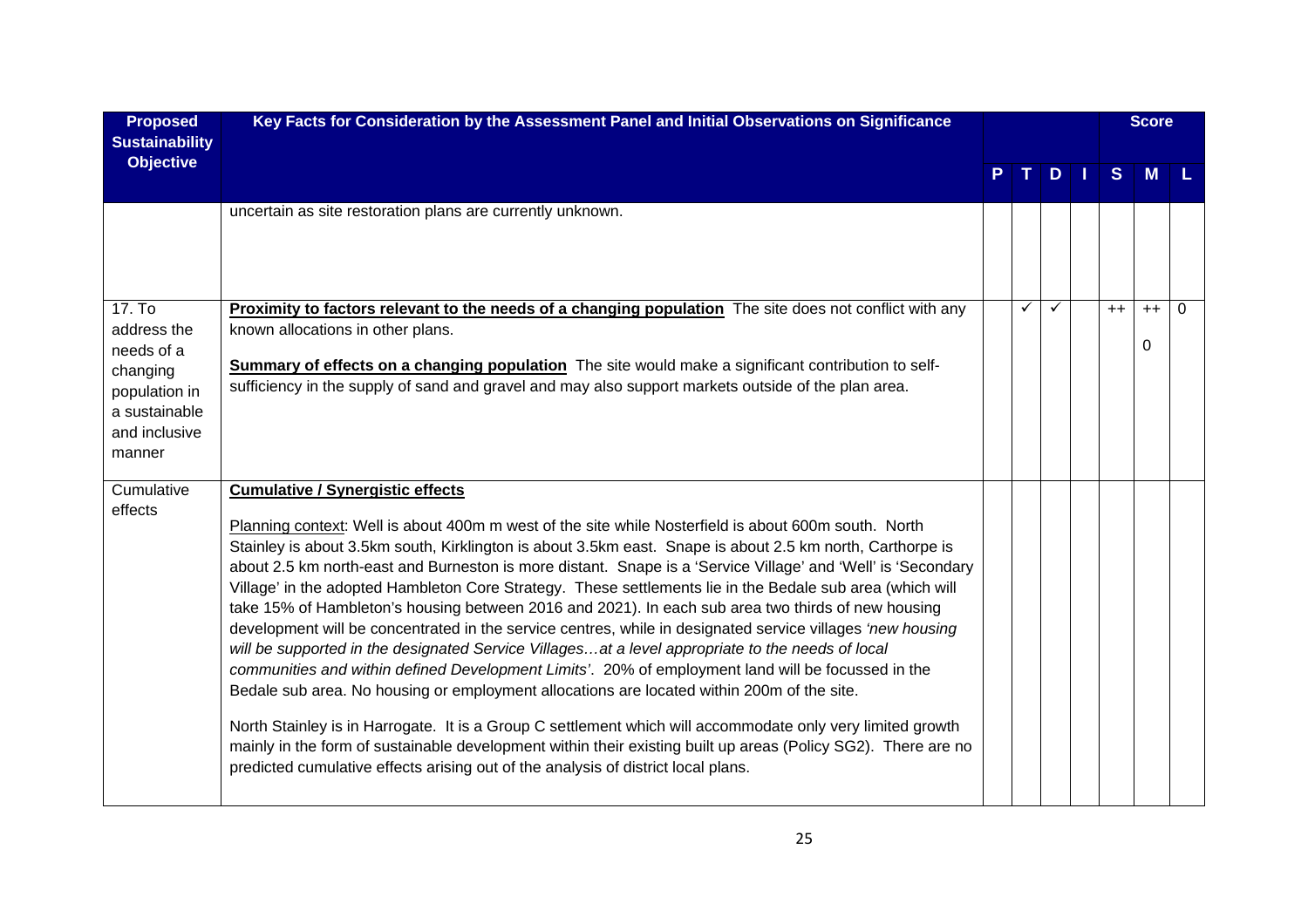| <b>Proposed</b><br><b>Sustainability</b> | Key Facts for Consideration by the Assessment Panel and Initial Observations on Significance                                                                                                                                                                                                                                                                                                                                                                                                                                                                                                                           |              | D            |              |              |                | <b>Score</b>                  |                |
|------------------------------------------|------------------------------------------------------------------------------------------------------------------------------------------------------------------------------------------------------------------------------------------------------------------------------------------------------------------------------------------------------------------------------------------------------------------------------------------------------------------------------------------------------------------------------------------------------------------------------------------------------------------------|--------------|--------------|--------------|--------------|----------------|-------------------------------|----------------|
| <b>Objective</b>                         |                                                                                                                                                                                                                                                                                                                                                                                                                                                                                                                                                                                                                        |              |              |              |              | S              | M                             |                |
|                                          | Other Joint Minerals and Waste Plan sites: Six other potential minerals and waste plan sites lie within 5km,<br>MJP06 adjacent to the east, MJP38 is 2.3km south; MJP39 is 2.38km south; MJP14 is 3.3km south east;<br>MP11 is 3.64km west; MJP10 is 4.5km south.                                                                                                                                                                                                                                                                                                                                                      |              |              |              |              |                |                               |                |
|                                          | Historic minerals and waste sites: In terms of active and dormant sites, 3 active quarries lie within 5km,<br>Nosterfield sand and gravel quarry is 0.5km south, Ripon sand and gravel quarry is 4km south, and<br>Gebdykes Magnesian limestone quarry is 3.5km west. In addition Haw Wood dormant sand and gravel site<br>lies 4.5km S.                                                                                                                                                                                                                                                                               |              |              |              |              |                |                               |                |
|                                          | Traffic from this site may combine with other active / future sites en route to the A1 which could raise dust,<br>noise, pollution and accident levels either site of the road without mitigation. This would affect a very limited<br>number of receptors however.                                                                                                                                                                                                                                                                                                                                                    |              | ✓            |              | ✓            |                | 0                             | $\Omega$       |
|                                          | Cumulative landscape impact is also an issue in this area and combined with other nearby development a<br>major negative cumulative landscape impact is anticipated in the short and early medium term. Impacts in<br>the long term are uncertain depending on restoration.                                                                                                                                                                                                                                                                                                                                            | $\checkmark$ | ✓            | $\checkmark$ |              | $\overline{a}$ | $\mathbf{u}$<br>?             | ?              |
|                                          | Cumulative impacts were noted under objective 1 resulting from existing quarrying at Ladybridge Farm,<br>previous quarrying at Nosterfield Quarry and potential future quarrying. This could cause impacts upon<br>protected species resulting from disturbance to habitats (in particular Ings Goit and its associated species)<br>and operational impacts such as noise and dust. There is also potential for positive cumulative impacts<br>resulting from habitat restoration schemes that collectively are creating priority habitats and therefore<br>improving the local area in terms of habitat connectivity. | $\checkmark$ | ✓            | ✓            | ✓            | $\mathbf{u}$   | ?<br>$\ddot{}$                | ?<br>$\ddot{}$ |
|                                          | MJP07 and the adjacent MJP06 could lead to cumulative hydrological impacts, particularly relating to Ings<br>Goit watercourse which passes through both sites.                                                                                                                                                                                                                                                                                                                                                                                                                                                         | $\checkmark$ | $\checkmark$ | $\checkmark$ | $\checkmark$ | $\overline{a}$ | $\overline{\phantom{a}}$<br>? | ?              |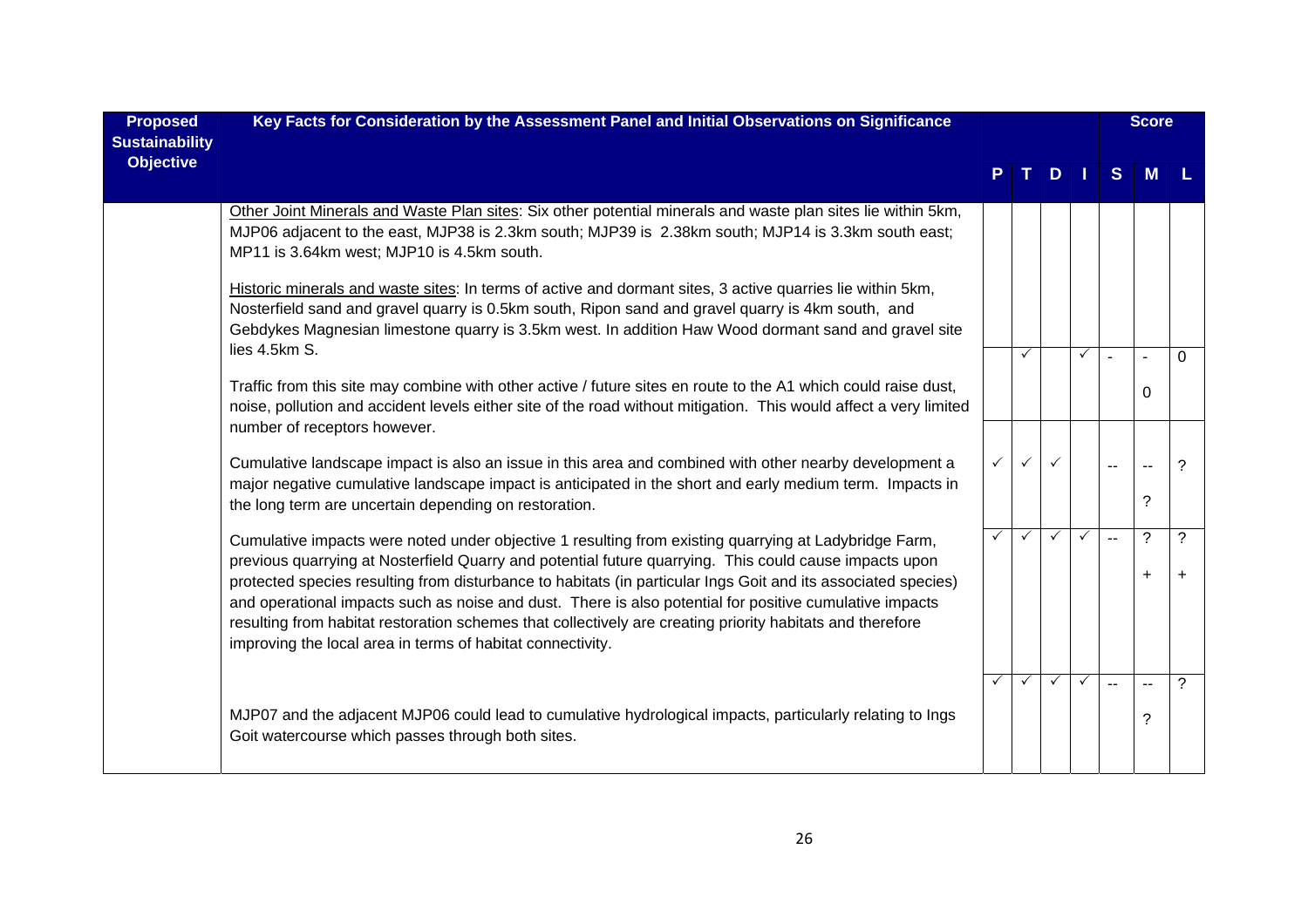| <b>Proposed</b><br><b>Sustainability</b> | Key Facts for Consideration by the Assessment Panel and Initial Observations on Significance                                                                                                                                                                                    |  |  |               |  |              |  |  |  |  |  |  |  |  |  |  |  |  |  | <b>Score</b> |  |
|------------------------------------------|---------------------------------------------------------------------------------------------------------------------------------------------------------------------------------------------------------------------------------------------------------------------------------|--|--|---------------|--|--------------|--|--|--|--|--|--|--|--|--|--|--|--|--|--------------|--|
| <b>Objective</b>                         |                                                                                                                                                                                                                                                                                 |  |  | $D$   $\vert$ |  | <sub>S</sub> |  |  |  |  |  |  |  |  |  |  |  |  |  |              |  |
| Limitations /<br>data gaps               | No significant data gaps. More detailed assessment would be required to fully evaluate a number of effects however. This should be<br>addressed at any subsequent planning application stage.                                                                                   |  |  |               |  |              |  |  |  |  |  |  |  |  |  |  |  |  |  |              |  |
| <b>Score</b>                             |                                                                                                                                                                                                                                                                                 |  |  |               |  |              |  |  |  |  |  |  |  |  |  |  |  |  |  |              |  |
| $++$                                     | The Site option is predicted to have major positive effects on the achievement of the SA objective. For example, this may include a significant<br>contribution to issues or receptor of more than local significance, or to several issues or receptors of local significance. |  |  |               |  |              |  |  |  |  |  |  |  |  |  |  |  |  |  |              |  |
| $+$                                      | The Site option is predicted to have minor positive effects on achievement of the SA objective. For example, this may include a significant<br>contribution to an issue or receptor of more local significance.                                                                 |  |  |               |  |              |  |  |  |  |  |  |  |  |  |  |  |  |  |              |  |
| $\mathbf 0$                              | The Site option will have no effect on the achievement of the SA objective <sup>8</sup> .                                                                                                                                                                                       |  |  |               |  |              |  |  |  |  |  |  |  |  |  |  |  |  |  |              |  |
|                                          | The Site option is predicted to have minor negative effects on the achievement of the SA objective. For example, this may include a negative<br>contribution to an issue or receptor of local significance.                                                                     |  |  |               |  |              |  |  |  |  |  |  |  |  |  |  |  |  |  |              |  |
|                                          | The Site option is predicted to have major negative effects on the achievement of the SA objective. For example, this may include a significant<br>negative contribution to an issue or receptor of more than local significance.                                               |  |  |               |  |              |  |  |  |  |  |  |  |  |  |  |  |  |  |              |  |
| ?                                        | The impact of the Site option on the SA objective is uncertain.                                                                                                                                                                                                                 |  |  |               |  |              |  |  |  |  |  |  |  |  |  |  |  |  |  |              |  |

# **Mitigation requirements identified through Site Assessment process**

- Design to mitigate impact on ecological issues
- Design to mitigate impact on best and most versatile agricultural land

 $8$  This includes where there is no clear link between the site SA objective and the site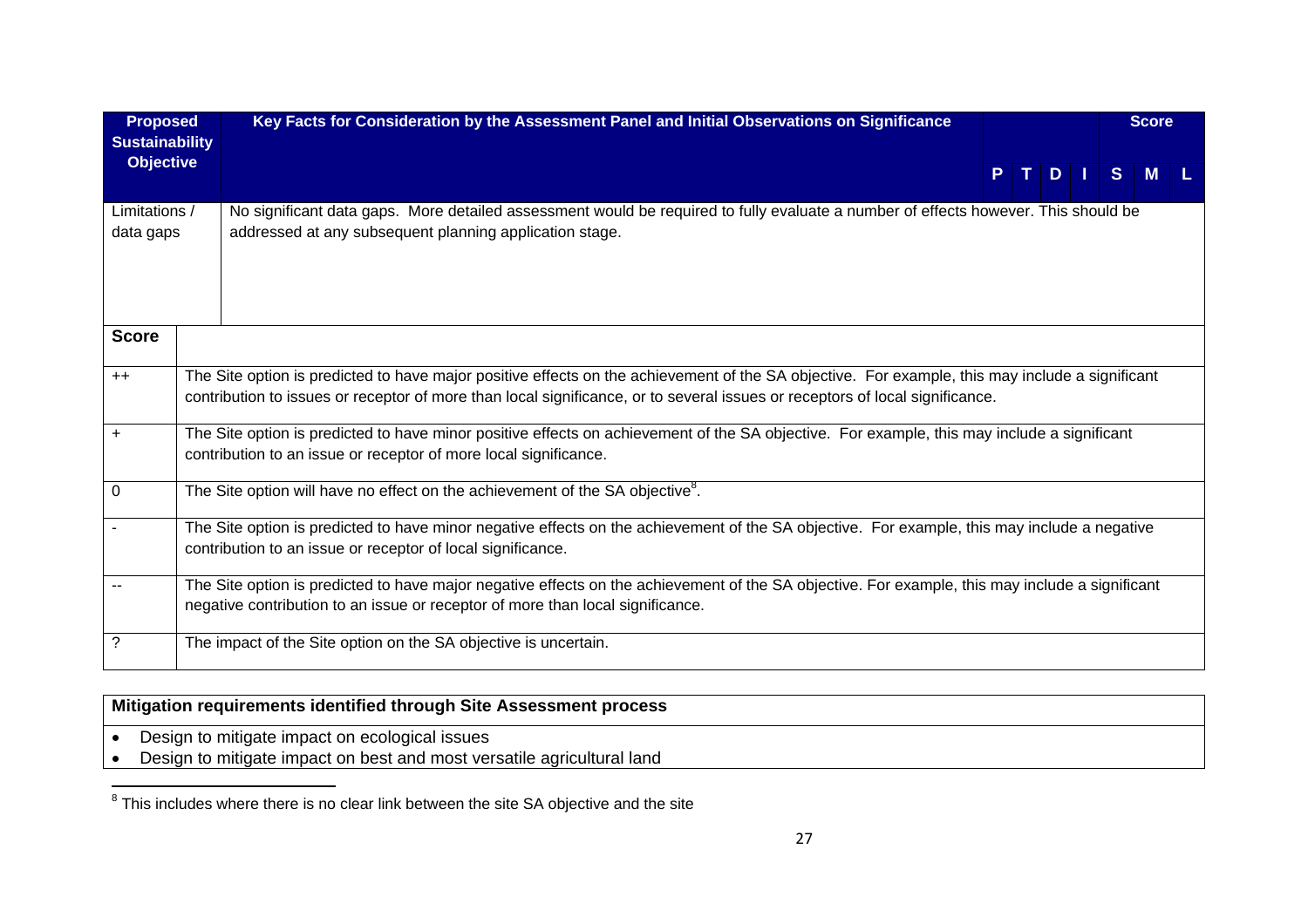- Design to include landscaping to mitigate impact on heritage assets (Scheduled Monuments, other potential archaeological remains, Listed Buildings, Conservation areas) and their settings and the impact on villages and local landscape features
- Design to include suitable flood risk assessment, attenuation and surface water drainage (including appropriate mitigation for the impact of relocating the stream)
- Improvements to access
- Appropriate arrangements for control of the effects of noise and dust, etc.
- Appropriate restoration scheme using opportunities for habitat creation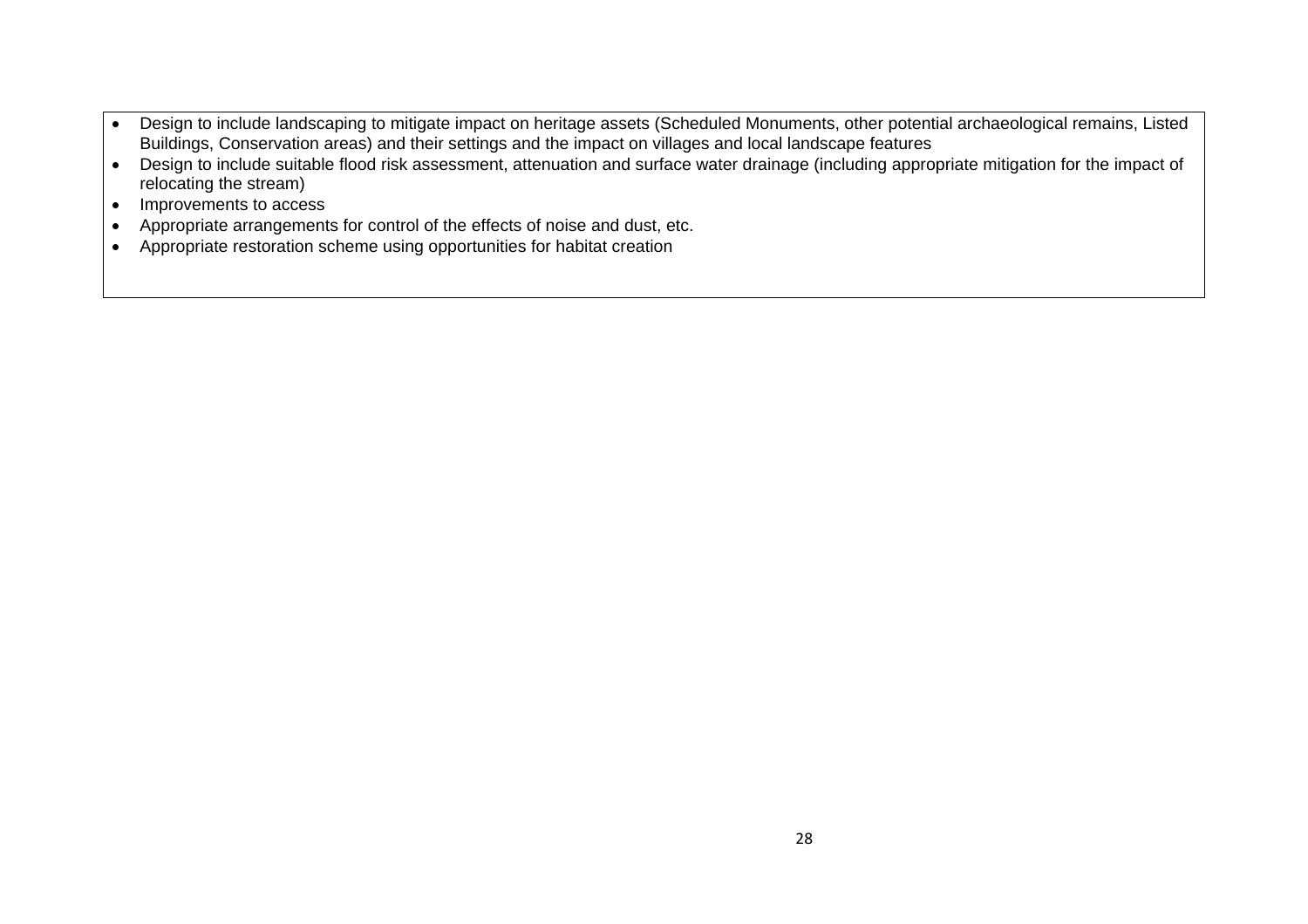### **MJP33 – Home Farm, Kirkby Fleetham**

| Site Name                   | MJP33 Home Farm, Kirkby Fleetham                                                                                                                                                                                                                                         |
|-----------------------------|--------------------------------------------------------------------------------------------------------------------------------------------------------------------------------------------------------------------------------------------------------------------------|
| <b>Current Use</b>          | Agriculture and woodland                                                                                                                                                                                                                                                 |
| Nature of Planning Proposal | Extraction of sand and gravel                                                                                                                                                                                                                                            |
| <b>Size</b>                 | 190 ha                                                                                                                                                                                                                                                                   |
| Proposed life of site       | 17 years                                                                                                                                                                                                                                                                 |
| <b>Notes</b>                | Proposed new quarry. Mix of restoration after uses may include:<br>• Agricultural Land<br>• Wetland areas – shallow lakes, ponds, marshland<br>• Woodland - framework and structure planting<br>• Recreation - fishing and permissive walkways<br>• Hedgerows and copses |

SA FINDINGS SUMMARISE SIGNIFICANT EFFECTS ONLY. A WIDER RANGE OF CONSTRAINTS AND OPPORTUNITIES WERE INITIALLY ANALYSED AND DISTILLED DOWN TO ONLY THOSE WITH THE POTENTIAL TO BE SIGNIFICANT (SEE ALSO SITE ASSESSMENT METHODOLOGY SUMMARY REPORT FOR A FULL LIST OF CONSTRAINTS AND OPPORTUNITIES).

| <b>Proposed</b><br><b>Sustainability</b> | Key Facts for Consideration by the Assessment Panel and Initial Observations on Significance                                                                                                                                                                                                    |              |  |           |  |     | <b>Score</b>   |   |  |  |  |
|------------------------------------------|-------------------------------------------------------------------------------------------------------------------------------------------------------------------------------------------------------------------------------------------------------------------------------------------------|--------------|--|-----------|--|-----|----------------|---|--|--|--|
| <b>Objective</b>                         |                                                                                                                                                                                                                                                                                                 |              |  |           |  |     |                |   |  |  |  |
|                                          |                                                                                                                                                                                                                                                                                                 | P            |  | $\bullet$ |  | S.  | M <sub>l</sub> |   |  |  |  |
| 1. To protect                            | Proximity of international / national and local designations and key features Natura 2000: 10.5km                                                                                                                                                                                               | $\checkmark$ |  |           |  | $-$ |                | 0 |  |  |  |
| and enhance                              | north west - North Pennine Dales Meadows SAC; SSSI: 2.66 km from nearest SSSI (Swale Lakes); SINC:                                                                                                                                                                                              |              |  |           |  |     |                |   |  |  |  |
| biodiversity                             | Great Langdon Pond SINC contained within and partly adjacent to site; River Swale, Great Langton to Kiplin                                                                                                                                                                                      |              |  |           |  |     |                |   |  |  |  |
| and geo-                                 | (immediately adjacent and a new bridge would cross this watercourse); Park Plantation (within site);                                                                                                                                                                                            |              |  |           |  |     |                |   |  |  |  |
| diversity and                            | Winewall Wood (0.9km); Kirkby Wood (0.34km); Poole's Waste (1.83 km).                                                                                                                                                                                                                           |              |  |           |  |     |                |   |  |  |  |
| improve<br>habitat<br>connectivity       | UK Priority Habitats: Patch of deciduous woodland on site. Also immediately adjacent (including very slight<br>overlap) and up to 20m from northern boundary. Deciduous woodland also adjacent to parts of the southern<br>boundary. A traditional orchard is circa 45m away from edge of site. |              |  |           |  |     |                |   |  |  |  |
|                                          | Ancient woodland: Thin strip of ancient woodland touching southern boundary of site, with 3 further patches                                                                                                                                                                                     |              |  |           |  |     |                |   |  |  |  |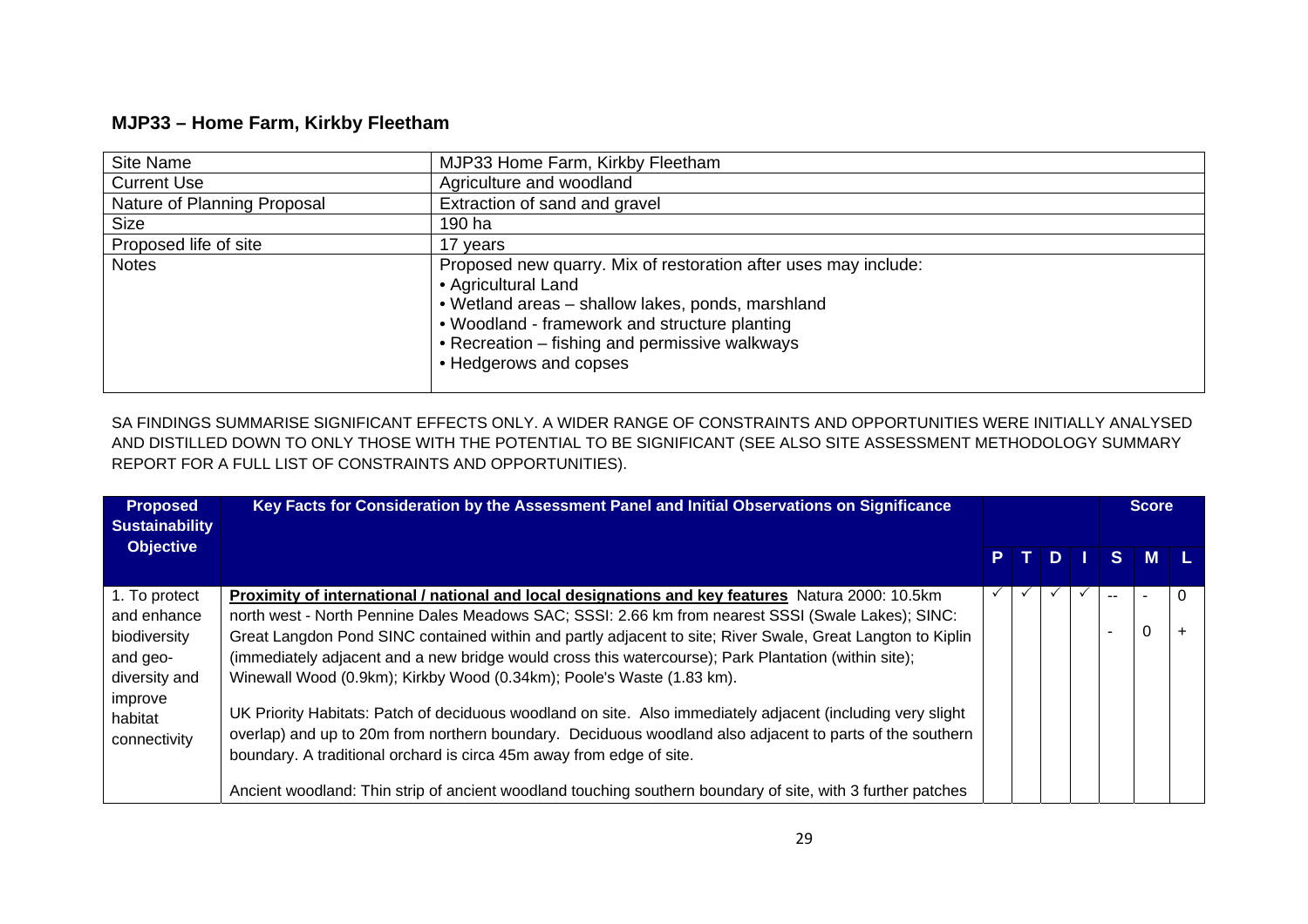| <b>Proposed</b><br><b>Sustainability</b> | Key Facts for Consideration by the Assessment Panel and Initial Observations on Significance                                                                                                                                                                                                                                                                                                                                                                                                                                                                                                                                                                                                                                                                                                                                                                                                                                                                                                                                                                                      |  |     |              | <b>Score</b> |  |
|------------------------------------------|-----------------------------------------------------------------------------------------------------------------------------------------------------------------------------------------------------------------------------------------------------------------------------------------------------------------------------------------------------------------------------------------------------------------------------------------------------------------------------------------------------------------------------------------------------------------------------------------------------------------------------------------------------------------------------------------------------------------------------------------------------------------------------------------------------------------------------------------------------------------------------------------------------------------------------------------------------------------------------------------------------------------------------------------------------------------------------------|--|-----|--------------|--------------|--|
| <b>Objective</b>                         |                                                                                                                                                                                                                                                                                                                                                                                                                                                                                                                                                                                                                                                                                                                                                                                                                                                                                                                                                                                                                                                                                   |  | $D$ | <sub>S</sub> | M            |  |
|                                          | within 200m of the southern boundary. Site visit noted the following features on site: watercourses,<br>grassland / pasture, arable, woodland /copse, hedgerows, standalone trees. Ecological Networks: circa<br>20% of site in NY08 Swale Washlands Living Landscape. GI: Regional GI Corridor 'Swale' (R13) -<br>supported by Richmondshire's Local Plan policy CP12.                                                                                                                                                                                                                                                                                                                                                                                                                                                                                                                                                                                                                                                                                                           |  |     |              |              |  |
|                                          | Summary of effects on designated sites and important features for biodiversity / geo-diversity No<br>significant effect expected on Natura 2000 or SSSI sites. There are, however, potential impacts upon<br>SINCs - in particular Park Plantation within the site and River Swale and Great Langton Pond SINCs which<br>are adjacent. Park plantation SINC woodland is un-surveyed SINC and would need to be further assessed.<br>The site is likely to support otter, bats, badger, farmland birds, and other breeding birds and may possibly<br>support water vole and great crested newt. Both Ancient Semi-natural woodland (ASNW) and Plantations<br>on Ancient Woodland Sites (PAWS) exist within close proximity to the site and could be affected by the<br>development (e.g. through dust). Mature trees will need to be assessed.<br>Through restoration there is an opportunity to improve habitat networks through the creation of high quality<br>priority habitats (although the loss of certain species/habitats at the site may be difficult to compensate for). |  |     |              |              |  |
|                                          | However, this will require careful design and long term management. As with other minerals sites,<br>extraction has the potential to result in the creation of deep lakes with limited ecological potential and MoD<br>restrictions limiting the types of restoration that could be implemented.<br>Wet woodland along the river corridor and habitats within the SINCs have the potential to be affected by<br>changes in hydrology. Invasive species, including Japanese knotweed and Himalayan balsam are known<br>from this stretch of the river. The proposed development has the potential to increase the spread of these<br>species.                                                                                                                                                                                                                                                                                                                                                                                                                                      |  |     |              |              |  |
|                                          | There is also the potential for cumulative negative impacts resulting from further mineral extraction (previous<br>extraction in the area includes Ellerton, Killerby (currently seeking permission), Scorton and Kiplin Hall).<br>Loss of farmland and disturbance to the river corridor will affect certain species. Upgrade of the A1 (M) will<br>add to this disturbance. There is also potential for a cumulative impact on nearby Swale Lakes SSSI which                                                                                                                                                                                                                                                                                                                                                                                                                                                                                                                                                                                                                    |  |     |              |              |  |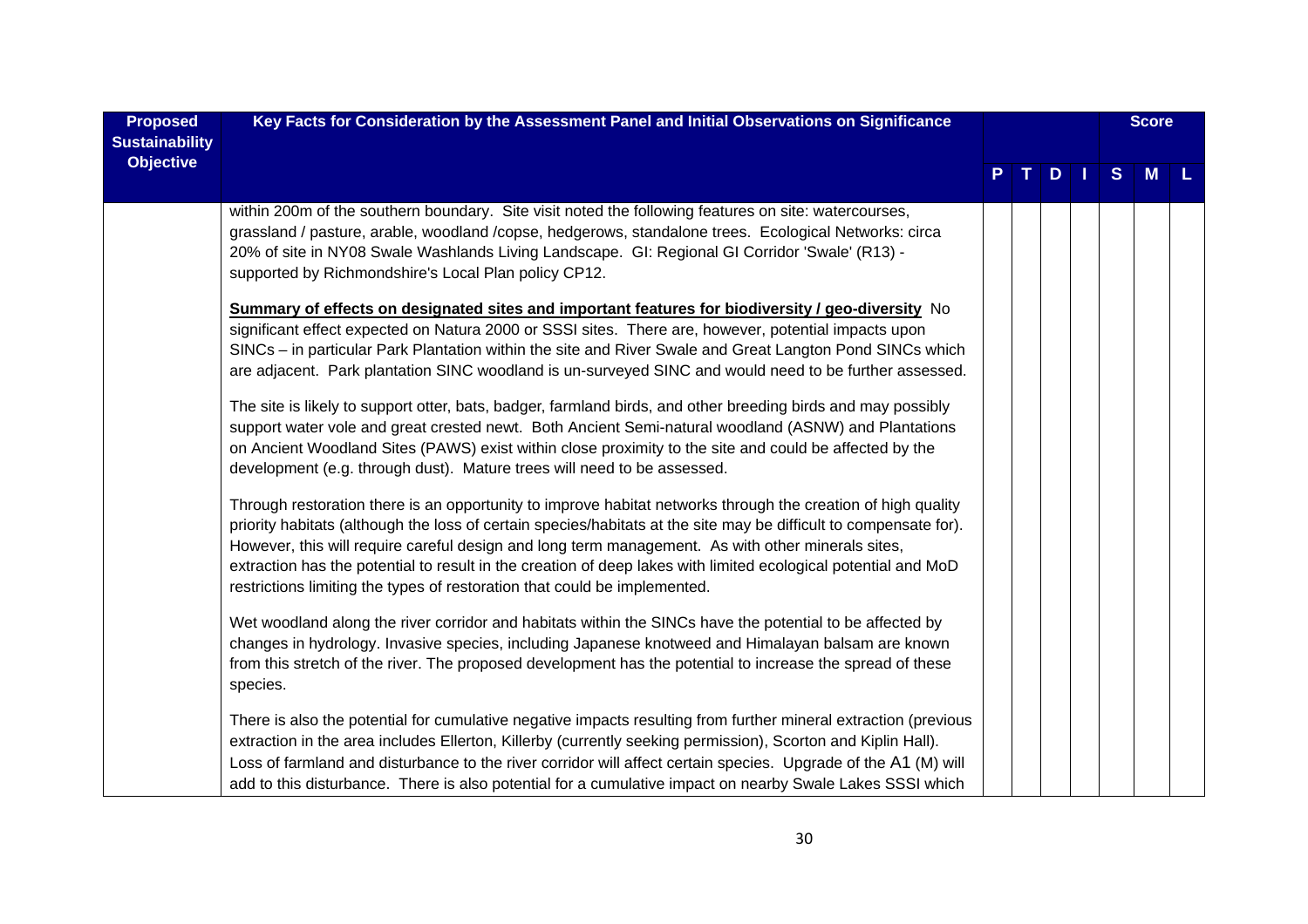| <b>Proposed</b><br><b>Sustainability</b>                                                   | Key Facts for Consideration by the Assessment Panel and Initial Observations on Significance                                                                                                                                                                                                                                                                                                                                                                                                                                                                                                                                                                                                                                                                                                                                                                                                                                                                                                                            |    |              |                |   | <b>Score</b> |                |
|--------------------------------------------------------------------------------------------|-------------------------------------------------------------------------------------------------------------------------------------------------------------------------------------------------------------------------------------------------------------------------------------------------------------------------------------------------------------------------------------------------------------------------------------------------------------------------------------------------------------------------------------------------------------------------------------------------------------------------------------------------------------------------------------------------------------------------------------------------------------------------------------------------------------------------------------------------------------------------------------------------------------------------------------------------------------------------------------------------------------------------|----|--------------|----------------|---|--------------|----------------|
| <b>Objective</b>                                                                           |                                                                                                                                                                                                                                                                                                                                                                                                                                                                                                                                                                                                                                                                                                                                                                                                                                                                                                                                                                                                                         | T. | D            | $\blacksquare$ | S | M            |                |
|                                                                                            | should be considered further. There are potential cumulative benefits for certain habitats and species<br>resulting from this site and others in close proximity, provided that an appropriate high quality and well<br>integrated restoration scheme is secured.                                                                                                                                                                                                                                                                                                                                                                                                                                                                                                                                                                                                                                                                                                                                                       |    |              |                |   |              |                |
|                                                                                            | In summary, in the short term there are impacts to habitats and species - including designated sites. This<br>disturbance continues into the medium term. Impacts in the long term depend on the ability to secure a high<br>quality restoration and necessary long term management.                                                                                                                                                                                                                                                                                                                                                                                                                                                                                                                                                                                                                                                                                                                                    |    |              |                |   |              |                |
| 2. To enhance<br>or maintain<br>water quality<br>and improve<br>efficiency of<br>water use | Proximity of water quality / quantity receptors Site is not in a Nitrate Vulnerable Zone. About 75%<br>(eastern end) is in Source Protection Zone 3. In Humber RBMP SUNO catchment. Nearest water body is<br>'Swale from Muker Beck to Bedale Beck', which abuts the northern and southern boundaries. Current<br>ecological status is moderate, with overall potential moderate. Objective is good by 2027. No RBMP lakes.<br>Groundwater: Site falls between SUNO Sherwood Sandstone (Current overall status poor / good by 2027)<br>and SUNO Magnesian Limestone (overall status: good / objective: good by 2015) groundwater bodies.<br>CAMS: surface water resources available at least 50% of time for most of site. At low flows new extraction<br>licenses may be more restricted.<br>Summary of effects on water quality The Swale could be a receptor for pollutants (such as fuel or soil /<br>silt particles) during flood events though this is a large watercourse so, given the sorts of pollutants that | ✓  | $\checkmark$ |                | ? | $\tilde{?}$  | $\overline{?}$ |
|                                                                                            | could be generated and the ability of the river to flush and dilute, risk is seen as relatively minor and<br>mitigatable by good site management. A more significant risk is the presence of the quarry in Source<br>Protection Zone 3, which could remove the protection that soils currently offer the aquifer from pollution or<br>physically alter groundwater flow if the site is wet worked. While the Environment Agency would generally<br>object in Source Protection Zone 1 for development that may disturb an aquifer, in Zone 3 the situation is<br>less clear, as the Environment Agency require that 'Developers proposing schemes that present a hazard to<br>groundwater resources, quality or abstractions must provide an acceptable hydrogeological risk assessment<br>(HRA) to us and the planning authority. Any activities that can adversely affect groundwater must be<br>considered, including physical disturbance of the aquifer. If the HRA identifies unacceptable risks then the         |    |              |                |   |              |                |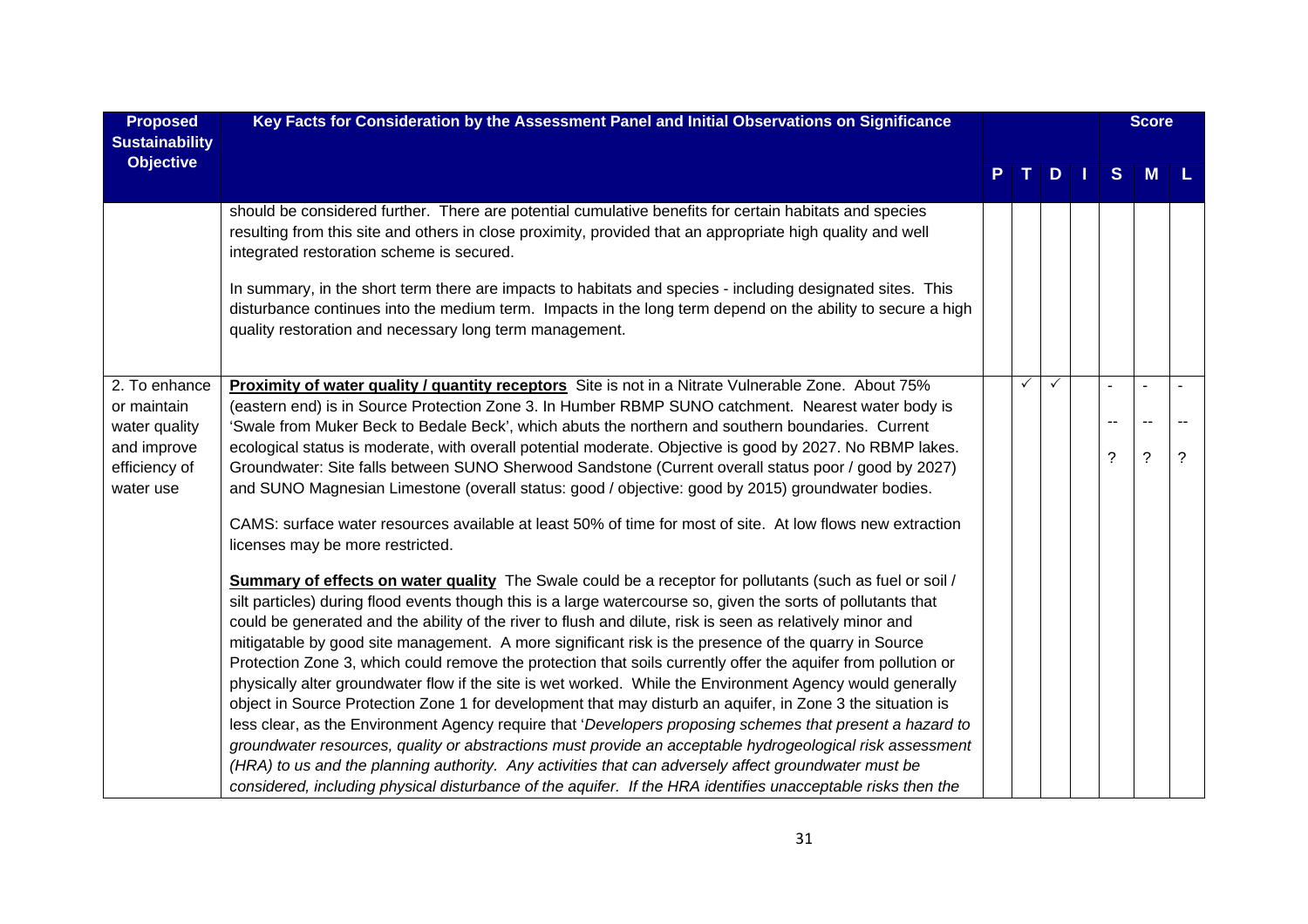| <b>Proposed</b><br><b>Sustainability</b>                          | Key Facts for Consideration by the Assessment Panel and Initial Observations on Significance                                                                                                                                                                                                                                                                                                                                                                                                                                                                                                         |              |     |              |                         | <b>Score</b> |   |
|-------------------------------------------------------------------|------------------------------------------------------------------------------------------------------------------------------------------------------------------------------------------------------------------------------------------------------------------------------------------------------------------------------------------------------------------------------------------------------------------------------------------------------------------------------------------------------------------------------------------------------------------------------------------------------|--------------|-----|--------------|-------------------------|--------------|---|
| <b>Objective</b>                                                  |                                                                                                                                                                                                                                                                                                                                                                                                                                                                                                                                                                                                      |              | TDI |              | S                       | <b>M</b>     |   |
|                                                                   | developer must provide appropriate mitigation. If this is not done or is not possible we will recommend that<br>the planning permission is conditioned or object to the proposal <sup>®</sup> . Such assessment would also need to<br>consider any effects from restoration. Impacts are considered to be moderate negative until a hydrological<br>risk assessment to fully assess the hydrological impact of the site has been carried out.                                                                                                                                                        |              |     |              |                         |              |   |
| 3. To reduce<br>transport<br>miles and<br>associated<br>emissions | Proximity of transport receptors Site lies 1.8km east of the A1 giving reasonably good access to York,<br>Leeds and Teesside. Access: via a new bridge over the River Swale and on to the B6271. HGVs would<br>then route west on B6271 to strategic network at new Catterick junction & improved Scotch Corner. Access<br>towards Northallerton confirmed to be likely to be via B6271 & A1 (M) to A684, rather than direct via B6271;<br>Light Vehicles: 21 daily two-way movements; HGV Vehicles: 128 two-way daily movements.                                                                    | $\checkmark$ |     | $\checkmark$ | $\blacksquare$<br>$- -$ |              |   |
| from transport<br>and<br>encourage the                            | Net change in daily two-way trip generations: Light vehicles: 21; HGVs: 128, Traffic assessment rating:<br>yellow.                                                                                                                                                                                                                                                                                                                                                                                                                                                                                   |              |     |              |                         |              | 0 |
| use of<br>sustainable<br>modes of                                 | PROW: This site is affected by a registered public right of way which must be kept clear of any obstruction<br>until such time as an alternate route has been provided and confirmed by order.                                                                                                                                                                                                                                                                                                                                                                                                       |              |     |              |                         |              |   |
| transportation                                                    | Rail: 5.7km east (nearest station Northallerton 7.6km south east); Strategic Road: A1 lies 1.8km west of the<br>site; Canal / Freight waterway: Tees Navigation 16km north east.                                                                                                                                                                                                                                                                                                                                                                                                                     |              |     |              |                         |              |   |
|                                                                   | <b>Summary of effects on transport</b> Site would generate fairly significant HGV movements (128 two-way<br>movements per day). The highways assessment found that HGV movements onto the B6171 would be<br>acceptable, although, works will be required to improve the existing major road and extend existing footway /<br>with street lighting to improve safety at the site access (new access was discussed with the LHA sometime<br>ago and agreed that a right turn facility would be installed). Alternative routes via the minor highway network<br>would not be suitable for HGV movement. |              |     |              |                         |              |   |
|                                                                   | Traffic modelling as part of the Traffic Assessment shows that 75% of the traffic from this site is likely to                                                                                                                                                                                                                                                                                                                                                                                                                                                                                        |              |     |              |                         |              |   |

<sup>&</sup>lt;sup>9</sup> Environment Agency, 2013, Groundwater Protection: Principles and Practice. [URL:

https://www.gov.uk/government/uploads/system/uploads/attachment\_data/file/297347/LIT\_7660\_9a3742.pdf ]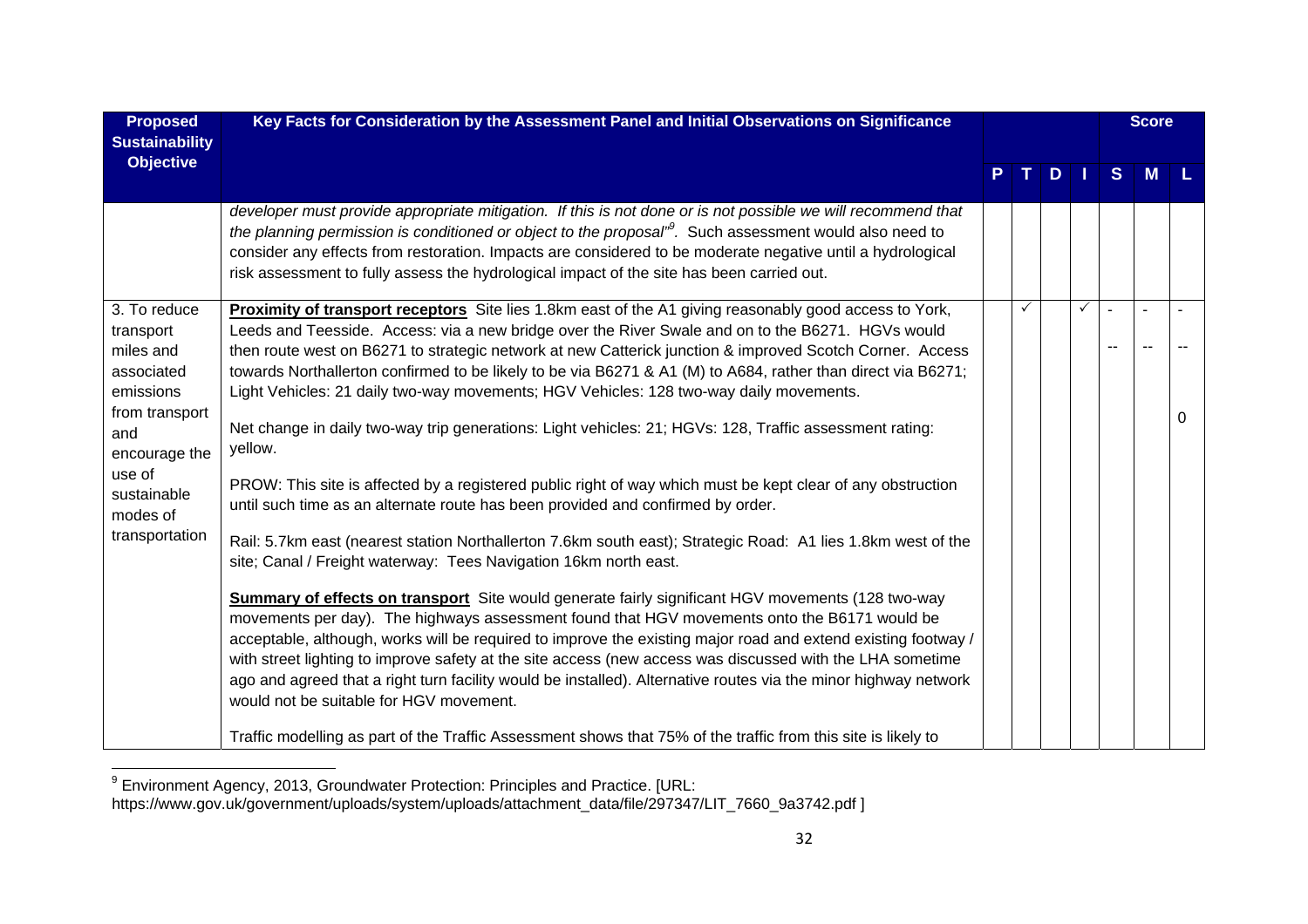| <b>Proposed</b><br><b>Sustainability</b>                                                  | Key Facts for Consideration by the Assessment Panel and Initial Observations on Significance                                                                                                                                                                                                                                                                                                                                                                                                                                                                                                                                                                                                                                                                                                                                                                                          |              |              |                          | <b>Score</b>  |   |
|-------------------------------------------------------------------------------------------|---------------------------------------------------------------------------------------------------------------------------------------------------------------------------------------------------------------------------------------------------------------------------------------------------------------------------------------------------------------------------------------------------------------------------------------------------------------------------------------------------------------------------------------------------------------------------------------------------------------------------------------------------------------------------------------------------------------------------------------------------------------------------------------------------------------------------------------------------------------------------------------|--------------|--------------|--------------------------|---------------|---|
| <b>Objective</b>                                                                          |                                                                                                                                                                                                                                                                                                                                                                                                                                                                                                                                                                                                                                                                                                                                                                                                                                                                                       |              | $D$          | S                        | <b>M</b>      |   |
|                                                                                           | route towards northern markets which without a routing agreement would see HGVs pass through several<br>communities including a school. However, the assessment recommends that a routing agreement requires<br>that HGVs turn left out of the site to route via the B6271 and Scorton to the A6136. It is also recommended<br>that Personal Injury Collision data is reviewed as part of any future planning application for the MJP33<br>submission site and appropriate mitigation measures put in place.                                                                                                                                                                                                                                                                                                                                                                          |              |              |                          |               |   |
|                                                                                           | Cumulative effects around the mid Catterick and Leeming Bar junctions with the A1 have also been<br>modelled for this site together with other local sites (MJP17, MJP21, and MJP43). This modelling did not find<br>cumulative effects to be significant.                                                                                                                                                                                                                                                                                                                                                                                                                                                                                                                                                                                                                            |              |              |                          |               |   |
|                                                                                           | No sustainable transport is likely to contribute to access to the site. Moderate negative.                                                                                                                                                                                                                                                                                                                                                                                                                                                                                                                                                                                                                                                                                                                                                                                            |              |              |                          |               |   |
| 4. To protect<br>and improve<br>air quality                                               | Proximity of air quality receptors Site is not within a Hazardous Substances Consent Zone or within 2km<br>of an AQMA.                                                                                                                                                                                                                                                                                                                                                                                                                                                                                                                                                                                                                                                                                                                                                                | $\checkmark$ | $\checkmark$ | --<br>?                  | $\tilde{?}$   | ? |
|                                                                                           | <b>Summary of effects on air quality</b> There are several receptors close by that could be at risk of dust,<br>particularly during construction and restoration phases, though less so during the operational phase if this<br>site is wet worked (uncertain). Settlements such as Kirkby Fleetham Hall (40m south) and Great Langton<br>(150m north) are particularly close. The removal of 5 million tonnes of material could also lead to large<br>scale traffic impacts, and thus additional dust and particulates, although access to the A1 is good, but with<br>occasional potential receptors (houses, farms) en route. A dust assessment would be required to establish<br>the significance of impacts. Restoration could ultimately improve air quality by habitats absorbing pollutants<br>such as from the A1, though this is not expected to be at a significant level. |              |              |                          |               | 0 |
| 5. To use soil<br>and land<br>efficiently and<br>safeguard or<br>enhance their<br>quality | Proximity of soil and land receptors Agricultural Land Classification: 80% Grade 2. 10% (along northern<br>and south western boundaries) grade 3. Circa 10% is grade 4. Greenfield site - no known risk factors for<br>contaminated land. No known mining subsidence risks.<br><b>Summary of effects on soil / land</b> There is the potential for up to 171 ha of BMV to be lost. Restoration to<br>lakes may permanently remove the productive potential of some of this land.                                                                                                                                                                                                                                                                                                                                                                                                      |              | $\checkmark$ | $\overline{\phantom{a}}$ | $\sim$ $\sim$ | ? |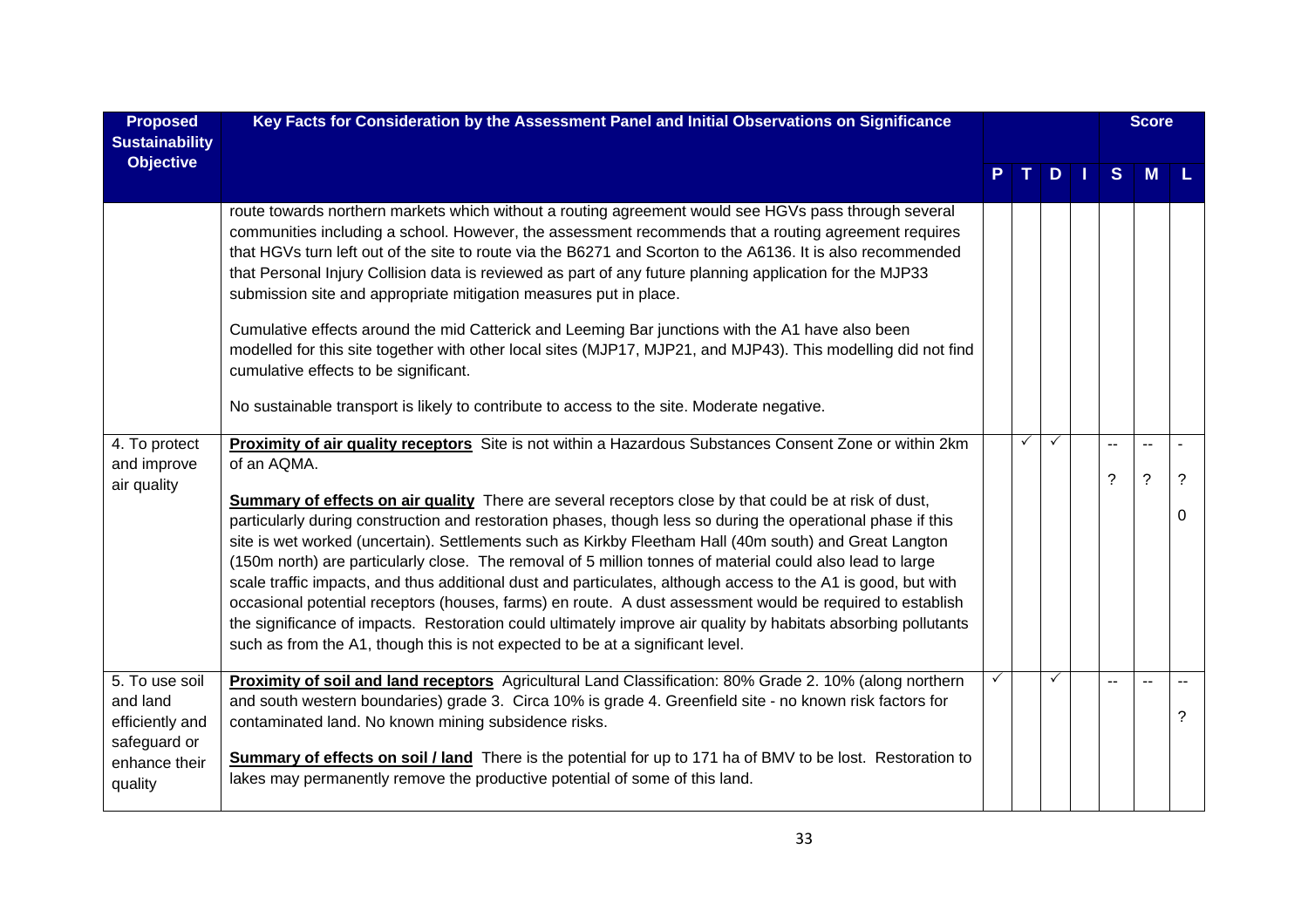| <b>Proposed</b><br><b>Sustainability</b>                                   | Key Facts for Consideration by the Assessment Panel and Initial Observations on Significance                                                                                                                                                                                                                                                                                                                                                                                                                                                                                                                                                                                                                               |              |              |   |              |                          | <b>Score</b> |           |  |
|----------------------------------------------------------------------------|----------------------------------------------------------------------------------------------------------------------------------------------------------------------------------------------------------------------------------------------------------------------------------------------------------------------------------------------------------------------------------------------------------------------------------------------------------------------------------------------------------------------------------------------------------------------------------------------------------------------------------------------------------------------------------------------------------------------------|--------------|--------------|---|--------------|--------------------------|--------------|-----------|--|
| <b>Objective</b>                                                           |                                                                                                                                                                                                                                                                                                                                                                                                                                                                                                                                                                                                                                                                                                                            | P            | T.           | D | П            | S                        | M            |           |  |
| 6. Reduce the<br>causes of<br>climate<br>change                            | Proximity of factors relevant to exacerbating climate change Patch of deciduous woodland on site.<br>Also immediately adjacent (including very slight overlap) and up to 20m from northern boundary. Site visit<br>noted the following features on site: grassland / pasture, woodland /copse, hedgerows, standalone trees.                                                                                                                                                                                                                                                                                                                                                                                                | $\checkmark$ | $\checkmark$ |   | $\checkmark$ | $\overline{\phantom{a}}$ |              | $\ddot{}$ |  |
|                                                                            | Summary of effects on climate change Although there is the potential for the loss of some small amounts<br>of habitats with carbon storage potential this impact is considered insignificant. However, the traffic from<br>this site would be significant and would therefore lead to significant climate change impacts, albeit lessened<br>by this site's excellent proximity to the A1 and northern markets in particular. Restoration is likely to have<br>some potential as a carbon sink.                                                                                                                                                                                                                            |              |              |   |              |                          |              |           |  |
| 7. To respond<br>and adapt to<br>the effects of<br>climate<br>change       | <b>Proximity of factors relevant to the adaptive capacity<sup>10</sup> of a site Circa 80% in flood zone 3. A further</b><br>15% in flood zone 2 (mainly in the south). Patches of surface water flooding occur across the site with some<br>small patches (c2%) high (1 in 30) risk, a lesser amount (c 1%) medium (1 in 100) risk. About 5% of the site<br>is low risk (1 in 1000). Ouse CFMP / Unit: Swale Washlands / Policy 6. Circa 20% of site in NY08 Swale<br>Washlands Living Landscape.<br>Summary of effects on climate change adaptation Although site is water compatible, the high risk of<br>flooding to this site mandates the need for emergency planning. In the longer term there is the potential for |              |              | ✓ | $\checkmark$ | $\overline{\phantom{a}}$ |              | $++$      |  |
|                                                                            | this site offer flood storage to the wider catchment. The element of standoff from the river corridor at this<br>site means it is not likely to hinder species movement as a consequence of climate change.                                                                                                                                                                                                                                                                                                                                                                                                                                                                                                                |              |              |   |              |                          |              |           |  |
| 8. To minimise<br>the use of<br>resources and<br>encourage<br>their re-use | Proximity of factors relevant to the resource usage of a site No spatial factors identified.<br><b>Summary of effects on resource usage</b> This site will contribute to the need for sand and gravel.<br>However, it may to a degree offset recycled materials that could potentially replace sand and gravel.<br>However, this impact can only be considered at the plan level rather than in relation to an individual site. All                                                                                                                                                                                                                                                                                        | ✓            |              | ✓ |              |                          |              |           |  |

 $^{10}$  Adaptive capacity is defined as the ability of a system to adjust to climate change to moderate potential; damage or take advantage of opportunities (adapted from CARE International, 2015. Adaptive Capacity [URL: http://www.careclimatechange.org/tk/integration/en/key\_concepts/adaptive\_capacity.html ]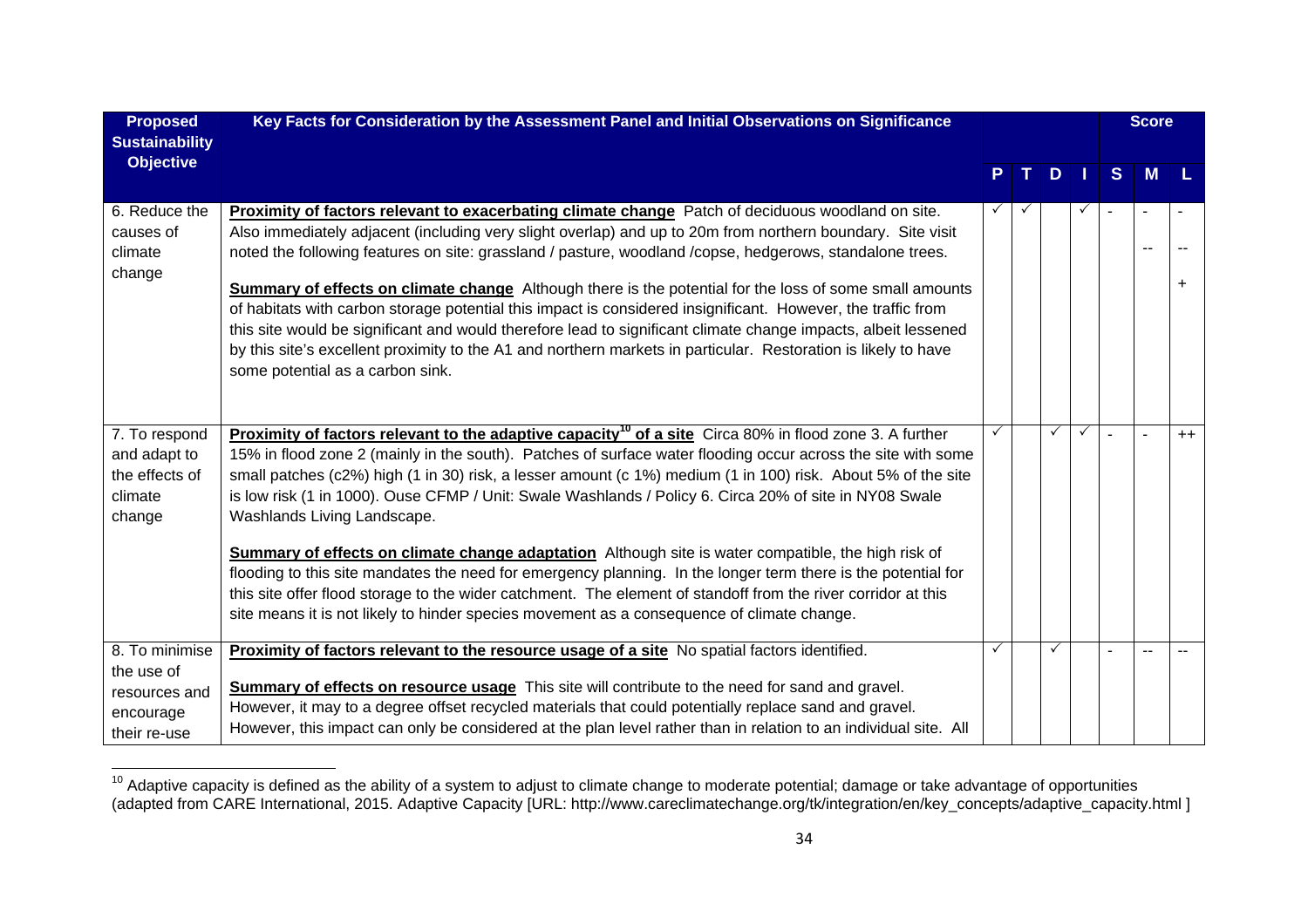| <b>Proposed</b><br><b>Sustainability</b>                                                                                                    | Key Facts for Consideration by the Assessment Panel and Initial Observations on Significance                                                                                                                                                                                                                                                                                                                                                                                                                                                                                                                                                                                                                                                                                                                                                                                                                                                                                                                                                                                                                                                                                                                                                                                |   |              |     |              |          | <b>Score</b>       |                     |
|---------------------------------------------------------------------------------------------------------------------------------------------|-----------------------------------------------------------------------------------------------------------------------------------------------------------------------------------------------------------------------------------------------------------------------------------------------------------------------------------------------------------------------------------------------------------------------------------------------------------------------------------------------------------------------------------------------------------------------------------------------------------------------------------------------------------------------------------------------------------------------------------------------------------------------------------------------------------------------------------------------------------------------------------------------------------------------------------------------------------------------------------------------------------------------------------------------------------------------------------------------------------------------------------------------------------------------------------------------------------------------------------------------------------------------------|---|--------------|-----|--------------|----------|--------------------|---------------------|
| <b>Objective</b>                                                                                                                            |                                                                                                                                                                                                                                                                                                                                                                                                                                                                                                                                                                                                                                                                                                                                                                                                                                                                                                                                                                                                                                                                                                                                                                                                                                                                             |   |              | $D$ |              | S        | M                  | -L.                 |
| and<br>safeguarding                                                                                                                         | that can be said here is that 5 million tonnes of virgin minerals would be extracted which will be unavailable<br>for future use (unless recycled). This works against the SA objective, so it is scored negatively.                                                                                                                                                                                                                                                                                                                                                                                                                                                                                                                                                                                                                                                                                                                                                                                                                                                                                                                                                                                                                                                        |   |              |     |              |          |                    |                     |
| 9. To minimise<br>waste<br>generation<br>and prioritise<br>management<br>of waste as<br>high up the<br>waste<br>hierarchy as<br>practicable | Proximity of factors relevant to managing waste higher up the waste hierarchy No spatial factors<br>identified.<br><b>Summary of effects on the waste hierarchy</b> The site would not deal with waste and no details are<br>provided of how waste would be managed on site.                                                                                                                                                                                                                                                                                                                                                                                                                                                                                                                                                                                                                                                                                                                                                                                                                                                                                                                                                                                                |   |              |     |              | $\Omega$ | $\mathbf 0$        | $\Omega$            |
| $10.$ To<br>conserve or<br>enhance the<br>historic<br>environment<br>and its setting,<br>cultural<br>heritage and<br>character              | Proximity of historic environment receptors Conservation areas: Kirkby Fleetham 750m South;<br>Registered Parks and Gardens: None within 5km; Registered Battlefields: None within 5km; World Heritage<br>Sites: None within 5km; Scheduled Monuments: 1km South- Motte and bailey castle and medieval<br>settlement earthworks within Hall Garth (ID 1,021,103); 1.6 and 1.88km west- 'World War 2 fighter pens and<br>associated defences at former RAF Catterick, 120m south and 340m north east of Oran House' (ID<br>1,020,990); 1.7km north-west - Castle Hills medieval motte and bailey castle, and 20th century airfield<br>defences, 700m north east of Oran House (ID 1,020, 991).<br>Listed buildings: 12 Listed Buildings within 1km (10 Grade 2 and 2 Grade 2*). Closest 40m from site- 'Gate<br>piers approx. 500m to south west of Kirkby Fleetham Hall' (Grade 2- NHLE NO. 1,174,452). Both 2* listed<br>buildings lie relatively close to the site boundary and would be surrounded by the site on 3 sides (Kirkby<br>Fleetham Hall (95m at closest point- NHLE no. 1,295,737), Church of St Mary (115m at closest point- NHLE<br>no. 1,150,928).<br>Named designed landscapes: About 20% of the site, mainly in the south, overlaps with Kirkby Fleetham | ✓ | $\checkmark$ | ✓   | $\checkmark$ | --<br>?  | $\sim$ $\sim$<br>? | $\overline{a}$<br>? |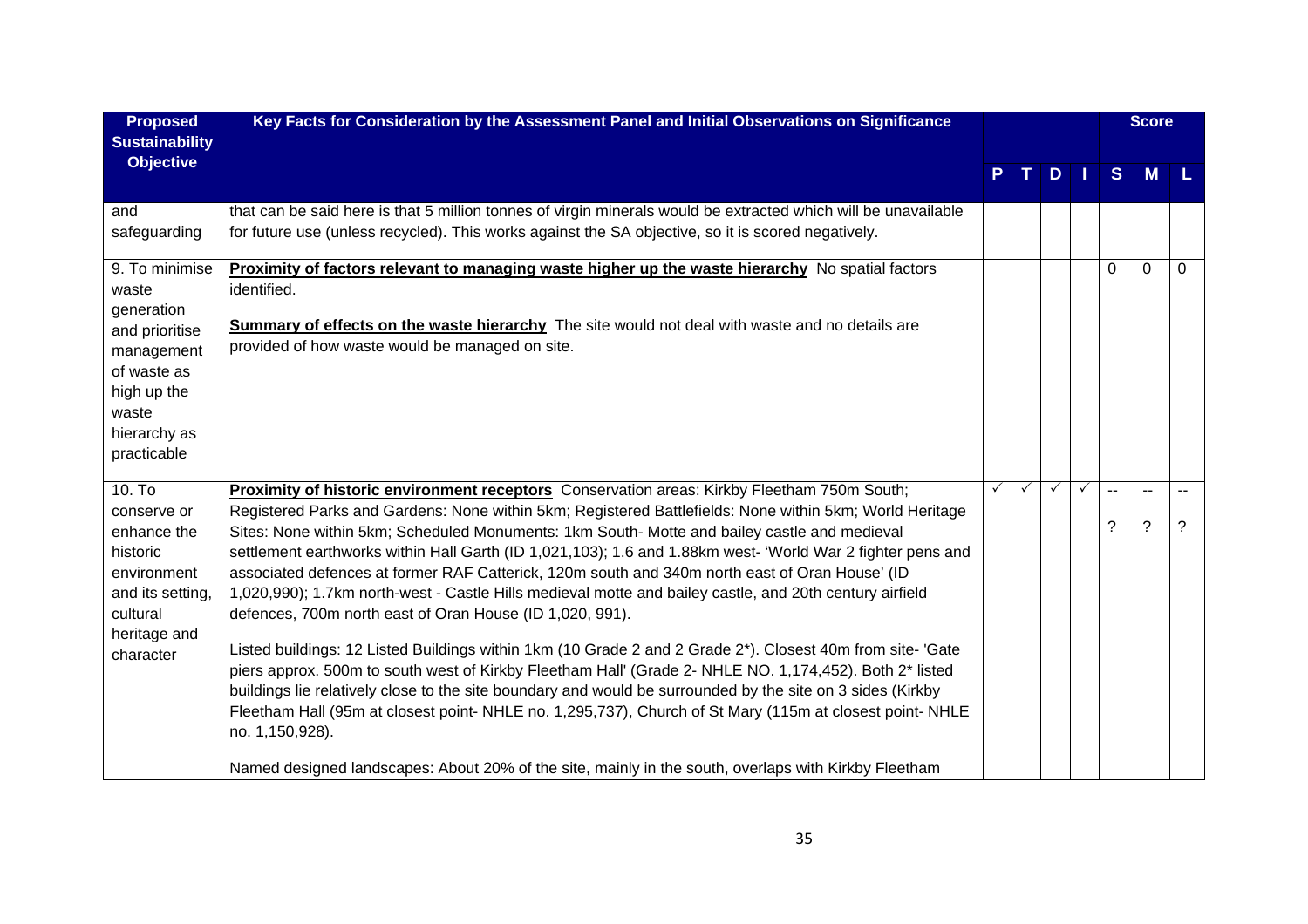| <b>Proposed</b><br><b>Sustainability</b> | Key Facts for Consideration by the Assessment Panel and Initial Observations on Significance                                                                                                                                                                                                                                                                                                                                                                                                                                                                                                                                                                                                                                                                                      |  |               |   | <b>Score</b> |  |
|------------------------------------------|-----------------------------------------------------------------------------------------------------------------------------------------------------------------------------------------------------------------------------------------------------------------------------------------------------------------------------------------------------------------------------------------------------------------------------------------------------------------------------------------------------------------------------------------------------------------------------------------------------------------------------------------------------------------------------------------------------------------------------------------------------------------------------------|--|---------------|---|--------------|--|
| <b>Objective</b>                         |                                                                                                                                                                                                                                                                                                                                                                                                                                                                                                                                                                                                                                                                                                                                                                                   |  | $D$   $\vert$ | S | M            |  |
|                                          | Hall.                                                                                                                                                                                                                                                                                                                                                                                                                                                                                                                                                                                                                                                                                                                                                                             |  |               |   |              |  |
|                                          | HLC Broad type - Enclosed land; HLC Type - Modern improved fields. Undesignated archaeology in this<br>area includes evidence from the prehistoric period onwards. Archaeological material has been recovered<br>including a handful of lithic objects, pottery with notable quantities of medieval material, ceramic building<br>material and two medieval lead weights. The distribution of medieval ceramic is coincident either with areas<br>of ridge and furrow cultivation identified in aerial photographs and with linear anomalies resulting from a<br>magnetometer survey or with the position of Kirkby Lane, which may represent the line of an earlier route.<br>Summary of effects on the historic environment The HLC type of this area is modern improved fields |  |               |   |              |  |
|                                          | and as the allocation site is a smaller part of a larger area of similar character type, of which the legibility is<br>fragmentary the proposed extraction is unlikely to have a major impact upon the historic landscape<br>character of the immediately surrounding area, although it is acknowledged that within the site the historic<br>landscape character will become invisible as development will replace an earlier field system. This effect is<br>not considered to be significant.                                                                                                                                                                                                                                                                                   |  |               |   |              |  |
|                                          | The nearby conservation area of Kirkby Fleetham and a number of high grade Listed Buildings may<br>experience setting / visual impacts as a result of the site.                                                                                                                                                                                                                                                                                                                                                                                                                                                                                                                                                                                                                   |  |               |   |              |  |
|                                          | There is high archaeological potential for the survival of archaeological remains within the site from the later<br>prehistoric period onwards and, although the site has only been partially archaeologically field evaluated, it<br>is assumed that allocating this site would be likely to cause the loss of these archaeological remains if the<br>site is extracted without mitigation.                                                                                                                                                                                                                                                                                                                                                                                      |  |               |   |              |  |
|                                          | Archaeological potential is deemed uncertain until such time as an archaeological field evaluation is carried<br>out.                                                                                                                                                                                                                                                                                                                                                                                                                                                                                                                                                                                                                                                             |  |               |   |              |  |
|                                          | It is assumed that the archaeological impact will occur throughout the duration of extraction for however<br>many years this will be, and that mineral extraction will result in the total destruction of the undesignated<br>archaeological remains. As archaeology is a finite, irreplaceable resource, the impact will therefore be                                                                                                                                                                                                                                                                                                                                                                                                                                            |  |               |   |              |  |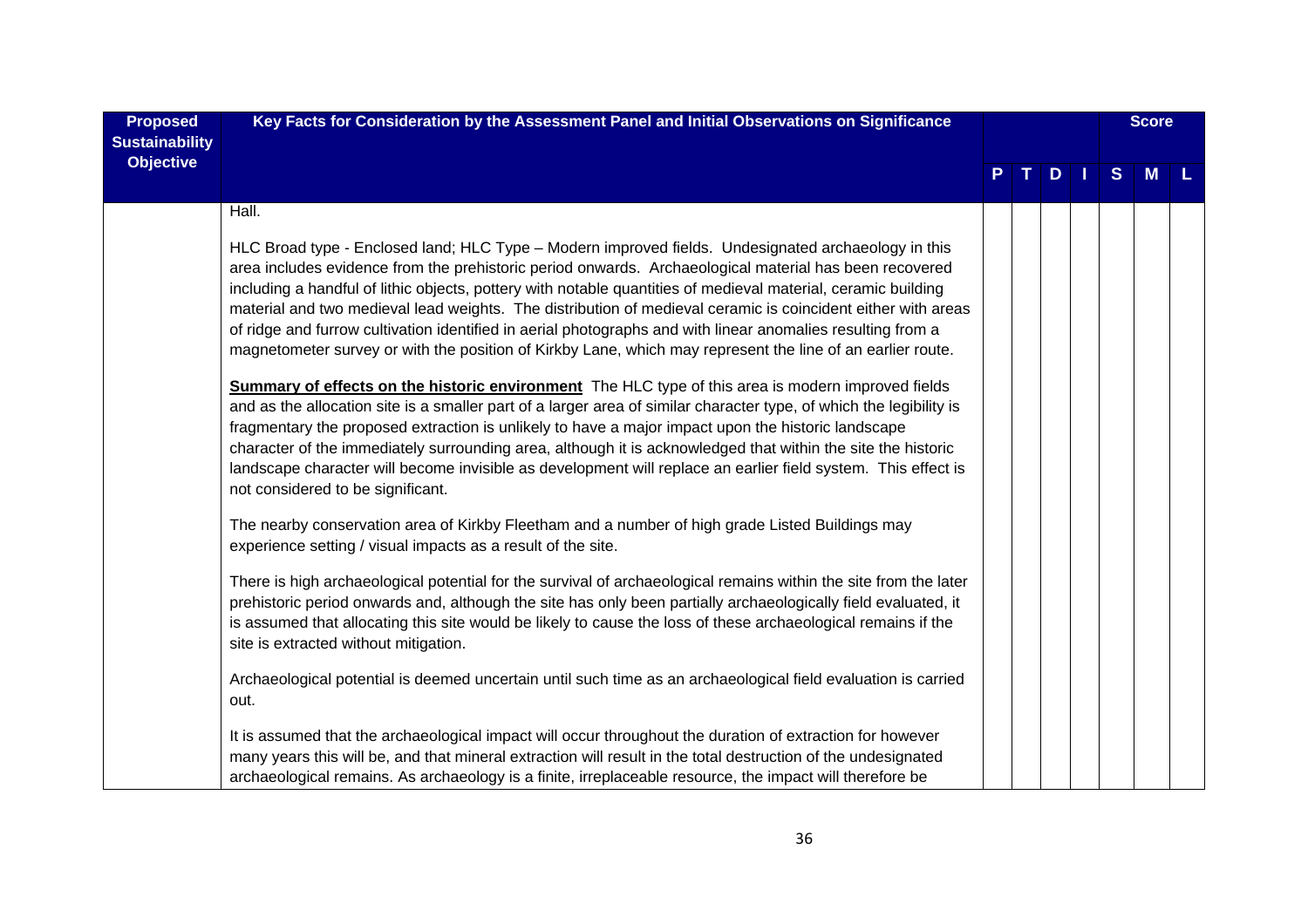| <b>Proposed</b><br><b>Sustainability</b>                                                            | Key Facts for Consideration by the Assessment Panel and Initial Observations on Significance                                                                                                                                                                                                                                                                                                                                                                                                                                                                                                                                                                                                                                                                                                                                                                                                                                                                                                                                                                                                                                                                                                                                                                                                                                                                                                                                                                                                                                                                                                                                       | PTDT |              |              | <b>Score</b> |    |   |  |
|-----------------------------------------------------------------------------------------------------|------------------------------------------------------------------------------------------------------------------------------------------------------------------------------------------------------------------------------------------------------------------------------------------------------------------------------------------------------------------------------------------------------------------------------------------------------------------------------------------------------------------------------------------------------------------------------------------------------------------------------------------------------------------------------------------------------------------------------------------------------------------------------------------------------------------------------------------------------------------------------------------------------------------------------------------------------------------------------------------------------------------------------------------------------------------------------------------------------------------------------------------------------------------------------------------------------------------------------------------------------------------------------------------------------------------------------------------------------------------------------------------------------------------------------------------------------------------------------------------------------------------------------------------------------------------------------------------------------------------------------------|------|--------------|--------------|--------------|----|---|--|
| <b>Objective</b>                                                                                    |                                                                                                                                                                                                                                                                                                                                                                                                                                                                                                                                                                                                                                                                                                                                                                                                                                                                                                                                                                                                                                                                                                                                                                                                                                                                                                                                                                                                                                                                                                                                                                                                                                    |      |              |              |              | S  | M |  |
|                                                                                                     | significant.                                                                                                                                                                                                                                                                                                                                                                                                                                                                                                                                                                                                                                                                                                                                                                                                                                                                                                                                                                                                                                                                                                                                                                                                                                                                                                                                                                                                                                                                                                                                                                                                                       |      |              |              |              |    |   |  |
| 11. To protect<br>and enhance<br>the quality and<br>character of<br>landscapes<br>and<br>townscapes | Proximity of landscape / townscape receptors and summary of character National Parks: None within<br>10 km; AONBs: None within 10km; Heritage Coast: None within 10km; ITE: None within 5km; Local<br>landscape designations: none (however, the site lies partly within the undesignated historic park of Kirkby<br>Fleetham Hall, and to the north of the River Swale it is close to the undesignated historic park of Kiplin Hall).<br>NCA: The site lies within the Vale of Mowbray; NY&Y LCA: The site lies wholly within Landscape Character<br>Type 24: 'River Floodplain'; Hambleton LCA: The site extends over landscape type 5b: 'Intensively Farmed<br>Lowland (simple topography) – intermediate enclosure'; type 3: 'Isolated Minor Landform', and type 6d:<br>'Linear River Landscapes, River Course with Broad Floodplain (tree-lined)'. Intrusion: Undisturbed <sup>11</sup> .<br>The site is generally screened, although the flood bank along the River Swale affords a view. It would be<br>overlooked from Kirkby Fleetham Hall.<br><b>Summary of effects on landscape / townscape</b> No impacts on nationally or locally designated<br>landscapes. However, the site lies partly within the undesignated historic park of Kirkby Fleetham Hall<br>(Kirkby Hall on old maps), and to the north of the River Swale it is close to the undesignated historic park of<br>Kiplin Hall. There is a cluster of historic parklands within this part of the Swale corridor, so group value and<br>contribution to landscape character need to be considered. In 1995 the 18 <sup>th</sup> century landscape of Kirkby |      | $\checkmark$ | $\checkmark$ | $\checkmark$ | -- |   |  |

 $^{11}$  Urban intrusion: the area is currently undisturbed, and the majority of the area is cut off by the river and accessed by minor roads. However he B6271 lies close to the northern part of the site. Light pollution: this is relatively low, at 45 on a scale of 1-255, with 1 representing maximum darkness.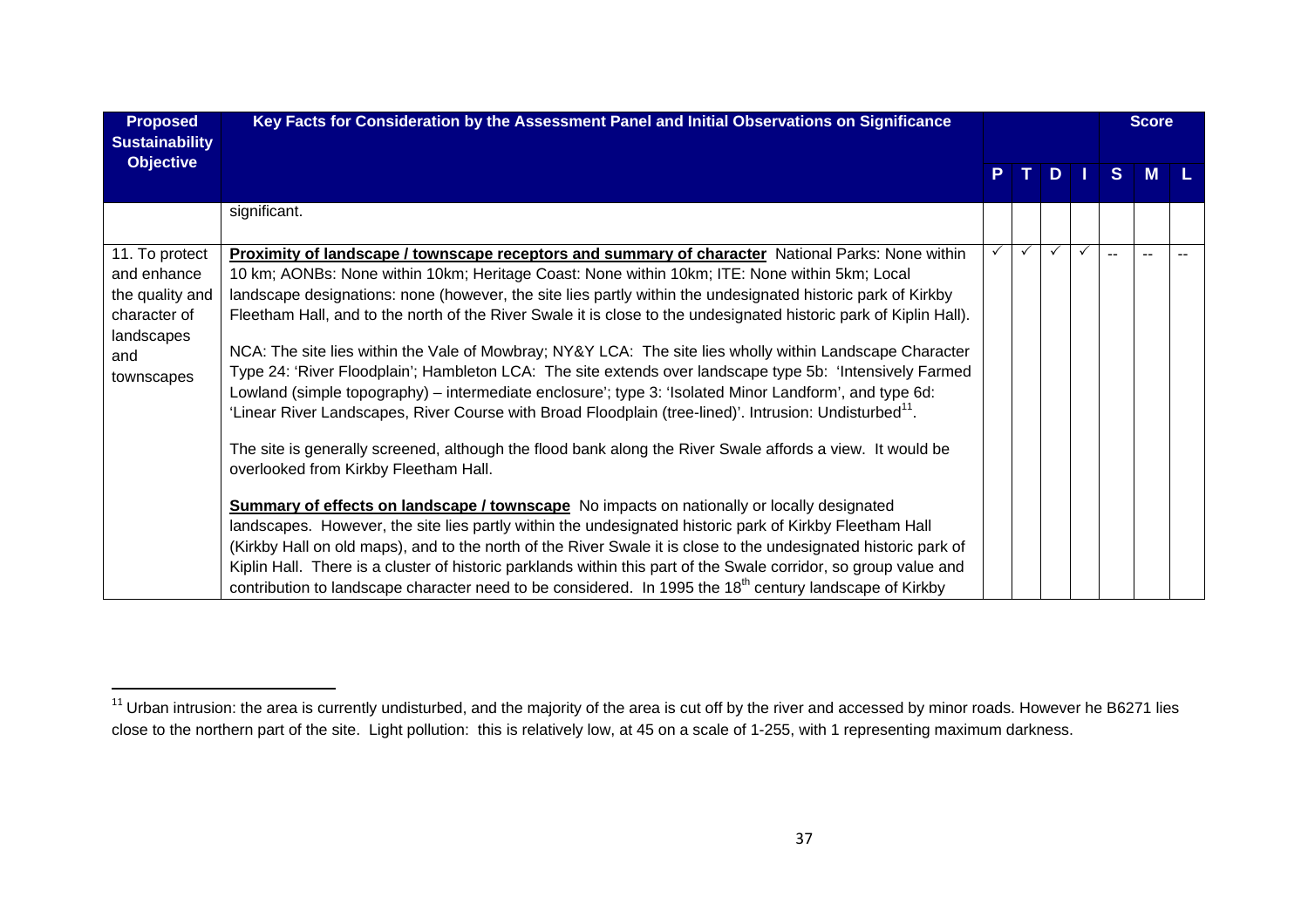| <b>Proposed</b><br><b>Sustainability</b> | Key Facts for Consideration by the Assessment Panel and Initial Observations on Significance                                                                                                                                                                                                                                                                                                                                                                                                                                                                                                                                                                                                                                                                                                                                                                              |  |  |    | <b>Score</b> |   |   |  |
|------------------------------------------|---------------------------------------------------------------------------------------------------------------------------------------------------------------------------------------------------------------------------------------------------------------------------------------------------------------------------------------------------------------------------------------------------------------------------------------------------------------------------------------------------------------------------------------------------------------------------------------------------------------------------------------------------------------------------------------------------------------------------------------------------------------------------------------------------------------------------------------------------------------------------|--|--|----|--------------|---|---|--|
| <b>Objective</b>                         |                                                                                                                                                                                                                                                                                                                                                                                                                                                                                                                                                                                                                                                                                                                                                                                                                                                                           |  |  | D. |              | S | M |  |
|                                          | Fleetham Hall was recommended for inclusion in the Historic England Register and although it was not<br>ultimately designated it merits further assessment and potentially a high degree of protection <sup>12</sup> .                                                                                                                                                                                                                                                                                                                                                                                                                                                                                                                                                                                                                                                    |  |  |    |              |   |   |  |
|                                          | The cluster of Kirkby Fleetham Hall and St Mary's Church (both grade II*) and associated buildings and<br>cottages are not included in the Kirkby Fleetham Conservation Area but they were once linked by a drive<br>leading along a wooded ridge to the village, where a pair of lodges near the village green marked the<br>entrance to the grounds <sup>13</sup> . Park Plantation is still present at the edge of the former park. A track that once<br>continued northwards from the Hall ends at Kirkby Gate, close to the River Swale. Further information is<br>needed and clarification as to whether Kirkby Fleetham Hall could be worthy of designation as a Registered<br>Park and Garden would need to be obtained from Historic England.<br>The site will negatively alter the landscape settings of the cluster of Kirkby Fleetham Hall, St Mary's Church, |  |  |    |              |   |   |  |
|                                          | churchyard and associated cottages, and also the cluster around Kiplin Hall. The site is less than 1 km from<br>the current village of Kirkby Fleetham although historically linked, and the village itself is likely to be<br>screened by a wooded ridge. The northern part of the site is close to the small rural village of Great<br>Langton.                                                                                                                                                                                                                                                                                                                                                                                                                                                                                                                         |  |  |    |              |   |   |  |
|                                          | There would be cumulative effects with the adjoining Killerby site, which also affects undesignated historic<br>parkland at Killerby Hall. The Swale Valley, between Brompton on Swale and Scruton is characterised by a<br>concentration of six historic designed landscapes - Killerby Park, Kirkby Fleetham Park, Kiplin Hall Park,<br>Brough Park, Langton Park and Scruton Park. So far, only Kiplin Hall Park is directly affected by quarrying.<br>There would also be cumulative effects with extraction to the north of the River Swale, at Ellerton and Kiplin<br>Hall Quarries. With so many existing or proposed quarries in the area there are concerns that an artificial<br>landscape (of lakes and restored quarries) will emerge around the River Swale corridor.                                                                                        |  |  |    |              |   |   |  |
|                                          | This is still a tranquil area, although threatened by quarrying at Killerby Hall. Vehicle movements may affect                                                                                                                                                                                                                                                                                                                                                                                                                                                                                                                                                                                                                                                                                                                                                            |  |  |    |              |   |   |  |

<sup>&</sup>lt;sup>12</sup> The designer was William Aislabie (son of John Aislabie who designed the Studley Royal/Fountains Abbey landscape) who added to the design of Studley Royal and was the designer of Hackfall which has been undergoing restoration and re-evaluation).<br><sup>13</sup> These appear to have still been present in the 1950s, as was the parkland to the east of the Hall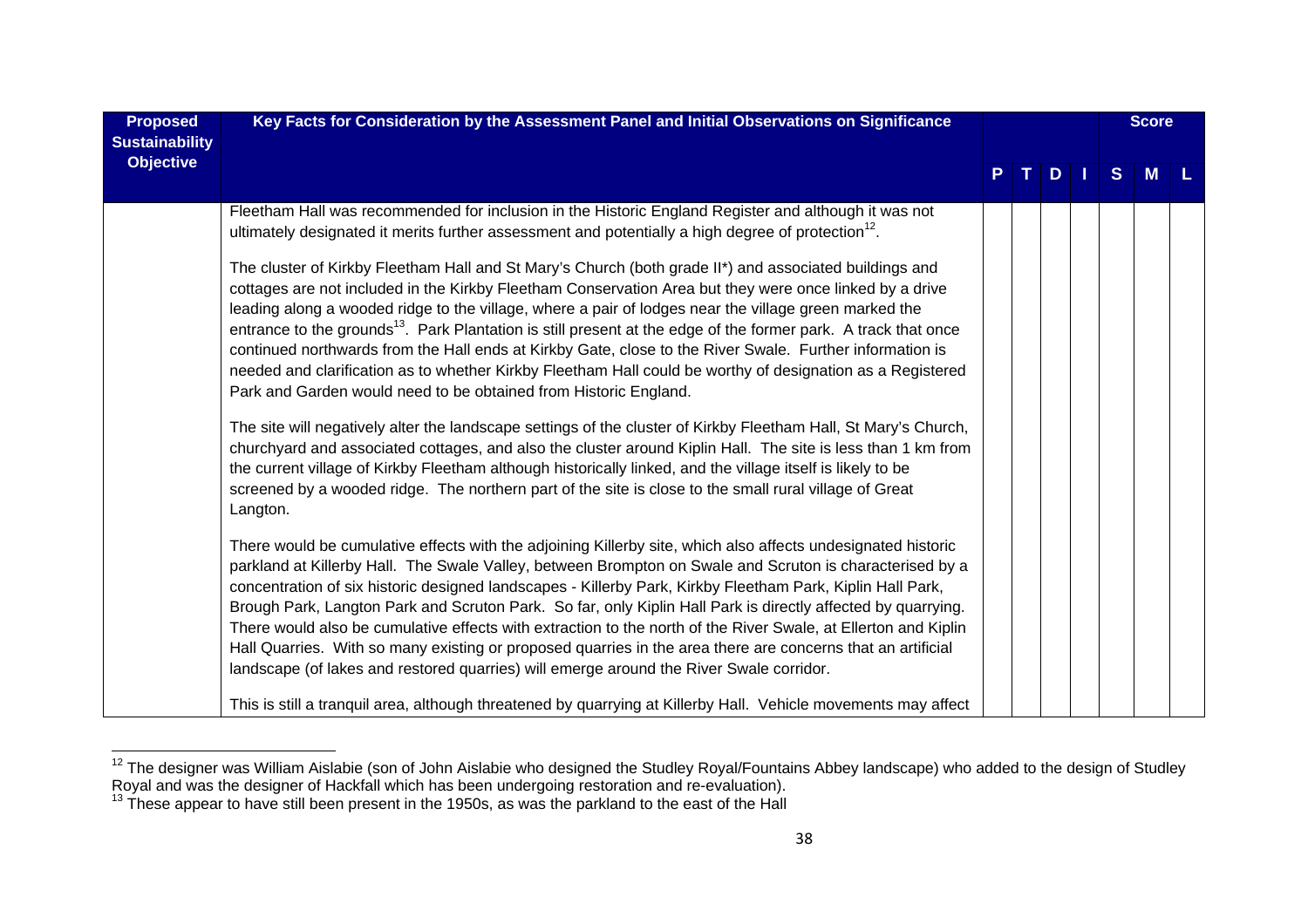| <b>Proposed</b><br><b>Sustainability</b>                                                | Key Facts for Consideration by the Assessment Panel and Initial Observations on Significance                                                                                                                                                                                                                                                                                                                                                                                                                                                                                                                                                                                                                                                                                                                                                                                                                                                                                                                                                                                                                                                                                |              |              |              |              |              | <b>Score</b> |           |
|-----------------------------------------------------------------------------------------|-----------------------------------------------------------------------------------------------------------------------------------------------------------------------------------------------------------------------------------------------------------------------------------------------------------------------------------------------------------------------------------------------------------------------------------------------------------------------------------------------------------------------------------------------------------------------------------------------------------------------------------------------------------------------------------------------------------------------------------------------------------------------------------------------------------------------------------------------------------------------------------------------------------------------------------------------------------------------------------------------------------------------------------------------------------------------------------------------------------------------------------------------------------------------------|--------------|--------------|--------------|--------------|--------------|--------------|-----------|
| <b>Objective</b>                                                                        |                                                                                                                                                                                                                                                                                                                                                                                                                                                                                                                                                                                                                                                                                                                                                                                                                                                                                                                                                                                                                                                                                                                                                                             |              |              | D.           |              | <sub>S</sub> | M            |           |
|                                                                                         | tranquillity / character (currently no quarrying in the area to the south of the River Swale).<br>In summary, the proposed site would be unacceptable on landscape grounds due to the adverse impact on<br>the setting of Kirkby Fleetham Hall and St Mary's Church, the cumulative effects with the potential Killerby<br>Quarry, and also the potential cumulative effects on the landscape of this part of the River Swale corridor<br>which needs further evaluation.                                                                                                                                                                                                                                                                                                                                                                                                                                                                                                                                                                                                                                                                                                   |              |              |              |              |              |              |           |
| 12. Achieve<br>sustainable<br>economic<br>growth and<br>create and<br>support jobs      | <b>Proximity of factors relevant to sustainable economic growth</b> Site is very close to the A1 giving<br>reasonably good access to York, Leeds and Teesside.<br>Summary of effects on sustainable economic growth This site would ultimately result in 5 million tonnes<br>of sand and gravel being made available to the market. This would make a significant contribution to the<br>building sector by helping to boost supply of a key building material (as well as supporting freight driving<br>jobs). Restoration, combined with that of other nearby sites might create something of a minor tourist<br>attraction.                                                                                                                                                                                                                                                                                                                                                                                                                                                                                                                                              | $\checkmark$ | ✓            |              | $\checkmark$ | $++$         | $++$         | $++$      |
| 13. Maintain<br>and enhance<br>the viability<br>and vitality of<br>local<br>communities | Proximity of factors relevant to community vitality / viability Index of Multiple Deprivation Leeming Bar<br>- Not in most deprived 20%. Nearest settlement is Kirkby Hall to the south (and surrounded by the site on 3<br>sides). Hookcar Hill is 50 metres south; Great Langton is also just 100m north-east, while Kiplin is 450m<br>north. Catterick is 2.6 km north-west, Scruton is 3.1 km south, Leeming Bar is 4.8 km south, Scorton is<br>3.8km north. Catterick and Bolton on Swale are in Richmondshire. The other settlements are in Hambleton<br>of which only Leeming Bar is listed in the settlement hierarchy: it is a Service Village (5% of housing directed<br>to Service Villages). Catterick is a Primary Service Village in Richmondshire (13% of the housing - 240<br>houses across this category of settlement).<br>Summary of effects on vitality / viability This is a large site that could support a modest amount of jobs in<br>extraction and freight. It would also supply a useful supply of building materials to support the planned<br>growth housing stock in nearby settlements. Restoration may provide a useful community resource. | $\checkmark$ | $\checkmark$ | $\checkmark$ | $\checkmark$ | $++$         | $++$         | $++$<br>? |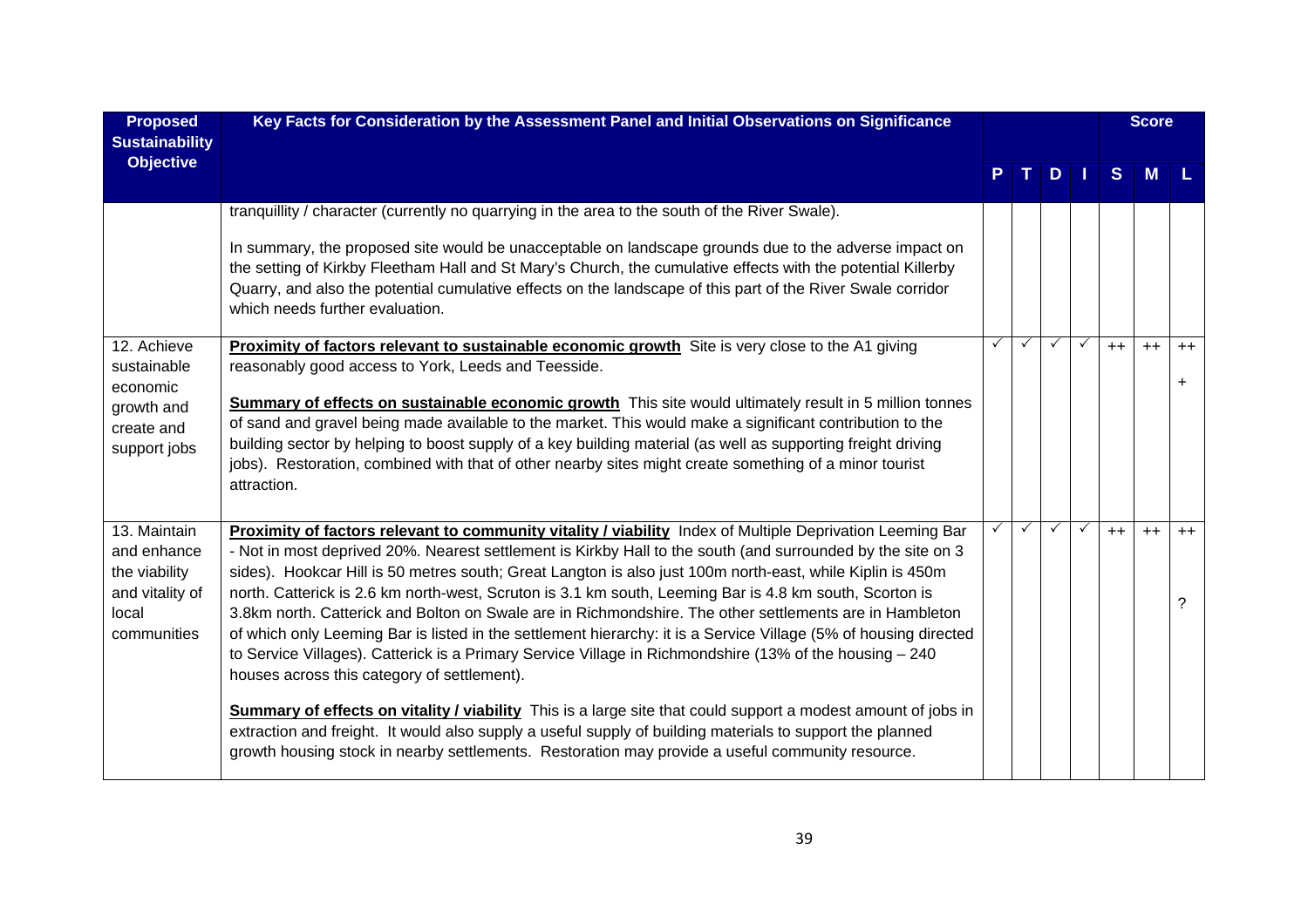| <b>Proposed</b><br><b>Sustainability</b>                                                                      | Key Facts for Consideration by the Assessment Panel and Initial Observations on Significance                                                                                                                                                                                                                                                                                                                                                                                                                                                                                                                                                                                                                                                                                                        |              |               |   | <b>Score</b> |                 |
|---------------------------------------------------------------------------------------------------------------|-----------------------------------------------------------------------------------------------------------------------------------------------------------------------------------------------------------------------------------------------------------------------------------------------------------------------------------------------------------------------------------------------------------------------------------------------------------------------------------------------------------------------------------------------------------------------------------------------------------------------------------------------------------------------------------------------------------------------------------------------------------------------------------------------------|--------------|---------------|---|--------------|-----------------|
| <b>Objective</b>                                                                                              |                                                                                                                                                                                                                                                                                                                                                                                                                                                                                                                                                                                                                                                                                                                                                                                                     | т.           | $D$   $\vert$ | S | M            |                 |
| 14. To provide<br>opportunities<br>to enable<br>recreation,<br>leisure and<br>learning                        | Proximity to recreation, leisure and learning receptors Footpath 10.84/9/2 crosses site. Claimed<br>footpath runs adjacent to southern boundary near Kirkby Fleetham Hall. National Cycle Network Route 71<br>runs along eastern boundary. No common ground or village greens within 500m.<br>Summary of effects on recreation, leisure and learning This site would be visible from the National<br>Cycle Network (which may also suffer temporary dust and noise impacts) and would result in the loss of a<br>claimed footpath. There is the potential for improved access in the long term as part of the restoration<br>scheme.                                                                                                                                                                |              |               |   |              | $++$            |
| $\overline{15}$ . To protect<br>and improve<br>the wellbeing,<br>health and<br>safety of local<br>communities | Proximity to population / community receptors / factors relevant to health and wellbeing No schools<br>or health centres within 1km. Nearest settlement is Kirkby Hall to the south (and surrounded by the site on 3<br>sides). Hookcar Hill is 50 metres south, Great Langton is also just 100m north-east, while Kiplin is 450m<br>north.<br><b>Summary of effects on health and wellbeing</b> Several receptors are very close to this site and likely to be<br>within range of noise and dust impacts at some time during this site's lifetime. Traffic from the site may<br>combine with other quarries in the vicinity to increase danger on the roads, vibration and dust, depending on<br>routes taken. Restoration would create accessible countryside with positive effects on wellbeing. | $\checkmark$ | $\checkmark$  |   |              |                 |
| 16. To<br>minimise flood<br>risk and<br>reduce the<br>impact of<br>flooding                                   | Proximity to flood zones Circa 80% in flood zone 3. A further 15% in flood zone 2 (mainly in the south).<br>Patches of surface water flooding occur across the site with some small patches (c2%) high (1 in 30) risk, a<br>lesser amount (c 1%) medium (1 in 100) risk. About 5% of the site is low risk (1 in 1000). Ouse CFMP / Unit:<br>Swale Washlands - Policy 6<br><b>Summary of effects on flooding</b> Although the site is water compatible, the high risk of flooding to this site<br>mandates the need for emergency planning. In the longer term there is the potential for this site offer flood<br>storage to the wider catchment.                                                                                                                                                   |              | $\checkmark$  |   |              | $^{\mathrm{+}}$ |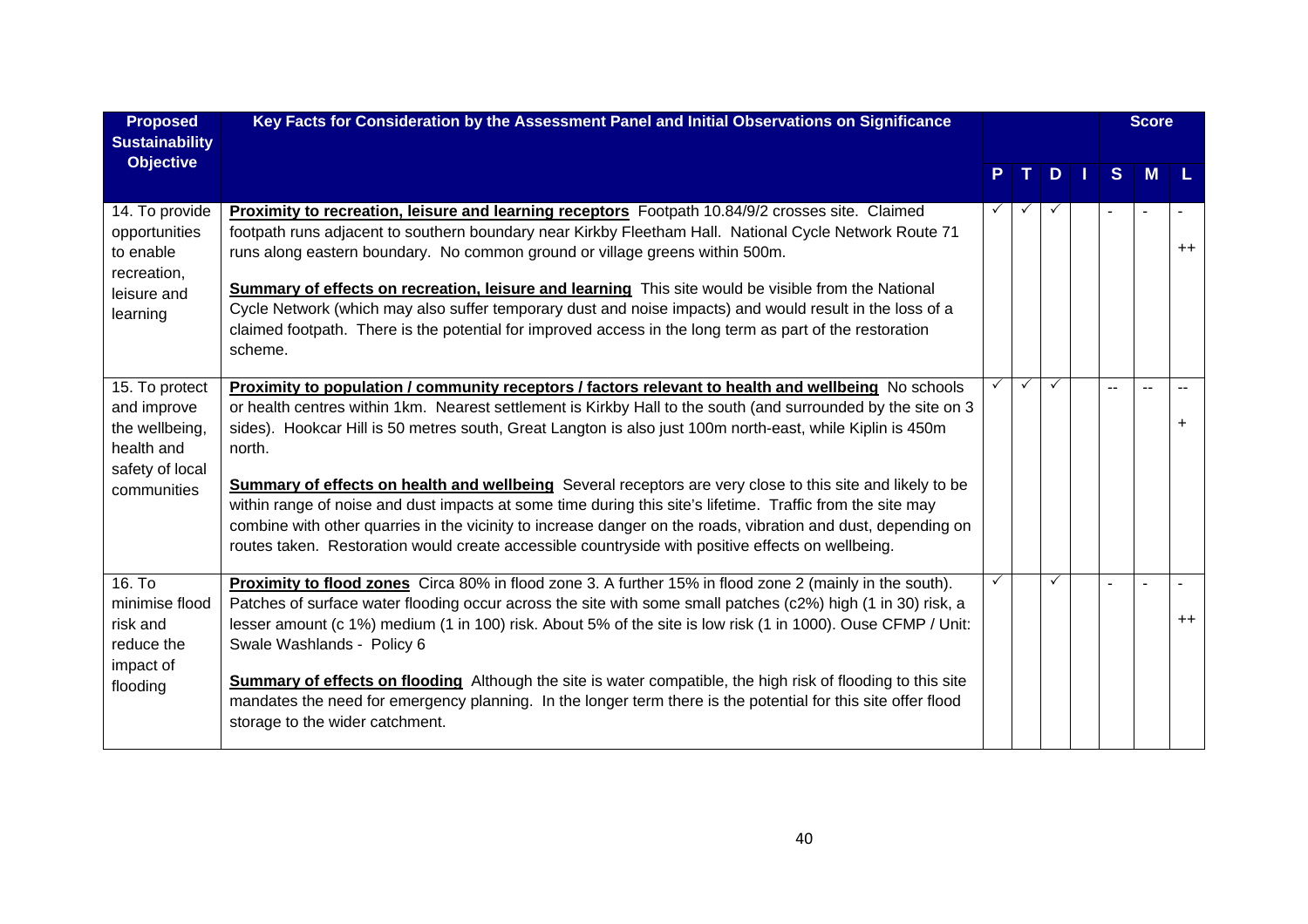| <b>Proposed</b><br><b>Sustainability</b>                                                                     | Key Facts for Consideration by the Assessment Panel and Initial Observations on Significance                                                                                                                                                                                                                                                                                                                                                                                                                                                                                                                                                                                                                                                                                                                                                                                                                                                                                                                                                                                                                                                                                                                                                                                                                                                                                                                             |  |   |      | <b>Score</b> |           |
|--------------------------------------------------------------------------------------------------------------|--------------------------------------------------------------------------------------------------------------------------------------------------------------------------------------------------------------------------------------------------------------------------------------------------------------------------------------------------------------------------------------------------------------------------------------------------------------------------------------------------------------------------------------------------------------------------------------------------------------------------------------------------------------------------------------------------------------------------------------------------------------------------------------------------------------------------------------------------------------------------------------------------------------------------------------------------------------------------------------------------------------------------------------------------------------------------------------------------------------------------------------------------------------------------------------------------------------------------------------------------------------------------------------------------------------------------------------------------------------------------------------------------------------------------|--|---|------|--------------|-----------|
| <b>Objective</b>                                                                                             |                                                                                                                                                                                                                                                                                                                                                                                                                                                                                                                                                                                                                                                                                                                                                                                                                                                                                                                                                                                                                                                                                                                                                                                                                                                                                                                                                                                                                          |  | D | S    | <b>M</b>     | L         |
| 17. To<br>address the<br>needs of a<br>changing<br>population in<br>a sustainable<br>and inclusive<br>manner | <b>Proximity to factors relevant to the needs of a changing population</b> The site does not conflict with any<br>known allocations in other plans.<br>Summary of effects on a changing population The site would make a significant contribution to self-<br>sufficiency in the supply of sand and gravel and may also support markets outside of the plan area.                                                                                                                                                                                                                                                                                                                                                                                                                                                                                                                                                                                                                                                                                                                                                                                                                                                                                                                                                                                                                                                        |  |   | $++$ | $++$         | $++$<br>0 |
| Cumulative<br>effects                                                                                        | <b>Cumulative / Synergistic effects</b><br>Planning context: Nearest settlement in Hambleton District is Kirkby Hall to the south (and surrounded by<br>the site on 3 sides). Hookcar Hill is 50 metres south, Great Langton is also just 100m north-east, while<br>Kiplin is 450m north. Catterick is 2.6 km north-west, Scruton is 3.1 km south. Leeming Bar is 4.8 km south.<br>Scorton is 3.8km north. Only Leeming Bar is listed in the settlement hierarchy: it is a Service Village (5% of<br>housing directed to Service Villages). No Housing or employment Proposals Map allocations are noted<br>within 200m (site does overlap with a SINC site (see SA objective 1)).<br>Catterick and Bolton on Swale are in Richmondshire. Catterick is a Primary Service Village in<br>Richmondshire (13% of the housing - 240 houses across this category of settlement). Site allocations not<br>yet finalised in Richmondshire.<br>Other Joint Minerals and Waste Plan Sites: Seven other MWJP sites lie within 5km: MJP21 adjacent to<br>west, MJP46 1.3km north-west, MJP60 90m south, MJP62 1.6km north-west, MJP17 2km west, MJP43<br>3.1km south, WJP18 4.4km north-west.<br>Historic minerals and waste sites: Several historic application sites lie to the north of the site (all within 2km)<br>including River Swale (extraction 1950s), Kiplin Hall (extraction, 2000s), and Manor House Farm (extraction, |  |   |      |              |           |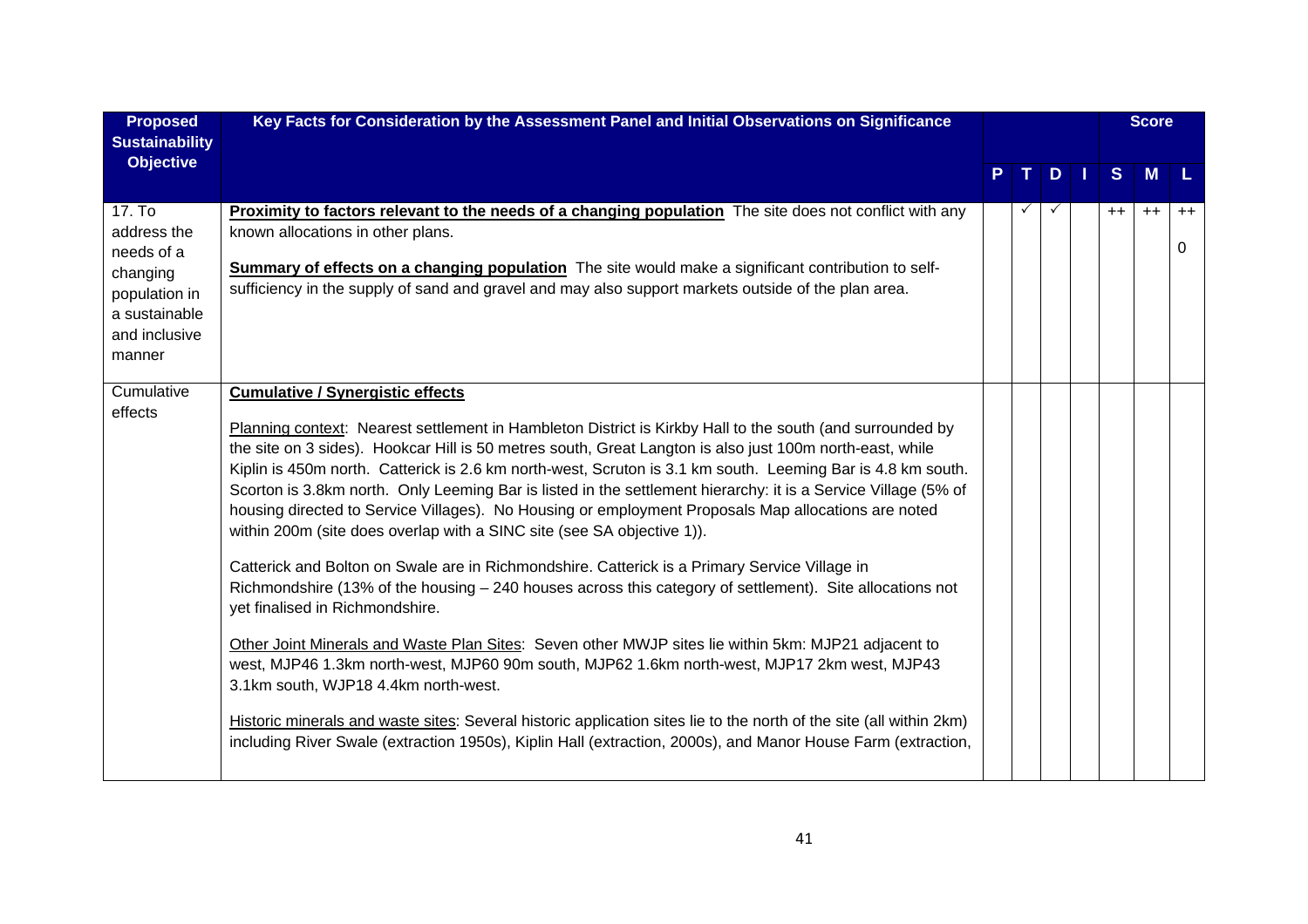| <b>Proposed</b><br><b>Sustainability</b> | Key Facts for Consideration by the Assessment Panel and Initial Observations on Significance                                                                                                                                                                                                                                                                                                        |   |              |              |              |              | <b>Score</b> |         |
|------------------------------------------|-----------------------------------------------------------------------------------------------------------------------------------------------------------------------------------------------------------------------------------------------------------------------------------------------------------------------------------------------------------------------------------------------------|---|--------------|--------------|--------------|--------------|--------------|---------|
| <b>Objective</b>                         |                                                                                                                                                                                                                                                                                                                                                                                                     |   |              | D            |              | <sub>S</sub> | <b>M</b>     |         |
|                                          | 1990s).                                                                                                                                                                                                                                                                                                                                                                                             |   |              |              |              |              |              | $+$     |
|                                          | Hydrological impacts: Several sites are located along the River Swale and it is considered that pollution /<br>sedimentation may have a cumulative impact on this water body without mitigation. Following restoration<br>there is the potential for a major positive impact in relation to the provision of additional flood storage which                                                         |   |              |              |              |              | $\sim$       | $^{++}$ |
|                                          | could have beneficial impacts further down the catchment.                                                                                                                                                                                                                                                                                                                                           | ✓ |              |              |              |              |              |         |
|                                          | Landscape Impacts: In combination with other sites, large areas of the landscape are being irreversibly<br>changed from their natural character, a major negative cumulative impact.                                                                                                                                                                                                                |   |              |              |              |              |              |         |
|                                          | Cultural Heritage / Archaeology: The area has high archaeological potential and the cumulative loss of this<br>resource in this area constitutes a major negative cumulative impact. There are also a number of historic<br>buildings / areas of parkland in this area and cumulative visual / setting impacts are likely to occur.                                                                 | ✓ |              | ✓            |              |              |              |         |
|                                          | Biodiversity: cumulative impacts may occur due to loss of habitats and disturbance to species. Overall this<br>may equate to the loss of an ecological network. In the longer term there are significant opportunities to<br>provide benefits for biodiversity through the creation of priority habitats and the integration of sites in the<br>area so they work as a coherent ecological network. |   | $\checkmark$ | $\checkmark$ | $\checkmark$ |              | $\sim$       | $++$    |
| Limitations /<br>data gaps               | No significant data gaps. More detailed assessment would be required to fully evaluate a number of effects however. This should be<br>addressed at any subsequent planning application stage.                                                                                                                                                                                                       |   |              |              |              |              |              |         |
| <b>Score</b>                             |                                                                                                                                                                                                                                                                                                                                                                                                     |   |              |              |              |              |              |         |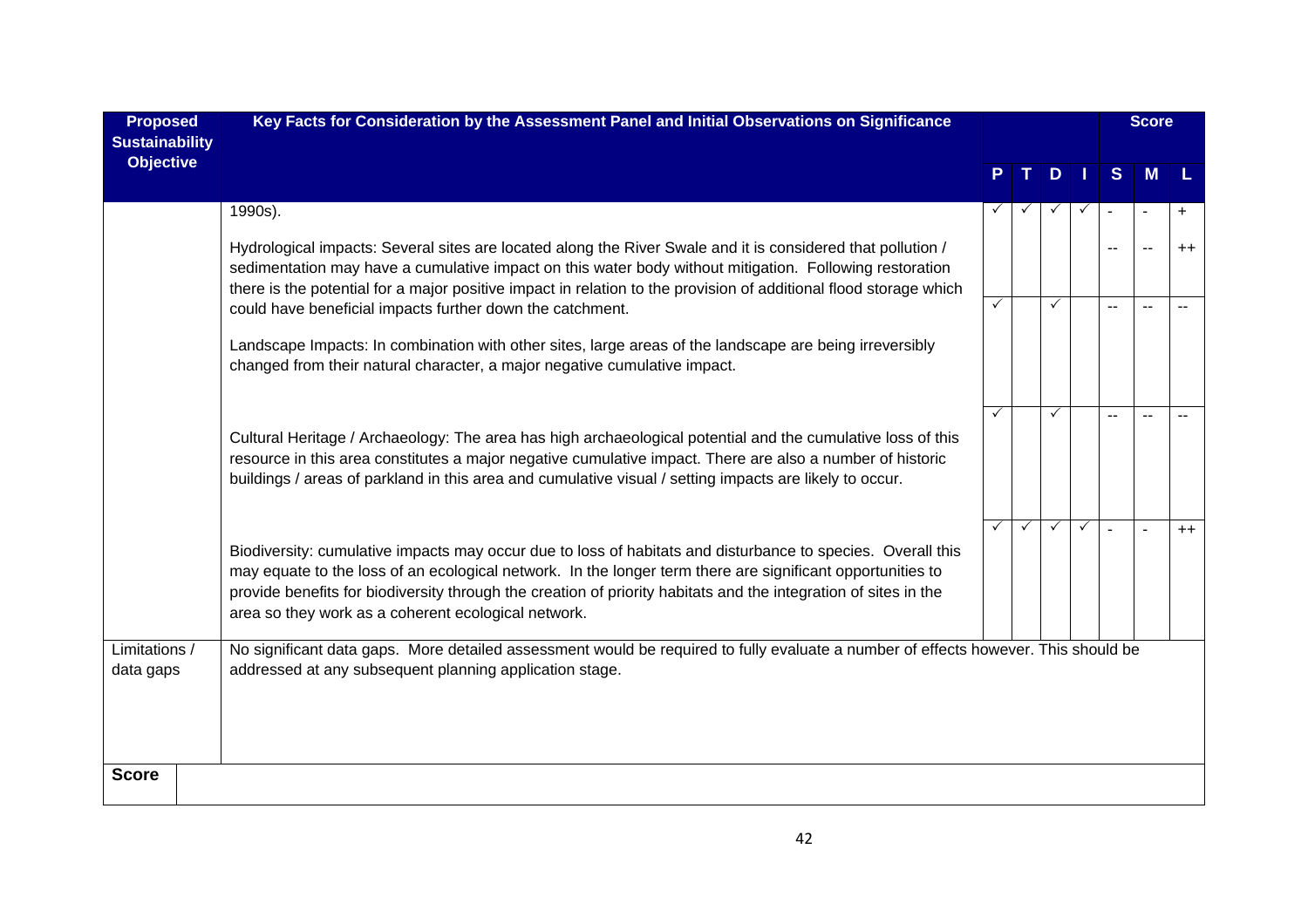| <b>Proposed</b><br><b>Sustainability</b> | Key Facts for Consideration by the Assessment Panel and Initial Observations on Significance                                                                                                                                                                                    |  |  |         | <b>Score</b> |  |
|------------------------------------------|---------------------------------------------------------------------------------------------------------------------------------------------------------------------------------------------------------------------------------------------------------------------------------|--|--|---------|--------------|--|
| <b>Objective</b>                         |                                                                                                                                                                                                                                                                                 |  |  | PTDISML |              |  |
| $++$                                     | The Site option is predicted to have major positive effects on the achievement of the SA objective. For example, this may include a significant<br>contribution to issues or receptor of more than local significance, or to several issues or receptors of local significance. |  |  |         |              |  |
| $\ddot{}$                                | The Site option is predicted to have minor positive effects on achievement of the SA objective. For example, this may include a significant<br>contribution to an issue or receptor of more local significance.                                                                 |  |  |         |              |  |
| $\mathbf 0$                              | The Site option will have no effect on the achievement of the SA objective <sup>14</sup> .                                                                                                                                                                                      |  |  |         |              |  |
|                                          | The Site option is predicted to have minor negative effects on the achievement of the SA objective. For example, this may include a negative<br>contribution to an issue or receptor of local significance.                                                                     |  |  |         |              |  |
|                                          | The Site option is predicted to have major negative effects on the achievement of the SA objective. For example, this may include a significant<br>negative contribution to an issue or receptor of more than local significance.                                               |  |  |         |              |  |
| ?                                        | The impact of the Site option on the SA objective is uncertain.                                                                                                                                                                                                                 |  |  |         |              |  |

### **Mitigation requirements identified through Site Assessment process**

- Design to mitigate impact on ecological issues
- Design to mitigate impact on best and most versatile agricultural land
- Design of development and landscaping of site to mitigate impact on: heritage assets (Listed Buildings, Conservation Area, archaeological remains and undesignated designed landscapes), local landscape features, and their respective settings and rights of way
- Design to include suitable flood risk assessment, attenuation, surface water drainage and protection of the aquifer
- Design to include suitable arrangements for public rights of way (diversion or retention, and associated mitigation, as appropriate)
- Design to include suitable arrangements for access and local roads
- Appropriate arrangements for control of and mitigation of the effects of noise and dust, etc.
- Appropriate restoration scheme using opportunities for the creation of a coherent habitat network in conjunction with nearby sites and contribution to the parkland setting

 $14$  This includes where there is no clear link between the site SA objective and the site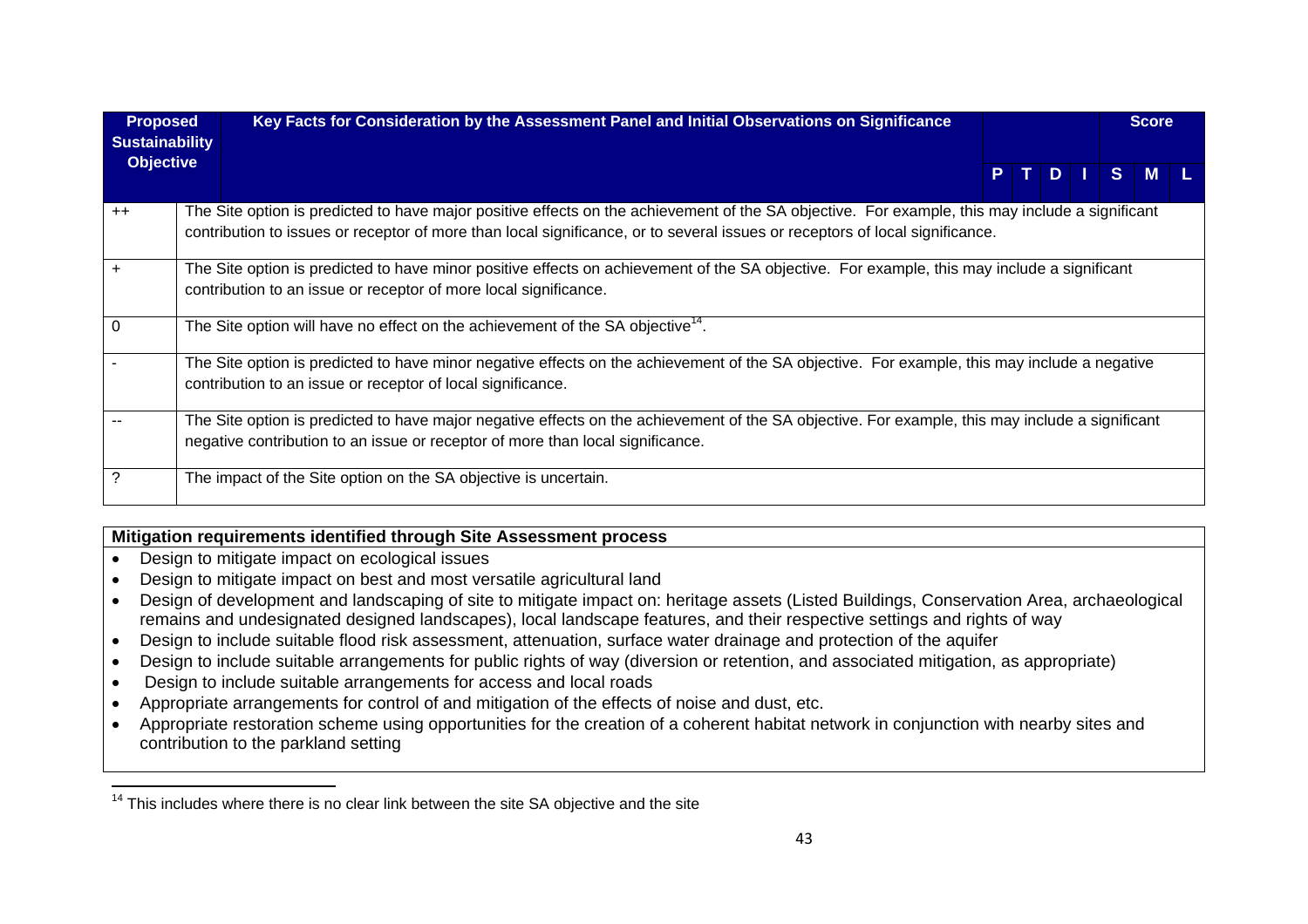## **MJ43 – Land to West of Scruton**

| Site Name                   | MJP 43 Land west of Scruton (Land between A1 north of Leases Hall, Roughley Corner, Low               |
|-----------------------------|-------------------------------------------------------------------------------------------------------|
|                             | Street, Wensleydale Railway, to the west of Carriage Road Plantation and Fox Covert Plantation)       |
| <b>Current Use</b>          | Agriculture                                                                                           |
| Nature of Planning Proposal | Extraction of sand and gravel (land to the east of Low Street would be wet worked, land to the west   |
|                             | of Low Street would be dry worked)                                                                    |
| <b>Size</b>                 | 95.44 ha (revised site size)                                                                          |
| Proposed life of site       | Maximum of 32 years                                                                                   |
| <b>Notes</b>                | Proposed new quarry. Restoration: No detailed design available yet, but likely to be agriculture with |
|                             | limited wetland areas. The wetland areas (west of Low Street) would be designed & limited in          |
|                             | extent so as not to attract wildfowl. If the land west of Low Street is worked as a stand-alone site  |
|                             | then restoration of that area would be to agriculture only.                                           |

SA FINDINGS SUMMARISE SIGNIFICANT EFFECTS ONLY. A WIDER RANGE OF CONSTRAINTS AND OPPORTUNITIES WERE INITIALLY ANALYSED AND DISTILLED DOWN TO ONLY THOSE WITH THE POTENTIAL TO BE SIGNIFICANT (SEE ALSO SITE ASSESSMENT METHODOLOGY SUMMARY REPORT FOR A FULL LIST OF CONSTRAINTS AND OPPORTUNITIES).

Assumptions: A small part of this site includes an area that has been recently approved as land for a borrow pit for extraction of sand and gravel for the A684 BALB project (NY/2013/0386/ENV). It is assumed that impacts arising as a result of that application will form part of the SEA baseline and are thus not reassessed here.

| <b>Proposed</b><br><b>Sustainability</b>                                  | Key Facts for Consideration by the Assessment Panel and Initial Observations on Significance                                                                                                                                                                                                                                              |      |  |   | <b>Score</b> |  |
|---------------------------------------------------------------------------|-------------------------------------------------------------------------------------------------------------------------------------------------------------------------------------------------------------------------------------------------------------------------------------------------------------------------------------------|------|--|---|--------------|--|
| <b>Objective</b>                                                          |                                                                                                                                                                                                                                                                                                                                           | PTDI |  |   | S M L        |  |
| 1. To protect<br>and enhance<br>biodiversity<br>and geo-<br>diversity and | Proximity of international / national and local designations and key features Natura 2000: 13.5km<br>north-west - North Pennine Dales Meadows SAC; 13.5km south-west - North Pennine Moors SAC / SPA;<br>SSSI: Nearest SSSI is 6.77 km to north (Swale Lakes); SINC: Nearest SINC is 1.29 km to south-west (Ings<br>Lane, Crakehall).     |      |  | 0 |              |  |
| improve<br>habitat                                                        | UK Priority Habitats: Deciduous woodland adjacent to / some overlap with east and north east of site and a<br>small block is within the northern part of the site. Site visit: the following habitats noted on site - pasture /<br>grassland, arable, woodland / copse, hedgerows, standalone trees; Ecological networks: England Habitat |      |  |   |              |  |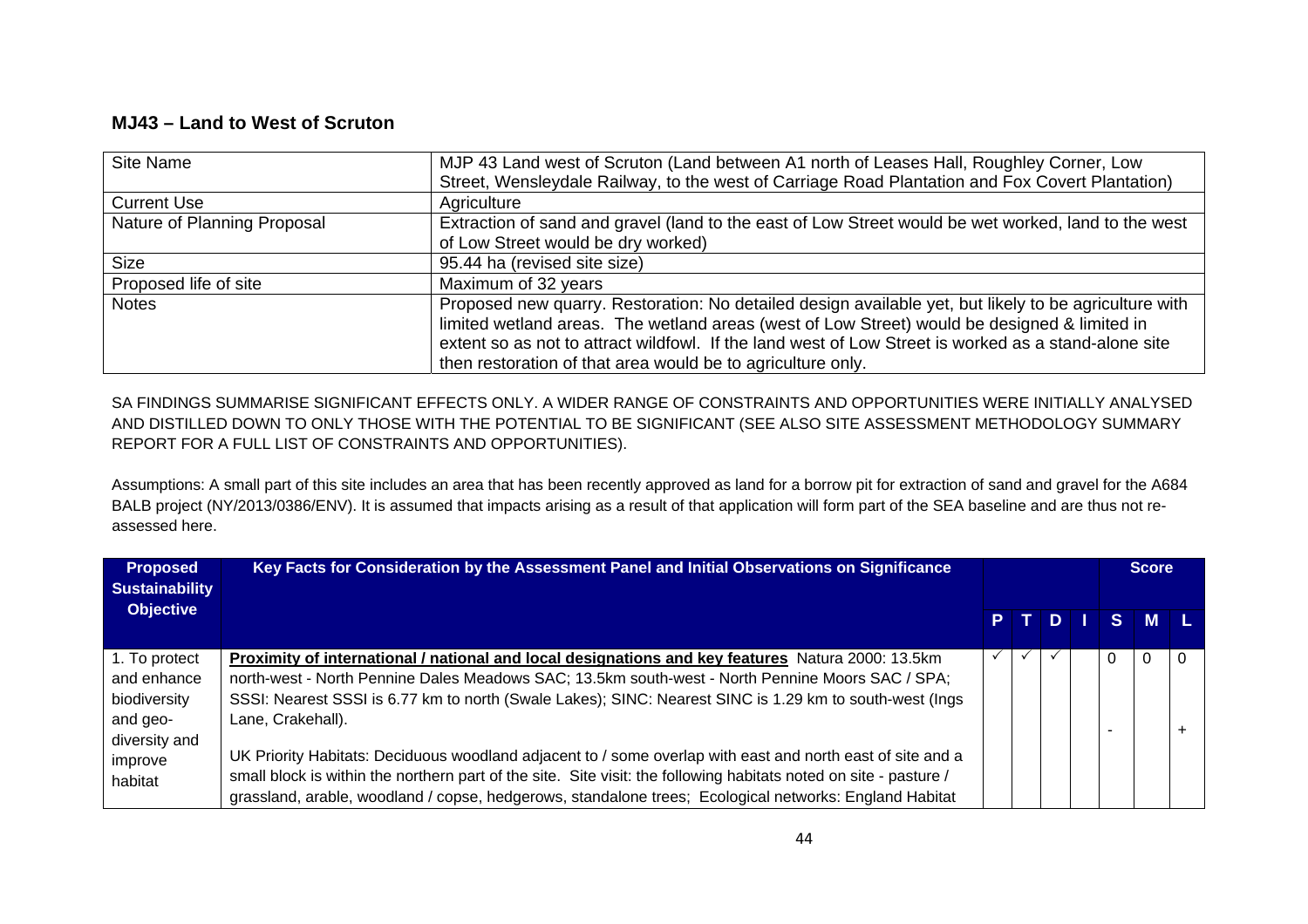| <b>Proposed</b><br><b>Sustainability</b> | Key Facts for Consideration by the Assessment Panel and Initial Observations on Significance                                                                                                                                                                                                                                                                                                                                                                                                                                                                                                                                                                                                                                                                                                                                                       |          |     |   | <b>Score</b> |  |
|------------------------------------------|----------------------------------------------------------------------------------------------------------------------------------------------------------------------------------------------------------------------------------------------------------------------------------------------------------------------------------------------------------------------------------------------------------------------------------------------------------------------------------------------------------------------------------------------------------------------------------------------------------------------------------------------------------------------------------------------------------------------------------------------------------------------------------------------------------------------------------------------------|----------|-----|---|--------------|--|
| <b>Objective</b>                         |                                                                                                                                                                                                                                                                                                                                                                                                                                                                                                                                                                                                                                                                                                                                                                                                                                                    | $\top$ 1 | $D$ | S | M            |  |
| connectivity                             | Network (EHN) woodland overlaps eastern edge of north eastern block, and a block of woodland on site is<br>also part of EHN. There is also a very small overlap of EHN woodland in the southern part of site; GI:<br>Eastern 2 blocks of site in Regional Swale GI corridor.                                                                                                                                                                                                                                                                                                                                                                                                                                                                                                                                                                       |          |     |   |              |  |
|                                          | <b>Summary of effects on designated sites and important features for biodiversity / geodiversity</b> There                                                                                                                                                                                                                                                                                                                                                                                                                                                                                                                                                                                                                                                                                                                                         |          |     |   |              |  |
|                                          | are unlikely to be any significant effects on SACs / SPAs, SSSI sites or SINCs. The majority of the site is                                                                                                                                                                                                                                                                                                                                                                                                                                                                                                                                                                                                                                                                                                                                        |          |     |   |              |  |
|                                          | agricultural - therefore any protected species are likely to be associated with these habitats. Such species                                                                                                                                                                                                                                                                                                                                                                                                                                                                                                                                                                                                                                                                                                                                       |          |     |   |              |  |
|                                          | would include badger, bats (Low Street is a strong bat foraging route), nesting birds, great crested newts<br>(where there are ponds) and the potential for water vole where water courses are present.                                                                                                                                                                                                                                                                                                                                                                                                                                                                                                                                                                                                                                            |          |     |   |              |  |
|                                          | There is the potential for this site to affect woodland that is within and adjacent to the site (e.g. through<br>destruction of habitat or deposition of dust). It is not possible to say what the significance of the impact will<br>be without more detail on the woodlands themselves.                                                                                                                                                                                                                                                                                                                                                                                                                                                                                                                                                          |          |     |   |              |  |
|                                          | This is an area of relatively low ecological value (although it is of some importance for farmland birds); as<br>such a well-designed restoration scheme that includes the creation of high quality priority habitats would<br>make a significant contribution to habitat networks in the area. Any restoration should have long term<br>management secured in order to maximise these benefits.                                                                                                                                                                                                                                                                                                                                                                                                                                                   |          |     |   |              |  |
|                                          | There may be cumulative impacts in terms of disturbance to habitats and species resulting from other<br>developments such as the A1(M) upgrade and the Bedale, Aiskew and Leeming Bar bypass scheme.                                                                                                                                                                                                                                                                                                                                                                                                                                                                                                                                                                                                                                               |          |     |   |              |  |
|                                          | To summarise, in the short-term there is a neutral to minor impact resulting from disturbance. The<br>magnitude is dependent on the detail of protected species and habitats. In the medium term the impact is<br>unknown, though it is assumed the site is still in the extraction phase, where there is no impact on wildlife.<br>In the long term it is assumed the site is restored and being managed. The scale of benefits depends on the<br>degree to which biodiversity is a priority in the restoration and whether long term management has been<br>secured (wetland restoration is not considered to be a priority here). This site lies in the RAF Leeming<br>(aerodrome and technical) consultation zone and therefore the MoD would need to be consulted regarding<br>restoring this site for ecological purposes including wetland. |          |     |   |              |  |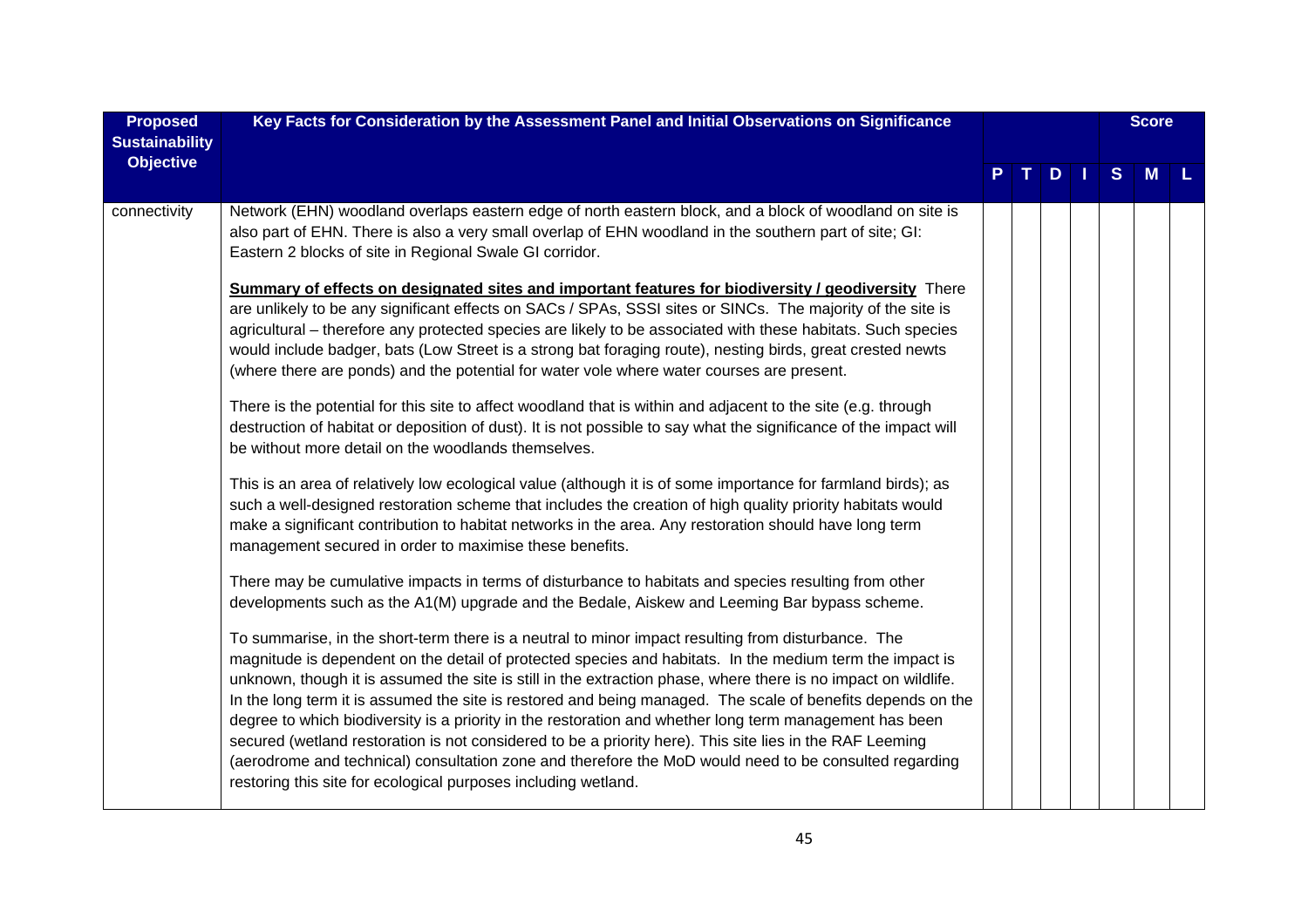| <b>Proposed</b>                               | Key Facts for Consideration by the Assessment Panel and Initial Observations on Significance                                                                                                                                                                                                                                                                                                                                                                                                                                                                                                                                                                                                                                                                                                                                                                                                                                                                                                                                                        |  |              |              |   |                          | <b>Score</b> |   |
|-----------------------------------------------|-----------------------------------------------------------------------------------------------------------------------------------------------------------------------------------------------------------------------------------------------------------------------------------------------------------------------------------------------------------------------------------------------------------------------------------------------------------------------------------------------------------------------------------------------------------------------------------------------------------------------------------------------------------------------------------------------------------------------------------------------------------------------------------------------------------------------------------------------------------------------------------------------------------------------------------------------------------------------------------------------------------------------------------------------------|--|--------------|--------------|---|--------------------------|--------------|---|
| <b>Sustainability</b>                         |                                                                                                                                                                                                                                                                                                                                                                                                                                                                                                                                                                                                                                                                                                                                                                                                                                                                                                                                                                                                                                                     |  |              |              |   |                          |              |   |
| <b>Objective</b>                              |                                                                                                                                                                                                                                                                                                                                                                                                                                                                                                                                                                                                                                                                                                                                                                                                                                                                                                                                                                                                                                                     |  | T.           | D            | H | S                        | <b>M</b>     |   |
| 2. To enhance<br>or maintain<br>water quality | <b>Proximity of water quality / quantity receptors</b> Not in an NVZ. About 25% of the western site (on north<br>western edge) is groundwater source protection zone 3. Site is in Humber RBMP in SUNO Management<br>Catchment. It is closest to the 'Swale from Muker BK to Bedale Beck' water body circa 1.8 km east.                                                                                                                                                                                                                                                                                                                                                                                                                                                                                                                                                                                                                                                                                                                             |  |              | $\checkmark$ |   | --<br>$\blacksquare$     |              |   |
| and improve<br>efficiency of<br>water use     | However, water courses drain from the edge of the site (0m) to this water body. Current ecological status is<br>moderate, with overall potential moderate. Objective is good by 2027. No RBMP lakes. Groundwater:<br>SUNO Sherwood Sandstone (Current overall status poor / good by 2027).                                                                                                                                                                                                                                                                                                                                                                                                                                                                                                                                                                                                                                                                                                                                                          |  |              |              |   | $\tilde{?}$              | $\tilde{?}$  | ? |
|                                               | CAMS: surface water resources available at least 50% of time for most of the site. At low flows new<br>extraction licenses may be more restricted.                                                                                                                                                                                                                                                                                                                                                                                                                                                                                                                                                                                                                                                                                                                                                                                                                                                                                                  |  |              |              |   |                          |              |   |
|                                               | Summary of effects on water quality To the east the site drains to the Swale from Muker BK to Bedale<br>Beck'. This could lead to possible run off from the site (particularly during construction and restoration) or it<br>could change the drainage regime and thus the flow rate of this water body. Moreover, the areas of the site<br>worked below the water table could impact on groundwater, either from removing the protection to the<br>underlying groundwater making pollution possible (e.g. if fuel spilled) or could alter groundwater flow, which<br>would have unknown effects on nearby water bodies. Equally in the areas of the site that are dry worked,<br>removing the protective layer above the groundwater body makes it more vulnerable to pollution from spills<br>etc. The groundwater status is already poor which may increase the significance of this effect to a degree<br>as it may hinder the achievement of Water Framework Directive targets. Detailed survey would be needed<br>to remove this uncertainty. |  |              |              |   |                          |              |   |
| 3. To reduce                                  | Proximity of transport receptors Site is proximal to the A1 (500m) giving reasonably good access to                                                                                                                                                                                                                                                                                                                                                                                                                                                                                                                                                                                                                                                                                                                                                                                                                                                                                                                                                 |  | $\checkmark$ |              | ✓ | $\overline{\phantom{a}}$ | $\sim$       |   |
| transport<br>miles and                        | York, Leeds and Teesside. Access: on east-bound carriage of Bedale Aiskew Leeming Bar Bypass, or onto<br>the more easterly of the two new Leases roundabouts; Light Vehicles: 10-18 two-way daily movements;                                                                                                                                                                                                                                                                                                                                                                                                                                                                                                                                                                                                                                                                                                                                                                                                                                        |  |              |              |   | --                       | $\sim$       |   |
| associated<br>emissions                       | HGV vehicles: 90 two-way daily movements & maximum of 130 two-way daily movements.                                                                                                                                                                                                                                                                                                                                                                                                                                                                                                                                                                                                                                                                                                                                                                                                                                                                                                                                                                  |  |              |              |   | ?                        | $\tilde{?}$  | ? |
| from transport<br>and                         | Net change in daily two-way trip generations: light vehicles: 10 -18; HGVs: 90-130. Traffic assessment<br>rating: yellow.                                                                                                                                                                                                                                                                                                                                                                                                                                                                                                                                                                                                                                                                                                                                                                                                                                                                                                                           |  |              |              |   |                          |              | 0 |
| encourage the<br>use of                       | PROW: This site is affected by a registered public right of way which must be kept clear of any obstruction                                                                                                                                                                                                                                                                                                                                                                                                                                                                                                                                                                                                                                                                                                                                                                                                                                                                                                                                         |  |              |              |   |                          |              |   |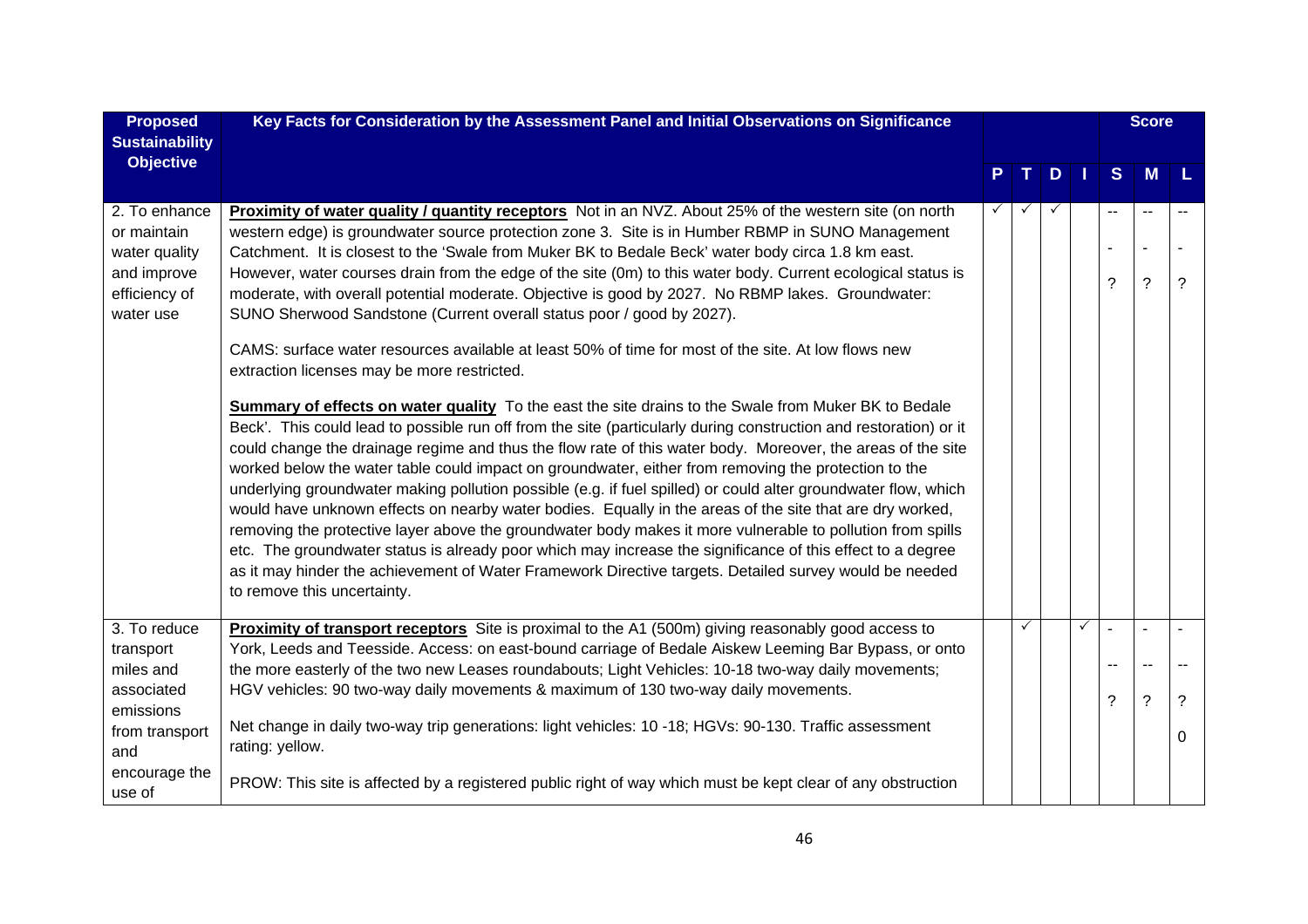| <b>Proposed</b><br><b>Sustainability</b>    | Key Facts for Consideration by the Assessment Panel and Initial Observations on Significance                                                                                                                                                                                                                                                                                                                                                                                                                                                                                                                                                                                                                                                                                                                                                                                                  |  |   |   |  |   |   | <b>Score</b> |
|---------------------------------------------|-----------------------------------------------------------------------------------------------------------------------------------------------------------------------------------------------------------------------------------------------------------------------------------------------------------------------------------------------------------------------------------------------------------------------------------------------------------------------------------------------------------------------------------------------------------------------------------------------------------------------------------------------------------------------------------------------------------------------------------------------------------------------------------------------------------------------------------------------------------------------------------------------|--|---|---|--|---|---|--------------|
| <b>Objective</b>                            |                                                                                                                                                                                                                                                                                                                                                                                                                                                                                                                                                                                                                                                                                                                                                                                                                                                                                               |  |   | D |  | S | M |              |
| sustainable<br>modes of<br>transportation   | until such time as an alternate route has been provided and confirmed by order.<br>Rail: adjacent to the site (nearest station Leeming Bar 750m south); Strategic Road: A684 150m south, A1                                                                                                                                                                                                                                                                                                                                                                                                                                                                                                                                                                                                                                                                                                   |  |   |   |  |   |   |              |
|                                             | 500m west; Canal / Freight waterway: Ripon Canal 20km south.<br><b>Summary of effects on transport</b> Site would generate a fairly significant number of vehicle movements<br>although access to the strategic road network is good. Modelling of likely traffic routes in the traffic<br>assessment estimates that 75% of demand from this area is drawn towards Teesside and Durham. Traffic<br>might therefore route via either the A1 and A66 or the A684 through Northallerton and the A19. The<br>assessment recommends that a routing agreement should specify the A1 route to avoid routing through<br>Northallerton. The traffic assessment also estimates that traffic on the A1 slip roads generated by this site<br>would be imperceptible against background levels.                                                                                                            |  |   |   |  |   |   |              |
|                                             | HGV movement is acceptable onto Low Street, however, works will be required to improve Low Street and<br>extend existing footway / street lighting to improve safety at the site access. The potential for use of<br>sustainable modes of transport would need to be determined by a site specific traffic assessment/travel<br>plan. In terms of passenger transport additional facilities / service provision would also need to be<br>determined in a site specific traffic assessment. Overall the assessment is uncertain until a traffic<br>assessment has been carried out and the site access route has been finalised.<br>Cumulative effects around the mid Catterick and Leeming Bar junctions with the A1 have also been<br>modelled for this site together with other local sites (MJP17, MJP21, and MJP33). This modelling did not find<br>cumulative effects to be significant. |  |   |   |  |   |   |              |
| 4. To protect<br>and improve<br>air quality | Proximity of air quality receptors Not within hazardous substances consent consultation zone. Not within<br>2 km of an AQMA.<br><b>Summary of effects on air quality</b> It is assumed that the average minerals output of this site would be<br>relatively high as the estimated minerals reserve is 6.5 million to 8 million tonnes. This would likely mean a<br>relatively high level of freight traffic resulting from this site, though the site is close to the A1 (and a rail line)<br>so receptors for traffic pollution are likely to be limited. However, if traffic were to route towards the A19                                                                                                                                                                                                                                                                                  |  | ✓ |   |  |   |   |              |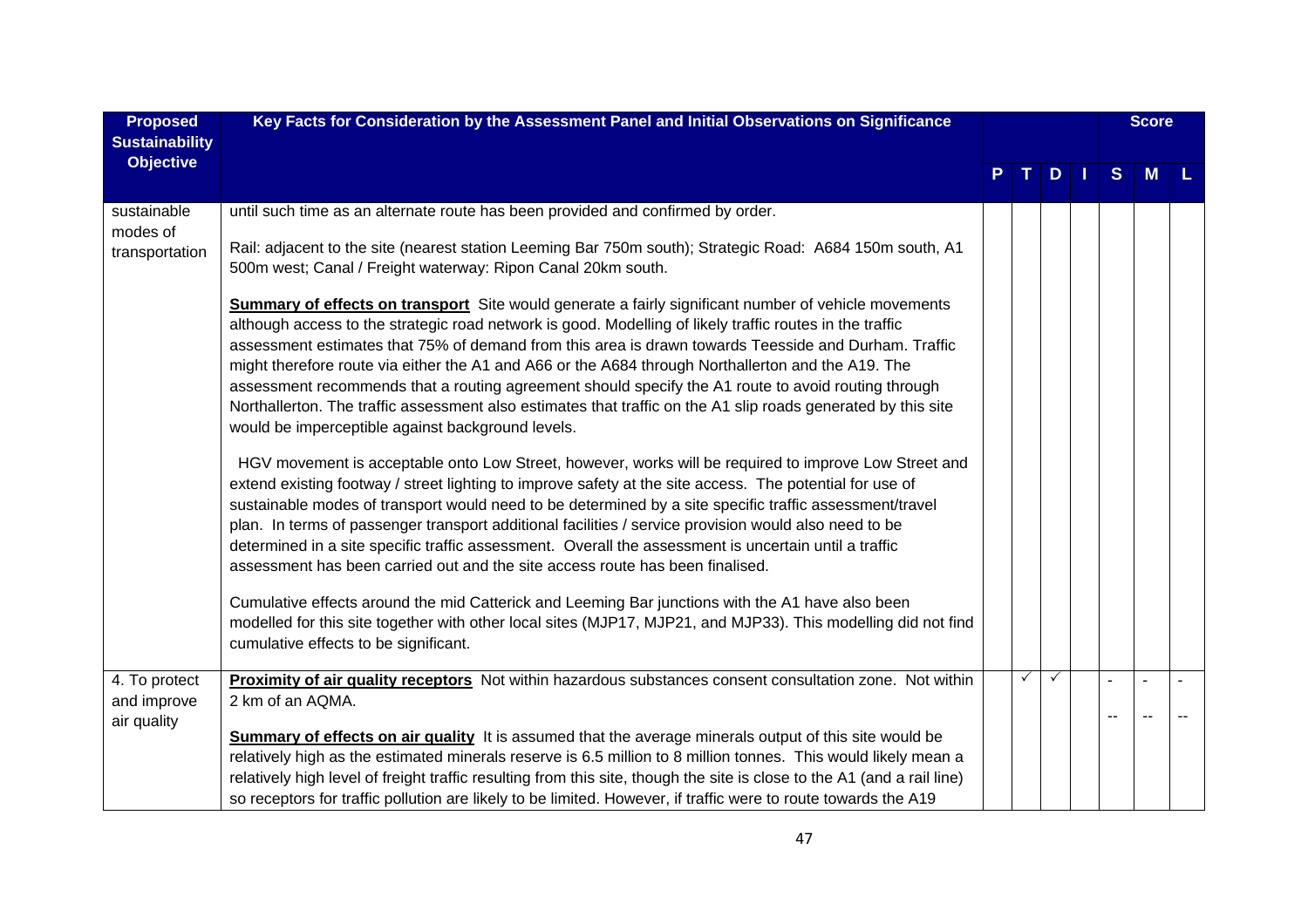| <b>Proposed</b>                                                                           | Key Facts for Consideration by the Assessment Panel and Initial Observations on Significance                                                                                                                                                                                                                                                                                                                                                                                                         |              |              |              |              |                | <b>Score</b>  |               |
|-------------------------------------------------------------------------------------------|------------------------------------------------------------------------------------------------------------------------------------------------------------------------------------------------------------------------------------------------------------------------------------------------------------------------------------------------------------------------------------------------------------------------------------------------------------------------------------------------------|--------------|--------------|--------------|--------------|----------------|---------------|---------------|
| <b>Sustainability</b><br><b>Objective</b>                                                 |                                                                                                                                                                                                                                                                                                                                                                                                                                                                                                      |              |              | TDI          |              | S              | <b>M</b>      |               |
|                                                                                           | through Northallerton, effects would be much more significant. There are several small farms and properties<br>close to the edge of the site as well as Leases Hall, the village of Scruton, and Scruton Grange that may be<br>in range of dust impacts (particularly during construction and restoration phases and depending on the<br>phases of working, though less so during operational phases for the areas of the site that are wet worked).                                                 |              |              |              |              |                |               |               |
| 5. To use soil<br>and land<br>efficiently and<br>safeguard or<br>enhance their<br>quality | Proximity of soil and land receptors Agricultural Land Classification: circa 85% Grade 2. 15% (in north<br>west corner) is grade 3. This is a greenfield site. No known risk factors for contaminated land. Not in a<br>development high risk area (coal mining).<br>Summary of effects on soil / land A significant amount of best and most versatile land will be lost.<br>However, much of this will be restored to agriculture.                                                                  | $\checkmark$ | $\checkmark$ | $\checkmark$ |              | $\overline{a}$ | $\sim$ $\sim$ | $\Omega$<br>? |
| 6. Reduce the<br>causes of<br>climate<br>change                                           | Proximity of factors relevant to exacerbating climate change Deciduous woodland is adjacent to / has<br>some overlap with east and north east of site and a small block is within the northern part of the site. Site<br>visit: the following habitats noted on site - pasture / grassland, woodland / copse, hedgerows, standalone<br>trees.                                                                                                                                                        |              |              |              | $\checkmark$ |                |               |               |
|                                                                                           | <b>Summary of effects on climate change</b> Although there is the potential for the loss of some small amounts<br>of habitats with carbon storage potential this impact is considered insignificant. However, the traffic from<br>this site would be significant and would therefore lead to significant climate change impacts, albeit lessened<br>by this site's excellent proximity to the A1.                                                                                                    |              |              |              |              |                |               |               |
| 7. To respond<br>and adapt to<br>the effects of<br>climate<br>change                      | Proximity of factors relevant to the adaptive capacity <sup>15</sup> of a site Site is in flood zone 1. There are small<br>patches of mostly low flood risk across the site (circa 5%). Small patches within this are at medium risk (1 in<br>100) (additional 1%) and high risk (1 in 30) (additional 2%). In Swale, Ure, Nidd and Upper Ouse CAMS:<br>surface water resources available at least 50% of time for most of the site. At low flows new extraction<br>licenses may be more restricted. |              |              |              |              | $\Omega$       | $\Omega$      | $\Omega$      |

<sup>&</sup>lt;sup>15</sup> Adaptive capacity is defined as the ability of a system to adjust to climate change to moderate potential; damage or take advantage of opportunities (adapted from CARE International, 2015. Adaptive Capacity [URL: http://www.careclimatechange.org/tk/integration/en/key\_concepts/adaptive\_capacity.html ]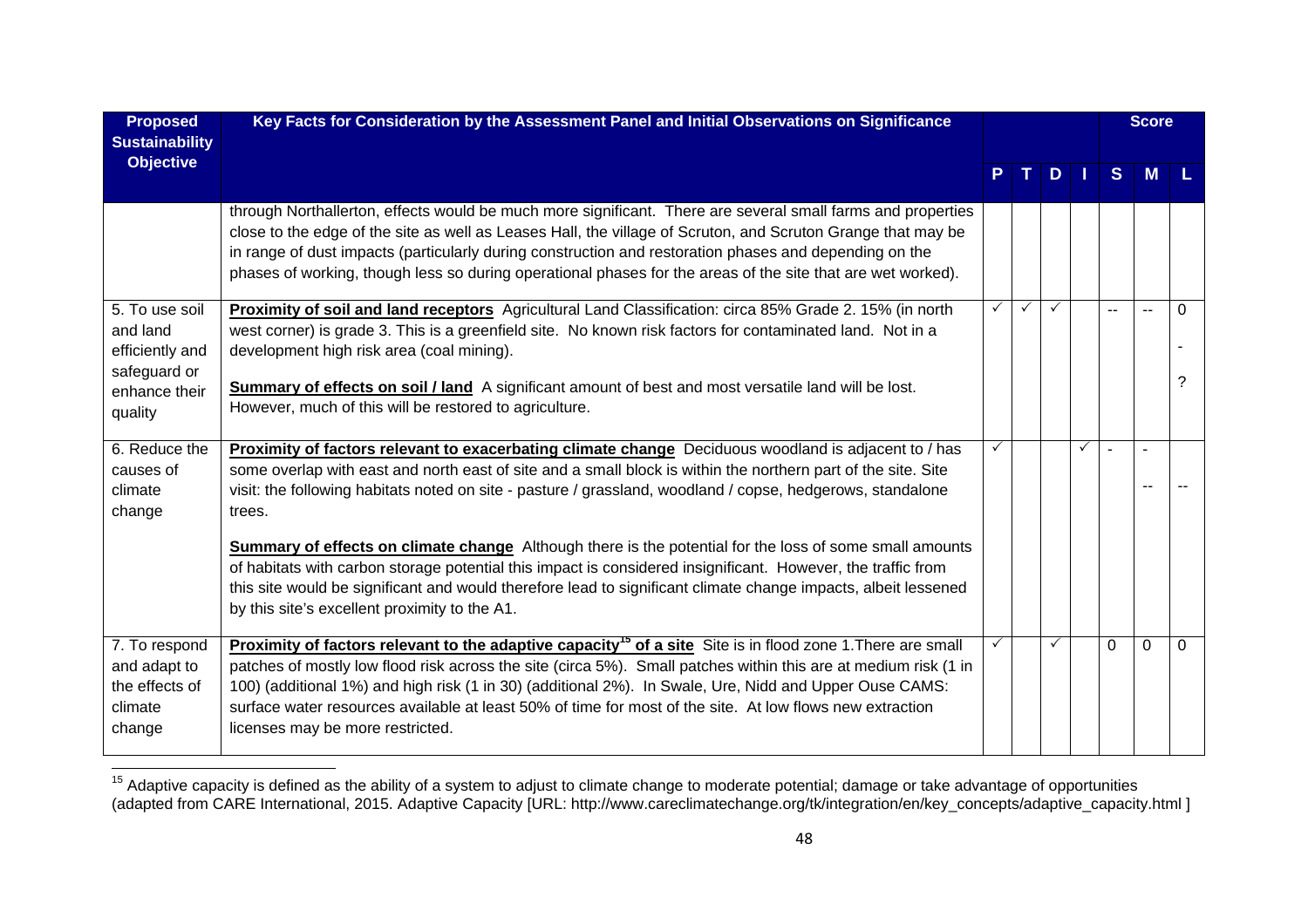| <b>Proposed</b>                                                                                                                             | Key Facts for Consideration by the Assessment Panel and Initial Observations on Significance                                                                                                                                                                                                                                                                                                                                                                                                                                                                                                                                                               |   |              |              |     |          | <b>Score</b> |          |
|---------------------------------------------------------------------------------------------------------------------------------------------|------------------------------------------------------------------------------------------------------------------------------------------------------------------------------------------------------------------------------------------------------------------------------------------------------------------------------------------------------------------------------------------------------------------------------------------------------------------------------------------------------------------------------------------------------------------------------------------------------------------------------------------------------------|---|--------------|--------------|-----|----------|--------------|----------|
| <b>Sustainability</b>                                                                                                                       |                                                                                                                                                                                                                                                                                                                                                                                                                                                                                                                                                                                                                                                            |   |              |              |     |          |              |          |
| <b>Objective</b>                                                                                                                            |                                                                                                                                                                                                                                                                                                                                                                                                                                                                                                                                                                                                                                                            |   |              | D            | - 1 | S        | M            |          |
|                                                                                                                                             | In Ouse CFMP / Unit: Swale Washlands / Policy 6. Ecological networks: England Habitat Network woodland<br>overlaps eastern edge of north eastern part of the site, and a block of woodland on site is also part of EHN.<br>Summary of effects on climate change adaptation Site is at low risk of climate change as it is in Flood<br>Zone 1. Although an area of EHN lies on site it forms isolated patches so would not significantly affect the<br>movement envelopes of species under climate change. However, there could be the potential to join these<br>patches up through restoration.                                                           |   |              |              |     |          |              |          |
| 8. To minimise<br>the use of<br>resources and<br>encourage<br>their re-use<br>and<br>safeguarding                                           | Proximity of factors relevant to the resource usage of a site No spatial factors identified.<br>Summary of effects on resource usage This site will contribute to the need for sand and gravel.<br>However, it may to a degree offset recycled materials that could potentially replace sand and gravel.<br>However, this impact can only be considered at the plan level rather than in relation to an individual site. All<br>that can be said here is that up to 8 million tonnes of virgin minerals would be extracted which will be<br>unavailable for future use (unless recycled). This works against the SA objective, so it is scored negatively. | ✓ |              | ✓            |     |          |              | ?        |
| 9. To minimise<br>waste<br>generation<br>and prioritise<br>management<br>of waste as<br>high up the<br>waste<br>hierarchy as<br>practicable | <b>Proximity of factors relevant to managing waste higher up the waste hierarchy</b> No spatial factors<br>identified.<br>Summary of effects on the waste hierarchy The site would not deal with waste and no details are<br>provided of how waste would be managed on site.                                                                                                                                                                                                                                                                                                                                                                               |   |              |              |     | $\Omega$ | $\mathbf 0$  | $\Omega$ |
| $10.$ To<br>conserve or<br>enhance the                                                                                                      | Proximity of historic environment receptors Conservation Areas: None within 1km; Registered Parks<br>and Gardens: Thorp Perrow Grade 2 (ID 1,001,075) 4.9 km south-west; Registered Battlefields: None within<br>5km; Scheduled Monuments: 2km north 'Motte and bailey castle and medieval settlement earthworks within                                                                                                                                                                                                                                                                                                                                    | ✓ | $\checkmark$ | $\checkmark$ |     | --       |              |          |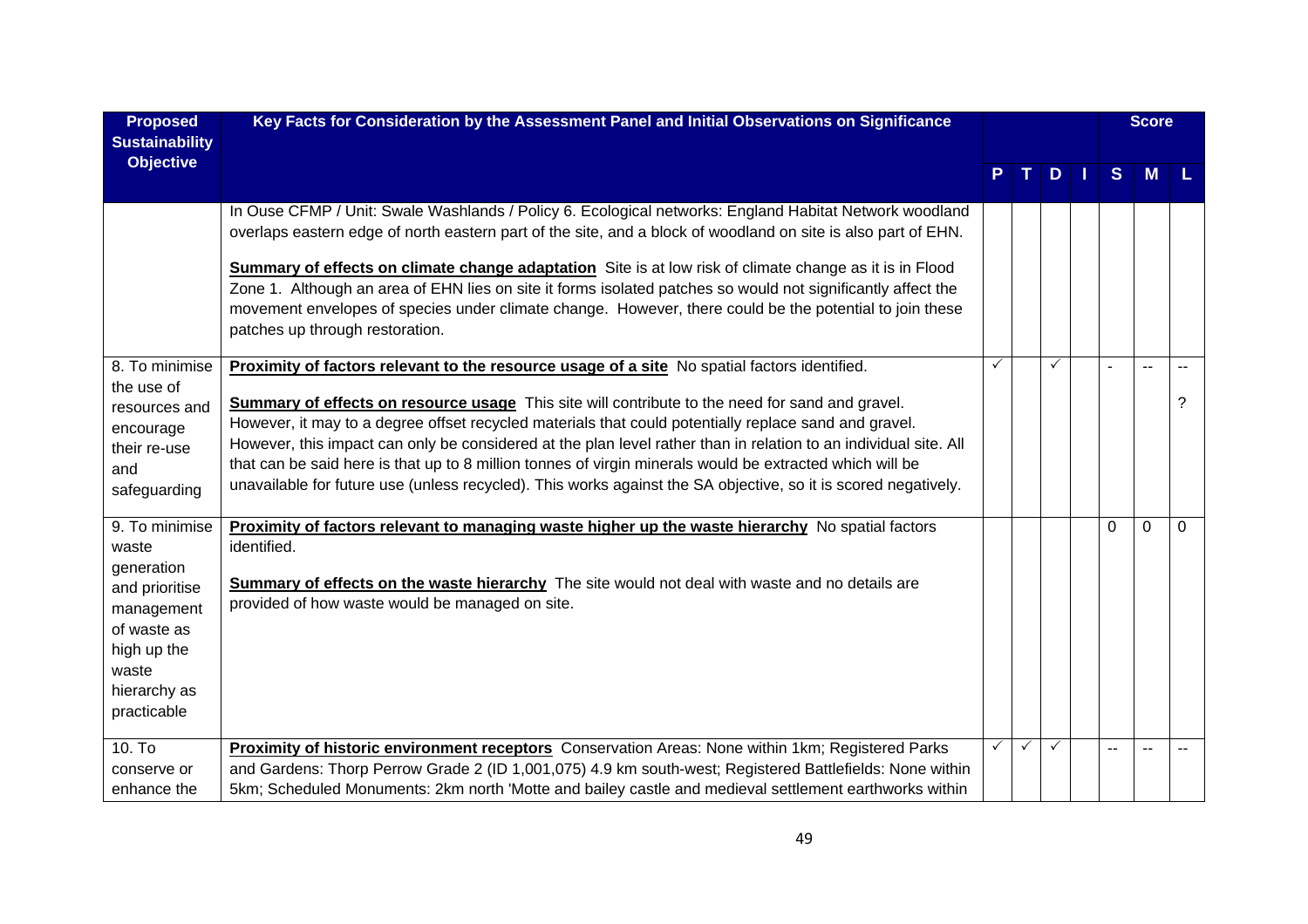| <b>Proposed</b><br><b>Sustainability</b>                                             | Key Facts for Consideration by the Assessment Panel and Initial Observations on Significance                                                                                                                                                                                                                                                                                                                                                                                                                                                                                                                                                                                                                                                                                                                                                                                                                                                                                                                                                                                                                                                                                                                                                                                                                                                                                                                                                                                                                                                                                                                                                                                                                                                                                                                                                                                                                                                                                                                                                                                                                                                                                                                                                                                                                                                                                                            |  |    |  |              | <b>Score</b> |  |
|--------------------------------------------------------------------------------------|---------------------------------------------------------------------------------------------------------------------------------------------------------------------------------------------------------------------------------------------------------------------------------------------------------------------------------------------------------------------------------------------------------------------------------------------------------------------------------------------------------------------------------------------------------------------------------------------------------------------------------------------------------------------------------------------------------------------------------------------------------------------------------------------------------------------------------------------------------------------------------------------------------------------------------------------------------------------------------------------------------------------------------------------------------------------------------------------------------------------------------------------------------------------------------------------------------------------------------------------------------------------------------------------------------------------------------------------------------------------------------------------------------------------------------------------------------------------------------------------------------------------------------------------------------------------------------------------------------------------------------------------------------------------------------------------------------------------------------------------------------------------------------------------------------------------------------------------------------------------------------------------------------------------------------------------------------------------------------------------------------------------------------------------------------------------------------------------------------------------------------------------------------------------------------------------------------------------------------------------------------------------------------------------------------------------------------------------------------------------------------------------------------|--|----|--|--------------|--------------|--|
| <b>Objective</b>                                                                     |                                                                                                                                                                                                                                                                                                                                                                                                                                                                                                                                                                                                                                                                                                                                                                                                                                                                                                                                                                                                                                                                                                                                                                                                                                                                                                                                                                                                                                                                                                                                                                                                                                                                                                                                                                                                                                                                                                                                                                                                                                                                                                                                                                                                                                                                                                                                                                                                         |  | D. |  | <sub>S</sub> | M            |  |
| historic<br>environment<br>and its setting,<br>cultural<br>heritage and<br>character | Hall Garth' (ID 1,021,103); Listed buildings: 10 Listed buildings within 1km (all Grade 2). Closest is 15m from<br>site boundary ('Ice House to Leases Hall' (NHLE no. 1,252,653)).<br>Named Designed Landscapes: Scruton Park c570m north-east. Fencote Park 800m north; Holtby Hall 230m<br>west. HLC Broad type - Enclosed land / HLC Type - Modern improved fields. Undesignated archaeology in<br>this area includes evidence for activity and settlement from the prehistoric periods onwards. Several burials<br>dating to the Romano - British period have been found with grave goods including 2 epaulettes <sup>16</sup> and a<br>scabbard <sup>17</sup> . It is also believed that Romano-British brooches have been found from this area. An<br>unscheduled barrow lies in close proximity to the site.<br>Summary of effects on the historic environment The HLC type of this area is modern improved fields<br>and as this allocation site is a smaller part of a larger area of similar character type, the proposed extraction<br>is unlikely to have a major impact upon the historic landscape character of the immediately surrounding<br>area, although it is acknowledged that within the site the historic landscape character will become invisible<br>as development will replace an earlier field system. As 20% of the HLC project area has been identified as<br>modern improved fields, this effect is not considered to be significant.<br>There is high archaeological potential for the survival of archaeological remains within the site from the later<br>prehistoric period onwards and, although the site has not been archaeologically evaluated, it is assumed<br>that allocating this site would be likely to cause the loss of these archaeological remains if the site is<br>extracted without mitigation.<br>Archaeological potential is deemed uncertain until such time as an archaeological field evaluation is carried<br>out. The results of such work would provide more certainty about the nature and significance of below<br>ground deposits. Archaeological field evaluation has been undertaken prior to approval being granted for<br>NY/2013/0386/ENV. Surprisingly, the evaluation did not identify any archaeological features.<br>It is assumed that the archaeological impact will occur throughout the duration of extraction for however |  |    |  |              |              |  |

 $\frac{16}{17}$  An ornamental shoulder piece<br> $\frac{17}{17}$  A sheaf for a sword or knife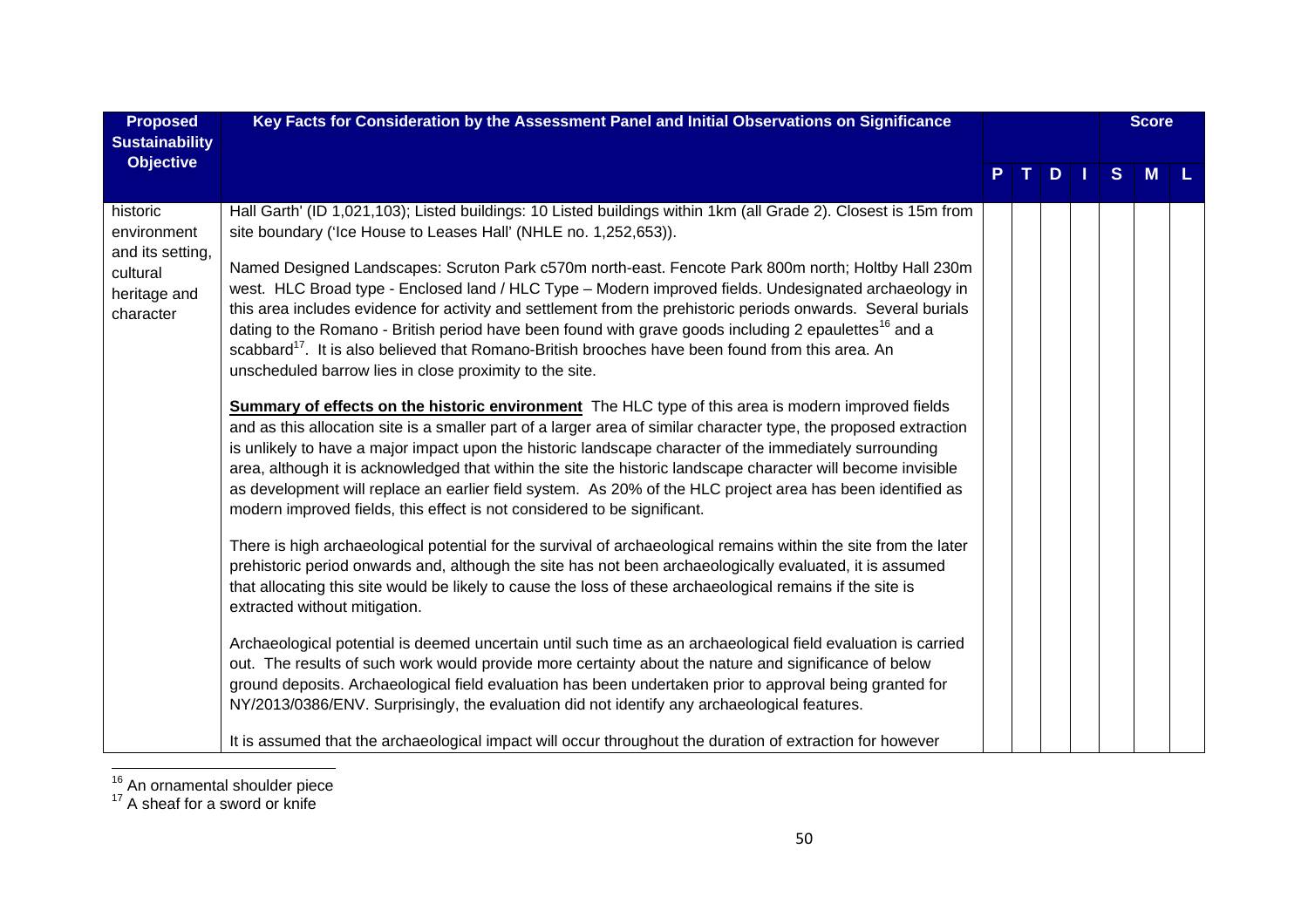| <b>Proposed</b>                                 | Key Facts for Consideration by the Assessment Panel and Initial Observations on Significance                                                                                                                                                                                                                                                                                                                                                                                                                                                                 |              |              |              |                          | <b>Score</b> |      |
|-------------------------------------------------|--------------------------------------------------------------------------------------------------------------------------------------------------------------------------------------------------------------------------------------------------------------------------------------------------------------------------------------------------------------------------------------------------------------------------------------------------------------------------------------------------------------------------------------------------------------|--------------|--------------|--------------|--------------------------|--------------|------|
| <b>Sustainability</b><br><b>Objective</b>       |                                                                                                                                                                                                                                                                                                                                                                                                                                                                                                                                                              |              |              |              |                          |              |      |
|                                                 |                                                                                                                                                                                                                                                                                                                                                                                                                                                                                                                                                              |              |              | $D$          | S                        | <b>M</b>     | - L. |
|                                                 | many years this will be. It is assumed that mineral extraction will result in the total destruction of the<br>undesignated archaeological remains. As archaeology is a finite, irreplaceable resource, the impact will<br>therefore be significant.                                                                                                                                                                                                                                                                                                          |              |              |              |                          |              |      |
| 11. To protect                                  | Proximity of landscape / townscape receptors and summary of character National Park / AONB: None                                                                                                                                                                                                                                                                                                                                                                                                                                                             | $\checkmark$ | $\checkmark$ | $\checkmark$ | $\overline{\phantom{a}}$ | $\sim$       | ?    |
| and enhance<br>the quality and                  | within 10km; Heritage Coast: None within 10 km; ITE: None within 5km; Locally protected landscape: None<br>within 5km.                                                                                                                                                                                                                                                                                                                                                                                                                                       |              |              |              | ?                        | $\ddot{?}$   |      |
| character of<br>landscapes<br>and<br>townscapes | National Character Area: Vale of Mowbray; North Yorkshire Landscape Character Assessment: Landscape<br>Character type 25 (Settled Vale Farmland); Local LCA: Mainly Hambleton 5b, though western block is<br>mostly in 4c.                                                                                                                                                                                                                                                                                                                                   |              |              |              |                          |              |      |
|                                                 | Intrusion: disturbed. Urban intrusion: The site lies within the A1(M) and A684 corridors and the western<br>areas in particular are affected by noise and glimpses of traffic. Light pollution: On the 2000 assessment<br>this varies from about 80 to 110 in the CPRE scale of 1 to 255 where 1 represents the maximum darkness.<br>It is likely that light pollution has subsequently increased due increases in traffic and activity in the area.                                                                                                         |              |              |              |                          |              |      |
|                                                 | Summary of effects on landscape / townscape There are no impacts from this site on any nationally or<br>locally designated habitats. The site would, however, affect the approaches to Leeming Bar from minor<br>roads to the north, and Scruton. Northern parts of Leeming Bar are already adversely affected by road<br>construction and commercial development and this would add to the general deterioration in landscape<br>quality. Scruton is a Conservation Area and generally unspoilt, but it may be largely screened visually by<br>plantations. |              |              |              |                          |              |      |
|                                                 | The size of the proposed extraction area means that phased extraction could be carried out over a fairly<br>long period of time, and a processing plant would need to be accommodated. The area is estate-<br>influenced, and benefits from sizeable plantations which could help to screen the site and provide a<br>framework for restoration. However much is very open.                                                                                                                                                                                  |              |              |              |                          |              |      |
|                                                 | A low level restoration scheme is inevitable, so a considerable change in landscape character would result -<br>with some areas of wetland created. It is important that the landscape framework offered by landform and                                                                                                                                                                                                                                                                                                                                     |              |              |              |                          |              |      |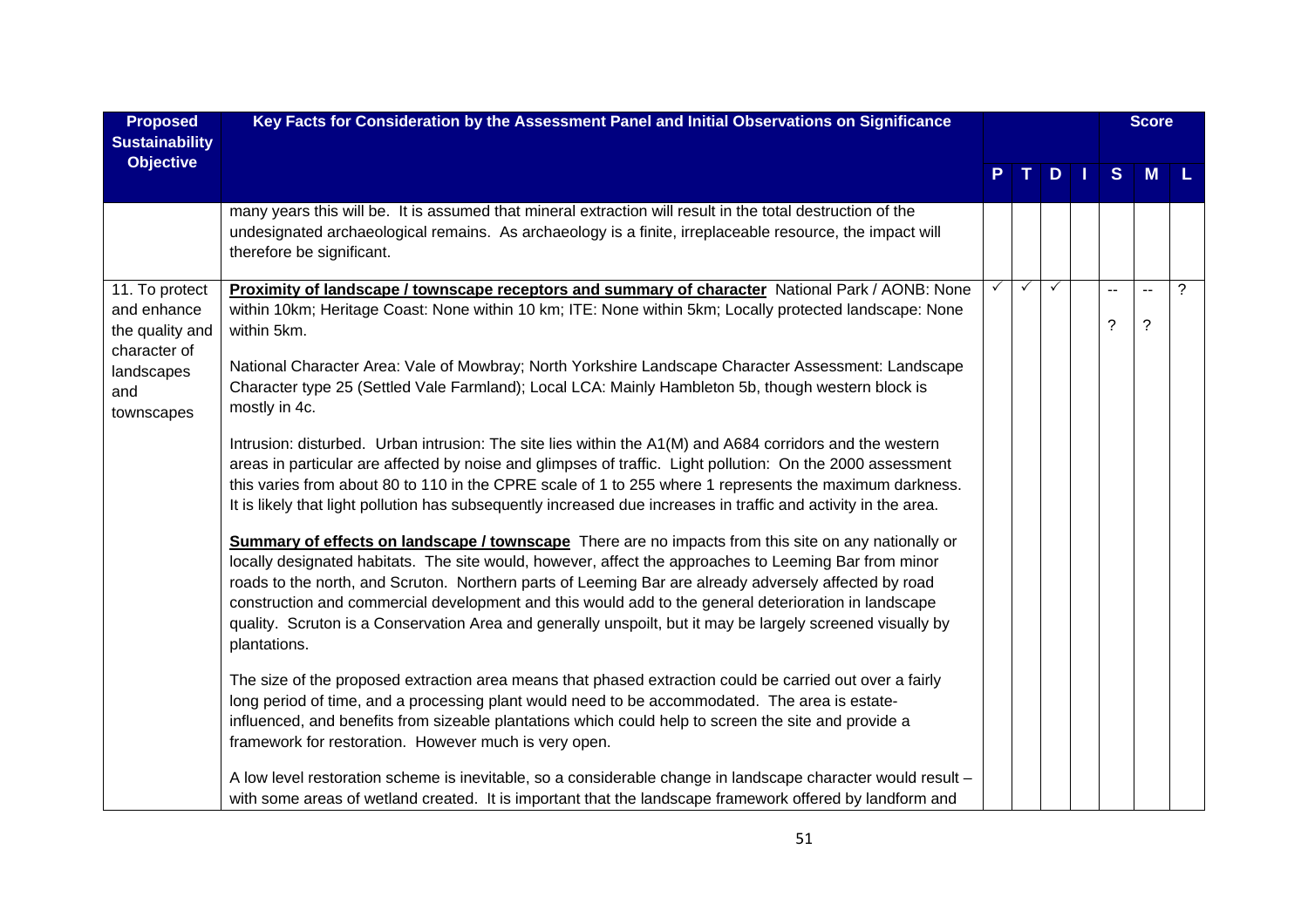| <b>Proposed</b><br><b>Sustainability</b> | Key Facts for Consideration by the Assessment Panel and Initial Observations on Significance                                                                                                                                                                                                                                                                                                                                                                                                                                                                                                                                                                                                                                                                                                                                                                                                                                                                                                                                                                                                                                                                                                                                                                                                                                                                                                                                                                                                                                                                                                                                                                                                                                                                                                                                                                                                                                                                                                                                                                                                                                                                                                                                                                                                                                                                       | D |  |  |  |   | <b>Score</b> |  |
|------------------------------------------|--------------------------------------------------------------------------------------------------------------------------------------------------------------------------------------------------------------------------------------------------------------------------------------------------------------------------------------------------------------------------------------------------------------------------------------------------------------------------------------------------------------------------------------------------------------------------------------------------------------------------------------------------------------------------------------------------------------------------------------------------------------------------------------------------------------------------------------------------------------------------------------------------------------------------------------------------------------------------------------------------------------------------------------------------------------------------------------------------------------------------------------------------------------------------------------------------------------------------------------------------------------------------------------------------------------------------------------------------------------------------------------------------------------------------------------------------------------------------------------------------------------------------------------------------------------------------------------------------------------------------------------------------------------------------------------------------------------------------------------------------------------------------------------------------------------------------------------------------------------------------------------------------------------------------------------------------------------------------------------------------------------------------------------------------------------------------------------------------------------------------------------------------------------------------------------------------------------------------------------------------------------------------------------------------------------------------------------------------------------------|---|--|--|--|---|--------------|--|
| <b>Objective</b>                         |                                                                                                                                                                                                                                                                                                                                                                                                                                                                                                                                                                                                                                                                                                                                                                                                                                                                                                                                                                                                                                                                                                                                                                                                                                                                                                                                                                                                                                                                                                                                                                                                                                                                                                                                                                                                                                                                                                                                                                                                                                                                                                                                                                                                                                                                                                                                                                    |   |  |  |  | S | M            |  |
|                                          | woodland plantations remains, and that a strategic approach is taken if the site is included. Quarrying of the<br>areas to the west of Low Street could potentially remove a large part of the moraine which is a local<br>landscape feature that reaches 76 m AOD at Carr Hill, to the north of the site. The settlement of Leeming<br>Bar is sited on this minor ridge, as is Leases Hall. There are views eastwards over the site from Leases<br>Road (Dere Street). The moraine is followed by the A1(M), but in this area the road veers slightly<br>westwards, beyond the highest parts of the ridge, so becomes screened. On no account should this minor<br>skyline be breached, or the landform modified to the extent that it is no longer a locally significant feature.<br>Ideally it would be strengthened with woodland planting to increase its apparent height and also increase the<br>visual and noise buffer between the local landscape and the A1(M).<br>The site is very extensive, but much of it is visible from Low Street. To the east of Low Street, the site<br>consists of a series of large fields between the road and the line of Fence Dike which is marked by a series<br>of plantation woodlands which are likely to have an estate origin. Carriage Road Plantation was on a<br>carriage track between Scruton Hall and the A1 at Leases Hall. The track is now a PROW / bridleway<br>(10.125/1/1). Within the proposed extraction area, a plantation has been lost - Old Harry Plantation to the<br>north-west of Fox Covert Plantation. Opposite Low Leases Farm, a mixed plantation lies within the<br>proposed extraction area. Its loss would lead to negative effects.<br>Parts of the site are likely to be visible from the A1(M) and the BALB bypass which is under construction.<br>Views from the A1(M), which is used by tourists as well as residents and workers, affect perceptions of<br>North Yorkshire. There is a need to enhance the corridors of major routes.<br>Although the site is not in a particularly tranquil area, it is affected by urban intrusion and moderate light<br>pollution, and the trend is for these to increase with the A1(M) upgrade and construction of the BALB bypass<br>scheme which will cut through the south east part of the site. Character may change as a result of an |   |  |  |  |   |              |  |
|                                          | increase in HGVs on local minor roads.<br>Not enough is known about future land uses and restoration for the long term significance to be assessed.                                                                                                                                                                                                                                                                                                                                                                                                                                                                                                                                                                                                                                                                                                                                                                                                                                                                                                                                                                                                                                                                                                                                                                                                                                                                                                                                                                                                                                                                                                                                                                                                                                                                                                                                                                                                                                                                                                                                                                                                                                                                                                                                                                                                                |   |  |  |  |   |              |  |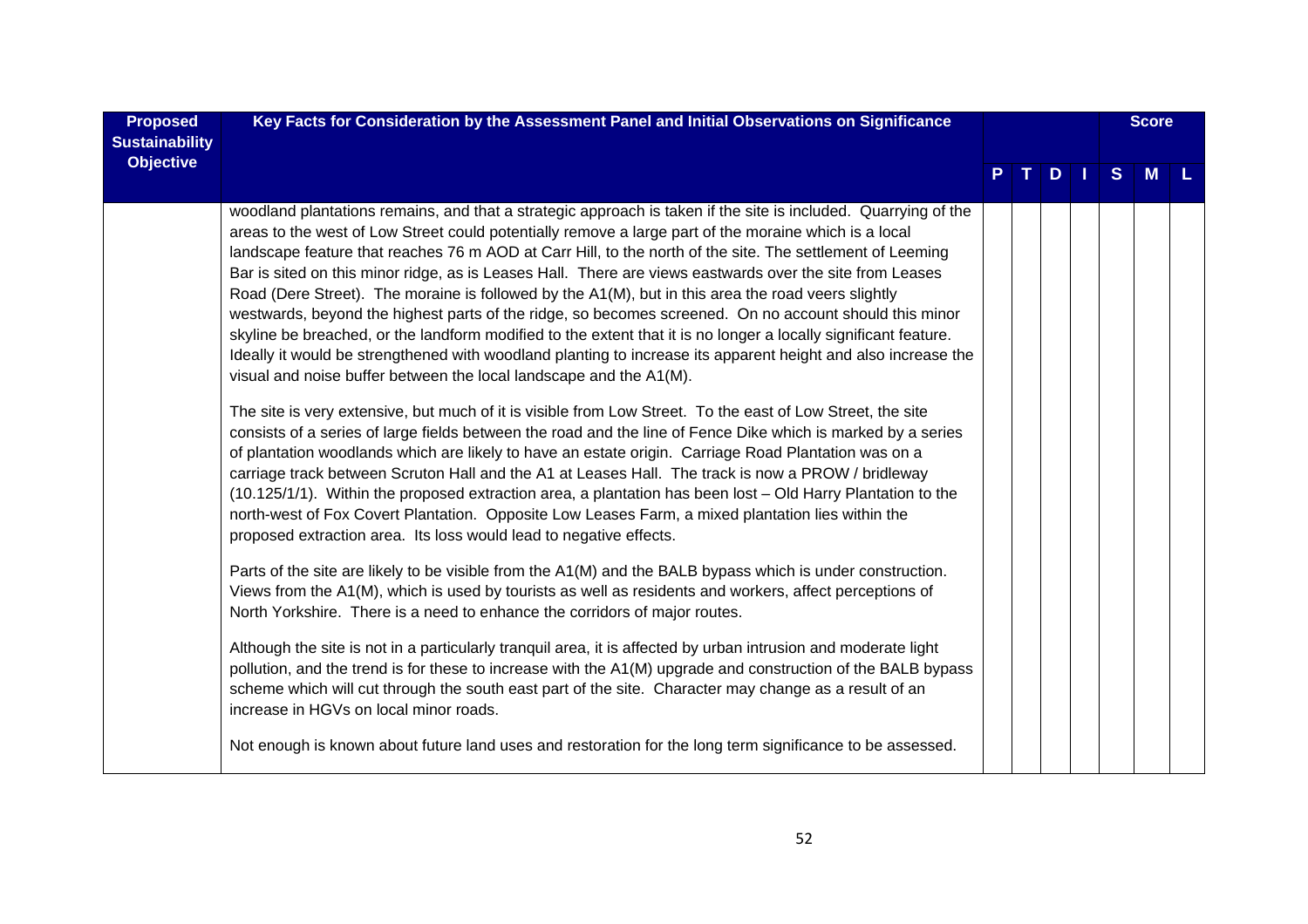| <b>Proposed</b>                                                                         | Key Facts for Consideration by the Assessment Panel and Initial Observations on Significance                                                                                                                                                                                                                                                                                                                                                                                                                                                                                                                                                                                                                                                                                                                                                                                                                                          |  |   |              |              |      | <b>Score</b>   |               |
|-----------------------------------------------------------------------------------------|---------------------------------------------------------------------------------------------------------------------------------------------------------------------------------------------------------------------------------------------------------------------------------------------------------------------------------------------------------------------------------------------------------------------------------------------------------------------------------------------------------------------------------------------------------------------------------------------------------------------------------------------------------------------------------------------------------------------------------------------------------------------------------------------------------------------------------------------------------------------------------------------------------------------------------------|--|---|--------------|--------------|------|----------------|---------------|
| <b>Sustainability</b>                                                                   |                                                                                                                                                                                                                                                                                                                                                                                                                                                                                                                                                                                                                                                                                                                                                                                                                                                                                                                                       |  |   |              |              |      |                |               |
| <b>Objective</b>                                                                        |                                                                                                                                                                                                                                                                                                                                                                                                                                                                                                                                                                                                                                                                                                                                                                                                                                                                                                                                       |  |   | D            |              | S    | M              | L             |
| 12. Achieve<br>sustainable<br>economic<br>growth and<br>create and<br>support jobs      | <b>Proximity of factors relevant to sustainable economic growth</b> Site is very close to the A1 giving<br>reasonably good access to York, Leeds and Teesside.<br>Summary of effects on sustainable economic growth This site would ultimately result in up to 8 million<br>tonnes of sand and gravel being made available to the market. This would make a significant contribution to<br>the building sector by helping to boost supply of a key building material (as well as supporting freight driving<br>jobs).                                                                                                                                                                                                                                                                                                                                                                                                                 |  |   |              | $\checkmark$ | $++$ | $++$           | $++$<br>?     |
| 13. Maintain<br>and enhance<br>the viability<br>and vitality of<br>local<br>communities | Proximity of factors relevant to community vitality / viability Index of Multiple Deprivation Leeming Bar<br>- not in most deprived 20%, Scruton is c.900m east, while Leeming Bar is 650m south. Also within 5km are<br>Aiskew (2km south-west) and Bedale 3.4km south-west. Morton on Swale (2.4km east) and Ainderby<br>Steeple (3.4 km east) lie to the east. Leeming Bar is listed in the Hambleton Local Plan settlement<br>hierarchy: it is a Service Village (5% of housing directed to Service Villages). Bedale (with Aiskew) is a<br>Service Centre (overall 51% of housing).<br>Summary of effects on vitality / viability This is a large site that could support a modest amount of jobs in<br>extraction and freight. It would also supply a useful supply of building materials to support the planned<br>growth in housing stock in nearby settlements. Restoration may provide a useful community resource.         |  | ✓ |              | $\checkmark$ | $++$ | $++$           | $++$<br>?     |
| 14. To provide<br>opportunities<br>to enable<br>recreation,<br>leisure and<br>learning  | Proximity to recreation, leisure and learning receptors National cycle route number 71 crosses midway<br>between eastern and western sections of the site along the road (north-south direction). Bridleway<br>10.125/1/1 adjoins this crossing the site west-east. Bridleway 10.4/3/1 crosses west-east along the northern<br>boundary of the western site. No common land or village greens within 500m. Nearest draft common land<br>is at Little Fencote 1.05km north. GI: Eastern 2 blocks of site in Regional Swale GI corridor. The<br>Wensleydale Railway abuts the site to the south.<br><b>Summary of effects on recreation, leisure and learning</b> The National Cycle Network crosses the site<br>(and would experience visual, dust and noise disturbance, while bridleways adjacent would also potentially<br>suffer similar impacts making the experience of using them less pleasant. The Wensleydale Railway passes |  | ✓ | $\checkmark$ | $\checkmark$ |      | $\blacksquare$ | $\Omega$<br>? |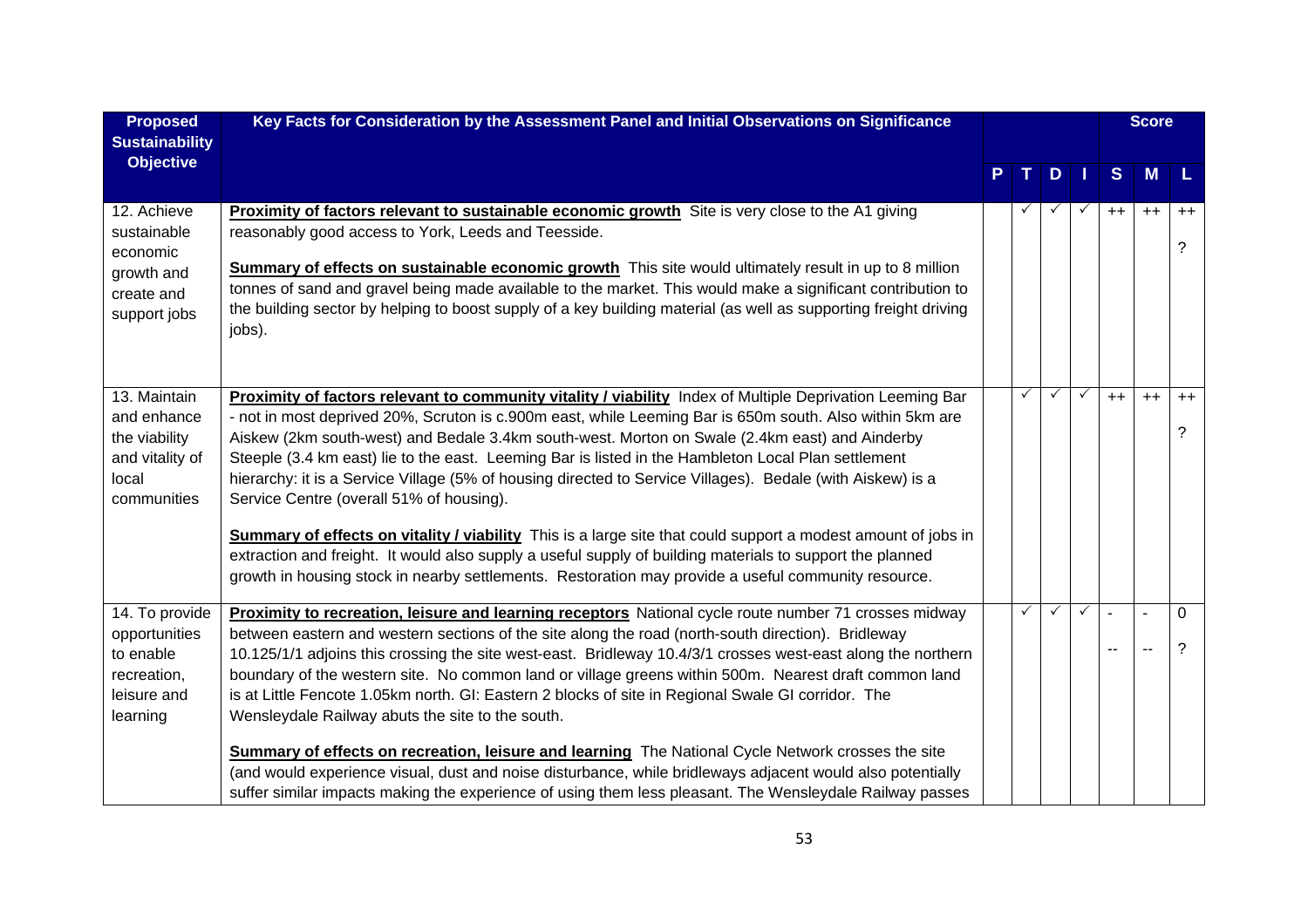| <b>Proposed</b><br><b>Sustainability</b>                                                           | Key Facts for Consideration by the Assessment Panel and Initial Observations on Significance                                                                                                                                                                                                                                                                                                                                                                                                                                                                                                                                                                                                                                                                                                                                                                                                                                                                                                |   |              |              |              | <b>Score</b> |           |
|----------------------------------------------------------------------------------------------------|---------------------------------------------------------------------------------------------------------------------------------------------------------------------------------------------------------------------------------------------------------------------------------------------------------------------------------------------------------------------------------------------------------------------------------------------------------------------------------------------------------------------------------------------------------------------------------------------------------------------------------------------------------------------------------------------------------------------------------------------------------------------------------------------------------------------------------------------------------------------------------------------------------------------------------------------------------------------------------------------|---|--------------|--------------|--------------|--------------|-----------|
| <b>Objective</b>                                                                                   |                                                                                                                                                                                                                                                                                                                                                                                                                                                                                                                                                                                                                                                                                                                                                                                                                                                                                                                                                                                             |   | D            |              | S            | M            |           |
|                                                                                                    | along the southern boundary of the site and views from this route may be negatively impacted by the<br>development. As the site is restored, impacts would subside and the site could potentially make a<br>contribution to the GI network.                                                                                                                                                                                                                                                                                                                                                                                                                                                                                                                                                                                                                                                                                                                                                 |   |              |              |              |              |           |
| 15. To protect<br>and improve<br>the wellbeing,<br>health and<br>safety of local<br>communities    | Proximity to population / community receptors / factors relevant to health and wellbeing There is a<br>school 850m south at Leeming Bar. No health centres within 1km. Nearest settlement is Leeming Bar<br>400m south-west. The Trans Pennine Pipeline passes through the site.<br><b>Summary of effects on health and wellbeing</b> There are numerous isolated properties within possible<br>range of dust and noise impacts. Although nearby settlements are thought to be too distant, they still<br>warrant further assessment. Traffic from the site may combine with local traffic causing delays and a<br>possible reduction in safety, particularly if traffic were to route through Northallerton en route to the<br>A19. Fumes, emissions and vibration generated by site machinery and vehicle movements may also<br>contribute to amenity impacts. The Trans Pennine Pipeline passes through the site and this would need to<br>be safely rerouted as part of the site works. | ✓ | $\checkmark$ | $\checkmark$ | $\sim$       | $\mathbf{L}$ | $\Omega$  |
| 16. T <sub>0</sub><br>minimise flood<br>risk and<br>reduce the<br>impact of<br>flooding            | Proximity to flood zones site Site is in flood zone 1. There are small patches of mostly low risk flooding<br>across the site (circa 5%). Small patches within this are at medium risk (1 in 100) (additional 1%) and high<br>risk (1 in 30) (additional 2%). The site is in the Ouse CFMP/ Unit: Swale Washlands / Policy 6.<br><b>Summary of effects on flooding</b> Site is in flood zone 1, is water compatible and has only small patches of<br>surface water flooding which would be readily manageable. Insignificant impact.                                                                                                                                                                                                                                                                                                                                                                                                                                                        |   |              |              | $\Omega$     | $\Omega$     | $\Omega$  |
| 17. To<br>address the<br>needs of a<br>changing<br>population in<br>a sustainable<br>and inclusive | Proximity to factors relevant to the needs of a changing population The site does not conflict with any<br>known housing or employment allocations in other plans. However, the southern tip of the site appears to<br>overlap with the Bedale and Aiskew Bypass Scheme. This may mean that quarrying may be restricted in<br>that location.<br>Summary of effects on a changing population The site would make a significant contribution to self-<br>sufficiency in the supply of sand and gravel and may also support markets outside of the plan area.                                                                                                                                                                                                                                                                                                                                                                                                                                  |   |              | $\checkmark$ | $^{++}$<br>? | $++$<br>?    | $++$<br>? |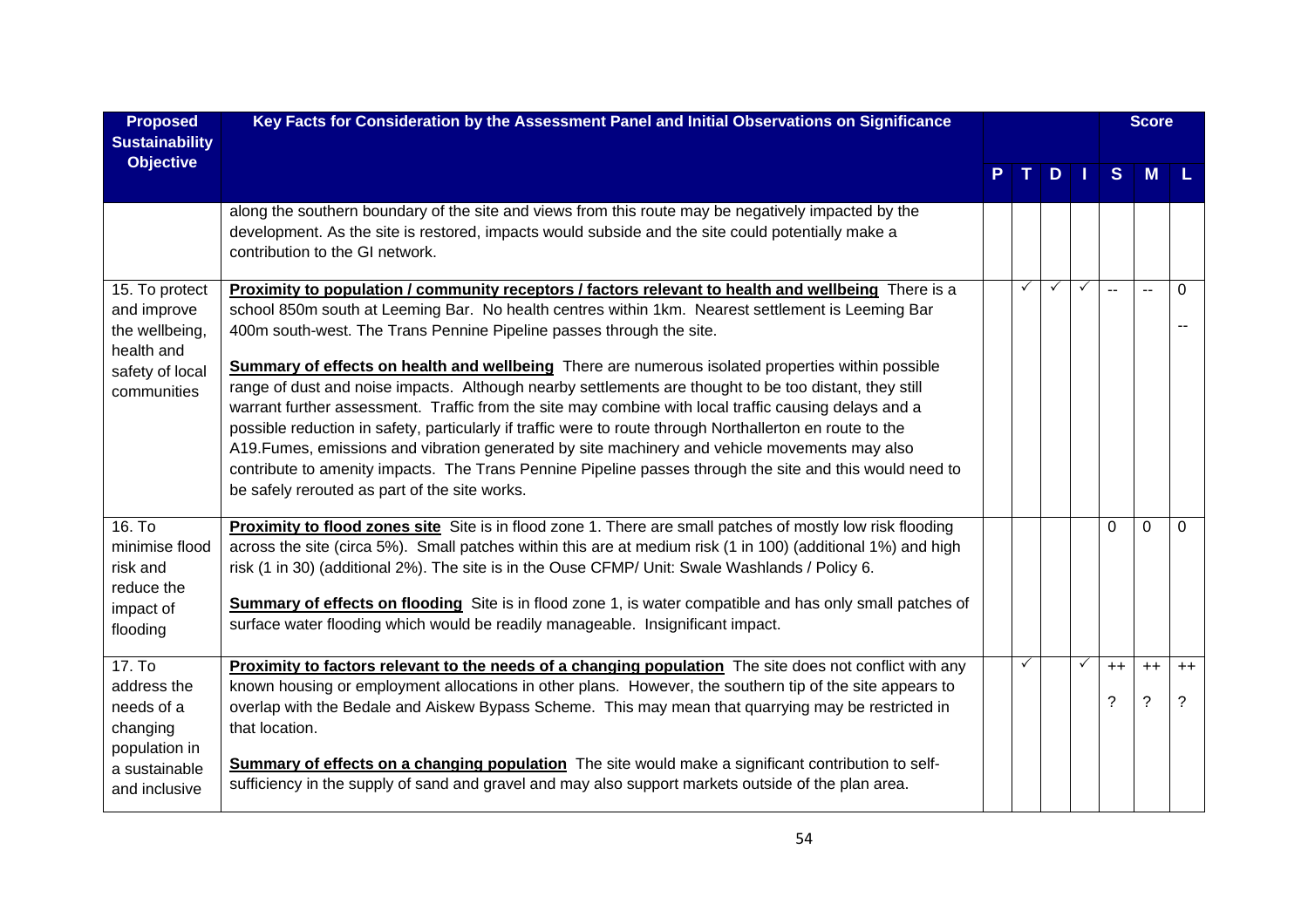| <b>Proposed</b><br><b>Sustainability</b> | Key Facts for Consideration by the Assessment Panel and Initial Observations on Significance                                                                                                                                                                                                                                                                                                                                                                                                                                                                                                                                                                                                                                                                                                                                                                                                                                                                                                                                                                                                                                                                                                                                                                                    |  |  |    |    | <b>Score</b> |  |
|------------------------------------------|---------------------------------------------------------------------------------------------------------------------------------------------------------------------------------------------------------------------------------------------------------------------------------------------------------------------------------------------------------------------------------------------------------------------------------------------------------------------------------------------------------------------------------------------------------------------------------------------------------------------------------------------------------------------------------------------------------------------------------------------------------------------------------------------------------------------------------------------------------------------------------------------------------------------------------------------------------------------------------------------------------------------------------------------------------------------------------------------------------------------------------------------------------------------------------------------------------------------------------------------------------------------------------|--|--|----|----|--------------|--|
| <b>Objective</b>                         |                                                                                                                                                                                                                                                                                                                                                                                                                                                                                                                                                                                                                                                                                                                                                                                                                                                                                                                                                                                                                                                                                                                                                                                                                                                                                 |  |  | D. | S. | M            |  |
| manner                                   |                                                                                                                                                                                                                                                                                                                                                                                                                                                                                                                                                                                                                                                                                                                                                                                                                                                                                                                                                                                                                                                                                                                                                                                                                                                                                 |  |  |    |    |              |  |
| Cumulative<br>effects                    | <b>Cumulative / Synergistic effects</b><br>Planning context: Scruton is circa 900m east, while Leeming Bar is 650m south. Also within 5km are<br>Aiskew (2km south-west) and Bedale 3.4km south-west. Morton on Swale (2.4km east) and Ainderby<br>Steeple (3.4 km east) lie to the east. Leeming Bar is listed in the Hambleton Local Plan settlement<br>hierarchy: it is a Service Village (5% of housing directed to Service Villages). Bedale (with Aiskew) is a<br>Service Centre (overall 51% of housing). No housing or employment allocations in Local Plan within 200m<br>(nearest housing allocation 350m south-west). However, the southern tip of the Bedale, Aiskew and<br>Leeming Bar bypass scheme appears to overlap the allocation.<br>Other Joint Minerals and Waste Plan Sites: MJP60 is 1.4km north.<br>Historic minerals and waste sites: Quarrying occurred to the south-west of the site with a cluster of historic<br>applications around Fairfield Farm (350m south-west) and Leases Farm (370m west / also a landfill site). An<br>historic application also lies to the north at Kirkby Fleetham, while a historic landfill site lies to the south<br>(Blow House Tip, 400m south) and a sludge conditioning plant lies 900m south-east. Leeming Bar |  |  |    |    |              |  |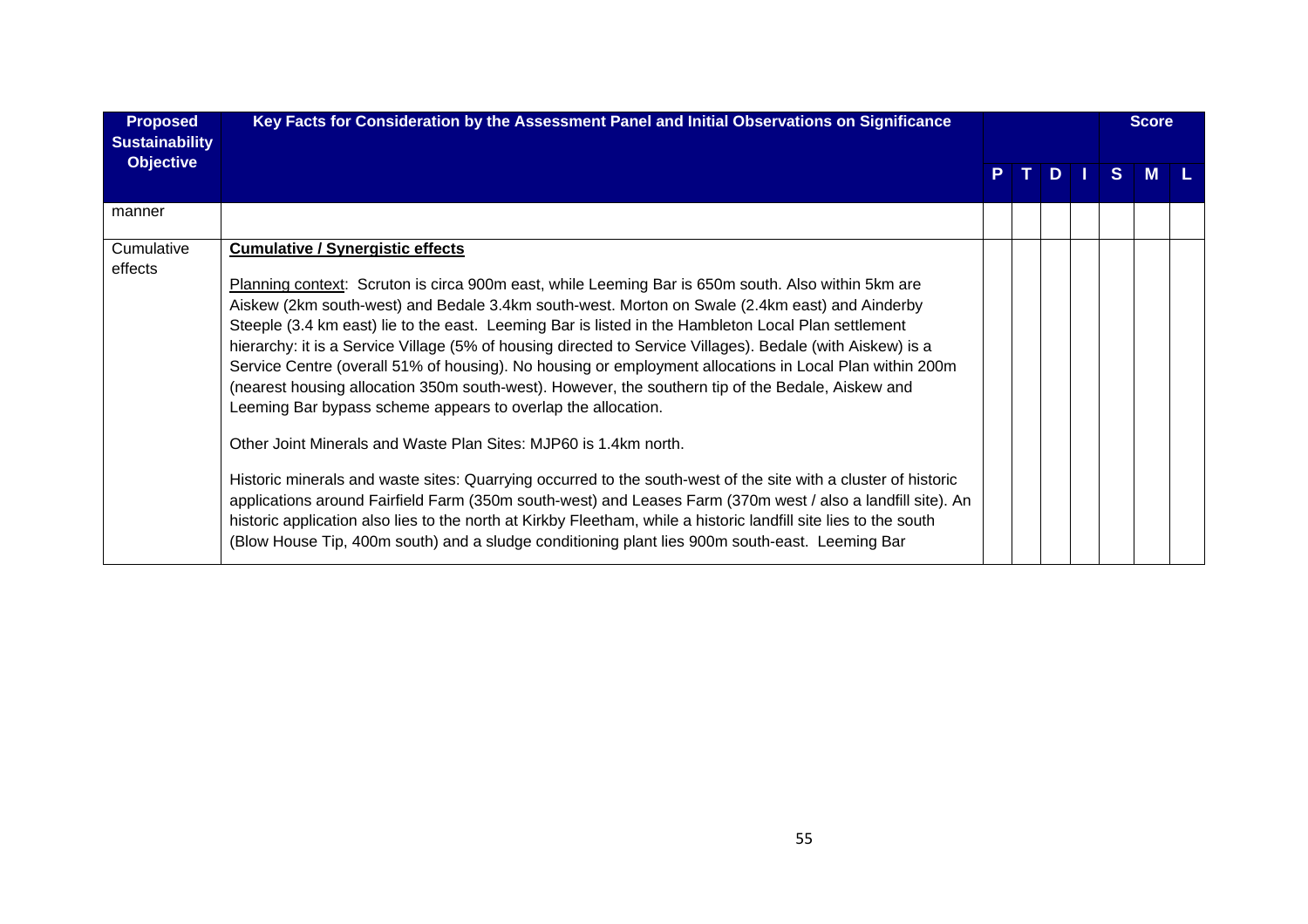| <b>Proposed</b><br><b>Sustainability</b> | Key Facts for Consideration by the Assessment Panel and Initial Observations on Significance                                                                                                                                                                                    |              |   |              |              |                | <b>Score</b> |   |
|------------------------------------------|---------------------------------------------------------------------------------------------------------------------------------------------------------------------------------------------------------------------------------------------------------------------------------|--------------|---|--------------|--------------|----------------|--------------|---|
| <b>Objective</b>                         |                                                                                                                                                                                                                                                                                 | P.           |   | $D$          |              | S              | <b>M</b>     |   |
|                                          | Household Waste Recycling Plant lies 600m south-west.                                                                                                                                                                                                                           |              |   |              |              |                |              |   |
|                                          | There may be cumulative impacts in terms of disturbance to habitats and species and changes to the<br>perception of the area resulting from other developments such as the A1(M) upgrade and the Bedale,<br>Aiskew and Leeming Bar bypass scheme.                               | $\checkmark$ | ✓ | $\checkmark$ | $\checkmark$ | $\overline{a}$ |              | ? |
| Limitations /                            | No significant data gaps. More detailed assessment would be required to fully evaluate a number of effects however. This should be                                                                                                                                              |              |   |              |              |                |              |   |
| data gaps                                | addressed at any subsequent planning application stage.                                                                                                                                                                                                                         |              |   |              |              |                |              |   |
| <b>Score</b>                             |                                                                                                                                                                                                                                                                                 |              |   |              |              |                |              |   |
| $++$                                     | The Site option is predicted to have major positive effects on the achievement of the SA objective. For example, this may include a significant<br>contribution to issues or receptor of more than local significance, or to several issues or receptors of local significance. |              |   |              |              |                |              |   |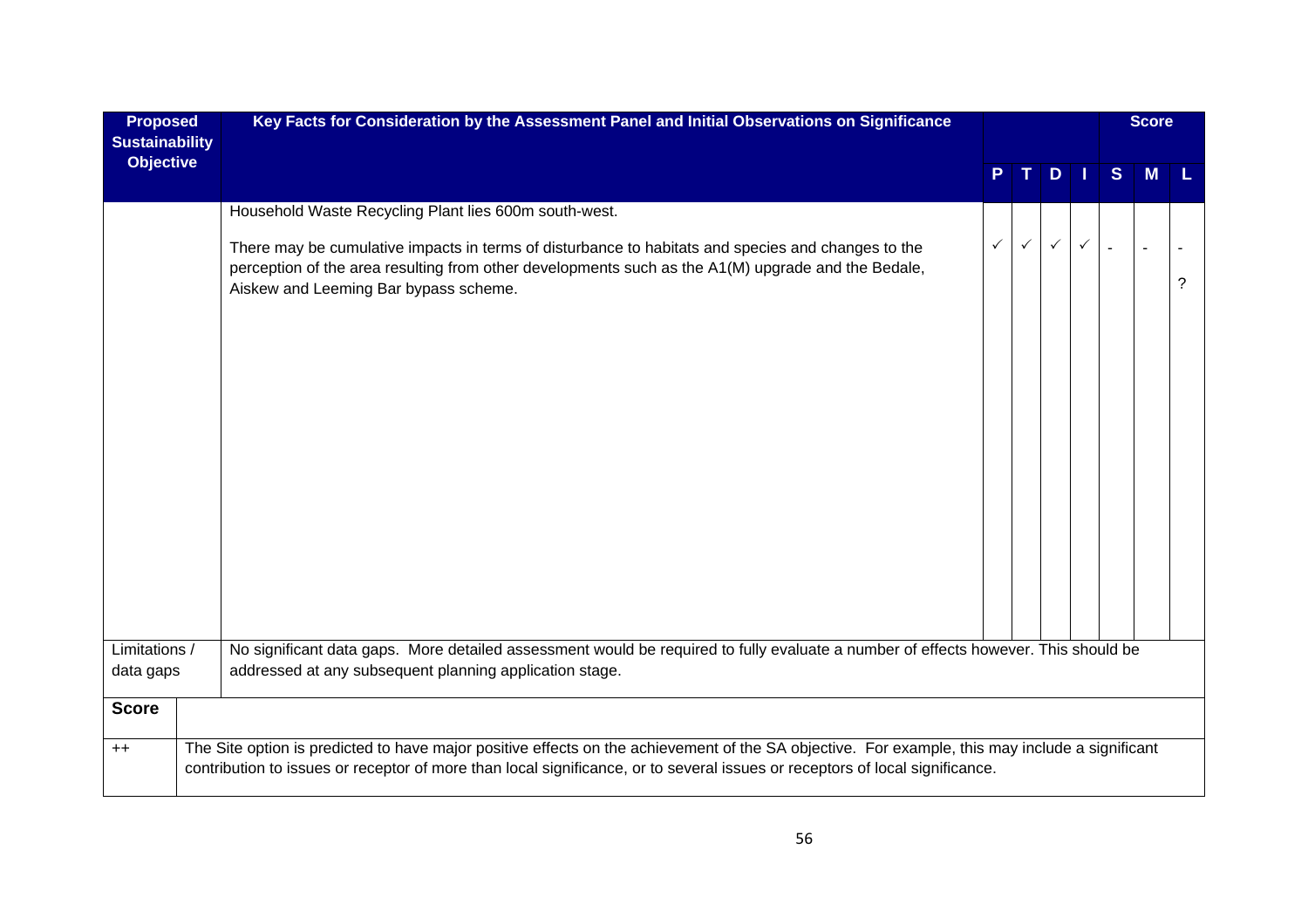| <b>Proposed</b><br><b>Sustainability</b> | Key Facts for Consideration by the Assessment Panel and Initial Observations on Significance                                                                                                                                      |  |  |         | <b>Score</b> |  |
|------------------------------------------|-----------------------------------------------------------------------------------------------------------------------------------------------------------------------------------------------------------------------------------|--|--|---------|--------------|--|
| <b>Objective</b>                         |                                                                                                                                                                                                                                   |  |  | PTDISML |              |  |
|                                          | The Site option is predicted to have minor positive effects on achievement of the SA objective. For example, this may include a significant<br>contribution to an issue or receptor of more local significance.                   |  |  |         |              |  |
|                                          | The Site option will have no effect on the achievement of the SA objective <sup>18</sup> .                                                                                                                                        |  |  |         |              |  |
|                                          | The Site option is predicted to have minor negative effects on the achievement of the SA objective. For example, this may include a negative<br>contribution to an issue or receptor of local significance.                       |  |  |         |              |  |
|                                          | The Site option is predicted to have major negative effects on the achievement of the SA objective. For example, this may include a significant<br>negative contribution to an issue or receptor of more than local significance. |  |  |         |              |  |
|                                          | The impact of the Site option on the SA objective is uncertain.                                                                                                                                                                   |  |  |         |              |  |

#### **Mitigation requirements identified through Site Assessment process**

- Design to mitigate impact on ecological issues
- Design to mitigate impact on best and most versatile agricultural land
- Design to include suitable arrangements for retention or diversion of pipeline (as appropriate)
- Design of development and landscaping of site to mitigate impact on: heritage assets (archaeological remains and Listed Buildings), villages, local landscape features and their respective settings, users of local roads including the A1, National Cycle Network and the Wensleydale Railway
- Design to include suitable flood risk assessment, attenuation and surface water drainage
- Design to include suitable arrangements for public rights of way (diversion or retention, and associated mitigation, as appropriate)
- Design to include suitable arrangements for access and local roads
- Appropriate arrangements for control of and mitigation of the effects of noise and dust, etc.
- Appropriate restoration scheme informed by 'estate influenced stetting' using opportunities for habitat creation

 $18$  This includes where there is no clear link between the site SA objective and the site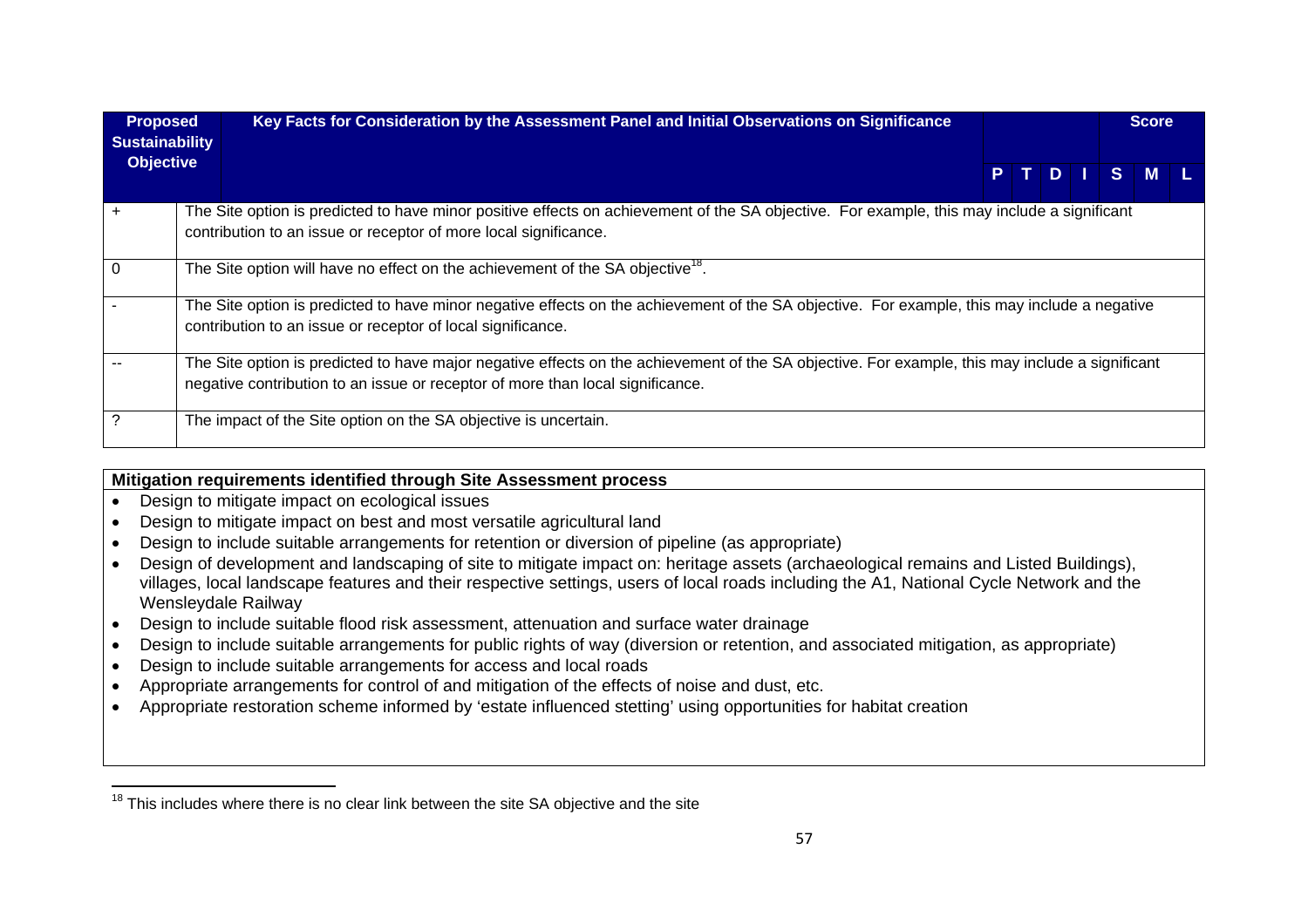# **MJP38 – Mill Cottages, West Tanfield**

| Site Name                   | MJP38 Mill Cottages, West Tanfield, Ripon                                                    |
|-----------------------------|----------------------------------------------------------------------------------------------|
| <b>Current Use</b>          | Agriculture                                                                                  |
| Nature of Planning Proposal | Extraction of sand and gravel                                                                |
| <b>Size</b>                 | 10.88 ha                                                                                     |
| Proposed life of site       | 5 vears                                                                                      |
| <b>Notes</b>                | Proposed new quarry. Restoration: likely to be mainly to water, but no design yet available, |

SA FINDINGS SUMMARISE SIGNIFICANT EFFECTS ONLY. A WIDER RANGE OF CONSTRAINTS AND OPPORTUNITIES WERE INITIALLY ANALYSED AND DISTILLED DOWN TO ONLY THOSE WITH THE POTENTIAL TO BE SIGNIFICANT (SEE ALSO SITE ASSESSMENT METHODOLOGY SUMMARY REPORT FOR A FULL LIST OF CONSTRAINTS AND OPPORTUNITIES).

| <b>Proposed</b><br><b>Sustainability</b>                                                                        | Key Facts for Consideration by the Assessment Panel and Initial Observations on Significance                                                                                                                                                                                                                                                                                                                                                                                                                                                                                                                                                                                                                                                                                                                                                                                                                                                                                                                                                                                                                                                                                                                                                                                                                                                                                                                                                                                         |   |    |          | <b>Score</b>   |   |
|-----------------------------------------------------------------------------------------------------------------|--------------------------------------------------------------------------------------------------------------------------------------------------------------------------------------------------------------------------------------------------------------------------------------------------------------------------------------------------------------------------------------------------------------------------------------------------------------------------------------------------------------------------------------------------------------------------------------------------------------------------------------------------------------------------------------------------------------------------------------------------------------------------------------------------------------------------------------------------------------------------------------------------------------------------------------------------------------------------------------------------------------------------------------------------------------------------------------------------------------------------------------------------------------------------------------------------------------------------------------------------------------------------------------------------------------------------------------------------------------------------------------------------------------------------------------------------------------------------------------|---|----|----------|----------------|---|
| <b>Objective</b>                                                                                                |                                                                                                                                                                                                                                                                                                                                                                                                                                                                                                                                                                                                                                                                                                                                                                                                                                                                                                                                                                                                                                                                                                                                                                                                                                                                                                                                                                                                                                                                                      | P | D. | S.       | <b>M</b>       |   |
| 1. To protect<br>and enhance<br>biodiversity<br>and geo-<br>diversity and<br>improve<br>habitat<br>connectivity | Proximity of international / national and local designations and key features Natura 2000: 9km west -<br>North Pennine Moors SPA/SAC; SSSI: 2.5km south-east - Ripon Parks SSSI; 4.9km south - Cow Myers<br>SSSI; 5km west - Hack Fall Wood SSSI.<br>SINC: Nosterfield LNR (SE27-04) 300m north; West Tanfield Quarry (SE27-08) 70m north east; 'Henge,<br>Nosterfield' (SE27- 12) Potential SINC- Does Not Qualify - 600m north-east; Camp Wood (SE28-02)<br>Potential SINC - Does Not Qualify 1km north; Phlashetts Lane (SE28-15) Potential SINC - Does not qualify -<br>1.9km north-west; Nosterfield Lime Kilns (SE28 - 11) 1.9km north-east. Lime Lane, Nosterfield (SE28-06)<br>Deleted SINC 1.55km north-east; Nosterfield Quarry (North) SE28-12 1.6 km north-east. Rush Wood, East<br>Tanfield (SE27-09) Pre-existing SINC 1.35km east; The Jetty (SE27-02) 1.35km south-east; Mill Bank<br>(SE37-18) 1.9km south-east; Low Green (SE27-28) Deleted SINC 1.8km south-east; Westwood (Haw Leas)<br>Disused Railway (SE27-29) 1.1km west; Peter Wood (SE27-05) 1.67 km west; South Park Wood and<br>Adjacent Grassland (SE27-07) 1.9 km west<br>UK Priority Habitats: None on site or immediately adjacent. Note traditional orchards circa. 40m to south-<br>west, 60m north and 120m to north. Site visit: No on site trees / hedgerows noted. However, conifer and<br>hedgerows (along U1531and C87 roads) noted as boundary features and arable land is present on site. |   |    | $\Omega$ | 0<br>$\ddot{}$ | 0 |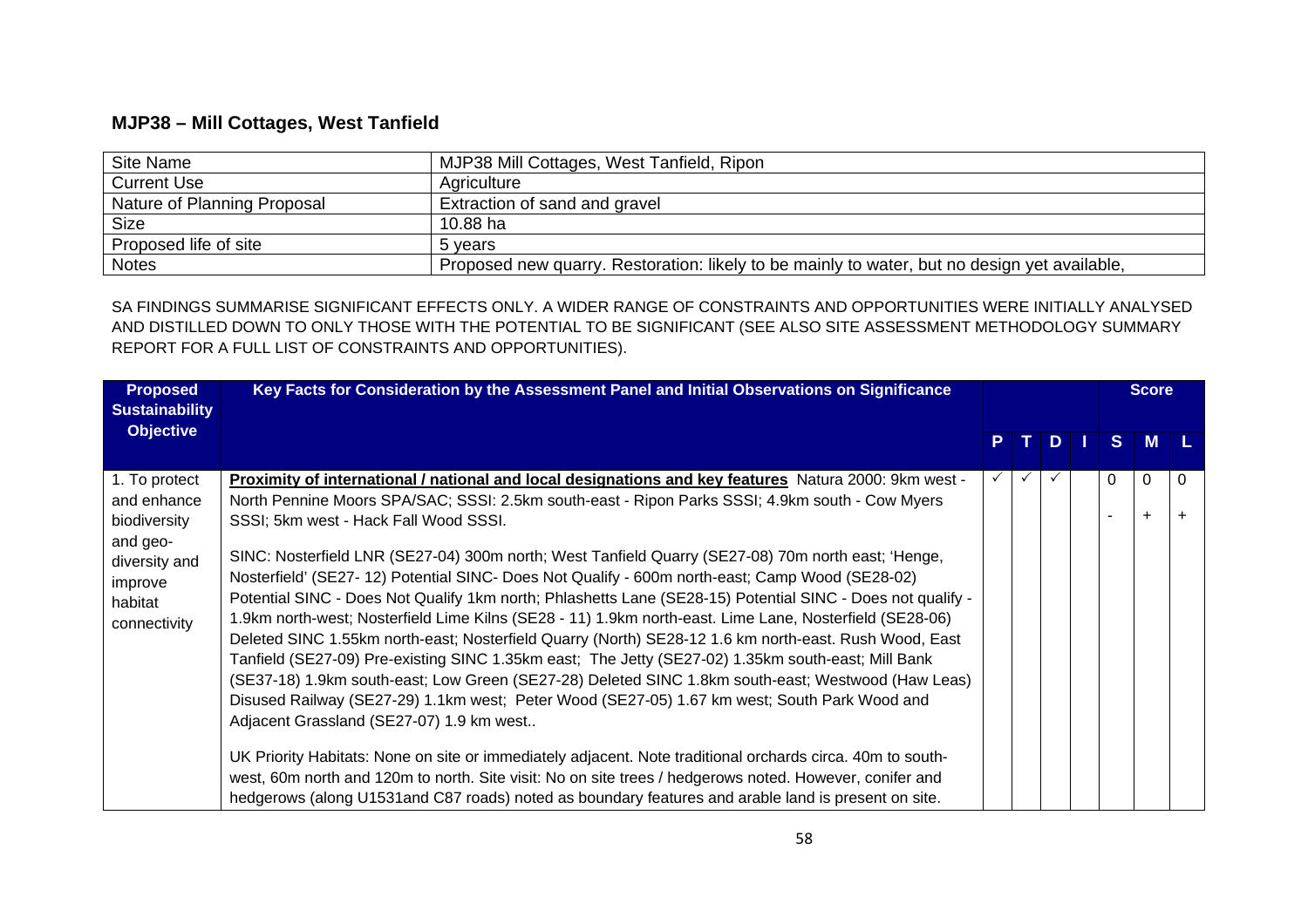| <b>Proposed</b><br><b>Sustainability</b> | Key Facts for Consideration by the Assessment Panel and Initial Observations on Significance                                                                                                                                                                                                                                                                                                                                                                                                       |  |     |   | <b>Score</b> |  |
|------------------------------------------|----------------------------------------------------------------------------------------------------------------------------------------------------------------------------------------------------------------------------------------------------------------------------------------------------------------------------------------------------------------------------------------------------------------------------------------------------------------------------------------------------|--|-----|---|--------------|--|
| <b>Objective</b>                         |                                                                                                                                                                                                                                                                                                                                                                                                                                                                                                    |  | $D$ | S | M            |  |
|                                          | Ecological networks: The site is entirely within River Ure Living Landscapes Corridor NY10; GI: Site entirely<br>within the Ure regional GI corridor.                                                                                                                                                                                                                                                                                                                                              |  |     |   |              |  |
|                                          | <b>Summary of effects on designated sites and important features for biodiversity / geodiversity</b> This<br>site is unlikely to result in a significant effect upon Natura 2000 sites and, provided the River Ure is protected<br>during development, impacts on SSSIs are unlikely (though this will still need investigating). Hydrological<br>links between the site and West Tanfield Quarries SINC will need to be investigated to determine if any<br>impact is likely.                     |  |     |   |              |  |
|                                          | The site is predominantly arable and therefore of low ecological value. There is potential for nesting birds<br>within the site boundary and potential for farmland protected species such as badger and brown hare.<br>There is a small risk of invasive species affecting this site as Crassula is known from other mineral sites and<br>water bodies in the local area. So if water bodies are created on site and this species moves in it could be<br>transported into the wider environment. |  |     |   |              |  |
|                                          | There is the opportunity through restoration to create priority habitats of high quality, although these will<br>need careful design to ensure that they are appropriate to the local area and long term management will<br>need to be secured.                                                                                                                                                                                                                                                    |  |     |   |              |  |
|                                          | There may be cumulative negative impact due to disturbance from mineral extraction as other mineral sites<br>are in the area - Nosterfield, West Tanfield Quarries, Potgate and Ripon (at North Stainley). There is also<br>opportunity for cumulative positive impacts if a high quality restoration and long term management can be<br>secured.                                                                                                                                                  |  |     |   |              |  |
|                                          | In summary, in the short term ecological impacts are considered to be low - though this depends on species<br>present and any demonstrated hydrological link to the SINC close by. Impacts range from neutral to minor<br>positive in the medium and long term, as benefit depends on design of restoration and whether long term<br>management can be secured.                                                                                                                                    |  |     |   |              |  |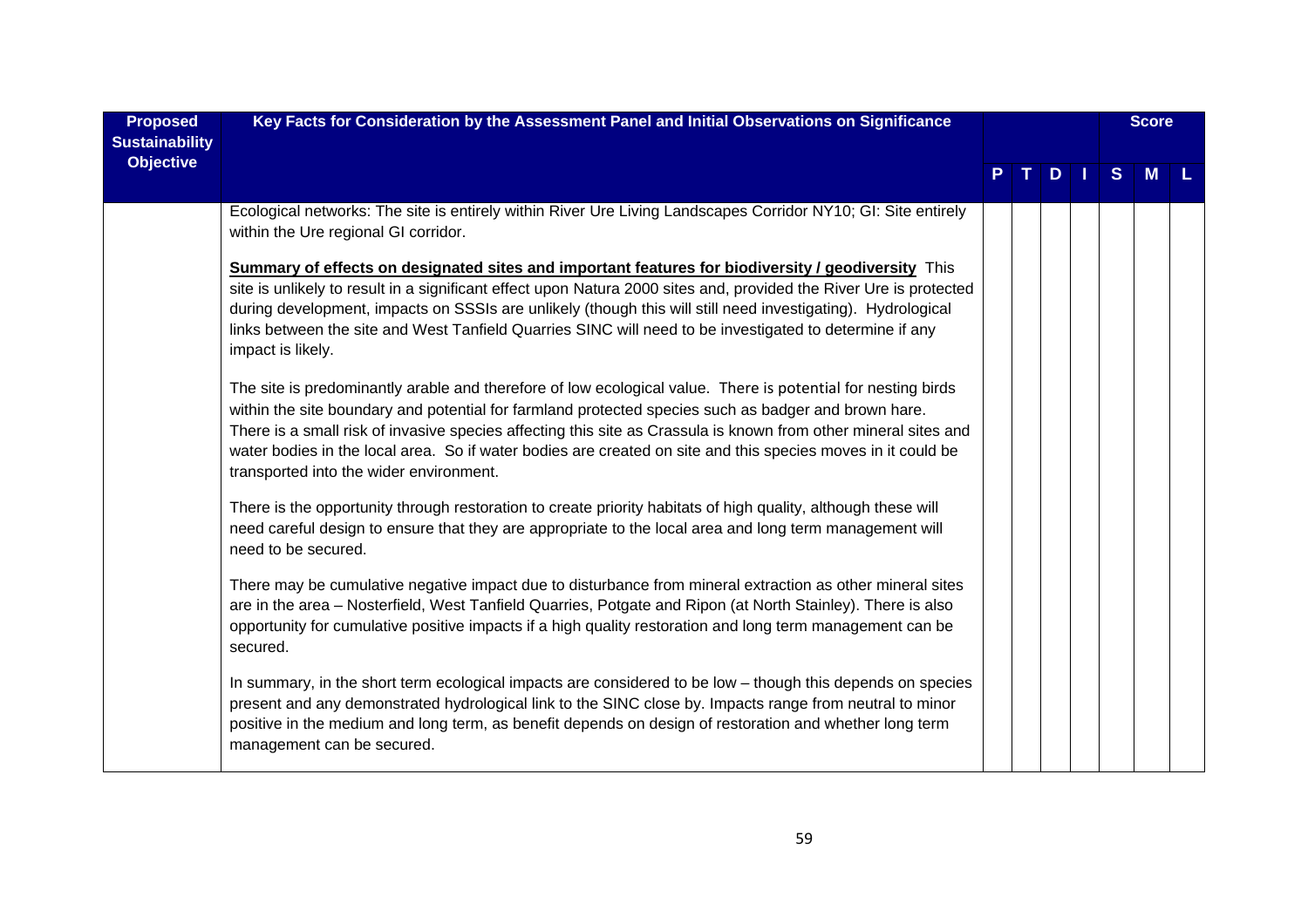| <b>Proposed</b><br><b>Sustainability</b>                                                                                                                           | Key Facts for Consideration by the Assessment Panel and Initial Observations on Significance                                                                                                                                                                                                                                                                                                                                                                                                                                                                                                                                                                                                                                                                                                                                                                                                                                                                                                                                                                                                                                                                                                                                                                                                                                                                                                                                                                                                                                             |   |   |     |   | <b>Score</b>   |   |
|--------------------------------------------------------------------------------------------------------------------------------------------------------------------|------------------------------------------------------------------------------------------------------------------------------------------------------------------------------------------------------------------------------------------------------------------------------------------------------------------------------------------------------------------------------------------------------------------------------------------------------------------------------------------------------------------------------------------------------------------------------------------------------------------------------------------------------------------------------------------------------------------------------------------------------------------------------------------------------------------------------------------------------------------------------------------------------------------------------------------------------------------------------------------------------------------------------------------------------------------------------------------------------------------------------------------------------------------------------------------------------------------------------------------------------------------------------------------------------------------------------------------------------------------------------------------------------------------------------------------------------------------------------------------------------------------------------------------|---|---|-----|---|----------------|---|
| <b>Objective</b>                                                                                                                                                   |                                                                                                                                                                                                                                                                                                                                                                                                                                                                                                                                                                                                                                                                                                                                                                                                                                                                                                                                                                                                                                                                                                                                                                                                                                                                                                                                                                                                                                                                                                                                          |   | D | - 1 | S | M              |   |
| 2. To enhance<br>or maintain<br>water quality<br>and improve<br>efficiency of<br>water use                                                                         | <b>Proximity of water quality / quantity receptors</b> Nitrate Vulnerable Zone (groundwater). Not in a<br>Groundwater Source Protection Zone. Humber RBMP: Site in SUNO Management area. Ure from<br>Thornton Steward Beck to River Skell lies 20m south. Current ecological status is moderate. Overall status<br>is moderate. Objective is good by 2027. Groundwater: SUNO Magnesian Limestone (overall status: good /<br>objective: good by 2015). In Swale, Ure, Nidd and Upper Ouse CAMS: surface water resources available at<br>least 50% of time. At low flows new extraction licenses may be more restricted.<br><b>Summary of effects on water quality</b> Extracting may expose groundwater to risk such as fuel spills, but<br>these are likely to be readily mitigated. However, without mitigation there are minor risks. No information is<br>provided as to whether working would take place above or below the saturated zone, though it is next to a<br>river so wet working is considered a possibility. As the site is also very close to the Ure, discharges to<br>surface water may potentially act as a pathway for on-site pollutants or increases in turbidity / nutrient<br>loading, so appropriate management measures would be need to be put in place. Wet working may also<br>modify groundwater levels which may impact on flow rates in the river, or levels elsewhere (a pond is visible<br>to the north east). Restoration may have impacts of its own on hydrology, so hydrological survey is needed. |   |   |     |   | $\tilde{?}$    |   |
| 3. To reduce<br>transport<br>miles and<br>associated<br>emissions<br>from transport<br>and<br>encourage the<br>use of<br>sustainable<br>modes of<br>transportation | Proximity of transport receptors Site is close to the A1 (5.8km to the west) giving reasonably good<br>access to York, Leeds and Teesside. Access: onto highway on south-west (U1531 road) or north-west side<br>(C87 road), but actual location not yet finalised; Light Vehicles: 20 two-way trips per day (to include vehicles<br>up to 7.5t); HGV Vehicles: 20 two-way trips per day; PROW: This site is not affected by a registered public<br>right of way.<br>Rail: 12.4 km E (nearest station is Thirsk 13km east); Strategic Road: A6108 650m, A1 is 5.8km west;<br>Canal / Freight waterway: Ripon Canal 8.5km south.<br><b>Summary of effects on transport</b> Access to the existing highway is currently uncertain however the<br>transport assessment has considered HGV movement on to the C87 and considers this to be acceptable. It<br>is likely that works will be required to improve the existing C87 to allow HGVs to operate on this road. A<br>traffic assessment would be required in order to establish the feasibility of transporting material along the<br>River Ure or the use of other forms of sustainable transit. The overall assessment is uncertain until a traffic                                                                                                                                                                                                                                                                                                                                  | ✓ |   | ✓   | ? | $\overline{0}$ | 0 |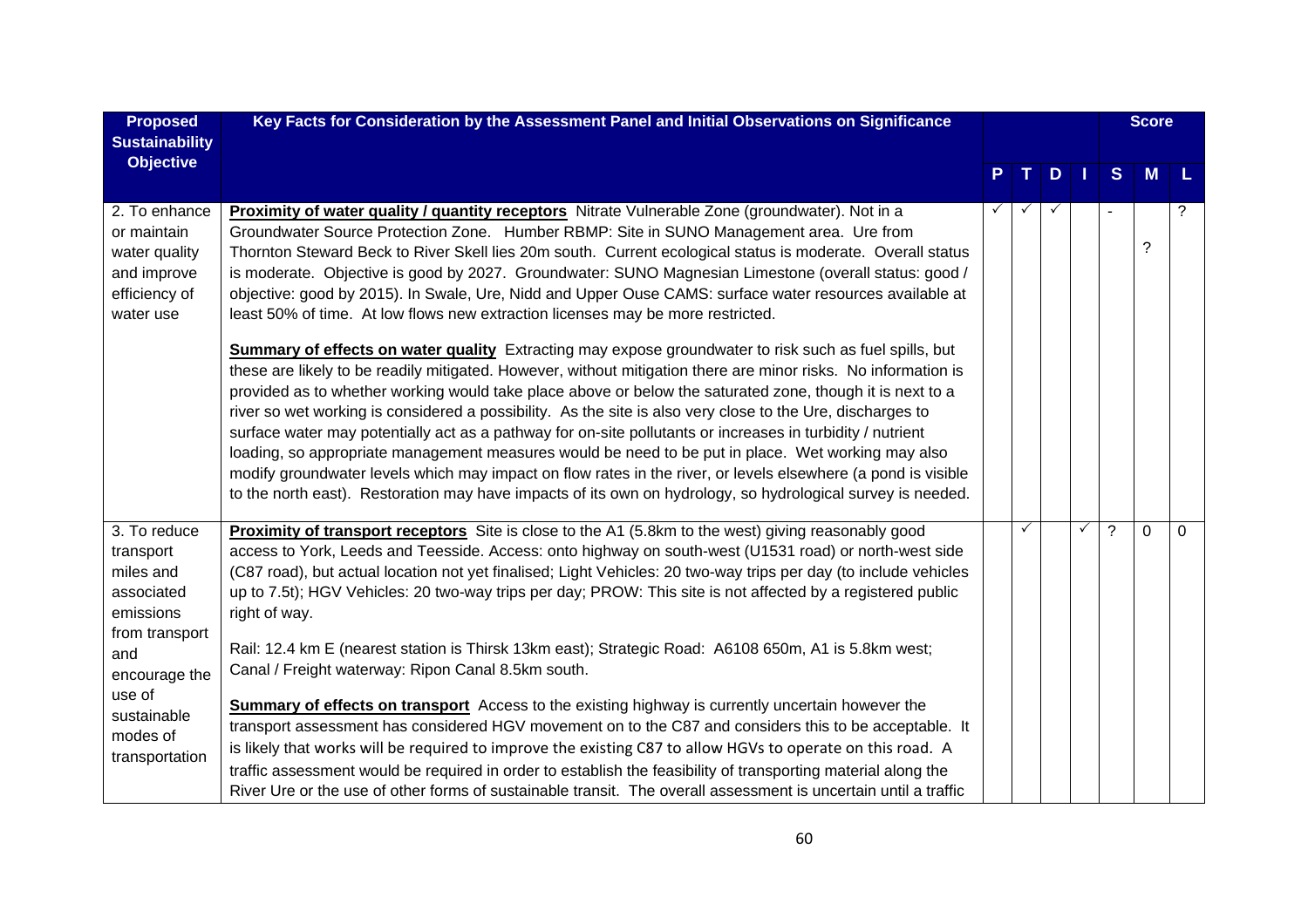| <b>Proposed</b><br><b>Sustainability</b>                      | Key Facts for Consideration by the Assessment Panel and Initial Observations on Significance                                                                                                                                                                                                                                                                                                  |              |              |              |   |                | <b>Score</b> |                |
|---------------------------------------------------------------|-----------------------------------------------------------------------------------------------------------------------------------------------------------------------------------------------------------------------------------------------------------------------------------------------------------------------------------------------------------------------------------------------|--------------|--------------|--------------|---|----------------|--------------|----------------|
| <b>Objective</b>                                              |                                                                                                                                                                                                                                                                                                                                                                                               |              | T.           | $D$          |   | <sub>S</sub>   | M            |                |
|                                                               | assessment has been carried out. The site is not likely to generate significant passenger travel demand.                                                                                                                                                                                                                                                                                      |              |              |              |   |                |              |                |
| 4. To protect<br>and improve                                  | Proximity of air quality receptors No hazardous substance consent sites or AQMAs within 2km.                                                                                                                                                                                                                                                                                                  |              | $\checkmark$ | $\checkmark$ |   | $\overline{a}$ | $\mathbf 0$  | $\Omega$       |
| air quality                                                   | Summary of effects on air quality The Mill (close) and parts of West Tanfield (more distant) may be within<br>range of dust. The output of this site would generate sufficient lorry movements to transport 100,000 tonnes<br>of sand and gravel per year. These may combine with other lorries depending on routes taken to the A1 with<br>potential dust and particulate pollution impacts. |              |              |              |   |                |              |                |
| 5. To use soil<br>and land<br>efficiently and<br>safeguard or | Proximity of soil and land receptors ALC Grade 2; Greenfield site - No known risk factors for<br>contaminated land onsite, however an authorised landfill site lies circa 15m north of the site. Coal mining<br>subsidence: none noted.                                                                                                                                                       |              |              | $\checkmark$ |   | --             |              |                |
| enhance their<br>quality                                      | Summary of effects on soil / land 10.88ha hectares of best and most versatile land would be lost and it is<br>unlikely that this would be restored to agricultural land.                                                                                                                                                                                                                      |              |              |              |   |                |              |                |
| 6. Reduce the<br>causes of<br>climate                         | <b>Proximity of factors relevant to exacerbating climate change</b> Hedgerow boundary features noted<br>during site visit.                                                                                                                                                                                                                                                                    | $\checkmark$ |              |              | ✓ | $\overline{a}$ |              |                |
| change                                                        | <b>Summary of effects on climate change</b> This site would produce 100,000 tonnes of sand and gravel per<br>year up to 500,000 tonnes, which would generate a modest amount of CO2, particularly as this site has a<br>slightly longer journey to the A1 than some other sites (though has good access to Ripon). No significant<br>loss of carbon storage potential from on-site habitats.  |              |              |              |   |                |              |                |
| 7. To respond<br>and adapt to<br>the effects of               | Proximity of factors relevant to the adaptive capacity <sup>19</sup> of a site Circa.40% in flood zone 3 (mainly in<br>the west of site). Moving east through the site a further 50% is in flood zone 2. In terms of surface water<br>flooding there are 2 small patches (close to eastern boundary) at low risk (1 in 1000) of surface water                                                 |              |              |              | ✓ | 0              | ?            | ?<br>$\ddot{}$ |

<sup>&</sup>lt;sup>19</sup> Adaptive capacity is defined as the ability of a system to adjust to climate change to moderate potential; damage or take advantage of opportunities (adapted from CARE International, 2015. Adaptive Capacity [URL: http://www.careclimatechange.org/tk/integration/en/key\_concepts/adaptive\_capacity.html ]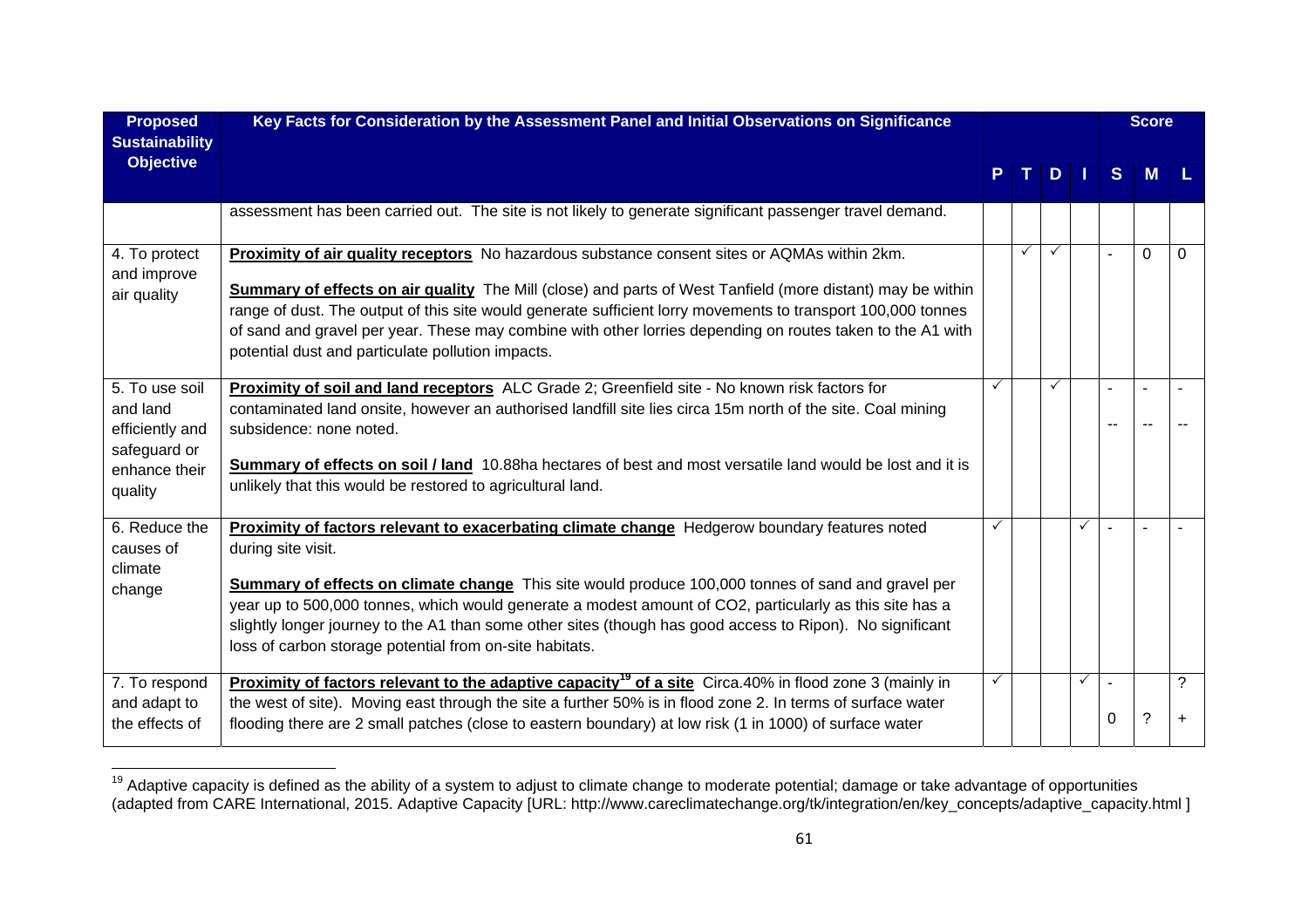| <b>Proposed</b>                                                                                                                             | Key Facts for Consideration by the Assessment Panel and Initial Observations on Significance                                                                                                                                                                                                                                                                                                                                                                                                                                                                                                                                                                             |   |              |   | <b>Score</b> |          |
|---------------------------------------------------------------------------------------------------------------------------------------------|--------------------------------------------------------------------------------------------------------------------------------------------------------------------------------------------------------------------------------------------------------------------------------------------------------------------------------------------------------------------------------------------------------------------------------------------------------------------------------------------------------------------------------------------------------------------------------------------------------------------------------------------------------------------------|---|--------------|---|--------------|----------|
| <b>Sustainability</b><br><b>Objective</b>                                                                                                   |                                                                                                                                                                                                                                                                                                                                                                                                                                                                                                                                                                                                                                                                          |   | $D$          | S | <b>M</b>     |          |
| climate<br>change                                                                                                                           | flooding.<br>Ouse CFMP / Unit: Upper Ure and Swinney Beck / Policy 6. CAMS: surface water resources available at<br>least 50% of time. At low flows new extraction licenses may be more restricted.<br>Ecological networks: Site entirely within River Ure Living Landscapes Corridor.<br><b>Summary of effects on climate change adaptation</b> There appears to be some standoff from the river<br>(albeit a narrow band of riparian habitat), so this site is unlikely to reduce connectivity in the River Ure Living<br>Landscapes Corridor, though could offer some future potential to enhance it and aid species movement and<br>thus species' adaptive capacity. |   |              |   | $\ddot{}$    |          |
| 8. To minimise<br>the use of<br>resources and<br>encourage<br>their re-use<br>and<br>safeguarding                                           | Proximity of factors relevant to the resource usage of a site No spatial factors identified.<br><b>Summary of effects on resource usage</b> This site will contribute to the need for sand and gravel.<br>However, it may to a degree offset recycled materials that could potentially replace sand and gravel.<br>However, this impact can only be considered at the plan level rather than in relation to an individual site. All<br>that can be said here is that 500,000 tonnes of virgin minerals would be extracted which will be unavailable<br>for future use (unless recycled). This works against the SA objective, so it is scored negatively.                | ✓ | $\checkmark$ |   |              |          |
| 9. To minimise<br>waste<br>generation<br>and prioritise<br>management<br>of waste as<br>high up the<br>waste<br>hierarchy as<br>practicable | <b>Proximity of factors relevant to managing waste higher up the waste hierarchy</b> No spatial factors<br>identified.<br><b>Summary of effects on the waste hierarchy</b> The site would not deal with waste and no details are<br>provided of how waste would be managed on site.                                                                                                                                                                                                                                                                                                                                                                                      |   |              | 0 | $\Omega$     | $\Omega$ |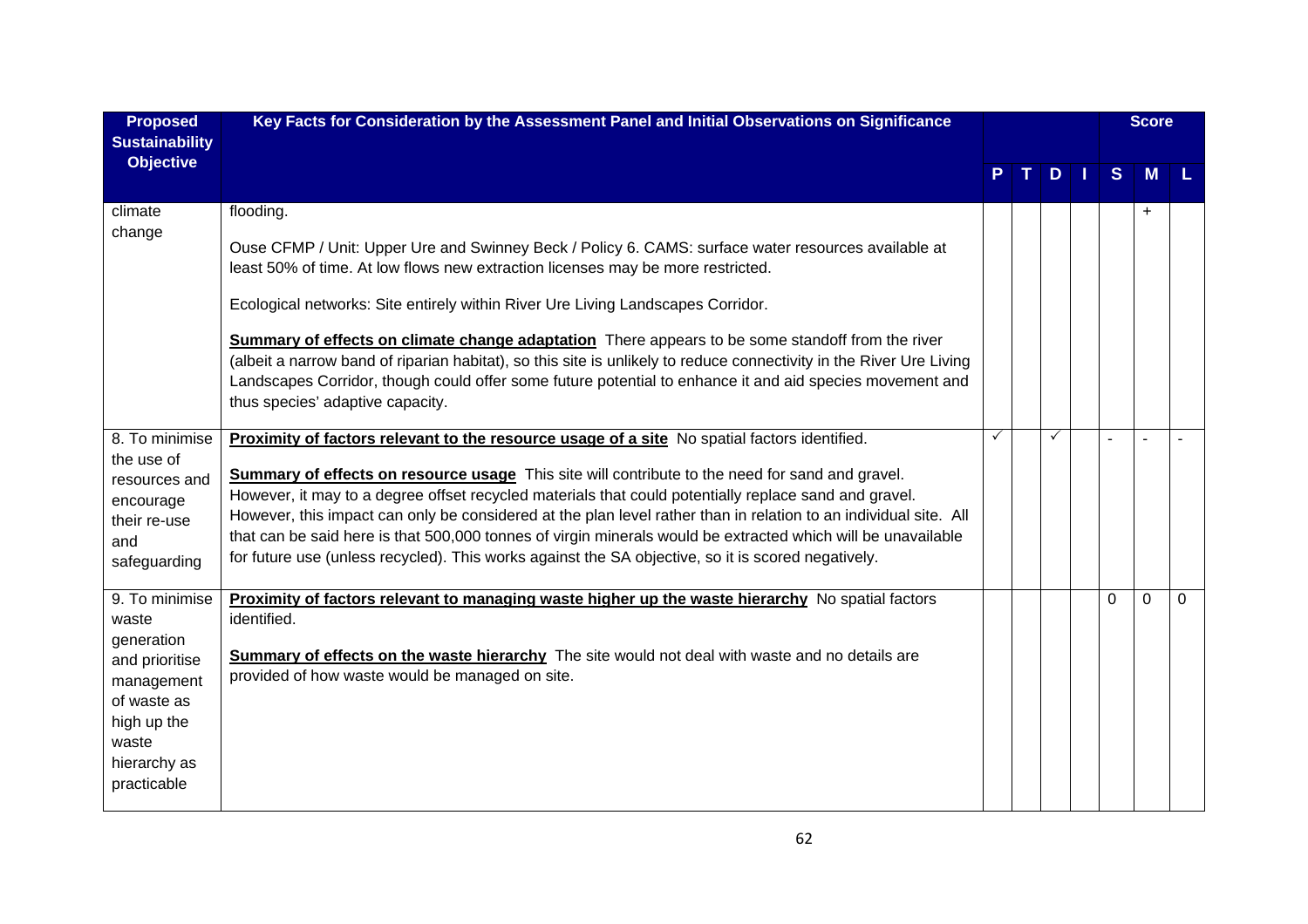| <b>Proposed</b>                                                                                                              | Key Facts for Consideration by the Assessment Panel and Initial Observations on Significance                                                                                                                                                                                                                                                                                                                                                                                                                                                                                                                                                                                                                                                                                                                                                                                                                                                                                                                                                                                                                                                                                                                                                                                                                                                                                                                                                                                                                                                                                                                                                                                                                                                                                                                                                                                                                                                                                                                                                                                                                                                                                                                                                                                                                                                                                                                                                                                                                                                                                                               |  |              |   | <b>Score</b> |          |
|------------------------------------------------------------------------------------------------------------------------------|------------------------------------------------------------------------------------------------------------------------------------------------------------------------------------------------------------------------------------------------------------------------------------------------------------------------------------------------------------------------------------------------------------------------------------------------------------------------------------------------------------------------------------------------------------------------------------------------------------------------------------------------------------------------------------------------------------------------------------------------------------------------------------------------------------------------------------------------------------------------------------------------------------------------------------------------------------------------------------------------------------------------------------------------------------------------------------------------------------------------------------------------------------------------------------------------------------------------------------------------------------------------------------------------------------------------------------------------------------------------------------------------------------------------------------------------------------------------------------------------------------------------------------------------------------------------------------------------------------------------------------------------------------------------------------------------------------------------------------------------------------------------------------------------------------------------------------------------------------------------------------------------------------------------------------------------------------------------------------------------------------------------------------------------------------------------------------------------------------------------------------------------------------------------------------------------------------------------------------------------------------------------------------------------------------------------------------------------------------------------------------------------------------------------------------------------------------------------------------------------------------------------------------------------------------------------------------------------------------|--|--------------|---|--------------|----------|
| <b>Sustainability</b><br><b>Objective</b>                                                                                    |                                                                                                                                                                                                                                                                                                                                                                                                                                                                                                                                                                                                                                                                                                                                                                                                                                                                                                                                                                                                                                                                                                                                                                                                                                                                                                                                                                                                                                                                                                                                                                                                                                                                                                                                                                                                                                                                                                                                                                                                                                                                                                                                                                                                                                                                                                                                                                                                                                                                                                                                                                                                            |  | $D$          | S | <b>M</b>     | <b>L</b> |
| 10. To<br>conserve or<br>enhance the<br>historic<br>environment<br>and its setting,<br>cultural<br>heritage and<br>character | Proximity of historic environment receptors Conservation Areas: West Tanfield Conservation Area is<br>280m west. Registered Parks and Gardens: Norton Conyers (ID 1,001,068) Grade 2 is 3.8km south-east,<br>Hackfall (ID 1,000,130) Grade 1 is 3.8km south- west; Registered Battlefields: none within 5km; World<br>Heritage Sites: None within 5km (outside of buffer zone).<br>Scheduled Monuments: 410m north-east - 'Earth circles, cursus, pit alignments and burial sites near<br>Nosterfield and Thornborough, including Centre Hill round barrow' (ID 1,004,912); 620m west - 'Tanfield<br>Bridge' (ID- 1,003,681); 820m west - 'Marmion Tower (former gatehouse of Tanfield Castle fortified manor)'<br>(ID 1,011,669), 900m south-east - 'East Tanfield deserted medieval village' (ID 1,016,260); 1.3km north-east<br>- 'Three round barrows at Three Hills 500m north east of Camp House' (ID 1,015,764); 1.3km east - 'Round<br>barrow 425m north west of Rushwood Hall' (ID 1,016,262);<br>Listed buildings: 19 Listed Buildings within 1km (2 grade 1 and 17 grade 2). Mostly located in West Tanfield<br>circa 600m west. Nearest is Sleningford Mill (Grade 2, NHLE no. 1,150,578) 290m south-east.<br>Named designed landscapes: two unnamed areas within 2km circa 800m south-west and 1.8km south-west.<br>HLC Broad type - Enclosed land / HLC Type - Modern improved fields.<br>Undesignated archaeology in this area includes evidence for significant activity dating from the early<br>prehistoric period onwards. Neolithic and Bronze Age lithics including scrapers, flakes and arrowheads<br>have been found in this area. The projected line of the cursus appears to continue into the allocation site. A<br>number of burials dating to the Neolithic period are also recorded as are numerous Bronze Age round<br>barrows. The allocation area is also in extremely close proximity to the Thornborough Henges.<br><b>Summary of effects on the historic environment</b> The HLC type of this area is modern improved fields<br>and as this allocation site is a smaller part of a larger area of similar character type, the proposed extraction<br>is unlikely to have a major impact upon the historic landscape character of the immediately surrounding<br>area, although it is acknowledged that within the site the historic landscape character will become invisible<br>as development will replace an earlier field system. As 20% of the HLC project area has been identified as<br>modern improved fields, this effect is not considered to be significant. |  | $\checkmark$ |   |              |          |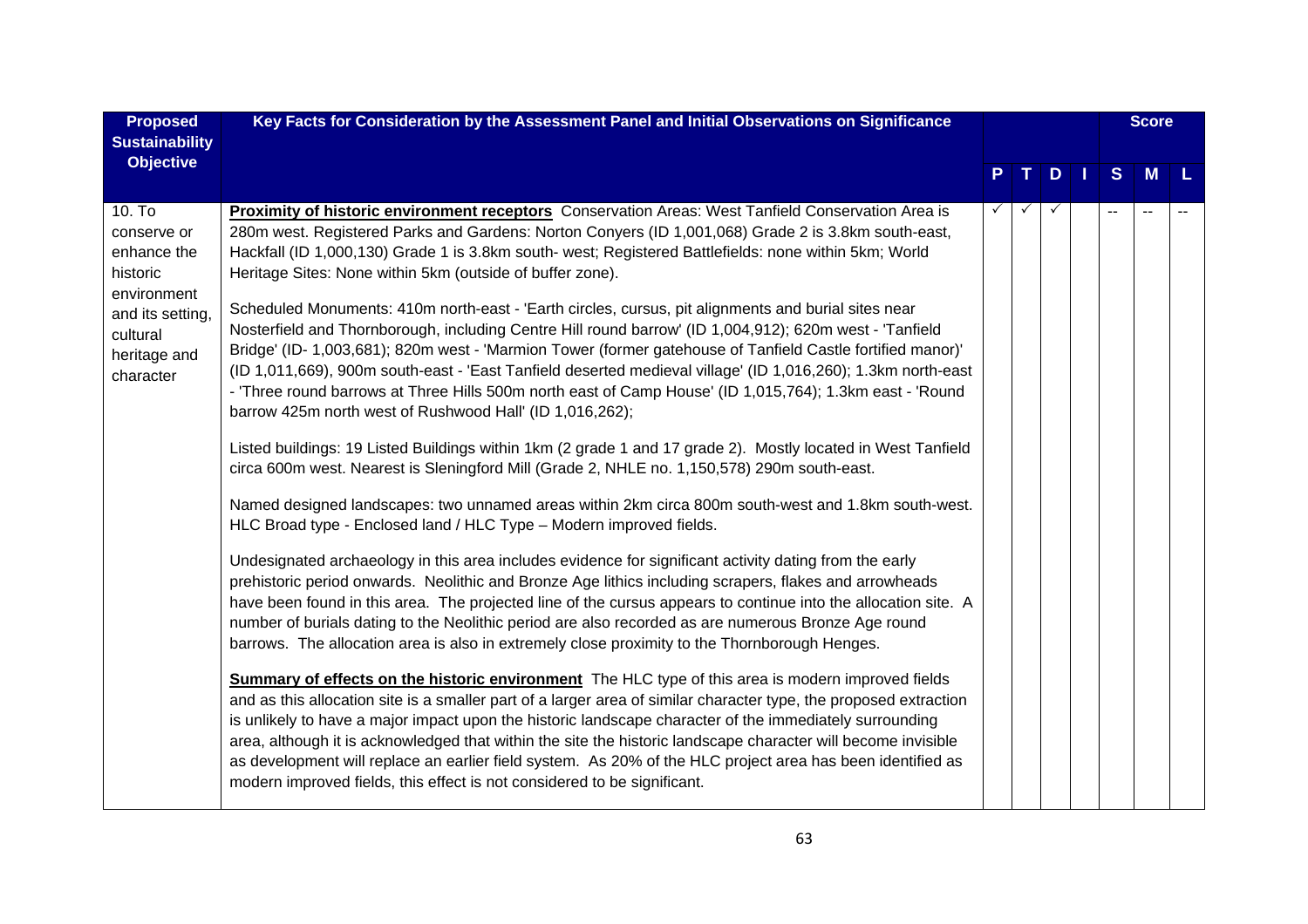| <b>Proposed</b><br><b>Sustainability</b> | Key Facts for Consideration by the Assessment Panel and Initial Observations on Significance                                                                                                                                                                                                                                                                                                                                                                                                        |              |   |   |   |                          | <b>Score</b>   |   |
|------------------------------------------|-----------------------------------------------------------------------------------------------------------------------------------------------------------------------------------------------------------------------------------------------------------------------------------------------------------------------------------------------------------------------------------------------------------------------------------------------------------------------------------------------------|--------------|---|---|---|--------------------------|----------------|---|
| <b>Objective</b>                         |                                                                                                                                                                                                                                                                                                                                                                                                                                                                                                     |              |   | D |   | S.                       | M              |   |
|                                          | There is high potential for the survival of archaeological remains within the site from the early prehistoric<br>period onwards and, although the site has not been archaeologically evaluated, it is assumed that allocating<br>this site would be likely to cause the loss of these remains if the site is extracted without mitigation.                                                                                                                                                          |              |   |   |   |                          |                |   |
|                                          | Archaeological potential is deemed uncertain until such time as an archaeological field evaluation is carried<br>out. The results of such work would provide more certainty about the nature and significance of below<br>ground deposits.                                                                                                                                                                                                                                                          |              |   |   |   |                          |                |   |
|                                          | It is assumed that the archaeological impact will occur throughout the duration of extraction for however<br>many years this will be. It is assumed that mineral extraction will result in the total destruction of the<br>undesignated archaeological remains. As archaeology is a finite, irreplaceable resource, the impact will<br>therefore be significant.                                                                                                                                    |              |   |   |   |                          |                |   |
| 11. To protect                           | Proximity of landscape / townscape receptors and summary of character National Park: Not within                                                                                                                                                                                                                                                                                                                                                                                                     | $\checkmark$ | ✓ | ✓ | ✓ | $\overline{\phantom{a}}$ | $\overline{a}$ |   |
| and enhance<br>the quality and           | 10km; AONB: Nidderdale 1.9km west; Heritage Coast: none within 10 km; ITE: 3.9 km south-east is Norton<br>Conyers Inheritance Tax Exemption Land; Locally protected landscape: Not within an area with Plan                                                                                                                                                                                                                                                                                         |              |   |   |   | ?                        | ?              | ? |
| character of                             | protection. However, the site is within a Special Landscape Area (Hambleton) shown on Conservation                                                                                                                                                                                                                                                                                                                                                                                                  |              |   |   |   |                          |                |   |
| landscapes                               | Strategy and a Special Landscape Area in Hambleton Landscape Character Assessment.                                                                                                                                                                                                                                                                                                                                                                                                                  |              |   |   |   |                          |                |   |
| and<br>townscapes                        | NCA: Southern Magnesian Limestone; NY&Y LCA: Landscape Character Type 24: 'River Floodplain';<br>Hambleton LCA: Partly 5c - 'Intensively Farmed Lowland (simple topography) - open'. Disturbance:<br>Northern half is disturbed. Southern half is undisturbed. Light pollution: In 2000 the area was assessed as<br>48 on a scale of 1-255, with 1 representing maximum darkness. This is a relatively low level of light<br>pollution.                                                             |              |   |   |   |                          |                |   |
|                                          | <b>Summary of effects on landscape / townscape</b> There are no predicted impacts on nationally or locally<br>designated landscapes. However, the site is within 0.5km of the village of West Tanfield, which is mostly a<br>Conservation Area, and would be visible on the approaches from Thornborough to the north-east, or East<br>Tanfield to the east. It is directly across the River Ure from MJP39 (within Harrogate), which would affect<br>the approach from the south, along the A6108. |              |   |   |   |                          |                |   |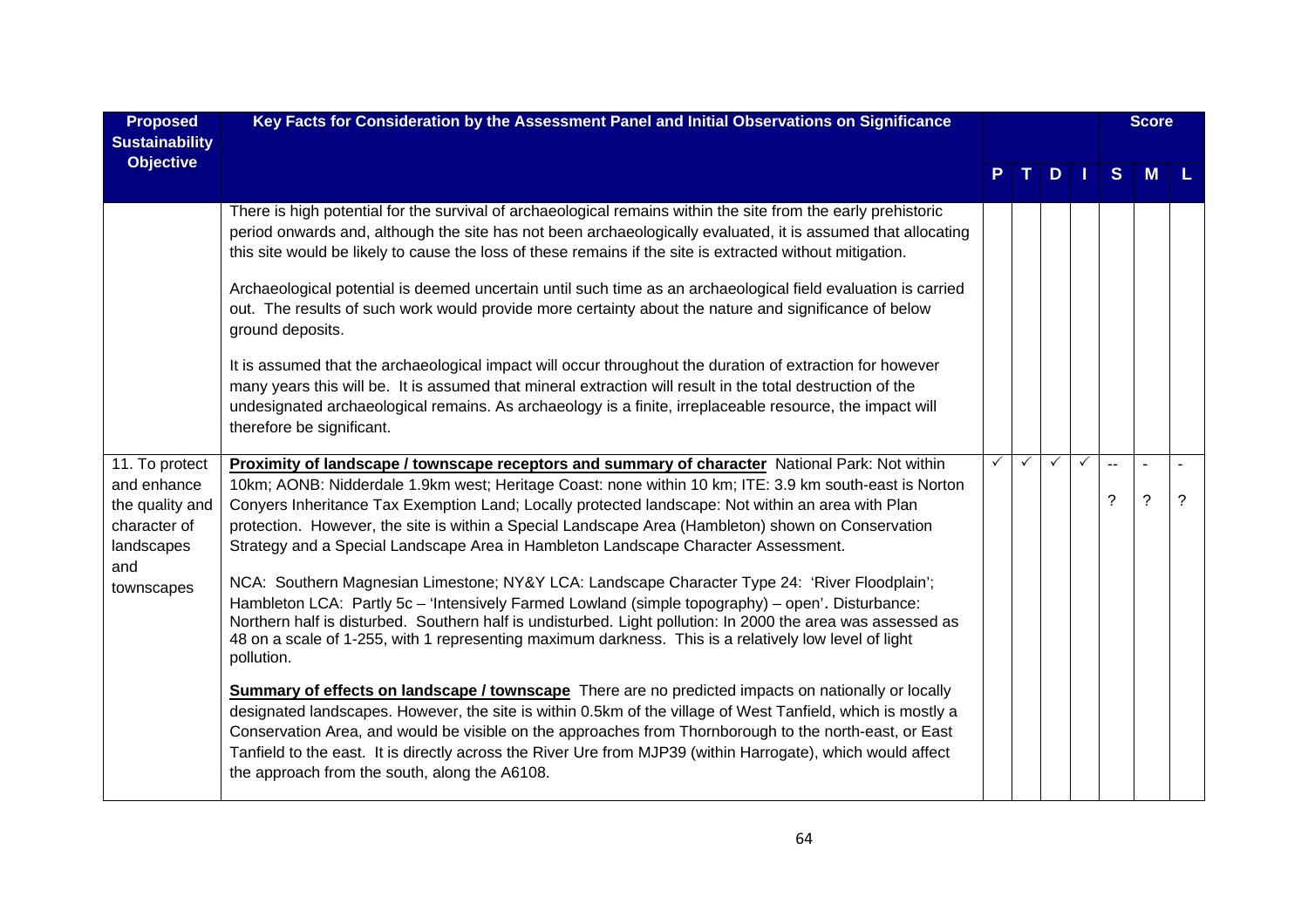| <b>Proposed</b><br><b>Sustainability</b>                                           | Key Facts for Consideration by the Assessment Panel and Initial Observations on Significance                                                                                                                                                                                                                                                                                                                                                                                                                                                                                                                                                                                                                                                                    |   |              |   |                          | <b>Score</b> |   |
|------------------------------------------------------------------------------------|-----------------------------------------------------------------------------------------------------------------------------------------------------------------------------------------------------------------------------------------------------------------------------------------------------------------------------------------------------------------------------------------------------------------------------------------------------------------------------------------------------------------------------------------------------------------------------------------------------------------------------------------------------------------------------------------------------------------------------------------------------------------|---|--------------|---|--------------------------|--------------|---|
| <b>Objective</b>                                                                   |                                                                                                                                                                                                                                                                                                                                                                                                                                                                                                                                                                                                                                                                                                                                                                 |   | TDI          |   | S.                       | <b>M</b>     |   |
|                                                                                    | Although the site is set within the River Ure floodplain, it would still be locally prominent as it has public<br>roads on three sides. Overall the area is relatively tranquil but in a transitional location and vulnerable to<br>disturbance from traffic and further mineral extraction <sup>20</sup> . Traffic could worsen the existing situation. It is not<br>known how much quarry traffic uses the A6108 at present.<br>The site is not well screened - locally it is open and visible from adjacent roads. It would be screened in<br>more distant views by belts of woodland to the east, riverside vegetation, and hedgerows.<br>The assessment here is very tentative, but it is possible that the period of extraction would be short as it is a |   |              |   |                          |              |   |
|                                                                                    | relatively small area. Restoration is likely to be a low level wet restoration scheme. Productive grade 2<br>farmland would have been lost if this is the case but there is potential for a scheme that is acceptable.                                                                                                                                                                                                                                                                                                                                                                                                                                                                                                                                          |   |              |   |                          |              |   |
| 12. Achieve<br>sustainable<br>economic<br>growth and<br>create and<br>support jobs | Proximity of factors relevant to sustainable economic growth Site is close to the A1 giving access to<br>York, Leeds and Teesside.<br>Summary of effects on sustainable economic growth This site would ultimately result in 500,000 tonnes<br>of sand and gravel being made available to the market. This would make a modest contribution to the<br>building sector by helping to boost supply of a key building material.                                                                                                                                                                                                                                                                                                                                    | ✓ | $\checkmark$ |   | $+$                      | $\mathbf{0}$ | 0 |
| 13. Maintain<br>and enhance                                                        | <b>Proximity of factors relevant to community vitality / viability</b> Index of Multiple Deprivation area is<br>Tanfield - not in most deprived 20%. West Tanfield is the nearest settlement, with the larger North Stainley                                                                                                                                                                                                                                                                                                                                                                                                                                                                                                                                    |   |              | ✓ | $\overline{\phantom{a}}$ | 0            | 0 |

 $^{20}$  In terms of urban intrusion, the site is in an area which is largely undisturbed as shown on the CPRE map, which is fairly broad. The site itself lies within a wider context of moderately tranquil countryside, but there are extensive areas to the north that have been disturbed by quarrying. Although adjacent areas are now 'restored' there are artificial landforms and new landscape features that affect perceptions. The site is also close to the A6108, and to the village of West Tanfield.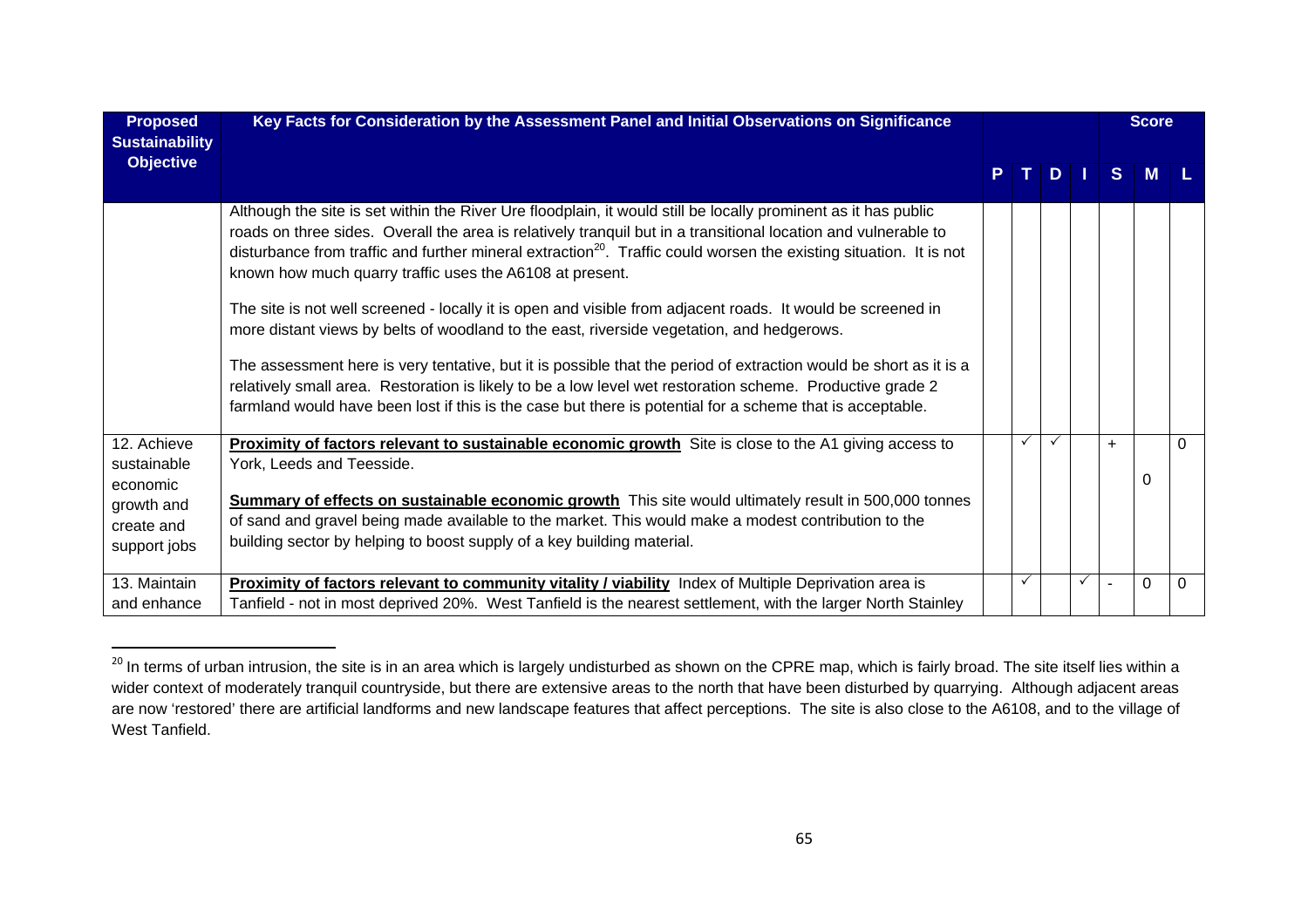| <b>Proposed</b><br><b>Sustainability</b>                                                        | Key Facts for Consideration by the Assessment Panel and Initial Observations on Significance                                                                                                                                                                                                                                                                                                                                                                                                                                                                                                                                                                                                                                                                                                                                                                                                                                                                                                              |              |               |    | <b>Score</b> |          |
|-------------------------------------------------------------------------------------------------|-----------------------------------------------------------------------------------------------------------------------------------------------------------------------------------------------------------------------------------------------------------------------------------------------------------------------------------------------------------------------------------------------------------------------------------------------------------------------------------------------------------------------------------------------------------------------------------------------------------------------------------------------------------------------------------------------------------------------------------------------------------------------------------------------------------------------------------------------------------------------------------------------------------------------------------------------------------------------------------------------------------|--------------|---------------|----|--------------|----------|
| <b>Objective</b>                                                                                |                                                                                                                                                                                                                                                                                                                                                                                                                                                                                                                                                                                                                                                                                                                                                                                                                                                                                                                                                                                                           | т.           | $D \mid \mid$ | S. | <b>M</b>     |          |
| the viability<br>and vitality of<br>local<br>communities                                        | 1.5km to the south-west. North Stainley is a Group C settlement in Harrogate (only very limited growth).<br>Summary of effects on vitality / viability This is a relatively small site that would provide limited jobs, so<br>positive effects are limited. Proximity to Thornborough Henge however could have a negative effect on the<br>future tourist potential of this site.                                                                                                                                                                                                                                                                                                                                                                                                                                                                                                                                                                                                                         |              |               |    |              |          |
| 14. To provide<br>opportunities<br>to enable<br>recreation,<br>leisure and<br>learning          | Proximity to recreation, leisure and learning receptors Footpath 15.102/4/1 (part of Ripon Rowel long<br>distance regional route) is 130m south. Bridleway 10.44/6/1 is 520 m east. No common land or village<br>greens within 500m - Closest is 'Courby and the Green' common land at 770m east. GI: Site entirely within<br>the Ure regional GI corridor.<br><b>Summary of effects on recreation, leisure and learning</b> The Ripon Rowel path is likely to be reasonably<br>well screened from the site due to intervening vegetation along the River Ure. Noise may be a minor<br>problem. The eastern path may well be used by visitors to Thornborough Henges though this site is unlikely<br>to be visible to them because of intervening woodland. Users of the path may also experience small<br>amounts of dust and noise, particularly in the early stages of soil stripping. As this site is in a green<br>infrastructure corridor there is potential to restore it to green infrastructure. | $\checkmark$ | $\checkmark$  |    | $\Omega$     | $\Omega$ |
| 15. To protect<br>and improve<br>the wellbeing,<br>health and<br>safety of local<br>communities | Proximity to population / community receptors / factors relevant to health and wellbeing There is a<br>school 850m west in West Tanfield. No health centres within 1km. Nearest settlement is West Tanfield<br>270m west.<br>Summary of effects on health and wellbeing Mill Cottages are very close to this site at 50m south. There<br>is also Sleningford water mill 250m south-east. These receptors plus eastern parts of West Tanfield could,<br>without mitigation, be within range of noise and dust, while local roads used by people from West Tanfield<br>could get busier. Further assessment is needed. Effects could be cumulative with MP39.                                                                                                                                                                                                                                                                                                                                               | $\checkmark$ |               | ာ  | $\Omega$     | 0        |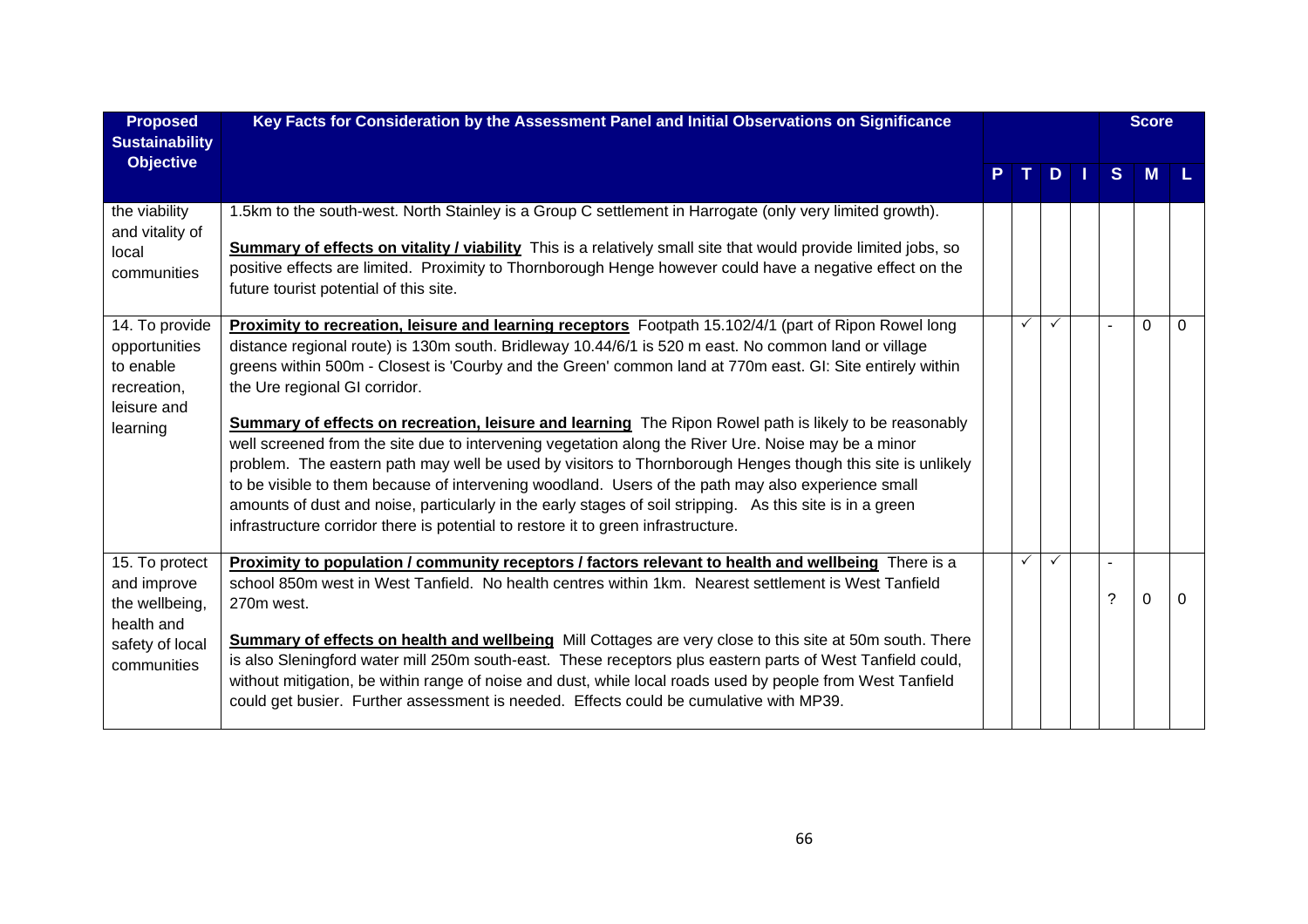| <b>Proposed</b><br><b>Sustainability</b>                                                                     | Key Facts for Consideration by the Assessment Panel and Initial Observations on Significance                                                                                                                                                                                                                                                                                                                                                                                                                                                                                                                                                                                                                                                  |    |              |              |     |                | <b>Score</b>   |           |
|--------------------------------------------------------------------------------------------------------------|-----------------------------------------------------------------------------------------------------------------------------------------------------------------------------------------------------------------------------------------------------------------------------------------------------------------------------------------------------------------------------------------------------------------------------------------------------------------------------------------------------------------------------------------------------------------------------------------------------------------------------------------------------------------------------------------------------------------------------------------------|----|--------------|--------------|-----|----------------|----------------|-----------|
| <b>Objective</b>                                                                                             |                                                                                                                                                                                                                                                                                                                                                                                                                                                                                                                                                                                                                                                                                                                                               | P. | T I          | D            | l T | S.             | M              |           |
| 16. To<br>minimise flood<br>risk and<br>reduce the<br>impact of<br>flooding                                  | <b>Proximity to flood zones</b> Circa.40% in flood zone (mainly in the west of site). Moving east through the site<br>a further 50% is in flood zone 2. In terms of surface water flooding there are 2 small patches (close to<br>eastern boundary) at low risk (1 in 1000) of surface water flooding. Ouse CFMP / Unit: Upper Ure and<br>Swinney Beck / Policy 6.<br><b>Summary of effects on flooding</b> As a sand and gravel site this site is water compatible. However,<br>because a substantial part of the site is at risk of flooding, appropriate safety measures, such as an<br>emergency plan, will need to be adopted. This site, if restored for water storage, could provide some minor<br>benefits in terms of flood storage. |    | $\checkmark$ | $\checkmark$ |     | $\blacksquare$ | $\ddot{}$<br>? | $\ddot{}$ |
| 17. To<br>address the<br>needs of a<br>changing<br>population in<br>a sustainable<br>and inclusive<br>manner | <b>Proximity to factors relevant to the needs of a changing population</b> The site does not conflict with any<br>known allocations in other plans.<br>Summary of effects on a changing population The site would make a modest contribution to self-<br>sufficiency in the supply of sand and gravel.                                                                                                                                                                                                                                                                                                                                                                                                                                        |    | $\checkmark$ |              |     | $\ddot{}$      | 0              | 0         |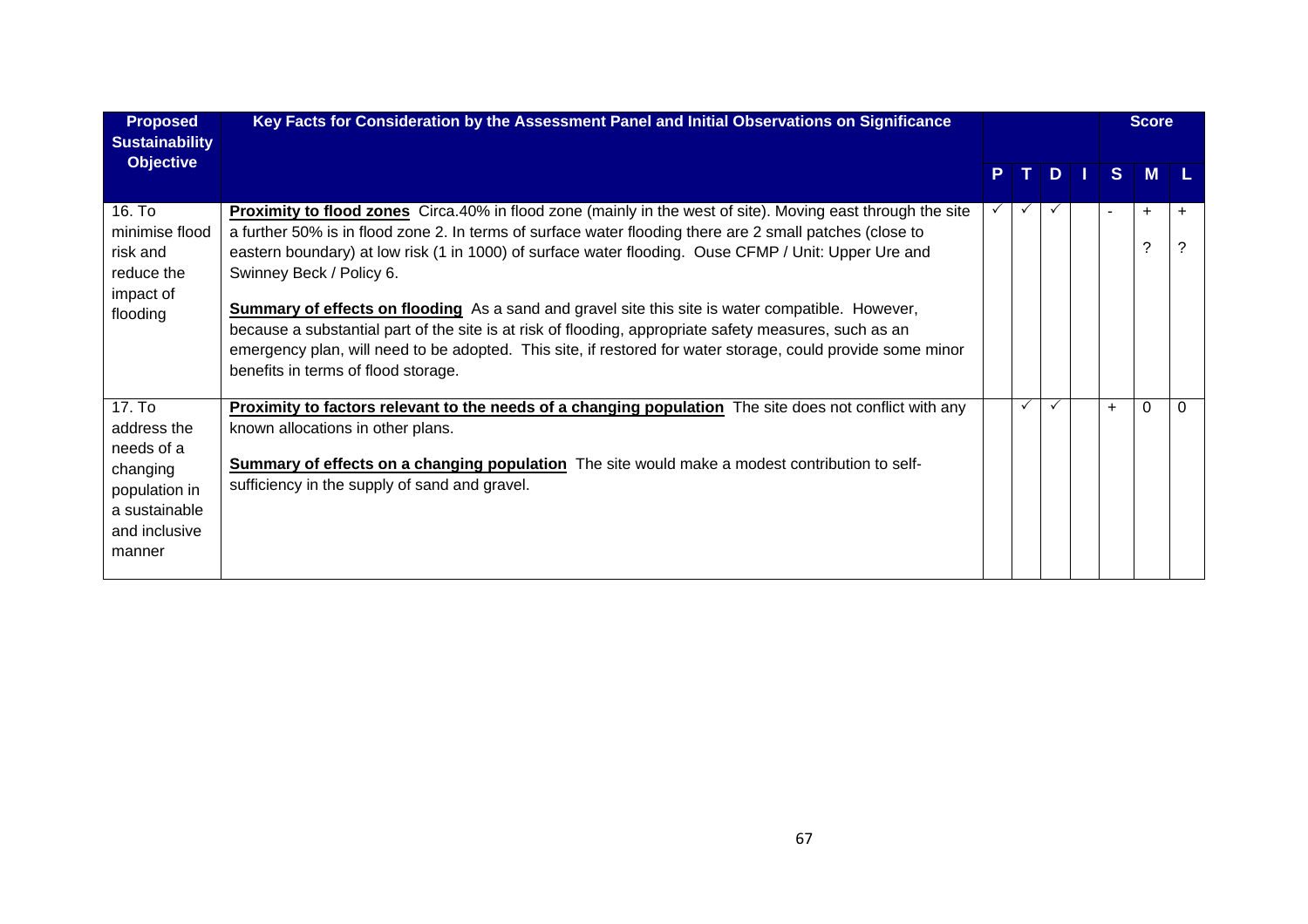| <b>Proposed</b><br><b>Sustainability</b> | Key Facts for Consideration by the Assessment Panel and Initial Observations on Significance                                                                                                                                                                                                                                                                                                                                                                                                                                                                                                                                                                                                                                                                                                                                                                                                                                                                                                                                                                                 |              |              |              |              | <b>Score</b>   |                |
|------------------------------------------|------------------------------------------------------------------------------------------------------------------------------------------------------------------------------------------------------------------------------------------------------------------------------------------------------------------------------------------------------------------------------------------------------------------------------------------------------------------------------------------------------------------------------------------------------------------------------------------------------------------------------------------------------------------------------------------------------------------------------------------------------------------------------------------------------------------------------------------------------------------------------------------------------------------------------------------------------------------------------------------------------------------------------------------------------------------------------|--------------|--------------|--------------|--------------|----------------|----------------|
| <b>Objective</b>                         |                                                                                                                                                                                                                                                                                                                                                                                                                                                                                                                                                                                                                                                                                                                                                                                                                                                                                                                                                                                                                                                                              |              |              | D            | <sub>S</sub> | M              |                |
| Cumulative<br>effects                    | <b>Cumulative / Synergistic effects</b><br>Planning context: West Tanfield is the nearest settlement, with the larger North Stainley 1.5km SW. North<br>Stainley is a Group C settlement in Harrogate (only very limited growth). Harrogate does not have an<br>Allocations Map to support its Core Strategy in place; however checks on the Local Plan 2001 show no<br>conflict with this site. West Tanfield is in the Hambleton LDF. No allocations are within 200m of this site.<br>Other Joint Minerals and Waste Plan Sites: Within 2km MJP39 lies 100m west; MJP14 is 1.6 km south-east;<br>MJP10 is 1.8km south.<br>Historic Minerals and Waste Plan Sites: Within 2km there are numerous historic minerals applications to the<br>immediate north of the site associated with Nosterfield and West Tanfield quarries, including historic<br>landfilling at West Tanfield. Nosterfield is also an active sand and gravel site. To the south east (from 1.8<br>km away) minerals extraction has historically taken place, and still does take place, at Ripon Quarry. |              |              |              |              |                |                |
|                                          |                                                                                                                                                                                                                                                                                                                                                                                                                                                                                                                                                                                                                                                                                                                                                                                                                                                                                                                                                                                                                                                                              | $\checkmark$ | $\checkmark$ | $\checkmark$ | $\tilde{?}$  | $\ddot{}$      | $\ddot{}$      |
|                                          | There may be in combination impacts with other traffic from nearby minerals sites. There may be cumulative<br>negative impacts on local species, but cumulative positive impacts for biodiversity through restoration.                                                                                                                                                                                                                                                                                                                                                                                                                                                                                                                                                                                                                                                                                                                                                                                                                                                       |              |              |              |              | $\tilde{?}$    | ?              |
|                                          |                                                                                                                                                                                                                                                                                                                                                                                                                                                                                                                                                                                                                                                                                                                                                                                                                                                                                                                                                                                                                                                                              | $\checkmark$ | $\checkmark$ | $\checkmark$ | $\mathbf{0}$ | $\mathbf 0$    | $\Omega$       |
|                                          | There may be cumulative negative impacts on biodiversity due to disturbance from mineral extraction as<br>other mineral sites are in the area - Nosterfield, West Tanfield Quarries, Potgate and Ripon (at North<br>Stainley). There is also opportunity for cumulative positive impacts if a high quality restoration and long term<br>management can be secured.                                                                                                                                                                                                                                                                                                                                                                                                                                                                                                                                                                                                                                                                                                           |              |              |              |              | $\ddot{}$      | $\ddot{}$      |
|                                          |                                                                                                                                                                                                                                                                                                                                                                                                                                                                                                                                                                                                                                                                                                                                                                                                                                                                                                                                                                                                                                                                              |              | $\checkmark$ | $\checkmark$ |              | $\overline{?}$ | $\overline{?}$ |
|                                          | In terms of landscape, the site is directly across the River Ure from MJP39 (within Harrogate), which would<br>affect the approach from the south, along the A6108.                                                                                                                                                                                                                                                                                                                                                                                                                                                                                                                                                                                                                                                                                                                                                                                                                                                                                                          |              |              |              | ?            |                |                |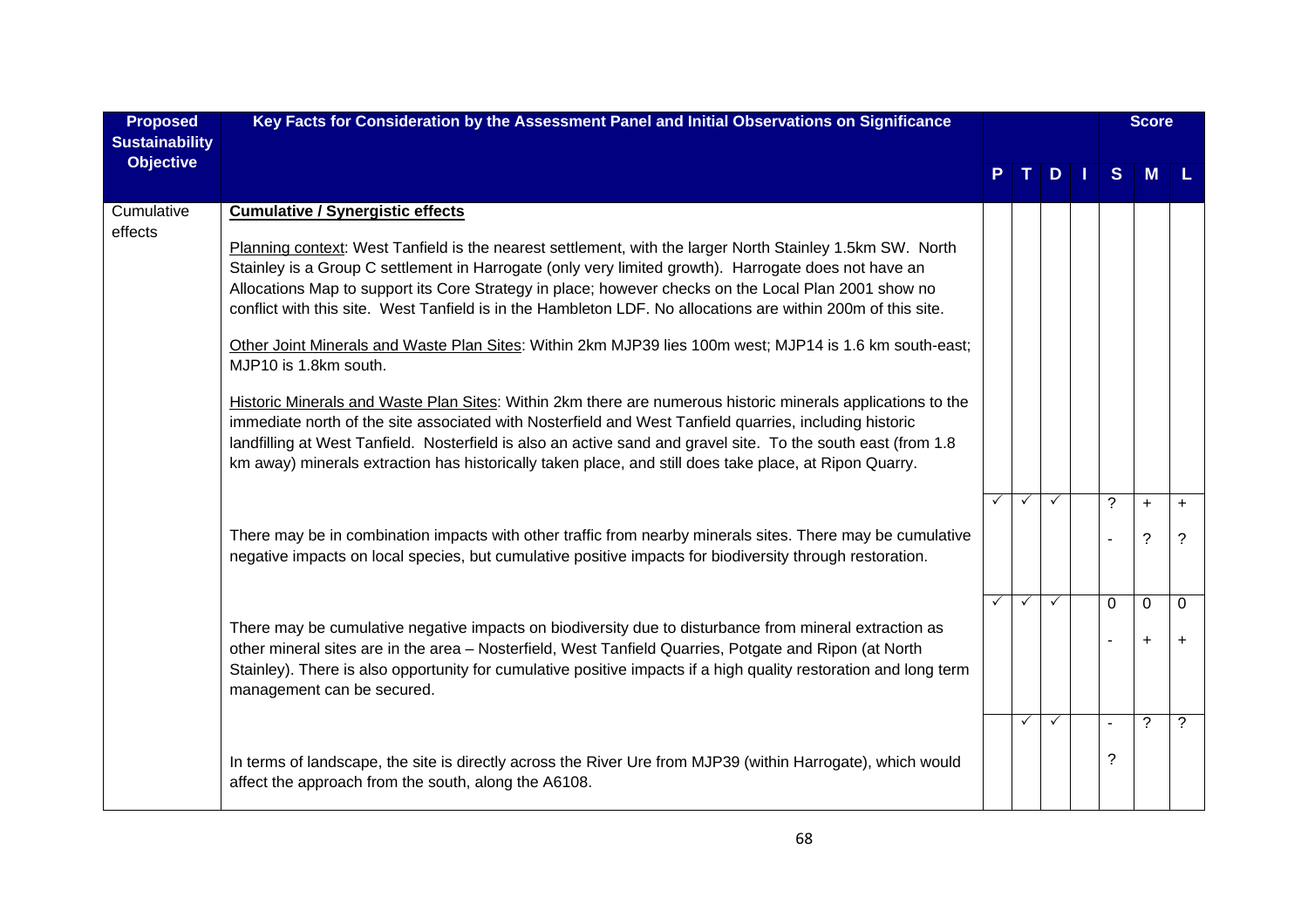| <b>Proposed</b><br><b>Sustainability</b> |                                                                                                                                                                                                                                                                                 | Key Facts for Consideration by the Assessment Panel and Initial Observations on Significance                                                                                                                                      |    |  |         |  |   | <b>Score</b> |  |  |
|------------------------------------------|---------------------------------------------------------------------------------------------------------------------------------------------------------------------------------------------------------------------------------------------------------------------------------|-----------------------------------------------------------------------------------------------------------------------------------------------------------------------------------------------------------------------------------|----|--|---------|--|---|--------------|--|--|
| <b>Objective</b>                         |                                                                                                                                                                                                                                                                                 |                                                                                                                                                                                                                                   | P. |  | $T$ D I |  | S | M            |  |  |
|                                          |                                                                                                                                                                                                                                                                                 |                                                                                                                                                                                                                                   |    |  |         |  |   |              |  |  |
| Limitations /<br>data gaps               |                                                                                                                                                                                                                                                                                 | No significant data gaps. More detailed assessment would be required to fully evaluate a number of effects however. This should be<br>addressed at any subsequent planning application stage.                                     |    |  |         |  |   |              |  |  |
| <b>Score</b>                             |                                                                                                                                                                                                                                                                                 |                                                                                                                                                                                                                                   |    |  |         |  |   |              |  |  |
| $++$                                     | The Site option is predicted to have major positive effects on the achievement of the SA objective. For example, this may include a significant<br>contribution to issues or receptor of more than local significance, or to several issues or receptors of local significance. |                                                                                                                                                                                                                                   |    |  |         |  |   |              |  |  |
| $\ddot{}$                                | The Site option is predicted to have minor positive effects on achievement of the SA objective. For example, this may include a significant<br>contribution to an issue or receptor of more local significance.                                                                 |                                                                                                                                                                                                                                   |    |  |         |  |   |              |  |  |
| 0                                        | The Site option will have no effect on the achievement of the SA objective <sup>21</sup> .                                                                                                                                                                                      |                                                                                                                                                                                                                                   |    |  |         |  |   |              |  |  |
|                                          | The Site option is predicted to have minor negative effects on the achievement of the SA objective. For example, this may include a negative<br>contribution to an issue or receptor of local significance.                                                                     |                                                                                                                                                                                                                                   |    |  |         |  |   |              |  |  |
|                                          |                                                                                                                                                                                                                                                                                 | The Site option is predicted to have major negative effects on the achievement of the SA objective. For example, this may include a significant<br>negative contribution to an issue or receptor of more than local significance. |    |  |         |  |   |              |  |  |
| ?                                        |                                                                                                                                                                                                                                                                                 | The impact of the Site option on the SA objective is uncertain.                                                                                                                                                                   |    |  |         |  |   |              |  |  |

 $\frac{1}{21}$  This includes where there is no clear link between the site SA objective and the site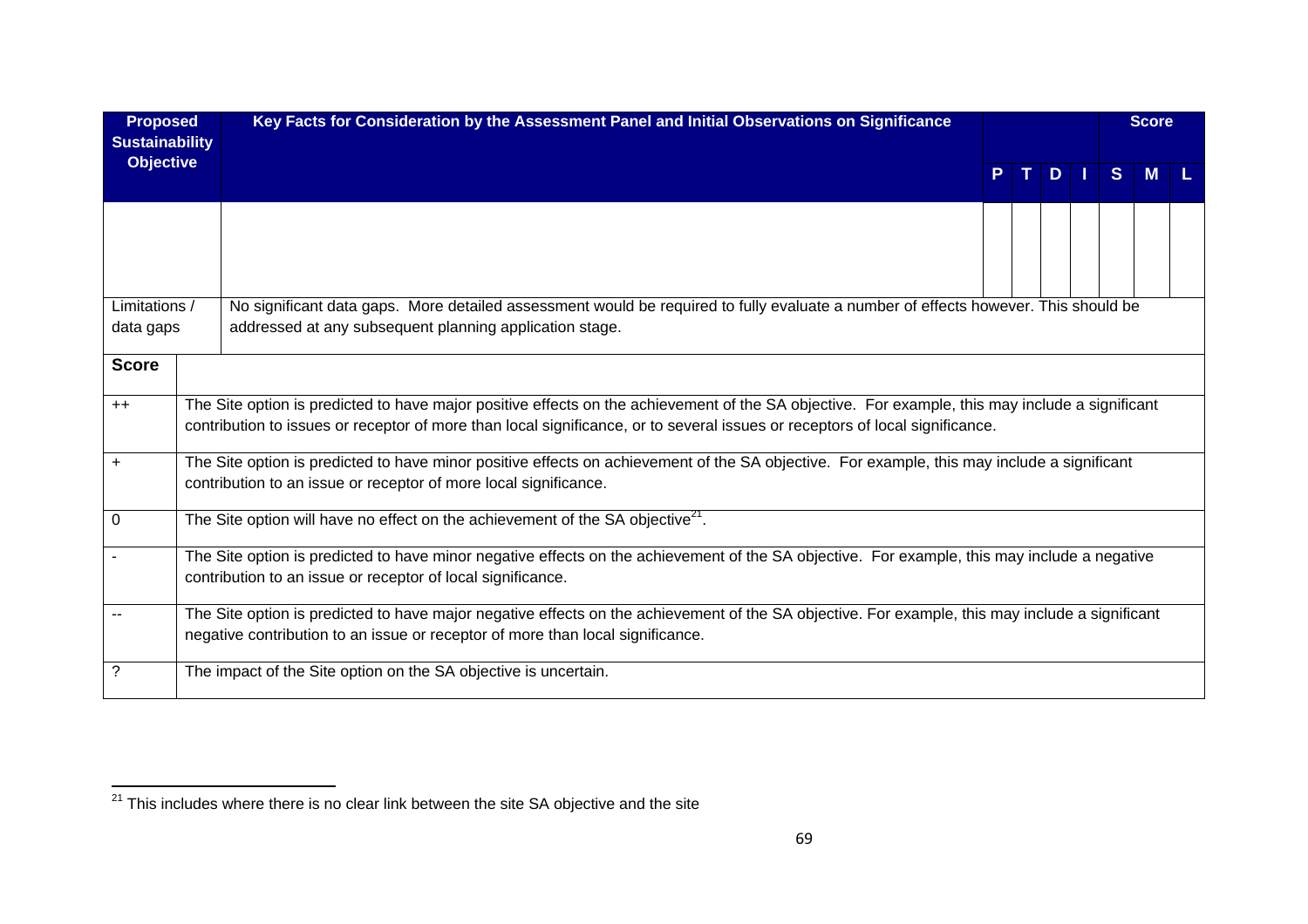## **MJP60 – Land to the West of Kirkby Fleetham**

| Site Name                   | MJP60 Land to the west of Kirkby Fleetham (between Lumley Lane, Low Street and Todd Lane)                                                                                                                                                                                                                                                                                                                                       |
|-----------------------------|---------------------------------------------------------------------------------------------------------------------------------------------------------------------------------------------------------------------------------------------------------------------------------------------------------------------------------------------------------------------------------------------------------------------------------|
| <b>Current Use</b>          | Agriculture                                                                                                                                                                                                                                                                                                                                                                                                                     |
| Nature of Planning Proposal | Extraction of sand and gravel                                                                                                                                                                                                                                                                                                                                                                                                   |
| Size                        | Approximately 100                                                                                                                                                                                                                                                                                                                                                                                                               |
| Proposed life of site       | Commence in about 5 years, with a 20 year life                                                                                                                                                                                                                                                                                                                                                                                  |
| <b>Notes</b>                | Proposed new quarry / proposed new access link to A1 (M). Possible restoration: Landform and<br>restoration design not finalised as negotiations on-going with landowners, but north end likely to be<br>a lake (to maximise the use of the reserve) but with nature conservation elements (taking account of<br>the MOD requirements), other areas likely to be worked above the water table so may be back to<br>agriculture. |

SA FINDINGS SUMMARISE SIGNIFICANT EFFECTS ONLY. A WIDER RANGE OF CONSTRAINTS AND OPPORTUNITIES WERE INITIALLY ANALYSED AND DISTILLED DOWN TO ONLY THOSE WITH THE POTENTIAL TO BE SIGNIFICANT (SEE ALSO SITE ASSESSMENT METHODOLOGY SUMMARY REPORT FOR A FULL LIST OF CONSTRAINTS AND OPPORTUNITIES).

| <b>Proposed</b><br><b>Sustainability</b> | Key Facts for Consideration by the Assessment Panel and Initial Observations on Significance                    |  |      |  |  |   | Score |          |  |
|------------------------------------------|-----------------------------------------------------------------------------------------------------------------|--|------|--|--|---|-------|----------|--|
| <b>Objective</b>                         |                                                                                                                 |  | PTDI |  |  |   | $S$ M |          |  |
| 1. To protect                            | Proximity of international / national and local designations and key features Natura 2000: 11km north-          |  |      |  |  | 0 |       | $\Omega$ |  |
| and enhance                              | west - North Pennine Dales Meadows; 15km west - North Pennine Moors SPA/SAC; SSSI: Only 1 SSSI                  |  |      |  |  |   |       |          |  |
| biodiversity                             | within 5km: Swale Lakes SSSI - 590m north-west; SINC: 4 SINC Sites within 2 km, all to north east: Kirkby       |  |      |  |  |   |       |          |  |
| and geo-                                 | Wood (SE29-05) - potential SINC, does not qualify, 650 m NE; Park Plantation (SE29-03) 1.25km north-            |  |      |  |  |   |       |          |  |
| diversity and                            | east; Great Langton Pond (SE29 - 01) 1.5 km north-east; River Swale, Great Langton to Kiplin (SE29-04)          |  |      |  |  |   |       |          |  |
| improve                                  | 1.85km north-east.                                                                                              |  |      |  |  |   |       |          |  |
| habitat                                  |                                                                                                                 |  |      |  |  |   |       |          |  |
| connectivity                             | UK Priority Habitats: 2 small patches of deciduous woodland to east, each around 10 m away. A small             |  |      |  |  |   |       |          |  |
|                                          | patch of traditional orchard lies about 110m north. Site visit: The following features noted on site: pasture / |  |      |  |  |   |       |          |  |
|                                          | grassland, arable, copse, hedgerows, standalone trees.                                                          |  |      |  |  |   |       |          |  |
|                                          |                                                                                                                 |  |      |  |  |   |       |          |  |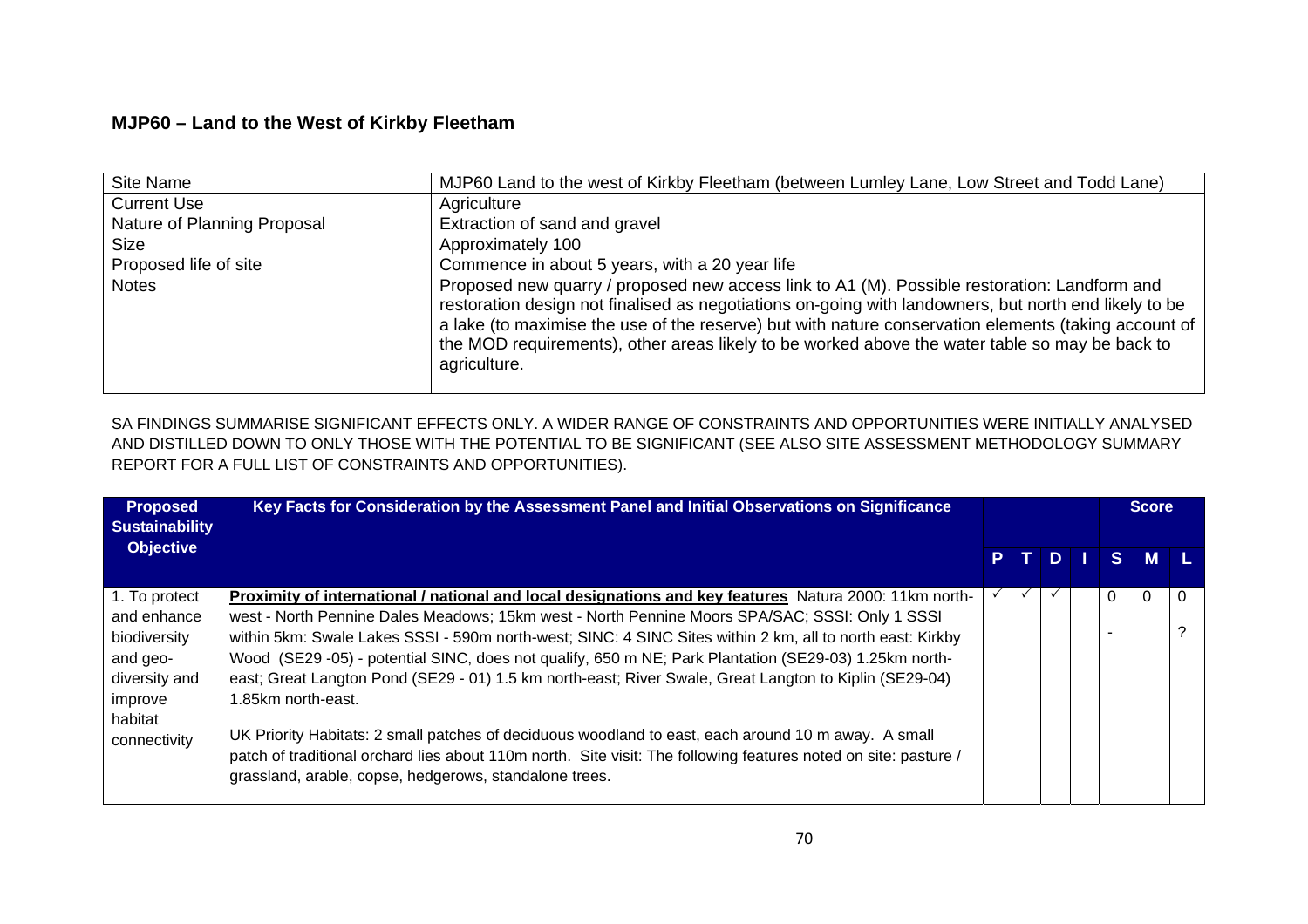| <b>Proposed</b><br><b>Sustainability</b> | Key Facts for Consideration by the Assessment Panel and Initial Observations on Significance                                                                                                                                                                                                                                                                                                                                                                                                                                                                                                                                                                                                                                                                                                                                                  |  |  |   |  |              | <b>Score</b> |  |
|------------------------------------------|-----------------------------------------------------------------------------------------------------------------------------------------------------------------------------------------------------------------------------------------------------------------------------------------------------------------------------------------------------------------------------------------------------------------------------------------------------------------------------------------------------------------------------------------------------------------------------------------------------------------------------------------------------------------------------------------------------------------------------------------------------------------------------------------------------------------------------------------------|--|--|---|--|--------------|--------------|--|
| <b>Objective</b>                         |                                                                                                                                                                                                                                                                                                                                                                                                                                                                                                                                                                                                                                                                                                                                                                                                                                               |  |  | D |  | <sub>S</sub> | M            |  |
|                                          | Ecological networks: Very slight overlap on eastern boundary with England Habitat Network Woodland.                                                                                                                                                                                                                                                                                                                                                                                                                                                                                                                                                                                                                                                                                                                                           |  |  |   |  |              |              |  |
|                                          | Summary of effects on designated sites and important features for biodiversity / geodiversity No<br>significant effects on Natura 2000 sites or SSSIs and no impacts on SINC sites expected. Protected<br>species associated with the habitats found on site include bats, badger, water vole, great crested newt, birds<br>and brown hare. No woodland appears to exist within the site but there are woodlands adjacent. There are<br>trees - mainly associated with field boundaries.                                                                                                                                                                                                                                                                                                                                                      |  |  |   |  |              |              |  |
|                                          | Restoration is noted as being to agriculture for the majority of the site, with a lake with nature conservation<br>elements at the northern end of the site. There are opportunities to create priority habitats for biodiversity.<br>Long term management of this area will be key to the delivery of the benefits. Even agricultural areas can<br>incorporate features for biodiversity such as native trees, hedgerows and field margins. There may be some<br>scope for the recreation of shallow marshy mire which may once have been in this area (the patch of<br>woodland known as 'The Bog' could provide inspiration for this). This site lies in Leeming aerodrome and<br>technical consultation zone and therefore the MoD would need to be consulted regarding restoring this site<br>for ecological purposes including wetland. |  |  |   |  |              |              |  |
|                                          | There may be cumulative impacts related to disturbance to species and loss of habitat in conjunction with<br>Killerby (MJP21), Home Farm (MJP33) to the north and MJP46 to the south. If high quality habitat is<br>created as the predominant after use and the management of the site can be secured then there is the<br>potential for significant cumulative benefits for biodiversity.                                                                                                                                                                                                                                                                                                                                                                                                                                                   |  |  |   |  |              |              |  |
|                                          | In summary, in the short term there are impacts relating to loss of habitat and disturbance to species, while<br>in the long term much depends on the level of biodiversity measures incorporated into the scheme and the<br>degree to which these are secured.                                                                                                                                                                                                                                                                                                                                                                                                                                                                                                                                                                               |  |  |   |  |              |              |  |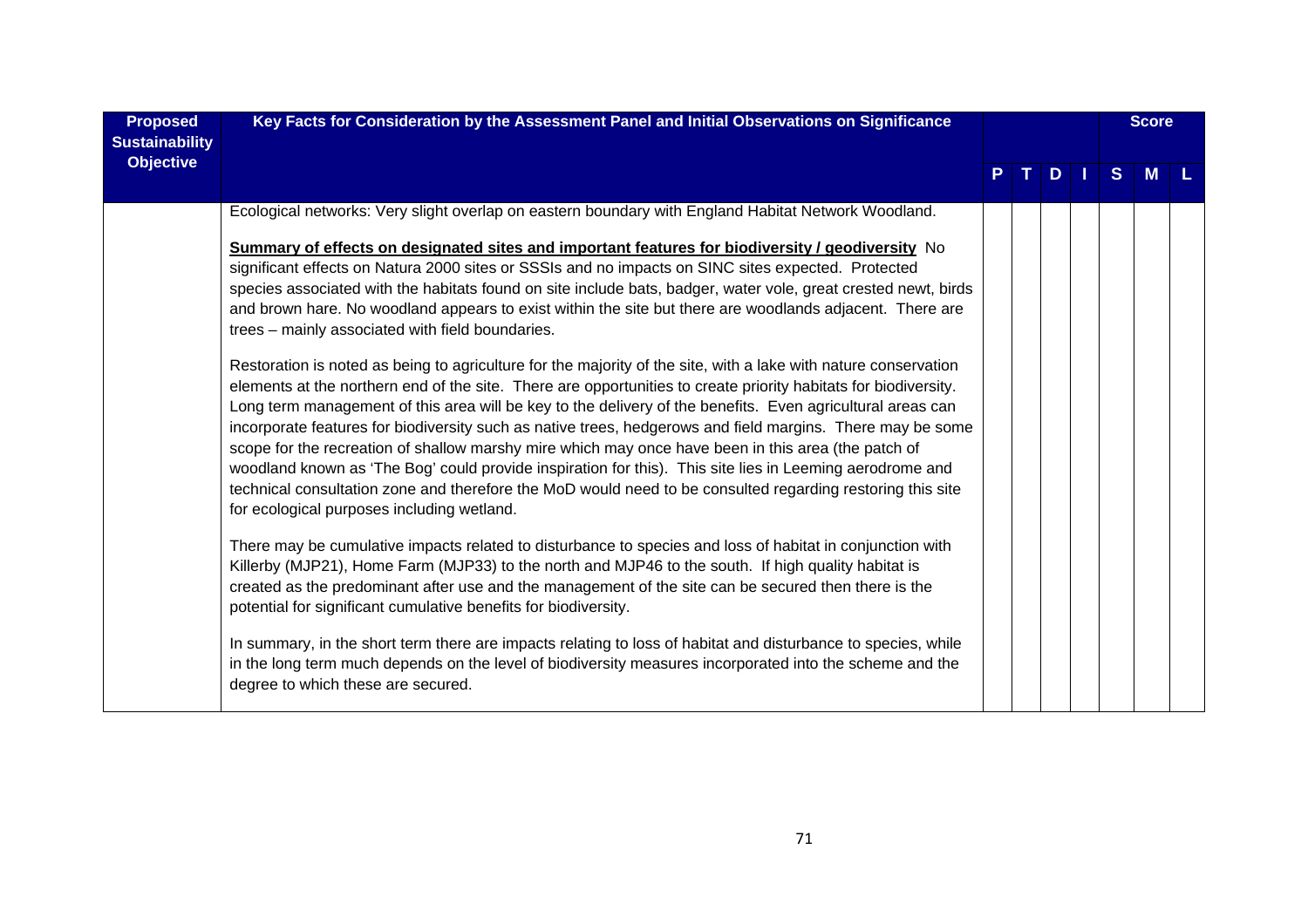| <b>Proposed</b>                                                                             | Key Facts for Consideration by the Assessment Panel and Initial Observations on Significance                                                                                                                                                                                                                                                                                                                                                                                                                                                                                                                                                                                                                                                                                                                                                                                                                                                                                |  |              |              |  |   | <b>Score</b> |   |
|---------------------------------------------------------------------------------------------|-----------------------------------------------------------------------------------------------------------------------------------------------------------------------------------------------------------------------------------------------------------------------------------------------------------------------------------------------------------------------------------------------------------------------------------------------------------------------------------------------------------------------------------------------------------------------------------------------------------------------------------------------------------------------------------------------------------------------------------------------------------------------------------------------------------------------------------------------------------------------------------------------------------------------------------------------------------------------------|--|--------------|--------------|--|---|--------------|---|
| <b>Sustainability</b>                                                                       |                                                                                                                                                                                                                                                                                                                                                                                                                                                                                                                                                                                                                                                                                                                                                                                                                                                                                                                                                                             |  |              |              |  |   |              |   |
| <b>Objective</b>                                                                            |                                                                                                                                                                                                                                                                                                                                                                                                                                                                                                                                                                                                                                                                                                                                                                                                                                                                                                                                                                             |  |              | D            |  | S | <b>M</b>     |   |
| 2. To enhance<br>or maintain<br>water quality<br>and improve<br>efficiency of<br>water use  | <b>Proximity of water quality / quantity receptors</b> Not in a NVZ. Eastern part of the site (70% of area) in<br>groundwater Source Protection Zone 3. The site is in the Humber RBMP in the SUNO RBMP Management<br>catchment. The 'Swale from Muker Bk to Bedale Beck' RBMP water body is close to site at 70m north.<br>Current ecological status is moderate, with overall potential moderate. The objective for this water body is<br>good by 2027. No RBMP lakes. Groundwater: SUNO Sherwood Sandstone (Current overall status poor /<br>good by 2027).                                                                                                                                                                                                                                                                                                                                                                                                              |  | $\checkmark$ | $\checkmark$ |  |   |              | ? |
|                                                                                             | CAMS: surface water resources available at least 50% of time. At low flows new extraction licenses may be<br>more restricted.                                                                                                                                                                                                                                                                                                                                                                                                                                                                                                                                                                                                                                                                                                                                                                                                                                               |  |              |              |  |   |              |   |
|                                                                                             | Summary of effects on water quality The 'Swale from Muker Bk to Bedale Beck' water body could be a<br>receptor for pollutants (such as fuel or soil / silt particles) via Mill Beck or a tributary to the north though there<br>appears to be a physical disconnect from these water courses at least on the surface which may negate<br>many effects. A more significant risk is the presence of a large part of the quarry in Source Protection Zone<br>3. Quarrying here could remove the protection that soils currently offer the underlying groundwater from<br>pollution, or physically alter groundwater flow if the site is wet-worked. While the EA would generally object<br>in Source Protection Zone 1 for development that may disturb an aquifer, in Source Protection Zone 3 the<br>situation is less clear, as the Environment Agency require a Hydrological Risk Assessment. Such<br>assessment would also need to consider any effects from restoration. |  |              |              |  |   |              |   |
| 3. To reduce                                                                                | Proximity of transport receptors Site is proximal to the A1 (800m east) giving reasonably good access to                                                                                                                                                                                                                                                                                                                                                                                                                                                                                                                                                                                                                                                                                                                                                                                                                                                                    |  | $\checkmark$ | $\checkmark$ |  |   |              |   |
| transport<br>miles and<br>associated<br>emissions<br>from transport<br>and<br>encourage the | York, Leeds and Teesside. Access: Confirmed to be onto Lumley Lane (C40) and likely to be then north<br>along Low Street to the junction with the new Local Access Road on the east side of the upgraded A1(M).<br>Discussions to take place with the Highway Authority about what improvements may be required on Low<br>Street; Light Vehicles: 18 (estimate); HGV Vehicles: 121 (estimate); PROW: This site is affected by a<br>registered public right of way which must be kept clear of any obstruction until such time as an alternate<br>route has been provided and confirmed by order.                                                                                                                                                                                                                                                                                                                                                                            |  |              |              |  | ? | $\tilde{?}$  | ? |
| use of<br>sustainable                                                                       | Rail: 3.5 km south (nearest station Leeming Bar 3.5 km south); Strategic Road: A1 800m east; Canal /                                                                                                                                                                                                                                                                                                                                                                                                                                                                                                                                                                                                                                                                                                                                                                                                                                                                        |  |              |              |  |   |              |   |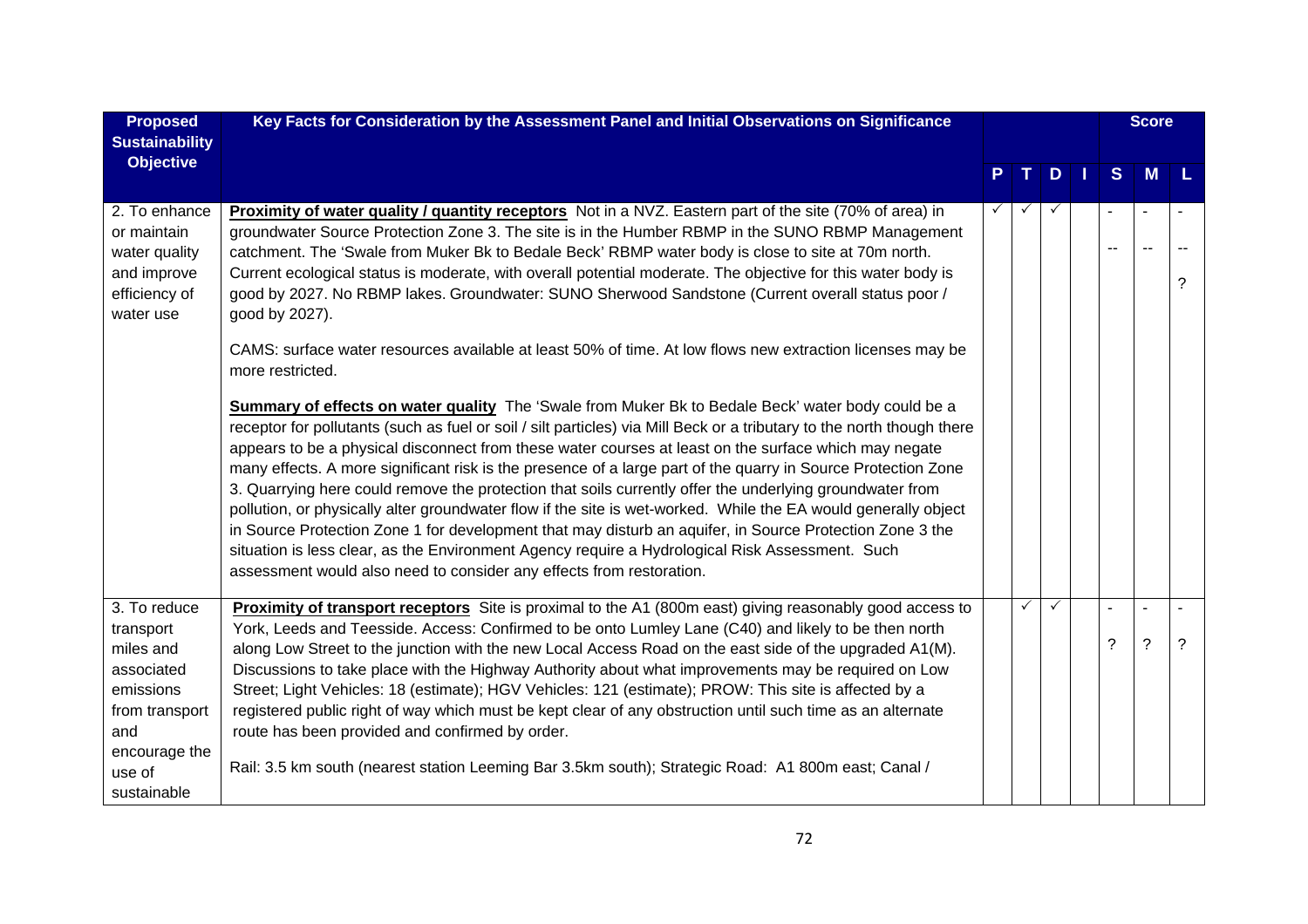| <b>Proposed</b><br><b>Sustainability</b> | Key Facts for Consideration by the Assessment Panel and Initial Observations on Significance                                                                                                                           |   |   |              |   | <b>Score</b> |   |
|------------------------------------------|------------------------------------------------------------------------------------------------------------------------------------------------------------------------------------------------------------------------|---|---|--------------|---|--------------|---|
| <b>Objective</b>                         |                                                                                                                                                                                                                        |   |   | D            | S | M            |   |
| modes of<br>transportation               | Freight waterway: Tees Navigation 19km north-east.                                                                                                                                                                     |   |   |              |   |              |   |
|                                          | <b>Summary of effects on transport</b> The traffic generated by this site is potentially significant, though it has                                                                                                    |   |   |              |   |              |   |
|                                          | only a short way to travel to the A1. The initial Highways Assessment found that HGV movement is                                                                                                                       |   |   |              |   |              |   |
|                                          | acceptable onto Lumby Lane; however works will be required to improve the existing road at Low Street &                                                                                                                |   |   |              |   |              |   |
|                                          | Lumby Lane and extend the existing footway / street lighting to improve safety at the site access.                                                                                                                     |   |   |              |   |              |   |
|                                          | Sustainable travel is not likely to contribute to the site. However, the surrounding area may require<br>additional facilities / service provision as determined in a traffic assessment and / or travel plan. Minor   |   |   |              |   |              |   |
|                                          | negative with some uncertainty until a traffic assessment is carried out.                                                                                                                                              |   |   |              |   |              |   |
|                                          |                                                                                                                                                                                                                        |   |   |              |   |              |   |
|                                          | Alternative routes on minor road are not considered suitable for this development.                                                                                                                                     |   |   |              |   |              |   |
| 4. To protect                            | Proximity of air quality receptors Site is not within a Hazardous Substances Consent Zone or within 2km                                                                                                                |   | ✓ | ✓            |   |              |   |
| and improve                              | of an AQMA.                                                                                                                                                                                                            |   |   |              |   |              |   |
| air quality                              |                                                                                                                                                                                                                        |   |   |              | ? | $\tilde{?}$  | ? |
|                                          | <b>Summary of effects on air quality</b> There are several receptors close by that could be at risk of dust                                                                                                            |   |   |              |   |              | 0 |
|                                          | (particularly during construction and restoration phases, though less so during operational phase in areas of<br>the site that are wet worked). Settlements such as Kirkby Fleetham and Great Fencote are particularly |   |   |              |   |              |   |
|                                          | close while various individual properties dot the surrounding landscape. The removal of 5 million tonnes of                                                                                                            |   |   |              |   |              |   |
|                                          | material could also lead to large scale traffic impacts, and thus additional dust and particulates, though                                                                                                             |   |   |              |   |              |   |
|                                          | access to the A1 is good, with few potential receptors (houses, farms) en route, depending on the route                                                                                                                |   |   |              |   |              |   |
|                                          | taken to the A1. A dust assessment would be required to establish the significance of impacts. Completion                                                                                                              |   |   |              |   |              |   |
|                                          | of restoration could ultimately see air quality return to the baseline.                                                                                                                                                |   |   |              |   |              |   |
|                                          |                                                                                                                                                                                                                        |   |   |              |   |              |   |
|                                          |                                                                                                                                                                                                                        |   |   |              |   |              |   |
| 5. To use soil                           | Proximity of soil and land receptors Agricultural Land Classification: Circa 90% of site is ALC Grade 2.                                                                                                               | ✓ | ✓ | $\checkmark$ |   |              |   |
| and land                                 | 10% at eastern edge is Grade 3. Greenfield site. No known risk factors for contaminated land. No known                                                                                                                 |   |   |              |   |              |   |
| efficiently and                          | mining subsidence risks.                                                                                                                                                                                               |   |   |              |   |              |   |
| safeguard or                             |                                                                                                                                                                                                                        |   |   |              |   |              |   |
| enhance their                            | <b>Summary of effects on soil / land</b> There is the potential for virtually the whole of this site to be best and                                                                                                    |   |   |              |   |              |   |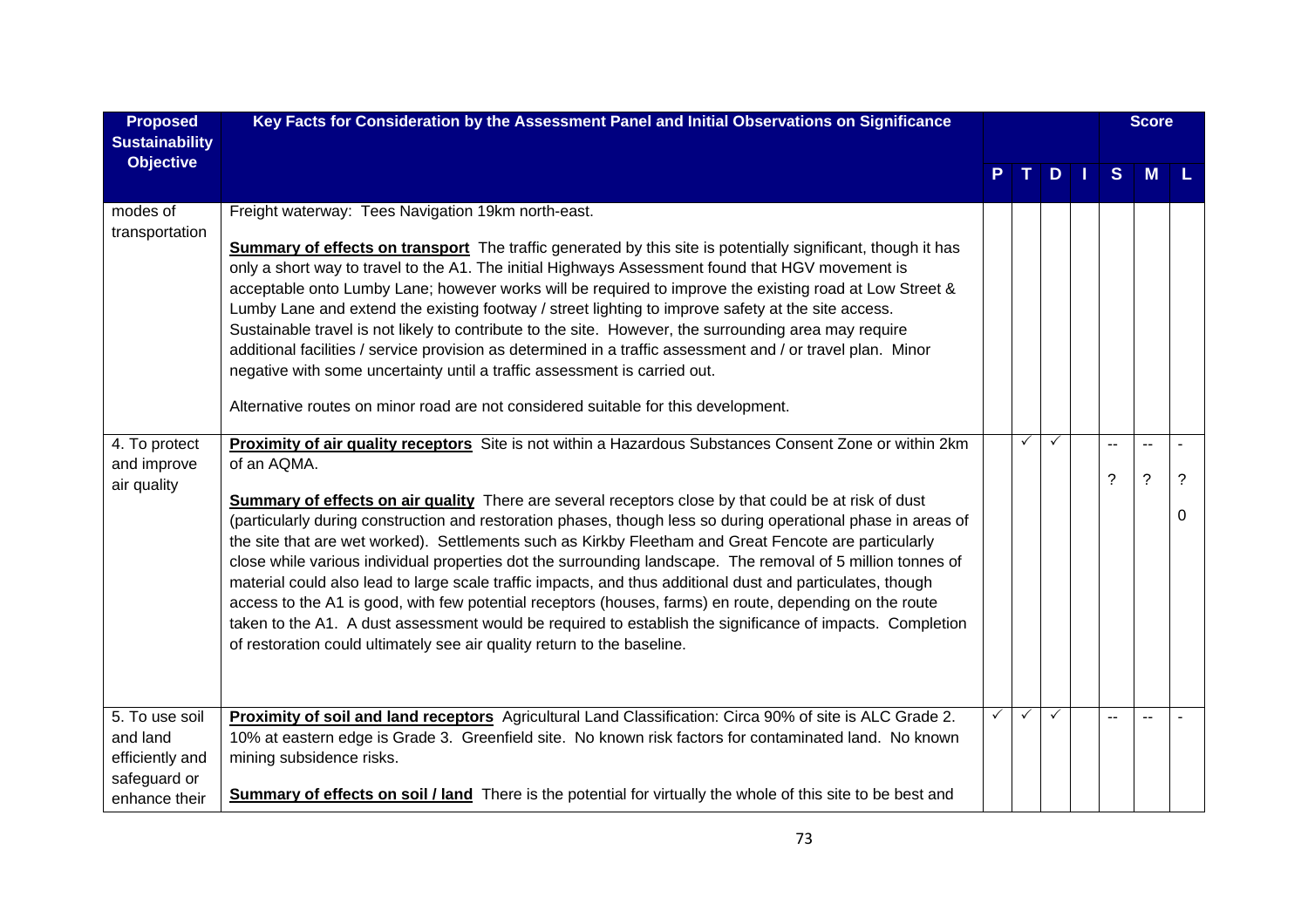| <b>Proposed</b><br><b>Sustainability</b>                             | Key Facts for Consideration by the Assessment Panel and Initial Observations on Significance                                                                                                                                                                                                                                                                                                                                                                                                                                                                                                                                                                                                                                                                             |   |    |               |              |    | <b>Score</b> |          |
|----------------------------------------------------------------------|--------------------------------------------------------------------------------------------------------------------------------------------------------------------------------------------------------------------------------------------------------------------------------------------------------------------------------------------------------------------------------------------------------------------------------------------------------------------------------------------------------------------------------------------------------------------------------------------------------------------------------------------------------------------------------------------------------------------------------------------------------------------------|---|----|---------------|--------------|----|--------------|----------|
| <b>Objective</b>                                                     |                                                                                                                                                                                                                                                                                                                                                                                                                                                                                                                                                                                                                                                                                                                                                                          |   | Т. | $D$   $\vert$ |              | S. | <b>M</b>     |          |
| quality                                                              | most versatile land, which would be lost. Some of the site would be restored to agriculture, however a lake<br>is proposed at the north end of the site and therefore this BMV agricultural land would be permanently lost.                                                                                                                                                                                                                                                                                                                                                                                                                                                                                                                                              |   |    |               |              |    |              |          |
| 6. Reduce the<br>causes of<br>climate<br>change                      | Proximity of factors relevant to exacerbating climate change 2 small patches of deciduous woodland to<br>east, each around 10m away. Site visit: The following features noted on site: pasture / grassland, copse,<br>hedgerows, standalone trees.<br><b>Summary of effects on climate change</b> Small patches of habitats with carbon storage potential were<br>found on site. However, their loss would be relatively insignificant in terms of climate change. In addition,<br>the traffic from this site would be significant and would therefore lead to significant climate change impacts,<br>albeit lessened by this site's excellent proximity to the A1 and northern markets in particular.                                                                   |   |    |               | $\checkmark$ |    |              |          |
| 7. To respond<br>and adapt to<br>the effects of<br>climate<br>change | <b>Proximity of factors relevant to the adaptive capacity<sup>22</sup> of a site Site is in Flood Zone 1. Small patches</b><br>of 1 in 30 year risk across southern part of the site (circa 5% of area) with an additional 2% at 1 in 100 year<br>risk and a further 5% at 1 in 1000 year risk. Ouse CFMP: Unit: 'Swale Washlands' / Policy 6; Site in SUNO<br>CAMS: surface water resources available at least 50% of time. At low flows new extraction licenses may be<br>more restricted.<br>Ecological networks: Very slight overlap on eastern boundary with England Habitat Network Woodland.<br><b>Summary of effects on climate change adaptation</b> Site is not particularly prone to flooding and only<br>overlaps slightly with the England Habitat Network. |   |    |               |              | 0  | $\Omega$     | $\Omega$ |
| 8. To minimise<br>the use of                                         | Proximity of factors relevant to the resource usage of a site No spatial factors identified.<br>Summary of effects on resource usage This site will contribute to the need for sand and gravel.                                                                                                                                                                                                                                                                                                                                                                                                                                                                                                                                                                          | ✓ |    | ✓             |              |    | ٠.           |          |

 $^{22}$  Adaptive capacity is defined as the ability of a system to adjust to climate change to moderate potential; damage or take advantage of opportunities (adapted from CARE International, 2015. Adaptive Capacity [URL: http://www.careclimatechange.org/tk/integration/en/key\_concepts/adaptive\_capacity.html ]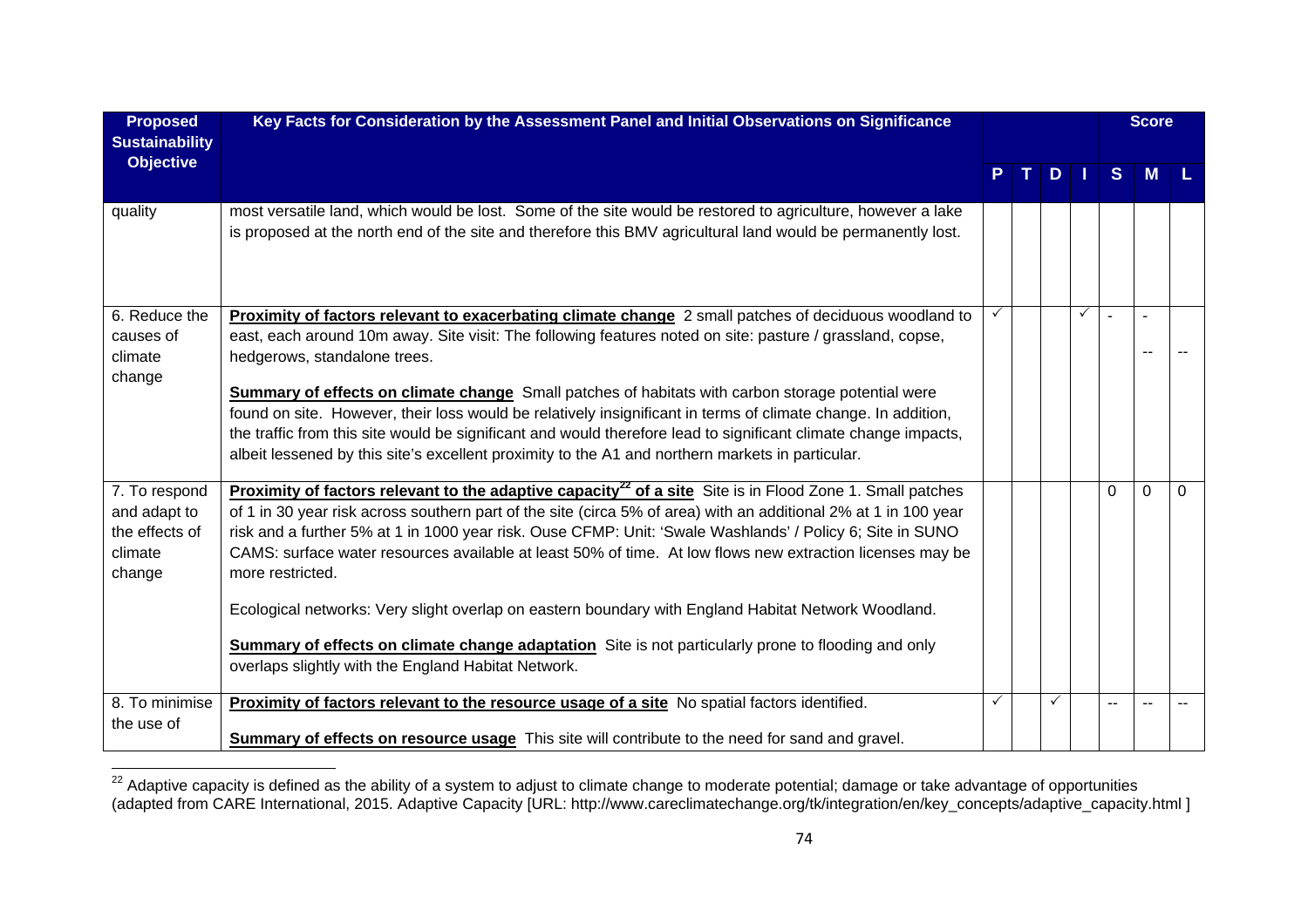| <b>Proposed</b><br><b>Sustainability</b>                                                                                                    | Key Facts for Consideration by the Assessment Panel and Initial Observations on Significance                                                                                                                                                                                                                                                                                                                                                                                                                                                                                                                                                                                                                                                                                                                                                                                                                                                                                                                                                                                          |  |     |         | <b>Score</b>                   |   |  |
|---------------------------------------------------------------------------------------------------------------------------------------------|---------------------------------------------------------------------------------------------------------------------------------------------------------------------------------------------------------------------------------------------------------------------------------------------------------------------------------------------------------------------------------------------------------------------------------------------------------------------------------------------------------------------------------------------------------------------------------------------------------------------------------------------------------------------------------------------------------------------------------------------------------------------------------------------------------------------------------------------------------------------------------------------------------------------------------------------------------------------------------------------------------------------------------------------------------------------------------------|--|-----|---------|--------------------------------|---|--|
| <b>Objective</b>                                                                                                                            |                                                                                                                                                                                                                                                                                                                                                                                                                                                                                                                                                                                                                                                                                                                                                                                                                                                                                                                                                                                                                                                                                       |  | $D$ | S       | <b>M</b>                       |   |  |
| resources and<br>encourage<br>their re-use<br>and<br>safeguarding                                                                           | However, it may to a degree offset recycled materials that could potentially replace sand and gravel. This<br>impact can only be considered at the plan level rather than in relation to an individual site. All that can be<br>said here is that 5 million tonnes of virgin minerals would be extracted which will be unavailable for future<br>use (unless recycled). This works against the SA objective, so it is scored negatively.                                                                                                                                                                                                                                                                                                                                                                                                                                                                                                                                                                                                                                              |  |     |         |                                |   |  |
| 9. To minimise<br>waste<br>generation<br>and prioritise<br>management<br>of waste as<br>high up the<br>waste<br>hierarchy as<br>practicable | Proximity of factors relevant to managing waste higher up the waste hierarchy No spatial factors<br>identified.<br><b>Summary of effects on the waste hierarchy</b> The site would not deal with waste and no details are<br>provided of how waste would be managed on site.                                                                                                                                                                                                                                                                                                                                                                                                                                                                                                                                                                                                                                                                                                                                                                                                          |  |     | 0       | 0                              | 0 |  |
| 10. T <sub>o</sub><br>conserve or<br>enhance the<br>historic<br>environment<br>and its setting,<br>cultural<br>heritage and<br>character    | Proximity of historic environment receptors Conservation Areas: Kirkby Fleetham Conservation Area<br>(Designation ID: DNY1103) lies circa 0.37km to east of site; Registered Parks and Gardens: none within<br>5km; Registered Battlefields: none within 5km; World Heritage Sites: none within 5km; Scheduled<br>Monuments: 0.37km to the east lies 'Motte and Bailey Castle and Medieval settlement earthworks within Hall<br>Garth' (Designation ID 1,021,103).<br>Listed buildings: circa. 140 m to the north-east is Friars Garth (NHLE No. 1,295, 739) Grade II; 0.39km to<br>east is Lancaster House and attached outbuildings (NHLE no. 1,150,889) Grade II; circa 0.536 km to east is<br>'the Vicarage' (NHLE No. 1,174,431) Grade II; Named designed landscapes: Killerby Hall 1.5 km north-west;<br>Kirkby Fleetham Hall 900m north-east. Fencote Park (Designed landscape - unidentified parkland) 540m<br>south-east, Scruton Park (Designed Landscape - unidentified parkland) 900m south-east. Holtby Hall<br>(Designed landscape - country estate) 1.17km south-west. |  | ✓   | --<br>? | --<br>$\overline{\phantom{0}}$ | ? |  |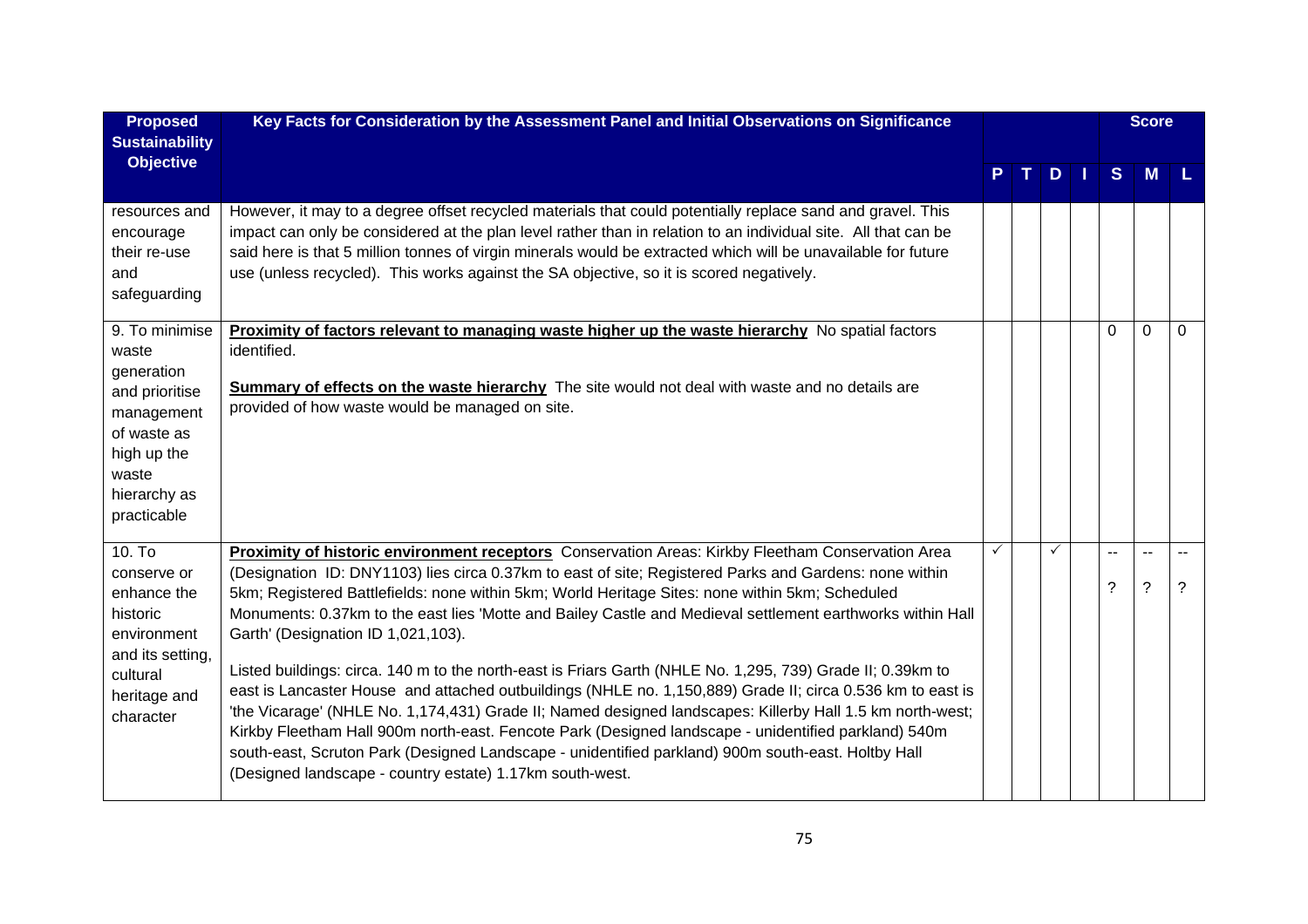| <b>Proposed</b>                           | Key Facts for Consideration by the Assessment Panel and Initial Observations on Significance                                                                                                                                                                                                                                                                                                                                                                                                                                                                                                                                                                                                                                                                                                |  |  |   |  |   | <b>Score</b> |  |
|-------------------------------------------|---------------------------------------------------------------------------------------------------------------------------------------------------------------------------------------------------------------------------------------------------------------------------------------------------------------------------------------------------------------------------------------------------------------------------------------------------------------------------------------------------------------------------------------------------------------------------------------------------------------------------------------------------------------------------------------------------------------------------------------------------------------------------------------------|--|--|---|--|---|--------------|--|
| <b>Sustainability</b><br><b>Objective</b> |                                                                                                                                                                                                                                                                                                                                                                                                                                                                                                                                                                                                                                                                                                                                                                                             |  |  | D |  | S | M            |  |
|                                           | HLC Broad type - Enclosed land / HLC Type - Modern improved fields. HLC Broad type - Enclosed land /<br>HLC Type - Piecemeal enclosure.                                                                                                                                                                                                                                                                                                                                                                                                                                                                                                                                                                                                                                                     |  |  |   |  |   |              |  |
|                                           | Undesignated archaeology in this area includes evidence from the prehistoric period onwards. Earliest<br>evidence is likely to comprise Mesolithic flint scatters. The proposed site allocation is close to the route of<br>Dere Street Roman Road. Medieval and post medieval field systems lie just outside of the site boundary<br>and a motte and bailey castle lies to the east.                                                                                                                                                                                                                                                                                                                                                                                                       |  |  |   |  |   |              |  |
|                                           | <b>Summary of effects on the historic environment</b> The HLC has two recorded types within this area. The<br>first is modern improved fields with the allocation site a smaller part of a larger area of similar character type,<br>of which the legibility is fragmentary. The second type is piecemeal enclosure, again being a smaller part of<br>a larger area of this character type. The legibility is partial; however, the proposed extraction is unlikely to<br>have a major impact upon the historic landscape character of the immediately surrounding area, although it<br>is acknowledged that within the site the historic landscape character will become invisible as development<br>will replace an earlier field system. This effect is not considered to be significant |  |  |   |  |   |              |  |
|                                           | There is high archaeological potential for the survival of archaeological remains within the site from the later<br>prehistoric period onwards and, although the site has not been archaeologically evaluated, it is assumed<br>that allocating this site would be likely to cause the loss of these archaeological remains if the site is<br>extracted without mitigation.                                                                                                                                                                                                                                                                                                                                                                                                                 |  |  |   |  |   |              |  |
|                                           | Archaeological potential is deemed uncertain until such time as an archaeological field evaluation is carried<br>out. The results of such work would provide more certainty about the nature and significance of below<br>ground deposits.                                                                                                                                                                                                                                                                                                                                                                                                                                                                                                                                                  |  |  |   |  |   |              |  |
|                                           | It is assumed that the archaeological impact will occur throughout the duration of extraction for however<br>many years this will be. It is assumed that mineral extraction will result in the total destruction of the<br>undesignated archaeological remains. As archaeology is a finite, irreplaceable resource, the impact will<br>therefore be significant.                                                                                                                                                                                                                                                                                                                                                                                                                            |  |  |   |  |   |              |  |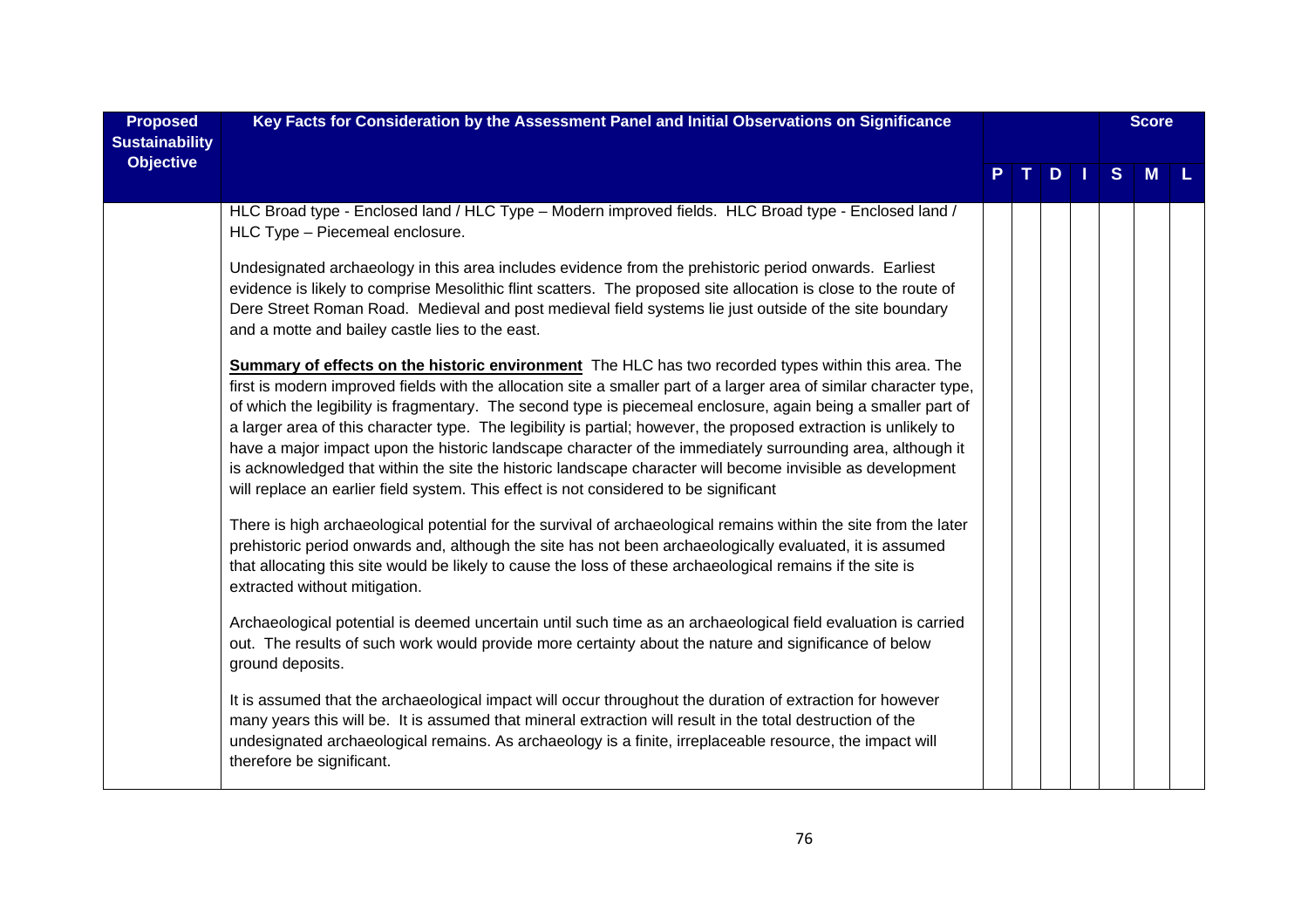| <b>Proposed</b>       | Key Facts for Consideration by the Assessment Panel and Initial Observations on Significance                    |   |              |   |     |    | <b>Score</b> |                |
|-----------------------|-----------------------------------------------------------------------------------------------------------------|---|--------------|---|-----|----|--------------|----------------|
| <b>Sustainability</b> |                                                                                                                 |   |              |   |     |    |              |                |
| <b>Objective</b>      |                                                                                                                 | P | $\mathbf{T}$ | D | - 1 | S  | M            |                |
|                       |                                                                                                                 |   |              |   |     |    |              |                |
| 11. To protect        | <b>Proximity of landscape / townscape receptors and summary of character</b> National Parks / AONBs:            |   |              |   |     | -- |              |                |
| and enhance           | None within 10km; Heritage Coast: None within 10km; Inheritance Tax Exemption Land (ITE Land): None             |   |              |   |     | ?  | $\ddot{?}$   | $\overline{?}$ |
| the quality and       | within 5km; Local landscapes: None within 5km.                                                                  |   |              |   |     |    |              |                |
| character of          | NCA: Vale of Mowbray; NY Landscape Character Assessment: 25 - 'Settled Vale Farmland'. Local LCA:               |   |              |   |     |    |              |                |
| landscapes<br>and     | Hambleton LCA Area 5b.                                                                                          |   |              |   |     |    |              |                |
| townscapes            |                                                                                                                 |   |              |   |     |    |              |                |
|                       | Intrusion: disturbed. Urban intrusion: disturbed – the site lies within the A1 (M) corridor, although it may be |   |              |   |     |    |              |                |
|                       | partly screened by the ridge formed by a moraine lying between Leeming Bar and the Fleetham Lodge area.         |   |              |   |     |    |              |                |
|                       | Light pollution: In 2000, the level of light pollution was assessed as 49, on a scale of 1-255, with 1          |   |              |   |     |    |              |                |
|                       | representing maximum darkness, which is relatively low. It may have increased since then due to increased       |   |              |   |     |    |              |                |
|                       | traffic and activity in the A1(M) corridor.                                                                     |   |              |   |     |    |              |                |
|                       | Summary of effects on landscape / townscape The site would negatively affect the southern and                   |   |              |   |     |    |              |                |
|                       | western approaches to Kirkby Fleetham (Conservation Area). A number of other settlements also lie in close      |   |              |   |     |    |              |                |
|                       | proximity to the site. There are potentially significant cumulative impact issues given the size and number of  |   |              |   |     |    |              |                |
|                       | other potential mineral sites in the area between Catterick and Leeming Bar. The site is only 0.6 km from       |   |              |   |     |    |              |                |
|                       | Killerby (MJP21), just over 1 km from the site at Home Farm, Kirkby Fleetham (MJP33) and just under 1.5         |   |              |   |     |    |              |                |
|                       | km from MJP43 - land to the west of Scruton. Even if phased, this is a lot of disturbance to the landscape.     |   |              |   |     |    |              |                |
|                       | The majority of the site is productive grade 2 farmland. A new access link to the A1(M) would be detrimental    |   |              |   |     |    |              |                |
|                       | to the current perception of relative tranquillity, particularly if permanent. Following restoration, there is  |   |              |   |     |    |              |                |
|                       | potential for the countryside to be marred by future artificial sunken landforms.                               |   |              |   |     |    |              |                |
|                       | There is a generally low-moderate level of urban intrusion as assessed by the CPRE, but the area may be         |   |              |   |     |    |              |                |
|                       | experienced as being relatively tranquil as the intrusion is not generally visible.                             |   |              |   |     |    |              |                |
|                       |                                                                                                                 |   |              |   |     |    |              |                |
|                       | Much of the site is open arable farmland with large fields, with screening dependent on scanty hedgerows.       |   |              |   |     |    |              |                |
|                       | There has been considerable change to the historic field pattern, with much hedgerow loss (further              |   |              |   |     |    |              |                |
|                       | hedgerow loss would result from this development).                                                              |   |              |   |     |    |              |                |
|                       | It is not known whether a processing plant would be established, but there may be potential for a shared        |   |              |   |     |    |              |                |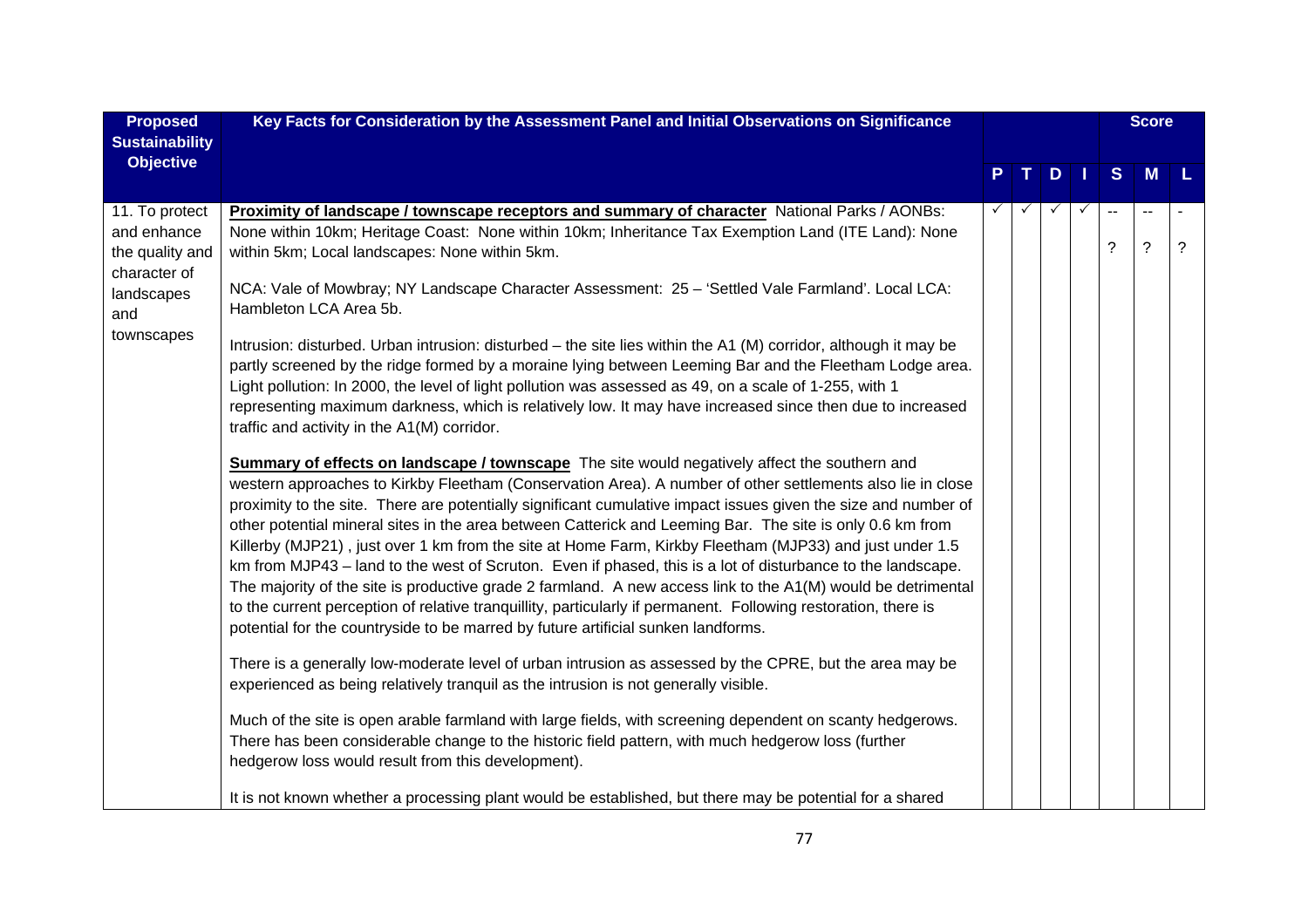| <b>Proposed</b>                                                                         | Key Facts for Consideration by the Assessment Panel and Initial Observations on Significance                                                                                                                                                                                                                                                                                                                                                                                                                                                                                                                                                                                                                                                                                                                                |   |              |              |              | <b>Score</b> |           |  |
|-----------------------------------------------------------------------------------------|-----------------------------------------------------------------------------------------------------------------------------------------------------------------------------------------------------------------------------------------------------------------------------------------------------------------------------------------------------------------------------------------------------------------------------------------------------------------------------------------------------------------------------------------------------------------------------------------------------------------------------------------------------------------------------------------------------------------------------------------------------------------------------------------------------------------------------|---|--------------|--------------|--------------|--------------|-----------|--|
| <b>Sustainability</b><br><b>Objective</b>                                               |                                                                                                                                                                                                                                                                                                                                                                                                                                                                                                                                                                                                                                                                                                                                                                                                                             |   |              |              |              |              |           |  |
|                                                                                         |                                                                                                                                                                                                                                                                                                                                                                                                                                                                                                                                                                                                                                                                                                                                                                                                                             |   | D            |              | <sub>S</sub> | M            |           |  |
|                                                                                         | plant given the proximity to the Killerby site. However this would prolong the period of landscape impact. A<br>rolling programme of extraction and restoration may reduce impact in the medium and long term, but even if<br>screened there will be visible impacts. There could be scope for some landscape enhancement to be<br>incorporated into a restoration scheme but much depends on depth of quarrying etc.                                                                                                                                                                                                                                                                                                                                                                                                       |   |              |              |              |              |           |  |
| 12. Achieve<br>sustainable<br>economic                                                  | Proximity of factors relevant to sustainable economic growth Site is very close to the A1 giving<br>reasonably good access to York, Leeds and Teesside.                                                                                                                                                                                                                                                                                                                                                                                                                                                                                                                                                                                                                                                                     | ✓ | ✓            | $\checkmark$ | $++$         | $++$         | $++$<br>0 |  |
| growth and<br>create and<br>support jobs                                                | Summary of effects on sustainable economic growth This site would ultimately result in 5 million tonnes<br>of sand and gravel being made available to the market. This would make a significant contribution to the<br>building sector by helping to boost supply of a key building material (as well as supporting freight driving<br>jobs). Restoration, combined with that of other nearby sites might create something of a minor tourist<br>attraction.                                                                                                                                                                                                                                                                                                                                                                |   |              |              |              |              |           |  |
| 13. Maintain<br>and enhance<br>the viability<br>and vitality of<br>local<br>communities | Proximity of factors relevant to community vitality / viability IMD Leeming Bar Not in most deprived<br>20%, Nearest settlements are Kirkby Fleetham (240m East) and Great Fencote (390m SE). Catterick is 3.7<br>km north-west, Scruton is 2 km south-east. Leeming Bar is 3.1 km south and Aiskew is 4.1 Km south-west.<br>Catterick is in Richmondshire. The other settlements are in Hambleton of which only Leeming Bar is a<br>Service Village (5% of housing directed to Service Villages) and Bedale with Aiskew is a Service Centre<br>(overall 51% of housing). Catterick is a Primary Service Village in Richmondshire (13% of the housing -<br>240 houses across this category of settlement).<br>Summary of effects on vitality / viability This is a large site that could support a modest amount of jobs in | ✓ |              | $\checkmark$ | $+$          | $\ddot{}$    | $+$<br>0  |  |
|                                                                                         | extraction and freight. It would also supply a useful supply of building materials to support the planned<br>growth in housing stock in nearby settlements. Restoration may provide a useful community resource.                                                                                                                                                                                                                                                                                                                                                                                                                                                                                                                                                                                                            |   |              |              |              |              |           |  |
| 14. To provide<br>opportunities<br>to enable<br>recreation,                             | Proximity to recreation, leisure and learning receptors Footpath 10.84/2/1 crosses site. Footpath<br>10.84/3/3 150 metres to east. Footpath 10.84/1/3 is within 40 m of northern edge of site. National Cycle<br>route 71 is 300m to the south. Draft common land in the village of Little Fencote is 425m south-east.                                                                                                                                                                                                                                                                                                                                                                                                                                                                                                      |   | $\checkmark$ | $\checkmark$ |              |              | 0         |  |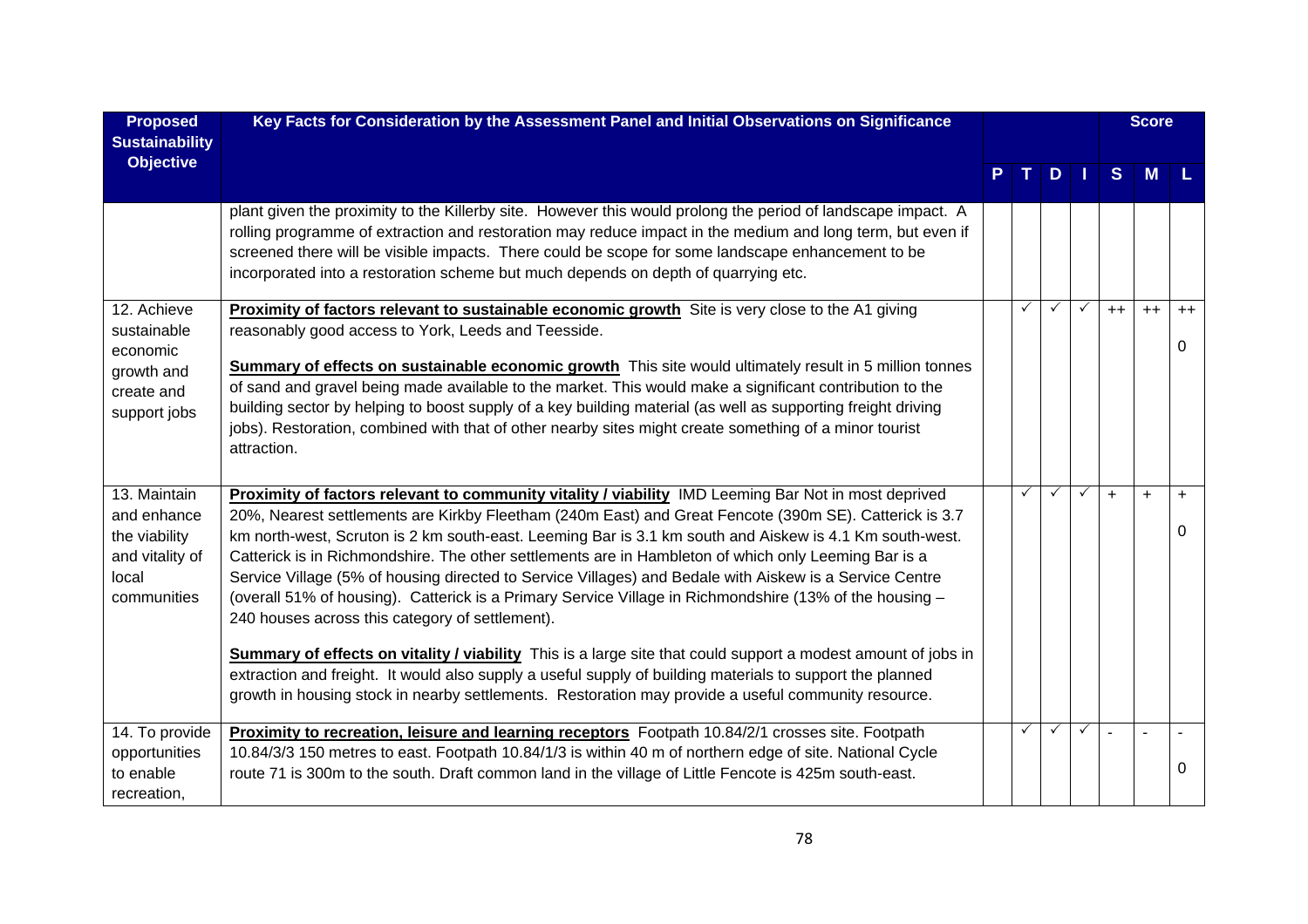| <b>Proposed</b>                                                                                              | Key Facts for Consideration by the Assessment Panel and Initial Observations on Significance                                                                                                                                                                                                                                                                                                                                                                                                                                                                                                                                                                                                                                                                                                           |              |              |              |                | <b>Score</b>             |      |
|--------------------------------------------------------------------------------------------------------------|--------------------------------------------------------------------------------------------------------------------------------------------------------------------------------------------------------------------------------------------------------------------------------------------------------------------------------------------------------------------------------------------------------------------------------------------------------------------------------------------------------------------------------------------------------------------------------------------------------------------------------------------------------------------------------------------------------------------------------------------------------------------------------------------------------|--------------|--------------|--------------|----------------|--------------------------|------|
| <b>Sustainability</b><br><b>Objective</b>                                                                    |                                                                                                                                                                                                                                                                                                                                                                                                                                                                                                                                                                                                                                                                                                                                                                                                        |              | $D$          |              | S              | <b>M</b>                 |      |
| leisure and<br>learning                                                                                      | Summary of effects on recreation, leisure and learning One footpath would need to be diverted and<br>another would be impacted by noise, dust and visual impacts. The National Cycle Network may be visually<br>affected and could suffer occasional dust. In the longer term rights of way are assumed to be re-instated.                                                                                                                                                                                                                                                                                                                                                                                                                                                                             |              |              |              |                |                          |      |
| 15. To protect<br>and improve<br>the wellbeing,<br>health and<br>safety of local<br>communities              | <b>Proximity to population / community receptors / factors relevant to health and wellbeing</b> Kirkby<br>Fleetham School lies circa 300m from the site boundary. No health centres within 1km. Nearest settlement<br>is Kirkby Fleetham 240m to the north east.<br>Summary of effects on health and wellbeing Several individual properties lie within potential range of<br>dust and noise while such impacts cannot be ruled out at the nearby settlements of Kirkby Fleetham and<br>Little Fencote, both of which may suffer from combined impacts from local and quarry traffic making driving<br>slower and potentially increasing risk to pedestrians and cyclists. Fumes, emissions and vibration<br>generated by site machinery and vehicle movements may also contribute to amenity impacts. | $\checkmark$ | $\checkmark$ | $\checkmark$ | $\blacksquare$ | $\blacksquare$<br>$\sim$ | 0    |
| 16. To<br>minimise flood<br>risk and<br>reduce the<br>impact of<br>flooding                                  | Proximity to flood zones Site is in Flood Zone 1. Small patches of 1 in 30 year risk across southern part of<br>the site (circa 5% of area) with an additional 2% at 1 in 100 year risk and a further 5% at 1 in 1000 year risk.<br>Ouse CFMP - Unit: Swale Washlands / Policy 6.<br><b>Summary of effects on flooding</b> Flooding is relatively small scale at this water compatible site. There is<br>some concern about surface water flooding, but this may well be inconsequential if the site is wet worked, or<br>readily manageable if not. Not significant.                                                                                                                                                                                                                                  |              |              |              | 0              | 0                        | 0    |
| 17. To<br>address the<br>needs of a<br>changing<br>population in<br>a sustainable<br>and inclusive<br>manner | <b>Proximity to factors relevant to the needs of a changing population</b> The site does not conflict with any<br>known allocations in other plans.<br>Summary of effects on a changing population The site would make a significant contribution to self-<br>sufficiency in the supply of sand and gravel and may also support markets outside of the plan area.                                                                                                                                                                                                                                                                                                                                                                                                                                      | $\checkmark$ |              | $\checkmark$ | $++$           | $++$                     | $++$ |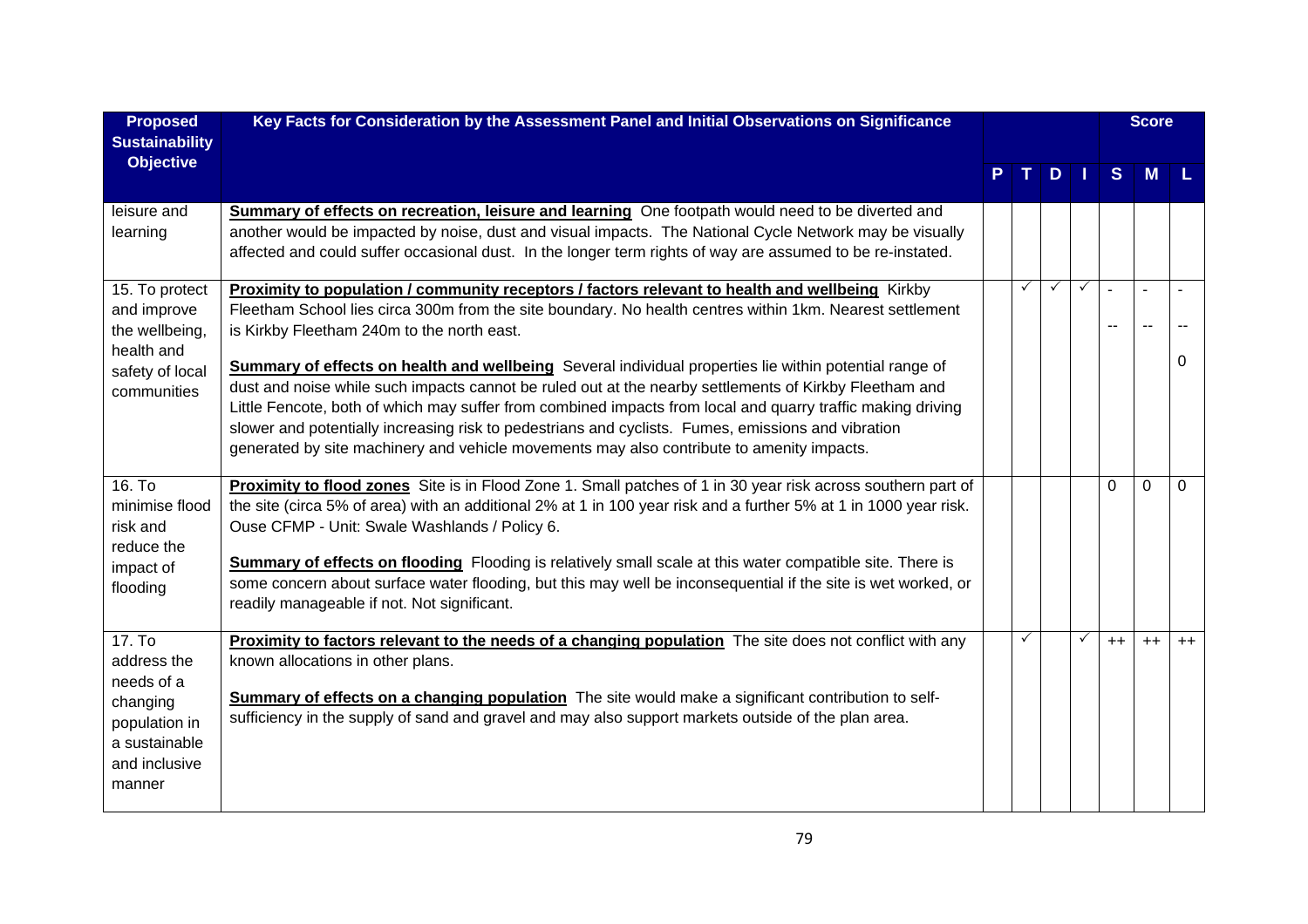| <b>Proposed</b><br><b>Sustainability</b> | Key Facts for Consideration by the Assessment Panel and Initial Observations on Significance                                                                                                                                                                                                                                                                                                                                                                                                                                                                                                                                                                                                                                                                                                                                                                                                                                                                                                                                                                                                                                                                                                                                                                                                                                                                               |  |  |              |              |              | <b>Score</b> |   |
|------------------------------------------|----------------------------------------------------------------------------------------------------------------------------------------------------------------------------------------------------------------------------------------------------------------------------------------------------------------------------------------------------------------------------------------------------------------------------------------------------------------------------------------------------------------------------------------------------------------------------------------------------------------------------------------------------------------------------------------------------------------------------------------------------------------------------------------------------------------------------------------------------------------------------------------------------------------------------------------------------------------------------------------------------------------------------------------------------------------------------------------------------------------------------------------------------------------------------------------------------------------------------------------------------------------------------------------------------------------------------------------------------------------------------|--|--|--------------|--------------|--------------|--------------|---|
| <b>Objective</b>                         |                                                                                                                                                                                                                                                                                                                                                                                                                                                                                                                                                                                                                                                                                                                                                                                                                                                                                                                                                                                                                                                                                                                                                                                                                                                                                                                                                                            |  |  | D            |              | <sub>S</sub> | M            |   |
| Cumulative<br>effects                    | <b>Cumulative / Synergistic effects</b><br>Planning context: Nearest settlements are Kirkby Fleetham (240m east) and Great Fencote (390m south<br>east). Catterick is 3.7 km north-west, Scruton is 2 km south-east. Leeming Bar is 3.1 km south and Aiskew<br>is 4.1km south-west. Catterick is in Richmondshire. The other settlements are in Hambleton of which only<br>Leeming Bar is a Service Village (5% of housing directed to Service Villages) and Bedale with Aiskew is a<br>Service Centre (overall 51% of housing). Catterick is a Primary Service Village in Richmondshire (13% of<br>the housing - 240 houses across this category of settlement). No allocations in Local Plans within 200m.<br>However, a scheduled monument and conservation is noted in the Hambleton Plan's proposal map at Kirkby<br>Fleetham, nearby to east (see SA objective 10).<br>Other Joint Minerals and Waste Plan sites: MJP33 is 960m north, MJP21 is 620m north, MJP17 is 2km east;<br>MJP44 is 1.4 km south.<br>Historic minerals and waste sites: Quarrying occurred to the south-west of the site with a cluster of historic<br>applications around Leases Farm (2km south-west / also a landfill site). An historic application overlaps the<br>site at Kirkby Fleetham, while extraction at the River Swale (granted 1950s) historically took place to the<br>north. |  |  | $\checkmark$ | $\checkmark$ | $\Omega$     | $\Omega$     | 0 |
|                                          | There may be cumulative impacts related to disturbance to species and loss of habitat in conjunction with<br>Killerby (MJP21), Home Farm (MJP33) to the north and MJP46 to the south. If high quality habitat is created<br>as the predominant after use and the management of the site can be secured then there is the potential for                                                                                                                                                                                                                                                                                                                                                                                                                                                                                                                                                                                                                                                                                                                                                                                                                                                                                                                                                                                                                                     |  |  |              |              |              |              |   |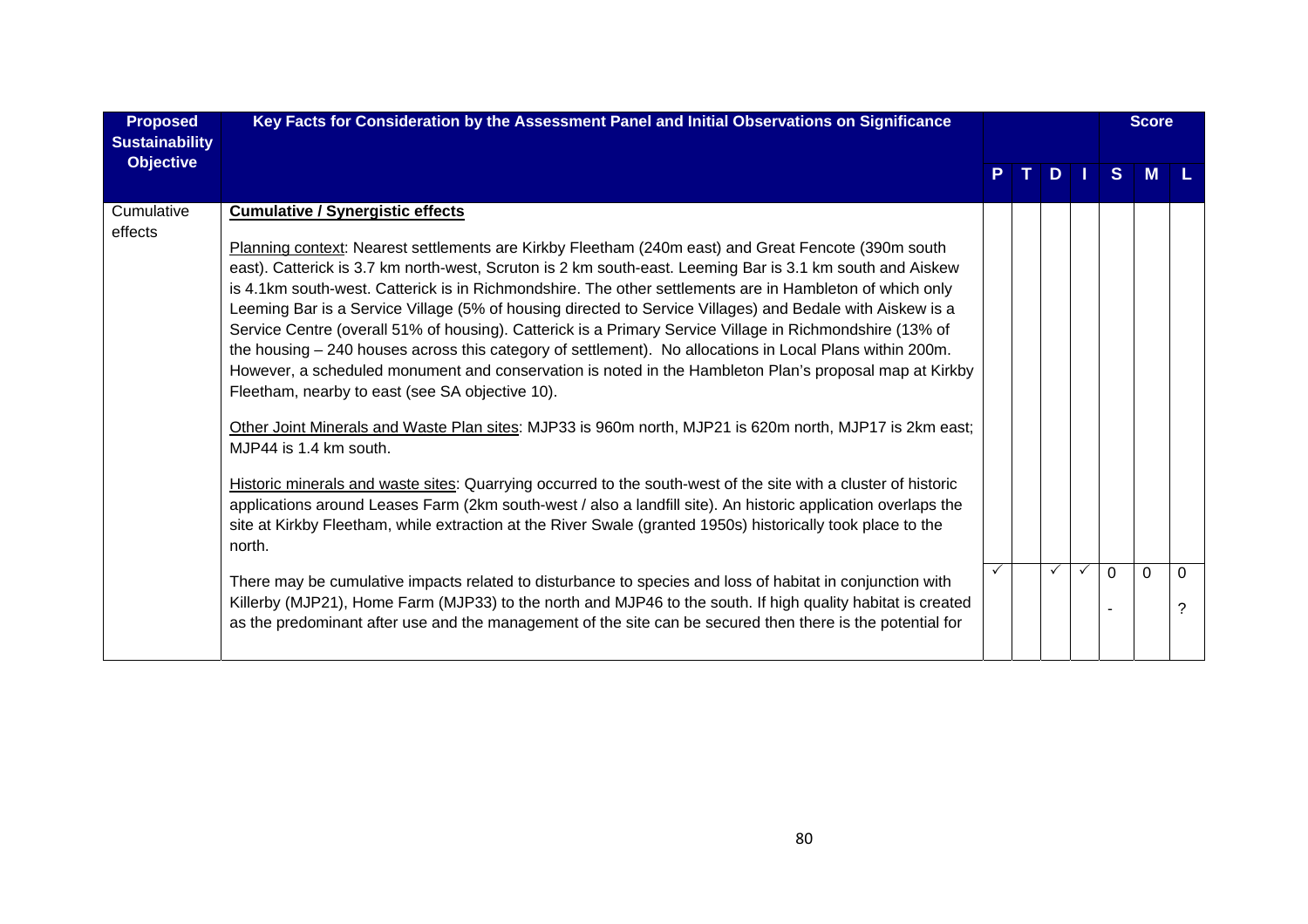| <b>Proposed</b><br><b>Sustainability</b><br><b>Objective</b> | Key Facts for Consideration by the Assessment Panel and Initial Observations on Significance                                                                                                                                                                                                                                                                                                                                                                                                                                                                                                                                                                                                                                                          |              |              |              |              |                     | <b>Score</b> |                |  |  |  |  |
|--------------------------------------------------------------|-------------------------------------------------------------------------------------------------------------------------------------------------------------------------------------------------------------------------------------------------------------------------------------------------------------------------------------------------------------------------------------------------------------------------------------------------------------------------------------------------------------------------------------------------------------------------------------------------------------------------------------------------------------------------------------------------------------------------------------------------------|--------------|--------------|--------------|--------------|---------------------|--------------|----------------|--|--|--|--|
|                                                              |                                                                                                                                                                                                                                                                                                                                                                                                                                                                                                                                                                                                                                                                                                                                                       |              |              | D            | <b>J</b>     | <sub>S</sub>        | M            |                |  |  |  |  |
|                                                              | significant cumulative benefits for biodiversity.                                                                                                                                                                                                                                                                                                                                                                                                                                                                                                                                                                                                                                                                                                     |              |              |              |              |                     |              |                |  |  |  |  |
|                                                              | There are potentially significant cumulative impact issues given the size and number of other potential<br>mineral sites in the area between Catterick and Leeming Bar. The site is only 0.6 km from Killerby (MJP21),<br>just over 1 km from the site at Home Farm, Kirkby Fleetham (MJP33) and just under 1.5 km from MJP43 -<br>land to the west of Scruton. Even if phased, this is a lot of disturbance to the landscape. The majority of the<br>site is productive grade 2 farmland. A new access link to the A1(M) would be detrimental to the current<br>perception of relative tranquillity, particularly if permanent. Following restoration, there is potential for the<br>countryside to be marred by future artificial sunken landforms. | $\checkmark$ | $\checkmark$ | $\checkmark$ | $\checkmark$ | $\overline{a}$<br>? | ?            | $\overline{?}$ |  |  |  |  |
| Limitations /<br>data gaps                                   | No significant data gaps. More detailed assessment would be required to fully evaluate a number of effects however. This should be<br>addressed at any subsequent planning application stage.                                                                                                                                                                                                                                                                                                                                                                                                                                                                                                                                                         |              |              |              |              |                     |              |                |  |  |  |  |
| <b>Score</b>                                                 |                                                                                                                                                                                                                                                                                                                                                                                                                                                                                                                                                                                                                                                                                                                                                       |              |              |              |              |                     |              |                |  |  |  |  |
| $++$                                                         | The Site option is predicted to have major positive effects on the achievement of the SA objective. For example, this may include a significant<br>contribution to issues or receptor of more than local significance, or to several issues or receptors of local significance.                                                                                                                                                                                                                                                                                                                                                                                                                                                                       |              |              |              |              |                     |              |                |  |  |  |  |
| $\ddot{}$                                                    | The Site option is predicted to have minor positive effects on achievement of the SA objective. For example, this may include a significant                                                                                                                                                                                                                                                                                                                                                                                                                                                                                                                                                                                                           |              |              |              |              |                     |              |                |  |  |  |  |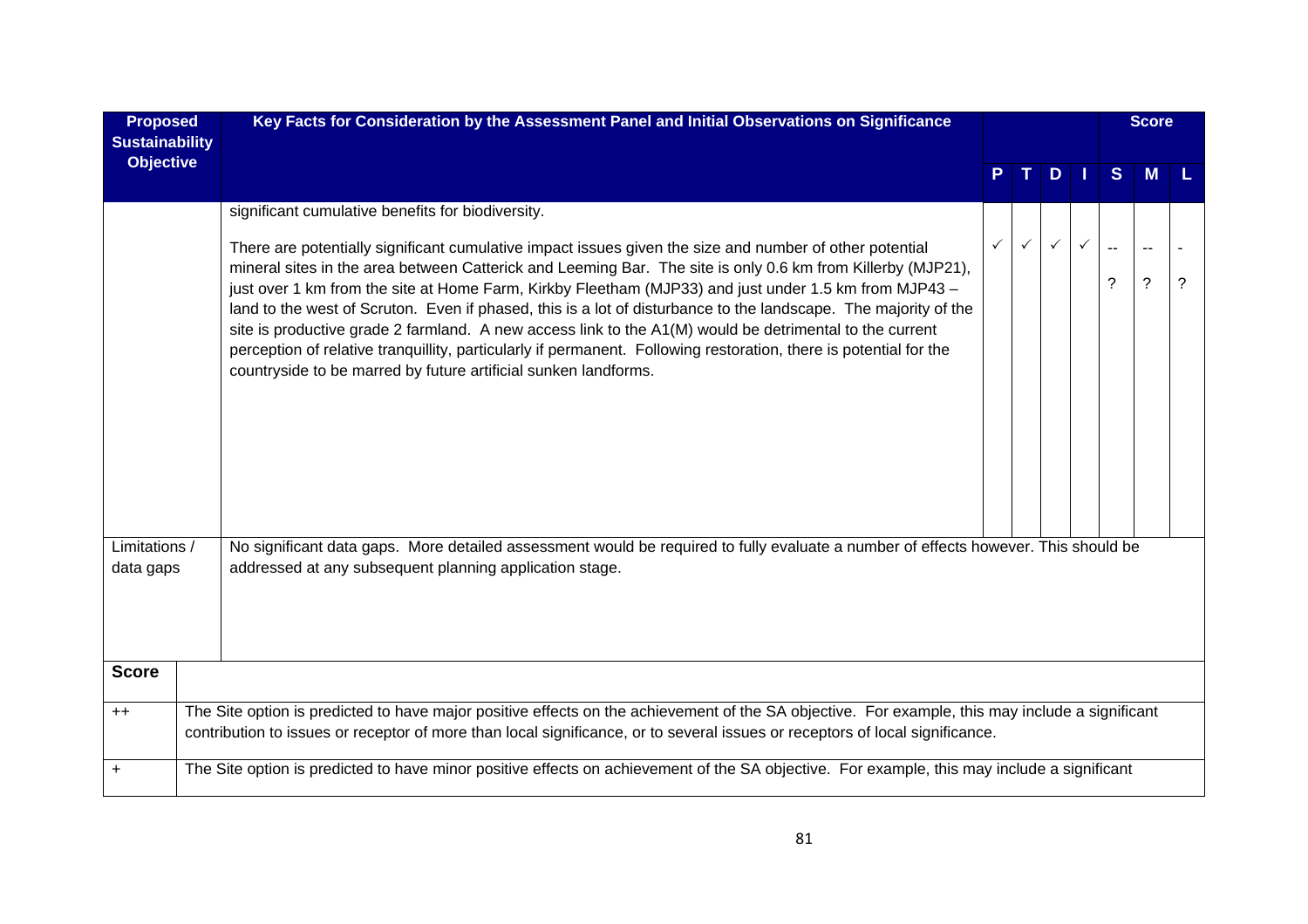| <b>Proposed</b><br><b>Sustainability</b> | Key Facts for Consideration by the Assessment Panel and Initial Observations on Significance                                                                                                                                      |  |  | <b>Score</b> |       |  |
|------------------------------------------|-----------------------------------------------------------------------------------------------------------------------------------------------------------------------------------------------------------------------------------|--|--|--------------|-------|--|
| <b>Objective</b>                         |                                                                                                                                                                                                                                   |  |  | PTDI         | S M L |  |
|                                          | contribution to an issue or receptor of more local significance.                                                                                                                                                                  |  |  |              |       |  |
| 0                                        | The Site option will have no effect on the achievement of the SA objective <sup>23</sup> .                                                                                                                                        |  |  |              |       |  |
|                                          | The Site option is predicted to have minor negative effects on the achievement of the SA objective. For example, this may include a negative<br>contribution to an issue or receptor of local significance.                       |  |  |              |       |  |
|                                          | The Site option is predicted to have major negative effects on the achievement of the SA objective. For example, this may include a significant<br>negative contribution to an issue or receptor of more than local significance. |  |  |              |       |  |
|                                          | The impact of the Site option on the SA objective is uncertain.                                                                                                                                                                   |  |  |              |       |  |

 $\frac{1}{23}$  This includes where there is no clear link between the site SA objective and the site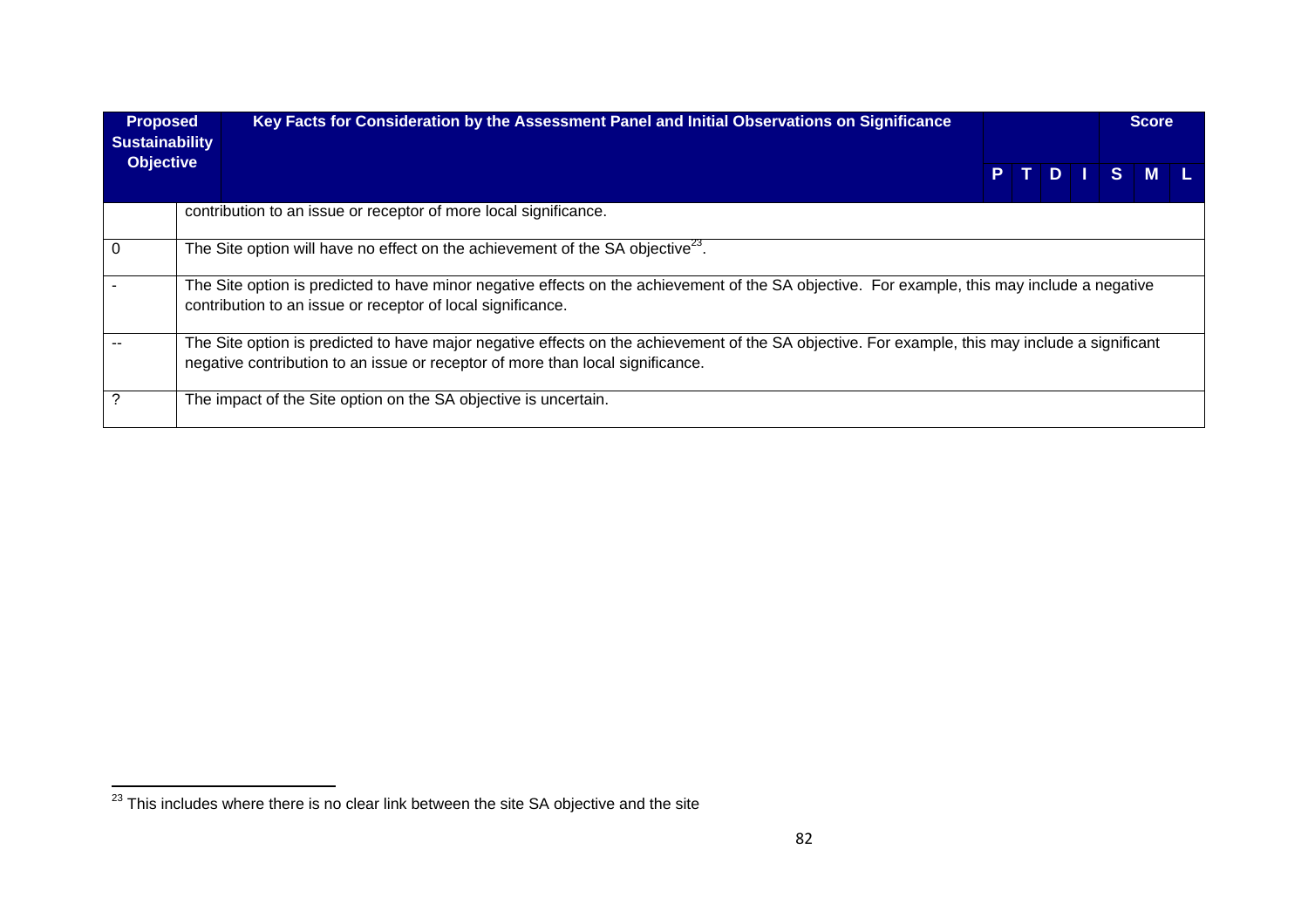## **MJP61 – Land to South of Alne Brickworks**

## **Site Assessment Framework Template**

| <b>Site Name</b>            | MJP61 Land to the south of Alne Brickworks, Forest Lane, Alne                                                                                                                                                                                       |
|-----------------------------|-----------------------------------------------------------------------------------------------------------------------------------------------------------------------------------------------------------------------------------------------------|
| <b>Current Use</b>          | Agriculture                                                                                                                                                                                                                                         |
| Nature of Planning Proposal | Extraction of clay                                                                                                                                                                                                                                  |
| <b>Size</b>                 | 8.7 ha                                                                                                                                                                                                                                              |
| Proposed life of site       | Commence in about 2017, with a 23 year life                                                                                                                                                                                                         |
| <b>Notes</b>                | Proposed extension to quarry to serve the existing brickworks. Submission is subject of a current<br>application for extraction (NY/2014/0204/FUL) which is awaiting determination. Possible restoration:<br>ecological purposes including wetland. |

SA FINDINGS SUMMARISE SIGNIFICANT EFFECTS ONLY. A WIDER RANGE OF CONSTRAINTS AND OPPORTUNITIES WERE INITIALLY ANALYSED AND DISTILLED DOWN TO ONLY THOSE WITH THE POTENTIAL TO BE SIGNIFICANT (SEE ALSO SITE ASSESSMENT METHODOLOGY SUMMARY REPORT FOR A FULL LIST OF CONSTRAINTS AND OPPORTUNITIES).

| <b>Proposed</b><br><b>Sustainability</b>                                                                        | Key Facts for Consideration by the Assessment Panel and Initial Observations on Significance                                                                                                                                                                                                                                                                                                                                                                                                                                                                                                                                                                                                                                                                                                                                                                                                                                                                                                                                                                                     |  |     |    |  |             |          | <b>Score</b> |  |
|-----------------------------------------------------------------------------------------------------------------|----------------------------------------------------------------------------------------------------------------------------------------------------------------------------------------------------------------------------------------------------------------------------------------------------------------------------------------------------------------------------------------------------------------------------------------------------------------------------------------------------------------------------------------------------------------------------------------------------------------------------------------------------------------------------------------------------------------------------------------------------------------------------------------------------------------------------------------------------------------------------------------------------------------------------------------------------------------------------------------------------------------------------------------------------------------------------------|--|-----|----|--|-------------|----------|--------------|--|
| <b>Objective</b>                                                                                                |                                                                                                                                                                                                                                                                                                                                                                                                                                                                                                                                                                                                                                                                                                                                                                                                                                                                                                                                                                                                                                                                                  |  | PT. | D. |  | $S^{\perp}$ | <b>M</b> |              |  |
| 1. To protect<br>and enhance<br>biodiversity<br>and geo-<br>diversity and<br>improve<br>habitat<br>connectivity | Proximity of international / national and local designations and key features Natura 2000: 12.5km SE-<br>Strensall Common SAC; SSSI: 8.5 km from Upper Dunsforth Carrs SSSI; SINC: None within 2km.<br>Priority Habitats: none; Site visit: noted the following features – ditch, pasture / grassland, arable, woodland /<br>copse, hedgerows, standalone trees. Ecological networks: none.<br>Summary of effects on designated sites and important features for biodiversity / geodiversity Due to<br>distance and type of development it is considered unlikely that there will be any significant effects on Natura<br>2000 sites, SSSIs or SINC sites. Ecological surveys undertaken to support the current planning application<br>(NY/2014/0204/FUL) identified great crested newts, badgers and nesting bird issues. It may be possible to<br>address such issues through mitigation and / or through site restoration. There is the potential for positive<br>restoration to wetland habitats to support great crested newts in particular (restoration could provide an |  |     |    |  | 0           |          |              |  |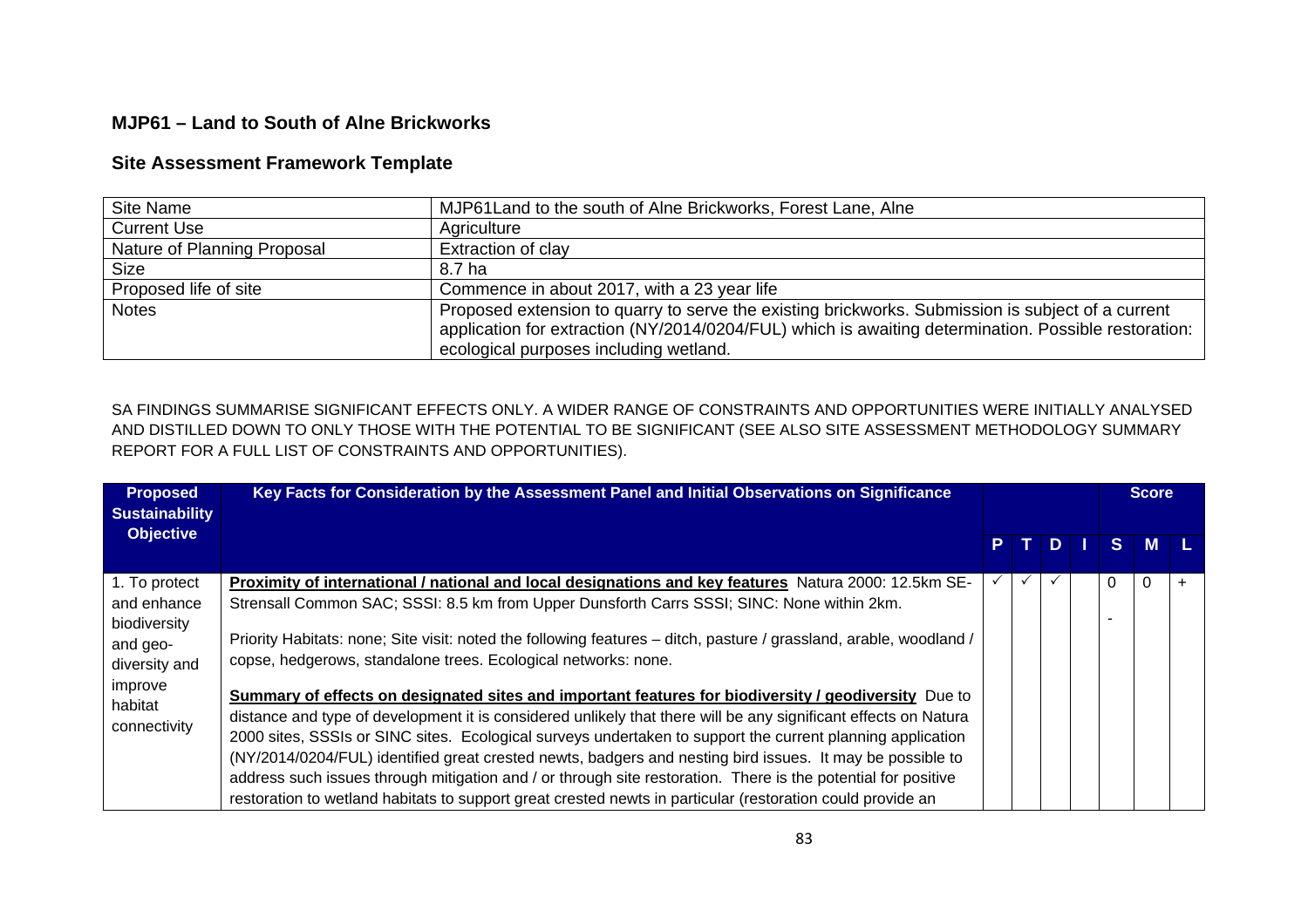| <b>Proposed</b><br><b>Sustainability</b>                                                   | Key Facts for Consideration by the Assessment Panel and Initial Observations on Significance                                                                                                                                                                                                                                                                                                                                                                                                                                                                                                                                                                                                                                                                                                                                                                                                                                                                                                                                                                                                                                                                                                                                                                                                                                                                                                                                                                                                                                                                                                                                                                                                                                                                                                                                                                                        |              |    |              | <b>Score</b> |  |
|--------------------------------------------------------------------------------------------|-------------------------------------------------------------------------------------------------------------------------------------------------------------------------------------------------------------------------------------------------------------------------------------------------------------------------------------------------------------------------------------------------------------------------------------------------------------------------------------------------------------------------------------------------------------------------------------------------------------------------------------------------------------------------------------------------------------------------------------------------------------------------------------------------------------------------------------------------------------------------------------------------------------------------------------------------------------------------------------------------------------------------------------------------------------------------------------------------------------------------------------------------------------------------------------------------------------------------------------------------------------------------------------------------------------------------------------------------------------------------------------------------------------------------------------------------------------------------------------------------------------------------------------------------------------------------------------------------------------------------------------------------------------------------------------------------------------------------------------------------------------------------------------------------------------------------------------------------------------------------------------|--------------|----|--------------|--------------|--|
| <b>Objective</b>                                                                           |                                                                                                                                                                                                                                                                                                                                                                                                                                                                                                                                                                                                                                                                                                                                                                                                                                                                                                                                                                                                                                                                                                                                                                                                                                                                                                                                                                                                                                                                                                                                                                                                                                                                                                                                                                                                                                                                                     |              | D. | <sub>S</sub> | M            |  |
|                                                                                            | opportunity to improve an area of fairly low ecological quality). This site lies in the Linton on Ouse<br>aerodrome consultation zone and therefore the MoD would need to be consulted regarding restoring this<br>site for ecological purposes including wetland.<br>In summary, in the short term there are potential negative impacts to protected species, in particular great                                                                                                                                                                                                                                                                                                                                                                                                                                                                                                                                                                                                                                                                                                                                                                                                                                                                                                                                                                                                                                                                                                                                                                                                                                                                                                                                                                                                                                                                                                  |              |    |              |              |  |
|                                                                                            | crested newts. While impacts are neutral in the medium term as this site is worked, in the long term impacts<br>could turn positive provided restoration and long term management of the site is secured and implemented.                                                                                                                                                                                                                                                                                                                                                                                                                                                                                                                                                                                                                                                                                                                                                                                                                                                                                                                                                                                                                                                                                                                                                                                                                                                                                                                                                                                                                                                                                                                                                                                                                                                           |              |    |              |              |  |
| 2. To enhance<br>or maintain<br>water quality<br>and improve<br>efficiency of<br>water use | Proximity of water quality / quantity receptors Site in NVZ for surface water. Not in groundwater source<br>protection zone. In Humber RBMP SUNO Management Catchment - Alne Beck from Source to River Kyle<br>water body is 1.36m north. However drainage on site seems to be directly connected with River Kyle from<br>Derrings Beck to New Parks Beck. This has moderate ecological status and moderate overall status with a<br>status objective of good by 2027. No RBMP lakes. Groundwater: SUNO Mercia Mudstone and Redcar<br>Mudstone (Current overall status: good / objective: good by 2015). Site is in SUNO CAMS: surface water<br>resources available at least 50% of time. At low flows new extraction licenses may be more restricted.<br><b>Summary of effects on water quality</b> The current planning application at the site identified a range of<br>potential impacts such as spillage of chemicals, mobilisation of existing contaminants, sediment loading and<br>changes to flow rates. It finds that local surface water receptors are of low to medium sensitivity, while the<br>effects that this site could have upon them could range from minor to moderate before mitigation (and<br>impacts range from not significant to minor following mitigation – suggesting risks may be manageable) <sup>24</sup> . In<br>that application groundwater was identified as seepages at depths of between 6 and 9m and pumping would<br>be required between March and September. Possible risks might arise from fuel spillage, inflow of leachate<br>or long term modification of groundwater flow, levels and recharge, with magnitude of risks ranging from<br>negligible to moderate. However, with mitigation risks are all non-significant <sup>25</sup> . As this assessment is pre-<br>mitigation we have rated overall impacts as minor to moderate. | $\checkmark$ |    |              |              |  |

<sup>&</sup>lt;sup>24</sup> KRS Environmental, 2014. Alne Brickworks Hydrological and Flood Risk Assessment.<br><sup>25</sup> KRS Environmental, 2014. Hydrogeological Assessment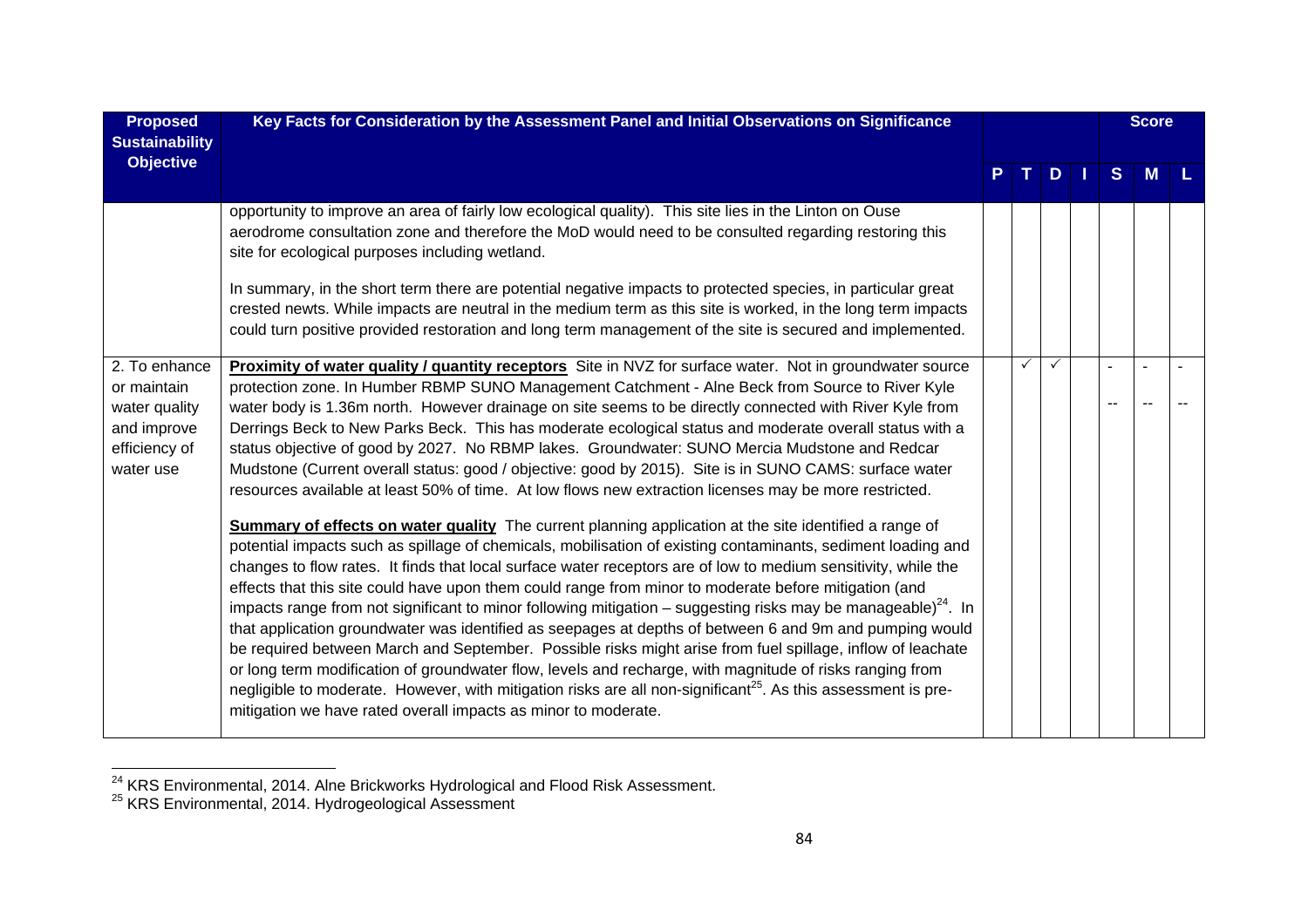| <b>Proposed</b><br><b>Sustainability</b> | Key Facts for Consideration by the Assessment Panel and Initial Observations on Significance                    |    |              |               |              |     | <b>Score</b> |           |
|------------------------------------------|-----------------------------------------------------------------------------------------------------------------|----|--------------|---------------|--------------|-----|--------------|-----------|
| <b>Objective</b>                         |                                                                                                                 |    |              |               |              |     |              |           |
|                                          |                                                                                                                 | P. | $\mathbf{T}$ | $D$   $\vert$ |              | S   | <b>M</b>     | - 14      |
| 3. To reduce                             | Proximity of transport receptors Site is situated off the A19 (c. 450m) and is next to a brickworks giving it   |    |              |               | $\checkmark$ | 0   | 0            | 0         |
| transport                                | excellent proximity to the intended market. Access: Confirmed no access from MJP61 to the public highway        |    |              |               |              |     |              |           |
| miles and                                | as would use internal haul road from site to brickworks; Light Vehicles: 0 as not transporting on public        |    |              |               |              | +   | $\ddot{}$    | $\ddot{}$ |
| associated                               | highway and will make no increase or decrease to the existing brickworks traffic; HGV Vehicles: 0 as not        |    |              |               |              | ?   | ?            | ?         |
| emissions                                | transporting on public highway and will make no increase or decrease to the existing brickworks traffic;        |    |              |               |              |     |              |           |
| from transport<br>and                    | Net change in daily two-way trip generation: light vehicles: 0; HGVs: 0. Traffic assessment rating: green.      |    |              |               |              |     |              |           |
| encourage the                            | PROW: A footpath runs along the northern boundary of the site (see objective 14). This must be kept clear       |    |              |               |              |     |              |           |
| use of<br>sustainable                    | of any obstruction until such time as an alternate route has been provided and confirmed by order.              |    |              |               |              |     |              |           |
| modes of                                 |                                                                                                                 |    |              |               |              |     |              |           |
| transportation                           | Rail: 4.7km south (nearest station Leeming Bar 3.4km south); Strategic Road: A1 lies 1km west of the site;      |    |              |               |              |     |              |           |
|                                          | Canal / Freight waterway: Tees Navigation 20km north-east.                                                      |    |              |               |              |     |              |           |
|                                          | Summary of effects on transport Site lies adjacent to a brickworks and no associated vehicle movements          |    |              |               |              |     |              |           |
|                                          | would be generated on the public highway over and above those associated with the current site. This            |    |              |               |              |     |              |           |
|                                          | allocation is therefore considered to be positive impact in terms of reducing transport miles for onward        |    |              |               |              |     |              |           |
|                                          | processing (though traffic will still continue into the future from the brickworks). Nonetheless a traffic      |    |              |               |              |     |              |           |
|                                          | assessment would still be required to consider issues such as access for vehicles arriving at the brickworks    |    |              |               |              |     |              |           |
|                                          | site.                                                                                                           |    |              |               |              |     |              |           |
| 4. To protect                            | Proximity of air quality receptors Not within a Hazardous substances consent site or an AQMA.                   |    | $\checkmark$ |               |              | $+$ | $\ddot{}$    | $\ddot{}$ |
| and improve                              |                                                                                                                 |    |              |               |              |     |              |           |
| air quality                              | <b>Summary of effects on air quality</b> The current application "seeks only to excavate clay for use in the    |    |              |               |              |     |              | 0         |
|                                          | adjacent brickworks. Material will be hauled to the brickworks via internal haul road and no additional vehicle |    |              |               |              |     |              |           |
|                                          | movements will be generated as a result of the proposal. In fact, the grant of planning permission for the      |    |              |               |              |     |              |           |
|                                          | proposed development would remove the need for clay to be imported to the site and saving something in          |    |              |               |              |     |              |           |
|                                          | the order of 1350 trips to the site per year. Furthermore, the application does not propose any new or altered  |    |              |               |              |     |              |           |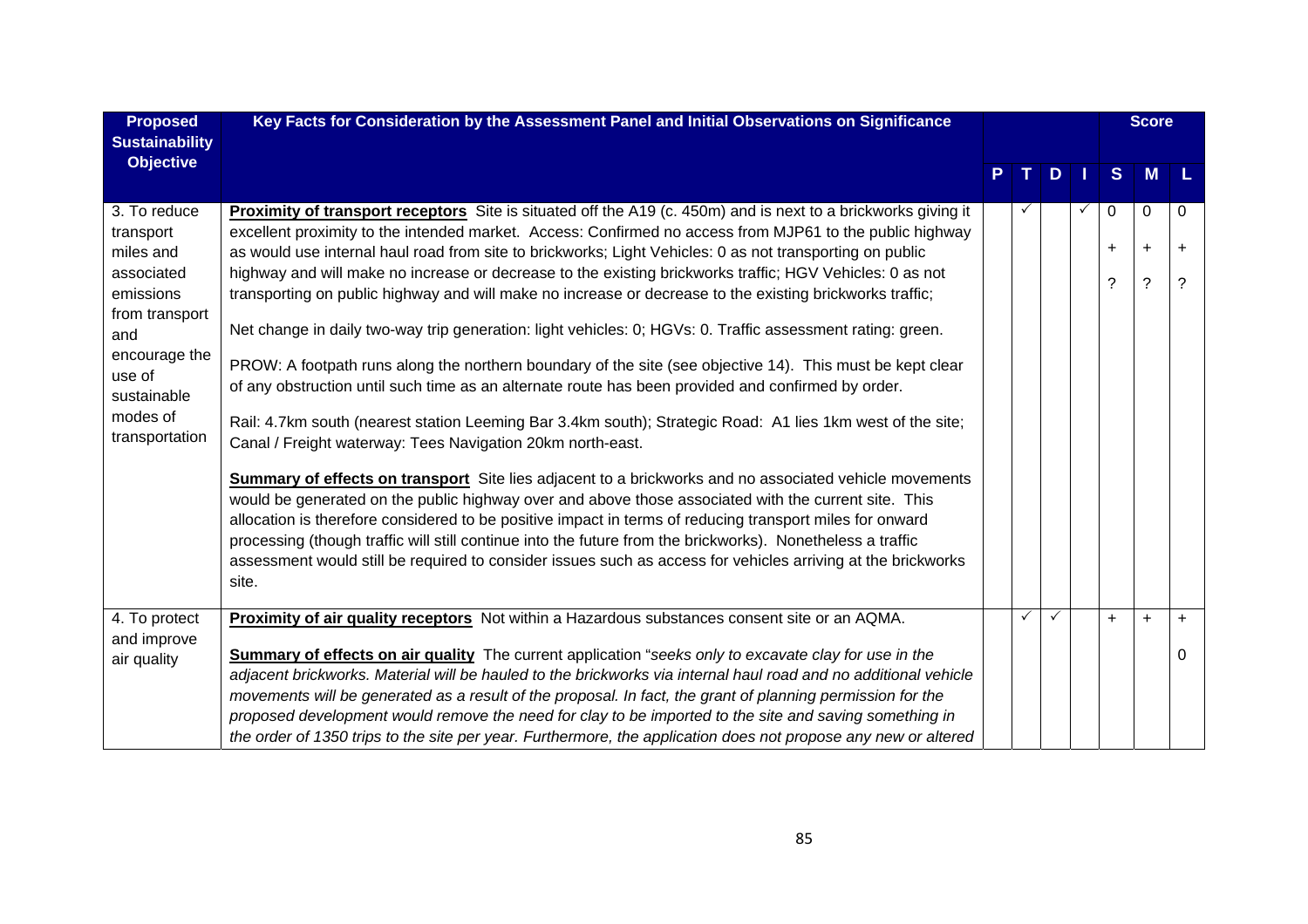| <b>Proposed</b><br><b>Sustainability</b>                                                  | Key Facts for Consideration by the Assessment Panel and Initial Observations on Significance                                                                                                                                                                                                                                                                                                                                                                                                                                                                                                                                                                                                                                                                                                                                   |   |    |    |              |          | <b>Score</b> |                |
|-------------------------------------------------------------------------------------------|--------------------------------------------------------------------------------------------------------------------------------------------------------------------------------------------------------------------------------------------------------------------------------------------------------------------------------------------------------------------------------------------------------------------------------------------------------------------------------------------------------------------------------------------------------------------------------------------------------------------------------------------------------------------------------------------------------------------------------------------------------------------------------------------------------------------------------|---|----|----|--------------|----------|--------------|----------------|
| <b>Objective</b>                                                                          |                                                                                                                                                                                                                                                                                                                                                                                                                                                                                                                                                                                                                                                                                                                                                                                                                                |   | т. | D. |              | S        | <b>M</b>     |                |
|                                                                                           | access onto the public highway. There will therefore be no impacts upon the public highway as a result of<br>the proposed development and an assessment of the potential traffic impacts has not been undertaken". <sup>26</sup><br>Impacts on air quality are therefore anticipated to be minor positive.                                                                                                                                                                                                                                                                                                                                                                                                                                                                                                                     |   |    |    |              |          |              |                |
| 5. To use soil<br>and land<br>efficiently and<br>safeguard or<br>enhance their<br>quality | Proximity of soil and land receptors Agricultural Land Classification: c.80% of site in Grade 3. c20% (in<br>north of site) is Grade 4. Greenfield site. No known risk factors. Coal mining subsidence: none noted.<br><b>Summary of effects on soil / land</b> An Agricultural Land Classification survey undertaken as part of the<br>current planning application confirmed that the land falls within ALC Grade 3b, making it of lesser<br>significance for food production.                                                                                                                                                                                                                                                                                                                                               |   |    |    |              | $\Omega$ | $\mathbf 0$  | 0              |
| 6. Reduce the<br>causes of<br>climate<br>change                                           | Proximity of factors relevant to exacerbating climate change Site visit: noted the following features -<br>pasture / grassland, woodland / copse, hedgerows, standalone trees.<br><b>Summary of effects on climate change</b> While some habitats with carbon storage potential exist on site,<br>these are considered to be of low / negligible significance. As transport is only internal (and would save<br>1350 trips to the site per year) the predicted effect is broadly positive.                                                                                                                                                                                                                                                                                                                                     | ✓ |    |    | $\checkmark$ | $+$      | $\ddot{}$    | $\ddot{}$<br>0 |
| 7. To respond<br>and adapt to<br>the effects of<br>climate<br>change                      | <b>Proximity of factors relevant to the adaptive capacity<sup>27</sup> of a site Site is in Flood Zone 1. Surface water</b><br>flooding occurs mainly in the northwest corner of the site and down the western edge, with about 2 or 3% of<br>the site at a 1 in 30 risk, a further 1% at a 1 in 100 risk and about 7 per cent of the site at a 1 in 1000 risk.<br>Site in Ouse CFMP / Unit Upper Ouse and River Kyle / Policy 6. Site in SUNO CAMS. No ecological<br>networks noted.<br><b>Summary of effects on climate change adaptation</b> Site is not particularly prone to flooding, is defined as<br>'less vulnerable' to flooding, and has no local ecological networks. In the current application flood risk<br>assessment finds surface water flooding from drainage ditches and groundwater flooding to be of low |   | ✓  |    |              | 0        | $\mathbf{0}$ | $\Omega$       |

<sup>&</sup>lt;sup>26</sup> York Handmade Brick Company Ltd. 2014. Planning Application and Supporting Statement.<br><sup>27</sup> Adaptive capacity is defined as the ability of a system to adjust to climate change to moderate potential; damage or take adva (adapted from CARE International, 2015. Adaptive Capacity [URL: http://www.careclimatechange.org/tk/integration/en/key\_concepts/adaptive\_capacity.html ]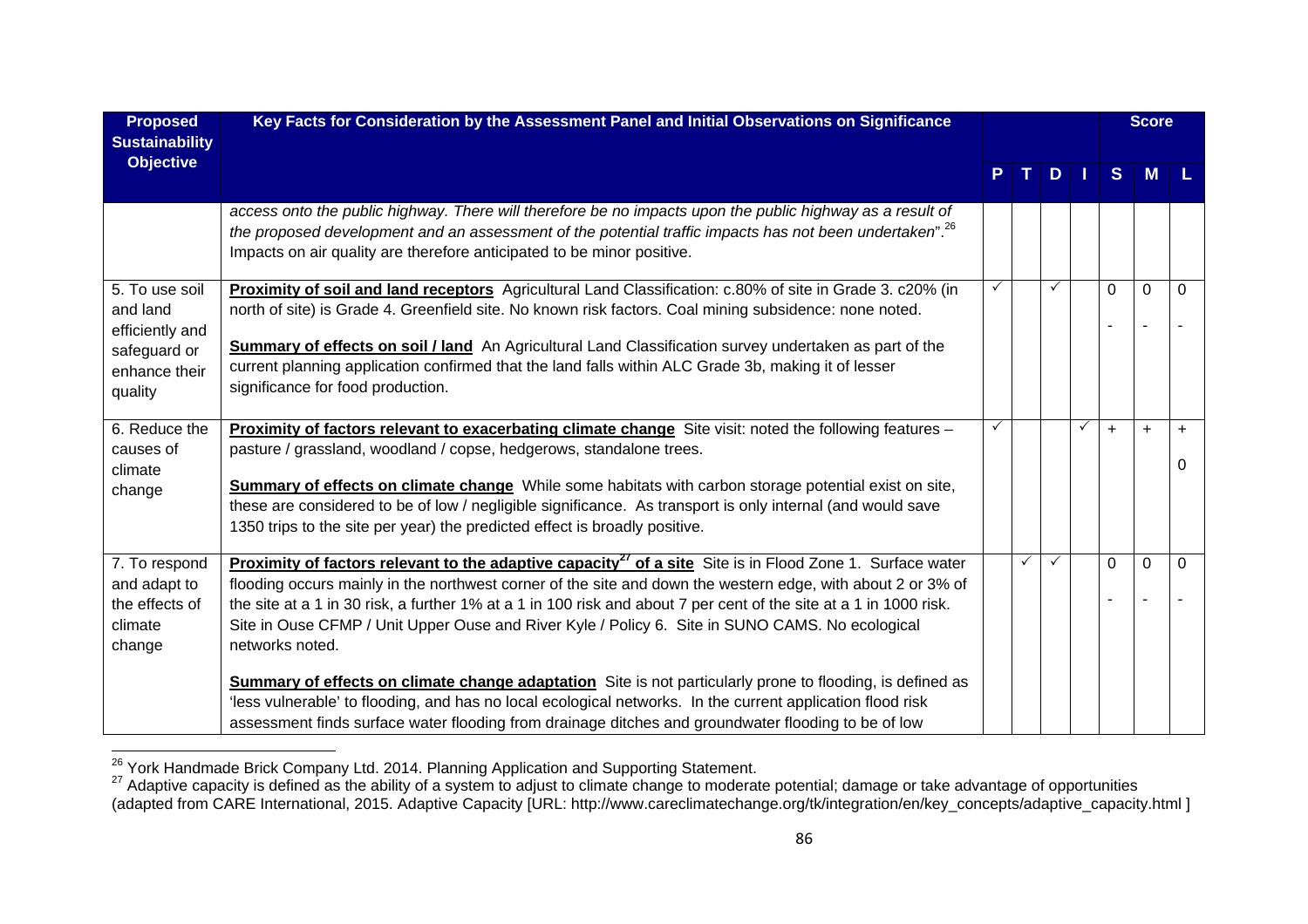| <b>Proposed</b><br><b>Sustainability</b>                                                                                                    | Key Facts for Consideration by the Assessment Panel and Initial Observations on Significance                                                                                                                                                                                                                                                                                                                                                                                                                                                  |   |       |     |   | <b>Score</b> |          |
|---------------------------------------------------------------------------------------------------------------------------------------------|-----------------------------------------------------------------------------------------------------------------------------------------------------------------------------------------------------------------------------------------------------------------------------------------------------------------------------------------------------------------------------------------------------------------------------------------------------------------------------------------------------------------------------------------------|---|-------|-----|---|--------------|----------|
| <b>Objective</b>                                                                                                                            |                                                                                                                                                                                                                                                                                                                                                                                                                                                                                                                                               |   | $T$ . | $D$ | S | <b>M</b>     |          |
|                                                                                                                                             | significance and able to be mitigated. Although it is in an area where flood storage would be supported, it is<br>not in the floodplain.                                                                                                                                                                                                                                                                                                                                                                                                      |   |       |     |   |              |          |
| 8. To minimise<br>the use of<br>resources and<br>encourage<br>their re-use<br>and<br>safeguarding                                           | Proximity of factors relevant to the resource usage of a site No spatial factors identified.<br>Summary of effects on resource usage This site will contribute to the need for clay. This works against<br>the SA objective, so it is scored negatively.                                                                                                                                                                                                                                                                                      | ✓ |       | ✓   |   | $\sim$       |          |
| 9. To minimise<br>waste<br>generation<br>and prioritise<br>management<br>of waste as<br>high up the<br>waste<br>hierarchy as<br>practicable | Proximity of factors relevant to managing waste higher up the waste hierarchy No spatial factors<br>identified.<br><b>Summary of effects on the waste hierarchy</b> The site would not deal with waste and no details are<br>provided of how waste would be managed on site.                                                                                                                                                                                                                                                                  |   |       |     | 0 | $\Omega$     | $\Omega$ |
| 10. T <sub>o</sub><br>conserve or<br>enhance the<br>historic<br>environment<br>and its setting,<br>cultural<br>heritage and                 | Proximity of historic environment receptors Conservation areas: none within 1km; Registered Parks<br>and Gardens: None within 5km; Registered Battlefields: None within 5km; World Heritage Sites: None within<br>5km; Scheduled Monuments: Non within 2km; Listed buildings: 3 within 1km (all grade 2), nearest 840m<br>north-east.<br>Named designed landscapes: Unnamed designed landscape (HLCUID HNY9918) (country estate) 1.75 km<br>NE. Burn Hall (Designed landscape - country estate) 1.35km south-east; Unnamed designed landscape | ✓ |       | ✓   |   |              |          |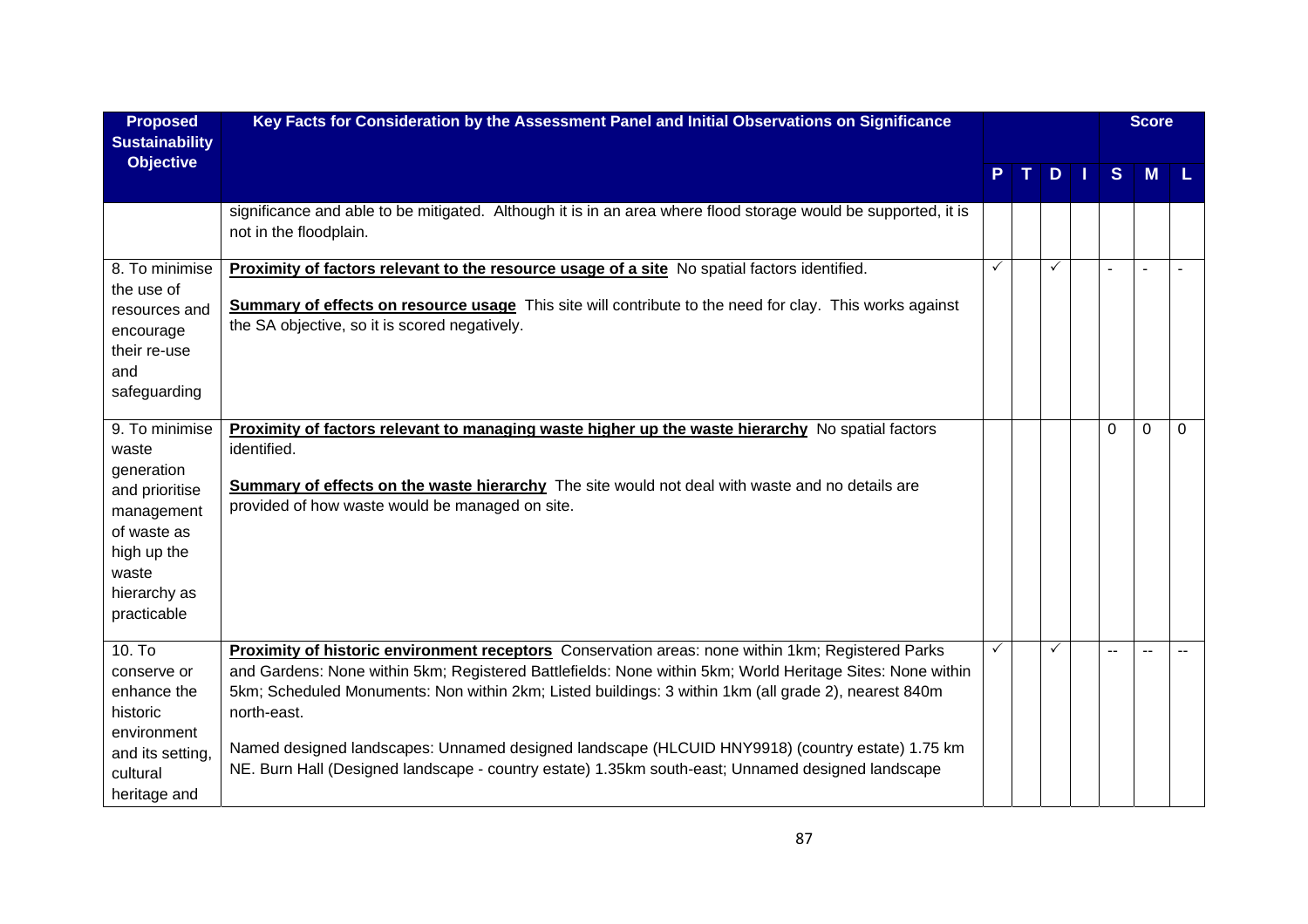| <b>Proposed</b><br><b>Sustainability</b> | Key Facts for Consideration by the Assessment Panel and Initial Observations on Significance                                                                                                                                                                                                                                                                                                                                                                                                                                                                                                                                                                                                                                                                                                         |  |     |   | <b>Score</b> |   |
|------------------------------------------|------------------------------------------------------------------------------------------------------------------------------------------------------------------------------------------------------------------------------------------------------------------------------------------------------------------------------------------------------------------------------------------------------------------------------------------------------------------------------------------------------------------------------------------------------------------------------------------------------------------------------------------------------------------------------------------------------------------------------------------------------------------------------------------------------|--|-----|---|--------------|---|
| <b>Objective</b>                         |                                                                                                                                                                                                                                                                                                                                                                                                                                                                                                                                                                                                                                                                                                                                                                                                      |  | TDI | S | M            | L |
| character                                | (HLCUID 103392) (unidentified parkland) 1.69 km south-west.                                                                                                                                                                                                                                                                                                                                                                                                                                                                                                                                                                                                                                                                                                                                          |  |     |   |              |   |
|                                          | HLC Broad type - Enclosed land, HLC Type - Planned large scale parliamentary enclosure.                                                                                                                                                                                                                                                                                                                                                                                                                                                                                                                                                                                                                                                                                                              |  |     |   |              |   |
|                                          | Undesignated archaeology in this area includes potential for the survival of archaeological remains of<br>prehistoric and later date inferred from archaeological evidence from the surrounding area. An<br>archaeological geophysical survey of the allocation area in connection with the current planning application<br>for the site has recorded ridge and furrow on differing alignments. Tentative archaeological features have<br>also been identified by the survey, including a ring ditch and possible pit. The ridge and furrow remains may<br>be masking more ephemeral remains of an earlier date and NYCC have advised further archaeological<br>evaluation by trial trenching to clarify the nature and significance of any archaeological remains to inform a<br>planning decision. |  |     |   |              |   |
|                                          | Summary of effects on the historic environment The HLC type of this area is planned large scale<br>parliamentary enclosure. The allocation site is a small part of a much larger area of similar character type, of<br>which the legibility is significant. It is felt that the proposed extraction is unlikely to have a major impact<br>upon the historic landscape character of the immediately surrounding area, although it is acknowledged that<br>within the site the historic landscape character will become invisible as development will replace an earlier<br>field system. As 17% of the whole HLC project area has been identified as planned enclosure, this effect is<br>not considered to be significant.                                                                           |  |     |   |              |   |
|                                          | There is high archaeological potential for the survival of archaeological remains within the site from the later<br>prehistoric period onwards and, although the site has not been fully archaeologically evaluated, it is<br>assumed that allocating this site would be likely to cause the loss of these archaeological remains if the site<br>is extracted without mitigation.                                                                                                                                                                                                                                                                                                                                                                                                                    |  |     |   |              |   |
|                                          | Archaeological potential is deemed uncertain until such time as an archaeological field evaluation is carried<br>out. The results of such work would provide more certainty about the nature and significance of below<br>ground deposits.                                                                                                                                                                                                                                                                                                                                                                                                                                                                                                                                                           |  |     |   |              |   |
|                                          | It is assumed that the archaeological impact will occur throughout the duration of extraction. It is assumed                                                                                                                                                                                                                                                                                                                                                                                                                                                                                                                                                                                                                                                                                         |  |     |   |              |   |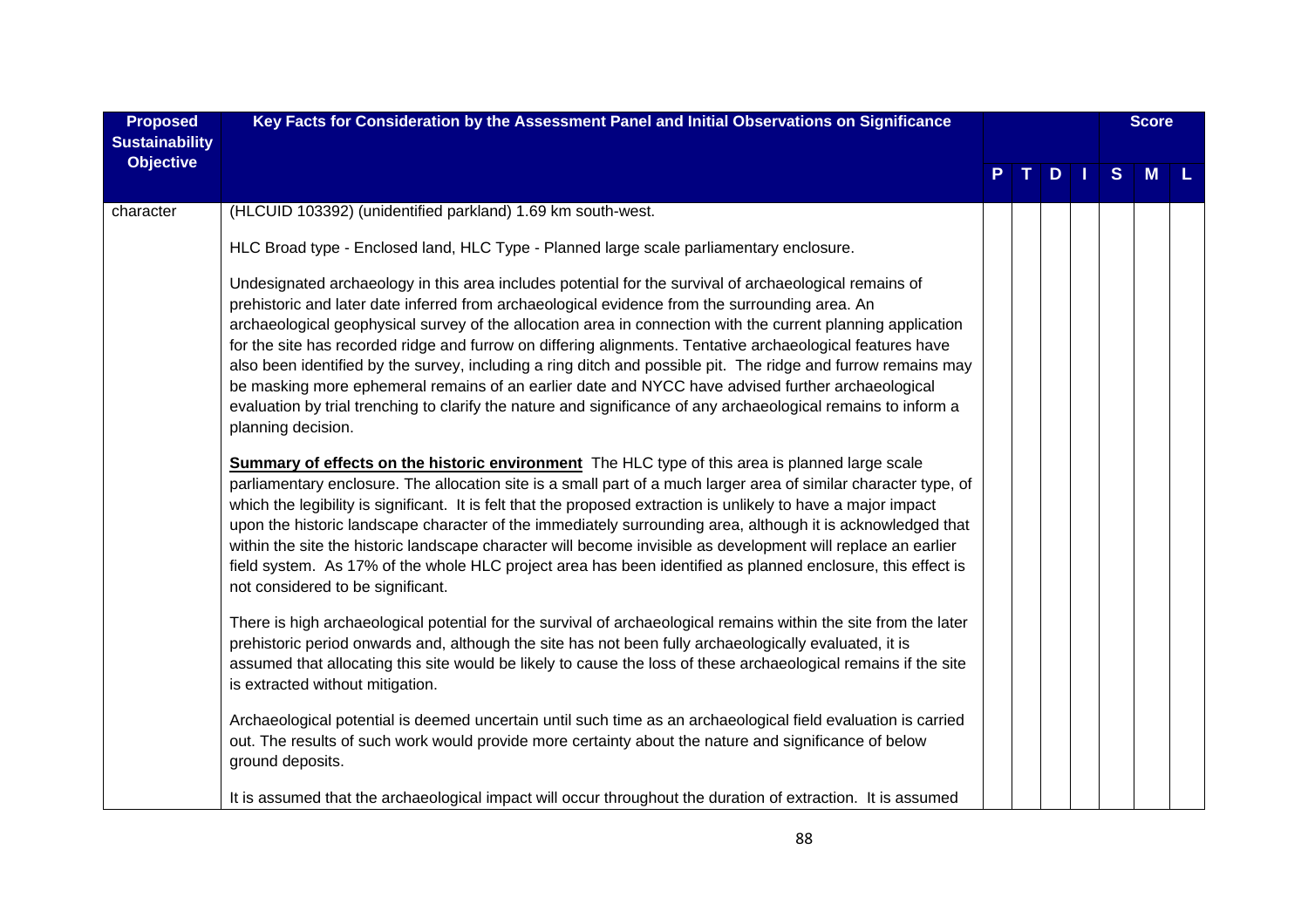| <b>Proposed</b>                                                                                     | Key Facts for Consideration by the Assessment Panel and Initial Observations on Significance                                                                                                                                                                                                                                                                                                                                                                                                                                                                                                                                                                                                                                                                                                                                                                                                                                                                                                                                                                                                                                                                                                                                                                                                                                                                                                                                                                                                                                                                                                                                                                                                                                                                        |   |              |              |              |                | <b>Score</b>             |     |
|-----------------------------------------------------------------------------------------------------|---------------------------------------------------------------------------------------------------------------------------------------------------------------------------------------------------------------------------------------------------------------------------------------------------------------------------------------------------------------------------------------------------------------------------------------------------------------------------------------------------------------------------------------------------------------------------------------------------------------------------------------------------------------------------------------------------------------------------------------------------------------------------------------------------------------------------------------------------------------------------------------------------------------------------------------------------------------------------------------------------------------------------------------------------------------------------------------------------------------------------------------------------------------------------------------------------------------------------------------------------------------------------------------------------------------------------------------------------------------------------------------------------------------------------------------------------------------------------------------------------------------------------------------------------------------------------------------------------------------------------------------------------------------------------------------------------------------------------------------------------------------------|---|--------------|--------------|--------------|----------------|--------------------------|-----|
| <b>Sustainability</b><br><b>Objective</b>                                                           |                                                                                                                                                                                                                                                                                                                                                                                                                                                                                                                                                                                                                                                                                                                                                                                                                                                                                                                                                                                                                                                                                                                                                                                                                                                                                                                                                                                                                                                                                                                                                                                                                                                                                                                                                                     |   |              | D.           |              | S              | M                        |     |
|                                                                                                     | that mineral extraction will result in the total destruction of the undesignated archaeological remains. As<br>archaeology is a finite, irreplaceable resource, the impact will therefore be significant.                                                                                                                                                                                                                                                                                                                                                                                                                                                                                                                                                                                                                                                                                                                                                                                                                                                                                                                                                                                                                                                                                                                                                                                                                                                                                                                                                                                                                                                                                                                                                           |   |              |              |              |                |                          |     |
| 11. To protect<br>and enhance<br>the quality and<br>character of<br>landscapes<br>and<br>townscapes | Proximity of landscape / townscape receptors and summary of character National Parks: None within<br>10km; AONBs: Circa 5.3km from Howardian Hills; Heritage Coast: No; ITE land: No.<br>NCA: Vale of York; NYLCA: Landscape Character Type 28. Vale Farmland with Plantation Woodland and<br>Heathland. Local Landscape Assessment: Hambleton LCA. This is a category called 'intensively farmed<br>lowland (simple topography) - Intermediate enclosure 5b; Intrusion: disturbed.<br>Summary of effects on landscape / townscape There are no predicted impacts on nationally or locally<br>protected landscapes and no settlements close by which might have their setting altered by this site. The<br>land is generally low-lying, screened, and a wet restoration scheme would be in keeping with landscape<br>character. Existing field boundaries would be largely retained and enhanced (based on current proposals).<br>However there are cumulative effects with Alne landfill site, which is a visual detractor, and not at all in<br>character with the surroundings. In terms of tranquillity the site lies within the A19 corridor and adjacent to a<br>landfill site and brickworks and agricultural building (intensive chicken rearing). There is unlikely to be a<br>significant increase in visual intrusion. The site is generally screened by intervening landform (Alne tip), field<br>boundaries, and agricultural buildings, but it will be open to view from the adjacent public footpath.<br>Vehicle movements would not alter the character of the site as the clay extracted would go to Alne<br>brickworks which is adjacent to the site. As there would be a wet restoration scheme there would be a loss<br>of productive farmland. | ✓ | $\checkmark$ | $\checkmark$ |              | $\overline{a}$ | $\overline{\phantom{a}}$ | 0   |
| 12. Achieve<br>sustainable<br>economic<br>growth and<br>create and<br>support jobs                  | Proximity of factors relevant to sustainable economic growth Site is situated off the A19 and next to<br>brickworks, giving it relatively good access to markets, York in particular.<br>Summary of effects on sustainable economic growth This site would ultimately result in 700,000 tonnes<br>of clay being made into bricks which would be available to the market. This would make a significant<br>contribution to the building sector by helping to boost supply of a key building material.                                                                                                                                                                                                                                                                                                                                                                                                                                                                                                                                                                                                                                                                                                                                                                                                                                                                                                                                                                                                                                                                                                                                                                                                                                                                |   | ✓            | $\checkmark$ | $\checkmark$ | $+$            | $+$                      | $+$ |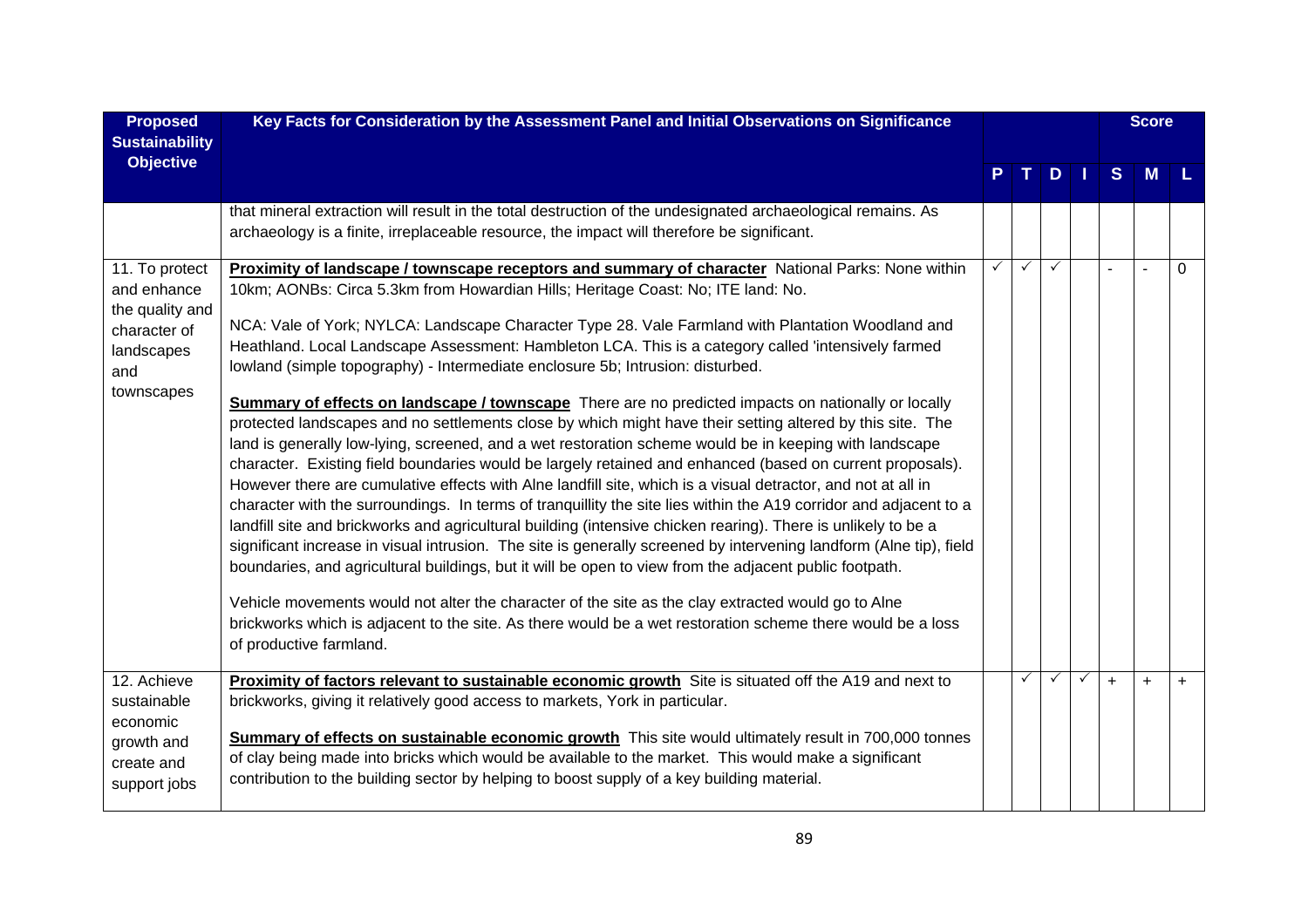| <b>Proposed</b><br><b>Sustainability</b>                                                        | Key Facts for Consideration by the Assessment Panel and Initial Observations on Significance                                                                                                                                                                                                                                                                                                                                                                                                                                                       |              |              |              |           | <b>Score</b> |                |
|-------------------------------------------------------------------------------------------------|----------------------------------------------------------------------------------------------------------------------------------------------------------------------------------------------------------------------------------------------------------------------------------------------------------------------------------------------------------------------------------------------------------------------------------------------------------------------------------------------------------------------------------------------------|--------------|--------------|--------------|-----------|--------------|----------------|
| <b>Objective</b>                                                                                |                                                                                                                                                                                                                                                                                                                                                                                                                                                                                                                                                    |              | D.           |              | S.        | M            |                |
| 13. Maintain<br>and enhance<br>the viability<br>and vitality of<br>local                        | Proximity of factors relevant to community vitality / viability Index Multiple Deprivation: In Tollerton<br>IMD area - not in worst 20%. Tollerton, Alne, Tholthorpe, Huby and Easingwold all lie within 5km. These<br>settlements are all in Hambleton. Easingwold is a Service Centre (overall 51% of housing across all service<br>centres). Huby, Tholthorpe, Alne and Tollerton are Secondary Villages (land will not be allocated for<br>housing, unless there are exceptional circumstances).                                               |              |              |              | $\ddot{}$ | $\ddot{}$    | $\ddot{}$<br>0 |
| communities                                                                                     | Summary of effects on vitality / viability This site will support some jobs. Supply of bricks will help<br>realise the housing needs of local communities, as well as communities further afield (such as in larger<br>housing markets such as York).                                                                                                                                                                                                                                                                                              |              |              |              |           |              |                |
| 14. To provide<br>opportunities<br>to enable<br>recreation,<br>leisure and<br>learning          | Proximity to recreation, leisure and learning receptors Footpath 10.6/2/2 runs along northern boundary<br>of site. Footpath 10.6/3/1 is 120m east. Footpath 10.160/13/1 runs 320 m to south of site. No common land<br>or village greens within 500m. Nearest common land is 800m south (allotment gardens, Sykes Lane).<br><b>Summary of effects on recreation, leisure and learning</b> Walkers along the northern boundary may<br>receive additional noise and visual effects, though site is reasonably well screened from the north. The site | $\checkmark$ | $\checkmark$ |              |           |              | $+$            |
|                                                                                                 | may be more visible from the south. Though the footpath is more distant. The current application suggests<br>views from a footpath to the south are interrupted by intervening vegetation. The site visit reported that<br>views from the west were blocked '99% of the time' by hedgerows. In the long term restoration may<br>enhance the experience of walking in this area.                                                                                                                                                                    |              |              |              |           |              |                |
| 15. To protect<br>and improve<br>the wellbeing,<br>health and<br>safety of local<br>communities | Proximity to population / community receptors / factors relevant to health and wellbeing No schools<br>or health centres within 1km. Nearest settlement is Alne Station 1.5 km north-west.<br>Summary of effects on health and wellbeing The current application reports no risk from dust from<br>extractive processes as it is 450m from the nearest property and the clay being worked is moist. However,<br>dust from vehicles is possible, though this is readily manageable through damping down the haul road in dry<br>weather.            | $\checkmark$ |              | $\checkmark$ | $\Omega$  | $\Omega$     | $\Omega$       |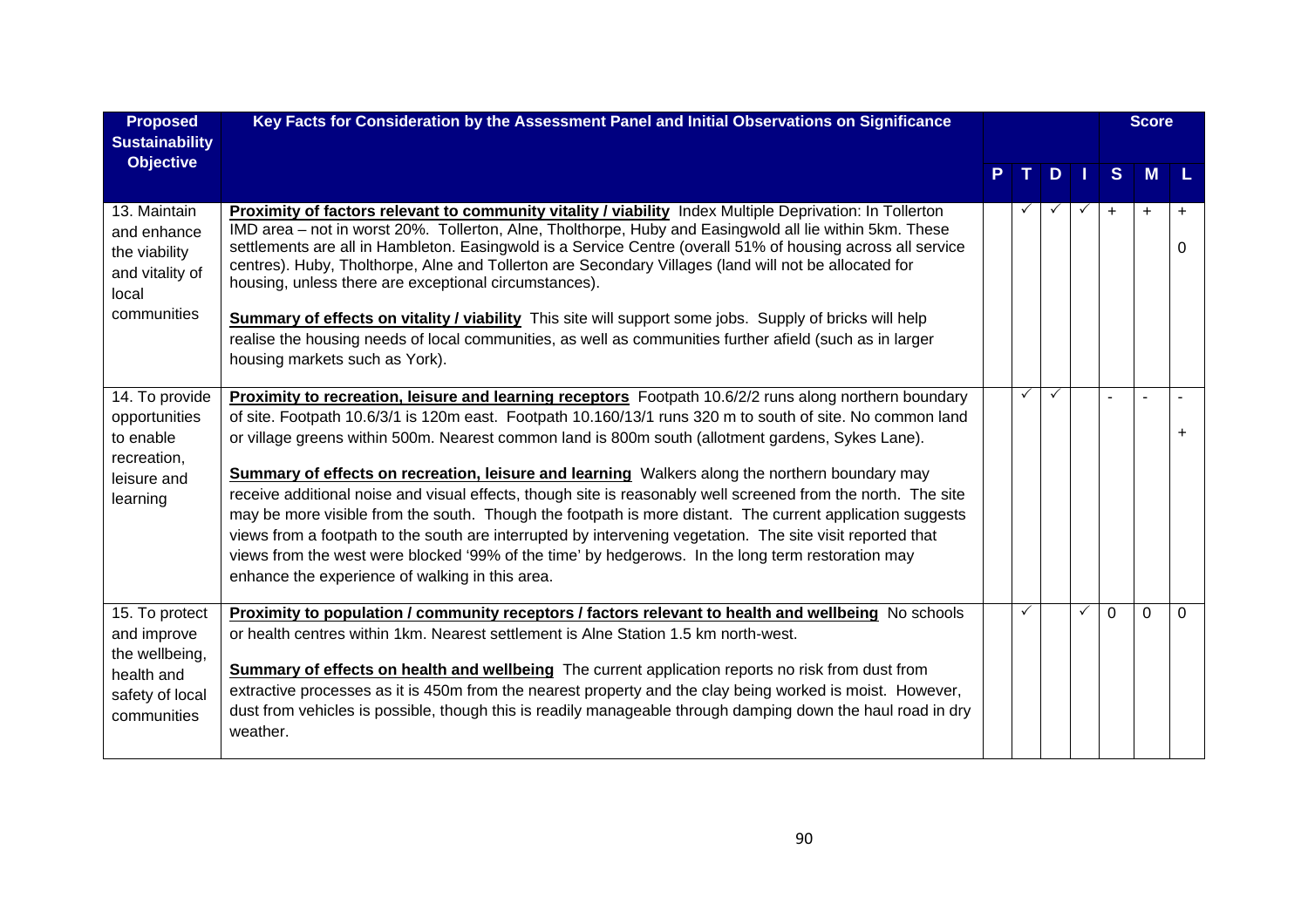| <b>Proposed</b><br><b>Sustainability</b>                                                                     | Key Facts for Consideration by the Assessment Panel and Initial Observations on Significance                                                                                                                                                                                                                                                                                                                                                                                                                                                                                                                                                                                                                                                                                                             |    |              |              |              |             | <b>Score</b> |           |
|--------------------------------------------------------------------------------------------------------------|----------------------------------------------------------------------------------------------------------------------------------------------------------------------------------------------------------------------------------------------------------------------------------------------------------------------------------------------------------------------------------------------------------------------------------------------------------------------------------------------------------------------------------------------------------------------------------------------------------------------------------------------------------------------------------------------------------------------------------------------------------------------------------------------------------|----|--------------|--------------|--------------|-------------|--------------|-----------|
| <b>Objective</b>                                                                                             |                                                                                                                                                                                                                                                                                                                                                                                                                                                                                                                                                                                                                                                                                                                                                                                                          | P. | T I          | D            | H.           | S.          | <b>M</b>     |           |
| 16. To<br>minimise flood<br>risk and<br>reduce the<br>impact of<br>flooding                                  | <b>Proximity to flood zones</b> Site is in Flood Zone 1. Surface water flooding occurs mainly in the northwest<br>corner of the site and down the western edge, with about 2 or 3% of the site at a 1 in 30 risk, a further 1% at<br>a 1 in 100 risk and about 7 per cent of the site at a 1 in 1000 risk. Site in Ouse CFMP / Unit: Upper Ouse<br>and River Kyle / Policy 6.<br><b>Summary of effects on flooding</b> Site is not particularly prone to flooding and is defined as 'less<br>vulnerable' to flooding. The current application flood risk assessment finds surface water flooding from<br>drainage ditches and groundwater flooding to be of low significance and able to be mitigated. Although it is<br>in an area where flood storage would be supported, it is not in the floodplain. |    | $\checkmark$ | $\checkmark$ |              | $\mathbf 0$ | 0            | 0         |
| 17. To<br>address the<br>needs of a<br>changing<br>population in<br>a sustainable<br>and inclusive<br>manner | <b>Proximity to factors relevant to the needs of a changing population</b> The site does not conflict with any<br>known allocations in other plans.<br><b>Summary of effects on a changing population</b> The site would make a contribution to self-sufficiency in<br>the supply of clay (and, indirectly, bricks) and may also support markets outside of the plan area.                                                                                                                                                                                                                                                                                                                                                                                                                               |    | $\checkmark$ |              | $\checkmark$ | $+$         | $\ddot{}$    | $\ddot{}$ |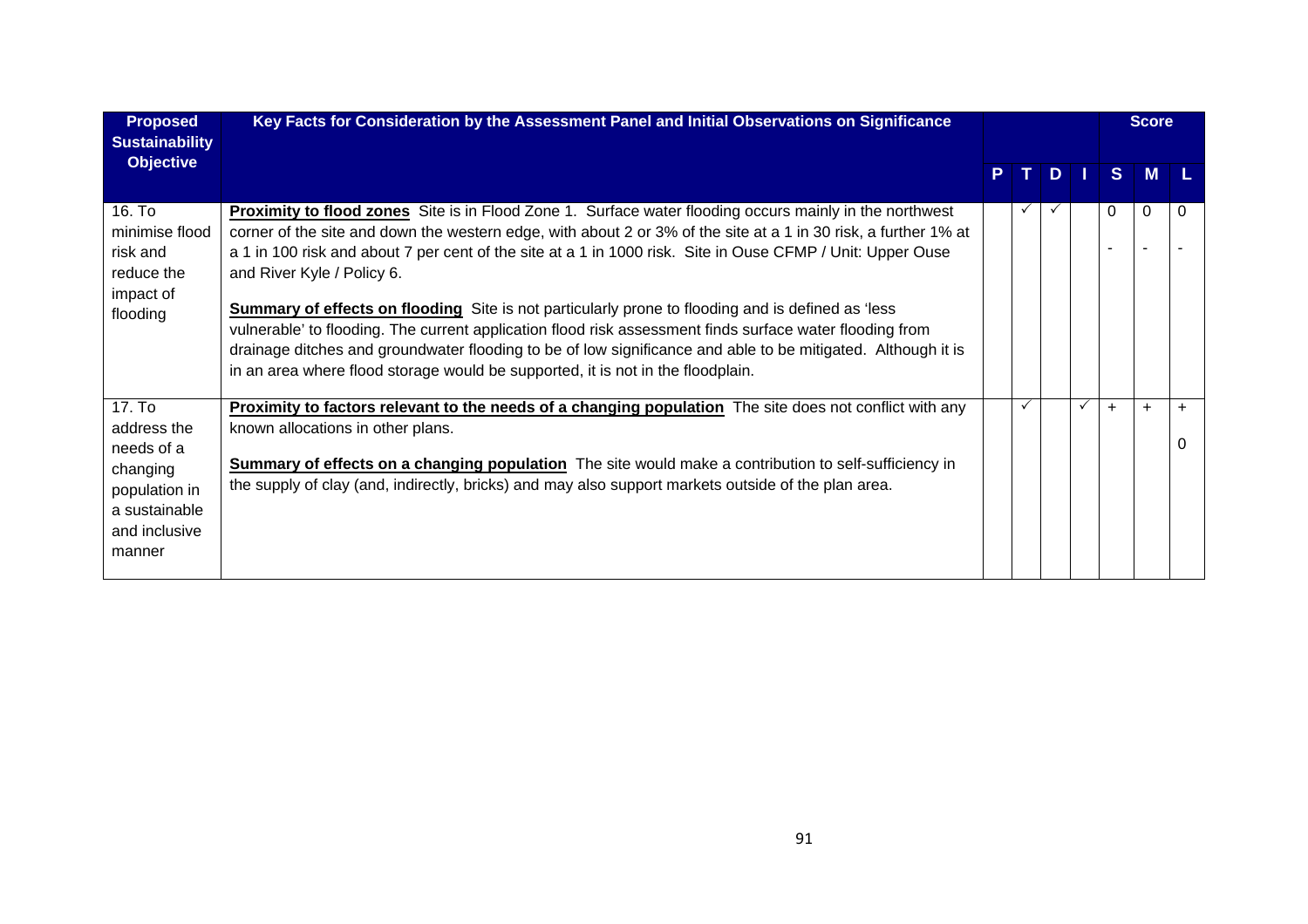| <b>Proposed</b><br><b>Sustainability</b> | Key Facts for Consideration by the Assessment Panel and Initial Observations on Significance                                                                                                                                                                                                                                                                                                                                                                                                                                                                                                                                                                                                                                                                                                                                                                                                                                                                                                                                           |   |                |   | <b>Score</b> |   |
|------------------------------------------|----------------------------------------------------------------------------------------------------------------------------------------------------------------------------------------------------------------------------------------------------------------------------------------------------------------------------------------------------------------------------------------------------------------------------------------------------------------------------------------------------------------------------------------------------------------------------------------------------------------------------------------------------------------------------------------------------------------------------------------------------------------------------------------------------------------------------------------------------------------------------------------------------------------------------------------------------------------------------------------------------------------------------------------|---|----------------|---|--------------|---|
| <b>Objective</b>                         |                                                                                                                                                                                                                                                                                                                                                                                                                                                                                                                                                                                                                                                                                                                                                                                                                                                                                                                                                                                                                                        |   | D <sub>1</sub> | S | м            |   |
| Cumulative<br>effects                    | <b>Cumulative / Synergistic effects</b><br>Planning Context: Tollerton, Alne, Tholthorpe, Huby and Easingwold all lie within 5km. These settlements<br>are all in Hambleton and are covered by the Hambleton Local Development Framework. Easingwold is a<br>Service Centre (overall 51% of housing across all service centres). Huby, Tholthorpe, Alne and Tollerton<br>are Secondary Villages (land will not be allocated for housing, unless there are exceptional circumstances).<br>Tollerton is nearest settlement. No allocations within 200m, so no cumulative effects predicted form the<br>review of local plans.<br>Other Joint Minerals and Waste Plan Sites: none within 2km<br>Historic Minerals and Waste Sites: Numerous extraction and waste applications associated with the area to<br>the immediate north which is an authorised landfill site.<br>In terms of landscape, there are cumulative effects with Alne landfill site, which is a visual detractor, and not<br>at all in character with the surroundings. | ✓ | ✓              |   |              | 0 |
| Limitations /<br>data gaps               | No significant data gaps. More detailed assessment would be required to fully evaluate a number of effects however. This should be<br>addressed at any subsequent planning application stage.                                                                                                                                                                                                                                                                                                                                                                                                                                                                                                                                                                                                                                                                                                                                                                                                                                          |   |                |   |              |   |
| <b>Score</b>                             |                                                                                                                                                                                                                                                                                                                                                                                                                                                                                                                                                                                                                                                                                                                                                                                                                                                                                                                                                                                                                                        |   |                |   |              |   |
| $++$                                     | The Site option is predicted to have major positive effects on the achievement of the SA objective. For example, this may include a significant<br>contribution to issues or receptor of more than local significance, or to several issues or receptors of local significance.                                                                                                                                                                                                                                                                                                                                                                                                                                                                                                                                                                                                                                                                                                                                                        |   |                |   |              |   |
| $\ddot{}$                                | The Site option is predicted to have minor positive effects on achievement of the SA objective. For example, this may include a significant                                                                                                                                                                                                                                                                                                                                                                                                                                                                                                                                                                                                                                                                                                                                                                                                                                                                                            |   |                |   |              |   |